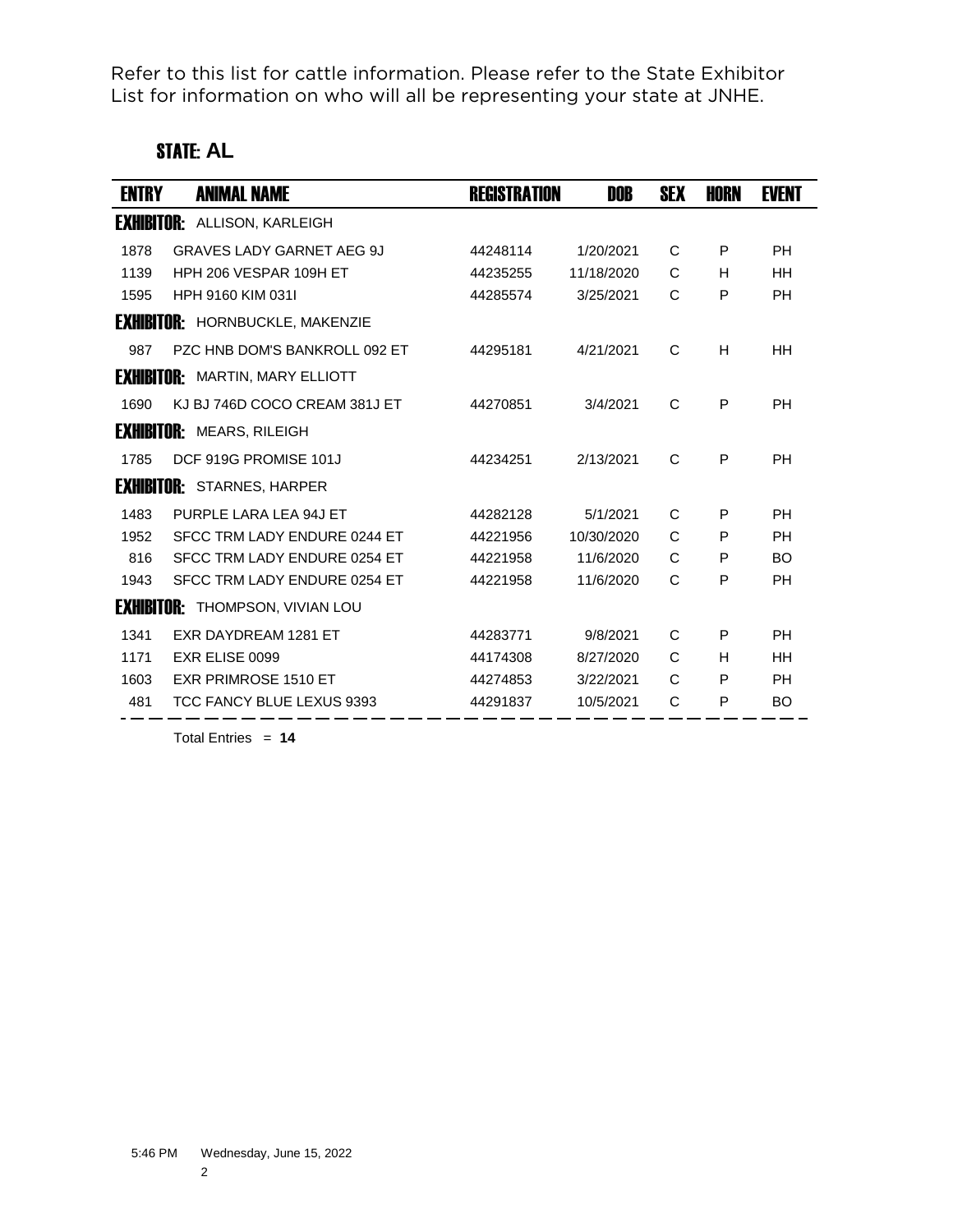# STATE: **AR**

| <b>ENTRY</b> | <b>ANIMAL NAME</b>                  | <b>REGISTRATION</b> | DOB        | <b>SEX</b> | <b>HORN</b> | <b>EVENT</b> |
|--------------|-------------------------------------|---------------------|------------|------------|-------------|--------------|
|              | <b>EXHIBITOR: BREWER, MORGAN</b>    |                     |            |            |             |              |
| 304          | <b>BCC KOE ELITE EIGHT 01J</b>      | 44232109            | 3/15/2021  | В          | H           | BB           |
| 226          | BCC OLE RED CATAPULT M11J           | 44352393            | 12/9/2021  | B          | P           | <b>BB</b>    |
| 1152         | BK HOMEBODY 0071H ET                | 44221893            | 10/9/2020  | C          | н           | <b>HH</b>    |
| 1854         | <b>WSCC BREATHLESS 95J ET</b>       | 44283384            | 1/27/2021  | C          | P           | <b>PH</b>    |
|              | <b>EXHIBITOR: DIETRICH, NISSLEY</b> |                     |            |            |             |              |
| 40           | CMCC HOT TEASE 074H ET              | 44191658            | 3/9/2020   | C          | H           | OP           |
|              | <b>EXHIBITOR: DRUM, BRAYDEN</b>     |                     |            |            |             |              |
| 1559         | <b>BK FEELING ELECTRIC 7575J</b>    | 44238461            | 4/3/2021   | C          | P           | РH           |
| 1157         | BK HABIT FORMING 0065H              | 44221886            | 10/2/2020  | C          | н           | HН           |
| 237          | DRUM MR JUMP START 93J              | 44356303            | 10/25/2021 | В          | P           | BB           |
| 1960         | GN HULA DANCER 0068H ET             | 44239591            | 10/14/2020 | C          | P           | <b>PH</b>    |
| 935          | H CONGENIALITY 1898 ET              | 44333350            | 8/1/2021   | C          | H           | <b>HH</b>    |
|              | <b>EXHIBITOR: EMERSON, JILL</b>     |                     |            |            |             |              |
| 1455         | BK JAZZY JADE 191J                  | 44301920            | 5/9/2021   | C          | P           | <b>PH</b>    |
| 1151         | BK TRF HAPPY TIME 0070H             | 44221889            | 10/9/2020  | C          | H           | HН           |
| 540          | KINZERS LILLY H31 ET                | 44350037            | 8/3/2021   | C          | H           | BO           |
| 271          | KINZERS MR SENSATIONAL H21 ET       | 44350035            | 8/2/2021   | B          | н           | BB           |
|              | <b>EXHIBITOR: EMERSON, JILLIAN</b>  |                     |            |            |             |              |
| 909          | VC JUST NAPPIN 1062J                | 44329322            | 9/14/2021  | C          | H           | HН           |
|              | <b>EXHIBITOR: NISSLEY, CLAUDIA</b>  |                     |            |            |             |              |
| 1281         | BK JELLY MIST 1087J ET              | 44341882            | 10/6/2021  | C          | P           | РH           |
| 71           | NISS 169E S727 OVERCOME 908         | 44111000            | 3/6/2019   | C          | P           | <b>OP</b>    |
| 1511         | <b>WSCC BREATHLESS 67J ET</b>       | 44298568            | 4/20/2021  | C          | P           | <b>PH</b>    |
|              | <b>EXHIBITOR: NISSLEY, DIETRICH</b> |                     |            |            |             |              |
| 209          | NISS RED HOT 201K                   | 44333695            | 1/26/2022  | В          | H           | ΒB           |
| 1586         | VC JEOPARDY 165J ET                 | 44284703            | 3/28/2021  | C          | P           | PН           |
|              | <b>EXHIBITOR: NISSLEY, SOPHIA</b>   |                     |            |            |             |              |
| 1060         | BK JAZZY CABERNET 8162J             | 44238481            | 3/2/2021   | C          | H           | HH           |
|              | <b>EXHIBITOR: RALSTON, ABIGAIL</b>  |                     |            |            |             |              |
| 1846         | KJ 960E VELVET E5J ET               | 44278528            | 1/29/2021  | C          | P           | <b>PH</b>    |
|              | <b>EXHIBITOR:</b> SHOTZMAN, BRADEN  |                     |            |            |             |              |
| 995          | <b>BCH ZEUS BUGS 20</b>             | 44257417            | 4/15/2021  | C          | H           | HН           |
| 281          | <b>BLS TANK BS1</b>                 | 44268629            | 5/5/2021   | B          | н           | BB           |
|              | <b>EXHIBITOR: WAIRE, CARSON</b>     |                     |            |            |             |              |
| 1974         | BK HONEST DEAL 0060H ET             | 44221878            | 10/2/2020  | С          | P           | <b>PH</b>    |
| 1896         | H TB JAZZMON J330 ET                | 44274271            | 1/9/2021   | C          | P           | PH           |
| 2002         | H VACA 0605 ET                      | 44218884            | 9/11/2020  | C          | P           | <b>PH</b>    |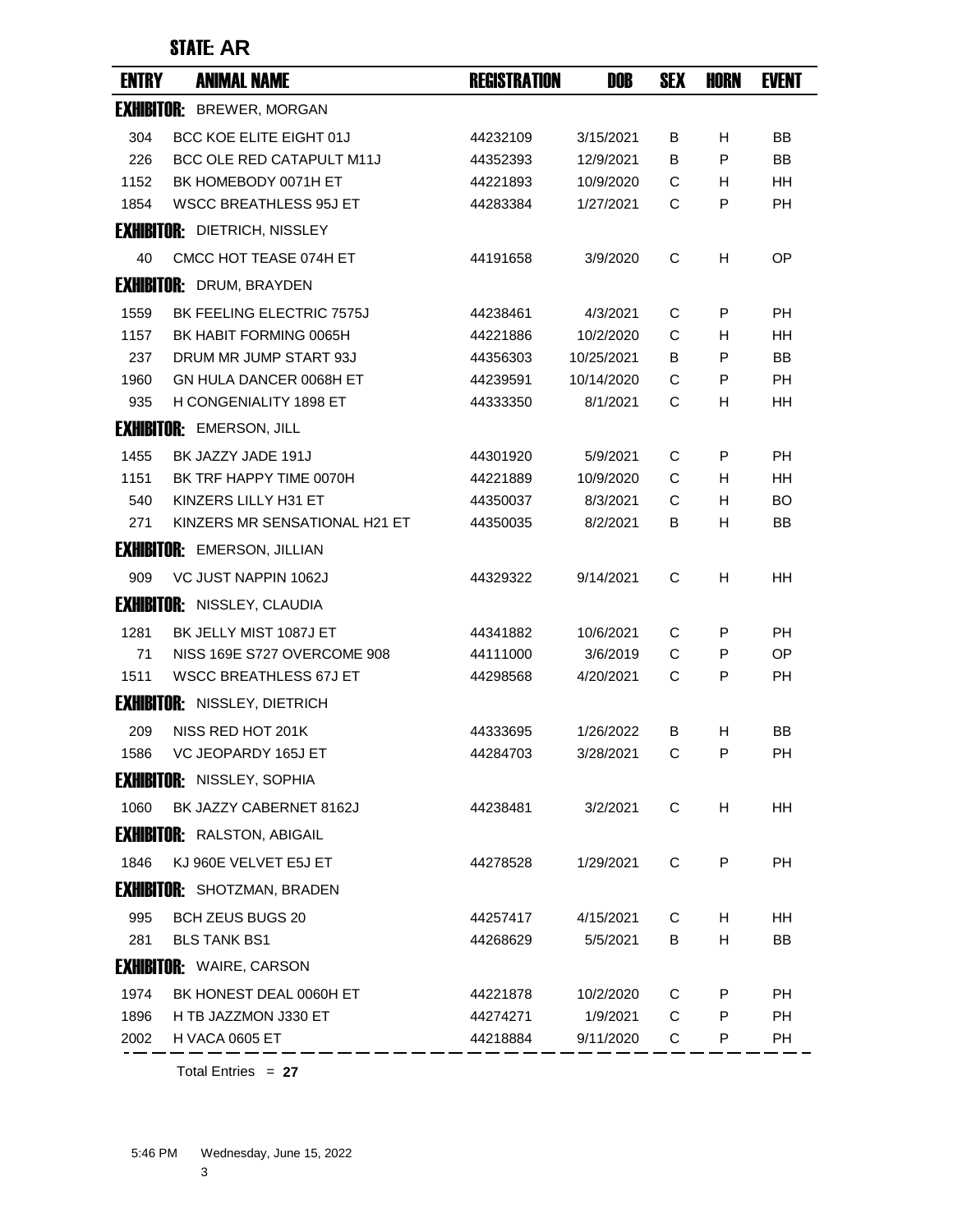#### STATE: **CA**

| <b>ENTRY</b> | <b>ANIMAL NAME</b>                  | <b>REGISTRATION</b> | DOB        | <b>SEX</b> | <b>HORN</b> | <b>EVENT</b> |
|--------------|-------------------------------------|---------------------|------------|------------|-------------|--------------|
|              | <b>EXHIBITOR: COLEMAN, KATHRYN</b>  |                     |            |            |             |              |
| 1252         | BACC 629 GEORGIA KAY 165 ET         | 44352549            | 10/29/2021 | C          | P           | <b>PH</b>    |
| 897          | BK JET MIST 1043J ET                | 44329276            | 10/3/2021  | C          | H.          | HH           |
| 968          | ECR MISS JULIE 0117 ET              | 44281083            | 5/4/2021   | C          | H           | <b>HH</b>    |
| 1923         | EXR DEW DROP 2042 ET                | 44234197            | 12/19/2020 | C          | P           | <b>PH</b>    |
| 1028         | H BL LADY BIRD 131 ET               | 44266540            | 3/19/2021  | C          | H           | <b>HH</b>    |
| 895          | JFR JACKPOT WINNER 1052ET           | 44329852            | 10/3/2021  | C          | H           | <b>HH</b>    |
| 1591         | JR JUDY 104ET                       | 44300517            | 3/25/2021  | C          | P           | <b>PH</b>    |
| 1029         | PURPLE HB LMAY LITTLE I 58J         | 44251738            | 3/17/2021  | C          | H           | HH           |
| 550          | TKC JC AIR BELLA 1999               | 44260204            | 7/2/2021   | C          | P           | <b>BO</b>    |
| 1392         | TKC JC AIR BELLA 1999               | 44260204            | 7/2/2021   | C          | P           | <b>PH</b>    |
|              | <b>EXHIBITOR: MORRELL, BAILEY</b>   |                     |            |            |             |              |
| 322          | M BSM 10Y HOMEBOY 1025 ET           | 44274646            | 2/1/2021   | B          | H.          | <b>BB</b>    |
| 335          | M BSM 10Y SPACE COWBOY 1002 ET      | 44275093            | 1/1/2021   | B          | H           | <b>BB</b>    |
| 609          | M BSM 1701 MY PERSON 1061           | 44291841            | 5/1/2021   | C          | P           | <b>BO</b>    |
| 1487         | M BSM 1701 MY PERSON 1061           | 44291841            | 5/1/2021   | C          | P           | <b>PH</b>    |
|              | <b>EXHIBITOR: SCHOHR, JOSEPH</b>    |                     |            |            |             |              |
| 900          | BF 308F VIENNA 1009 ET              | 44331010            | 10/1/2021  | C          | H           | HH           |
| 1602         | <b>SCG MISS DIANA'S DREAM 136ET</b> | 44304840            | 3/22/2021  | C          | P           | <b>PH</b>    |
| 259          | SS AS BELLE ROCK 2113               | 44358124            | 9/15/2021  | B          | H.          | BB           |
| 605          | SS FANCY BELLE 2112                 | 44358125            | 5/2/2021   | C          | H           | <b>BO</b>    |
| 975          | SS FANCY BELLE 2112                 | 44358125            | 5/2/2021   | C          | H           | HH           |
| 771          | SS ROSE BELLE 2101                  | 44246166            | 1/28/2021  | C          | P           | <b>BO</b>    |
|              | <b>EXHIBITOR: SCHOHR, JOSPEH</b>    |                     |            |            |             |              |
| 1851         | SS ROSE BELLE 2101                  | 44246166            | 1/28/2021  | C          | P           | <b>PH</b>    |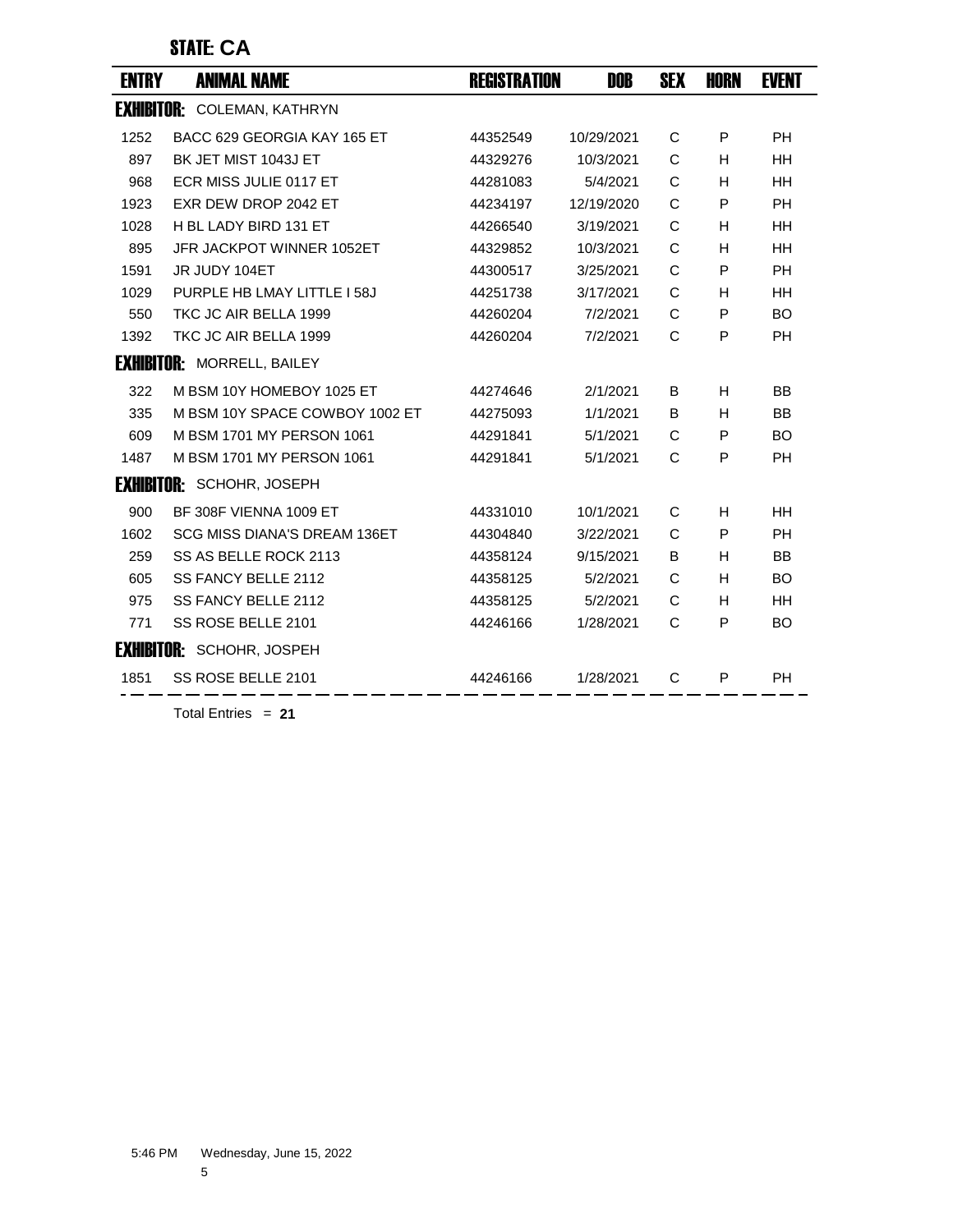#### STATE: **CO**

| <b>ENTRY</b>      | <b>ANIMAL NAME</b>                | <b>REGISTRATION</b> | DOB       | <b>SEX</b> | HORN | <b>EVENT</b> |
|-------------------|-----------------------------------|---------------------|-----------|------------|------|--------------|
| <b>Exhibitor:</b> | CAMPBELL, SAMANTHA                |                     |           |            |      |              |
| 1359              | KJ 745D ADORA 528J ET             | 44332674            | 9/1/2021  | C          | P    | PH           |
| 1168              | KJ TWJ 907E CHARLETTE 165H ET     | 44225442            | 9/3/2020  | C          | H    | <b>HH</b>    |
|                   | <b>EXHIBITOR: FRANKLIN, KADEN</b> |                     |           |            |      |              |
| 152               | FCC 7507 JOHNNY 120               | 44291957            | 3/10/2021 | S          | S    | S            |
| 640               | FCC 8130 SABRINA 1635 ET          | 44281488            | 4/2/2021  | C          | P    | <b>BO</b>    |
|                   | <b>EXHIBITOR: FRANKLIN, KOLBI</b> |                     |           |            |      |              |
| 675               | FCC 15E KENDALL 1991              | 44291927            | 3/16/2021 | C          | P    | <b>BO</b>    |
| 620               | FCC 6480 KELLY 1738 ET            | 44281487            | 4/15/2021 | C          | P    | <b>BO</b>    |
| 1563              | FCC 8130 SABRINA 1635 ET          | 44281488            | 4/2/2021  | C          | P    | <b>PH</b>    |
| 1775              | MC MISS PAIGE 2152 ET             | 44294618            | 2/15/2021 | C          | P    | <b>PH</b>    |
|                   | <b>EXHIBITOR:</b> SCOTT, SAMANTHA |                     |           |            |      |              |
| 1590              | FCC 8240 EMMA 1770                | 44291919            | 3/25/2021 | C          | P    | PH           |
| 163               | FCC GOLDREIL BANKROLL 1614 ET     | 44291943            | 3/1/2021  | S          | H    | S            |
| 781               | <b>JACKIE J34</b>                 | 44279229            | 1/18/2021 | C          | P    | <b>BO</b>    |
| 1882              | <b>JACKIE J34</b>                 | 44279229            | 1/18/2021 | C          | P    | PH           |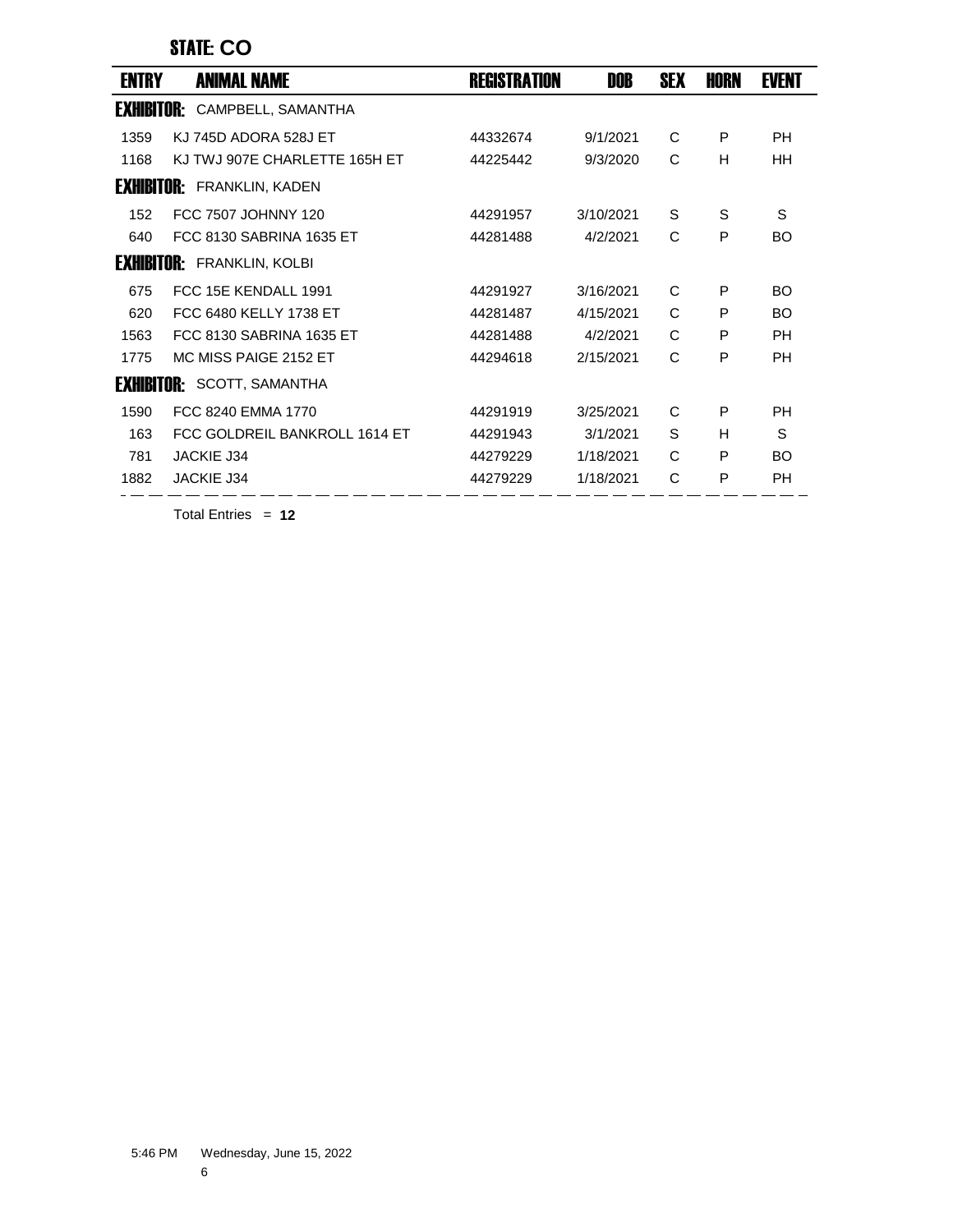#### STATE: **CT**

| <b>ENTRY</b>      | <b>ANIMAL NAME</b>                   | <b>REGISTRATION</b> | DOB        | <b>SEX</b>   | <b>HORN</b> | <b>EVENT</b> |
|-------------------|--------------------------------------|---------------------|------------|--------------|-------------|--------------|
| <b>EXHIBITOR:</b> | DEMAREST, MORGAN                     |                     |            |              |             |              |
| 1217              | CAL LCC E33 FELICIA 1223             | 44333815            | 11/18/2021 | C            | P           | <b>PH</b>    |
| 1856              | DJF KIARA 7J ET                      | 44274615            | 1/26/2021  | C            | P           | <b>PH</b>    |
|                   | <b>EXHIBITOR: DEMAREST, SAMANTHA</b> |                     |            |              |             |              |
| 1670              | NJW 67D 6112 FOREVER 219J            | 44272967            | 3/7/2021   | C            | P           | <b>PH</b>    |
|                   | <b>EXHIBITOR: HANECAK, MAC</b>       |                     |            |              |             |              |
| 1264              | LCC 6026 FRONT N CENTER 96J ET       | 44328657            | 10/20/2021 | C            | P           | <b>PH</b>    |
|                   | <b>EXHIBITOR: HOTCHKISS, HAILEY</b>  |                     |            |              |             |              |
| 1881              | BOFAT HILL 2296 SMORE 12J            | 44233812            | 1/19/2021  | C            | P           | <b>PH</b>    |
| 983               | <b>H&amp;H ATHENA</b>                | 44336899            | 4/22/2021  | C            | H           | <b>HH</b>    |
|                   | <b>EXHIBITOR: PEPIN, KURTIS</b>      |                     |            |              |             |              |
| 677               | PEPIN 124Y ASTRID 014J ET            | 44276377            | 3/15/2021  | C            | P           | <b>BO</b>    |
| 1642              | PEPIN 124Y ASTRID 014J ET            | 44276377            | 3/15/2021  | C            | P           | <b>PH</b>    |
| 597               | PEPIN 702E JUDY 122J                 | 44342308            | 5/4/2021   | $\mathsf{C}$ | P           | <b>BO</b>    |
| 1470              | PEPIN 702E JUDY 122J                 | 44342308            | 5/4/2021   | C            | P           | <b>PH</b>    |
| 1106              | WILDCAT PORTOBELLO 1899 ET           | 44278606            | 1/28/2021  | C            | H           | HH           |
|                   | <b>EXHIBITOR: PERKINS, MACKENZIE</b> |                     |            |              |             |              |
| 144               | KF 6964 74 STEER                     | 44306011            | 3/13/2021  | S            | P           | S            |
|                   | <b>EXHIBITOR: PERKINS, MARISSA</b>   |                     |            |              |             |              |
| 1301              | RCC 4D CLASSY DIANA J76 ET           | 44325356            | 9/27/2021  | C            | P           | <b>PH</b>    |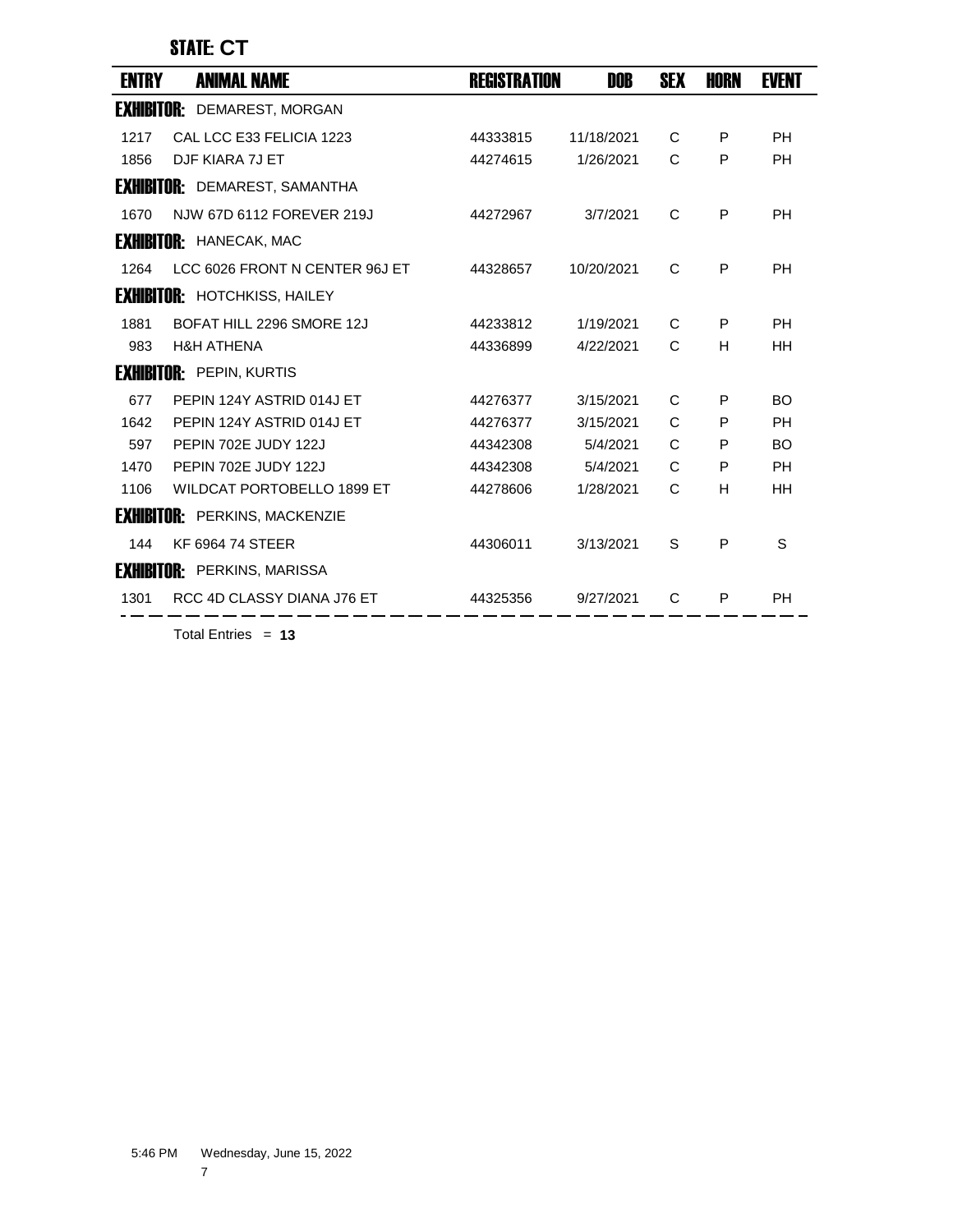# STATE: **FL**

| <b>ENTRY</b> | <b>ANIMAL NAME</b>                | <b>REGISTRATION</b> | DOB       | <b>SEX</b> | HORN | <b>EVENT</b> |
|--------------|-----------------------------------|---------------------|-----------|------------|------|--------------|
|              | <b>EXHIBITOR: COMPTON, ADALYN</b> |                     |           |            |      |              |
| 1533         | ECR SPH 801 LADY SANCHO 0113      | 44282637            | 4/10/2021 | C          |      | PН           |
|              |                                   |                     |           |            |      |              |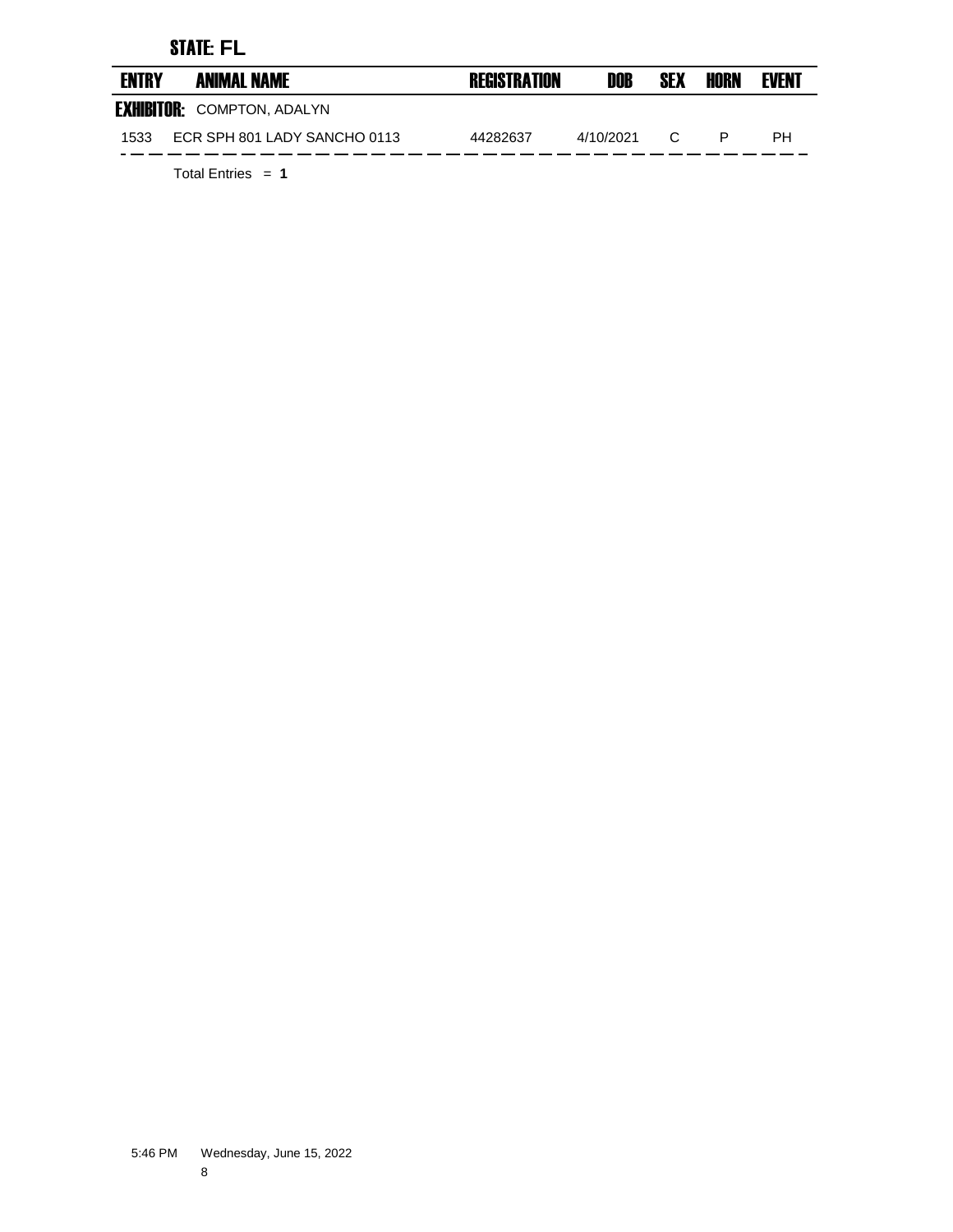#### STATE: **GA**

| <b>EXHIBITOR: ATKINS, DALLY</b><br><b>EXR PRIMROSE 1512 ET</b><br>C<br><b>PH</b><br>1572<br>44274855<br>4/2/2021<br>P<br><b>EXHIBITOR: EDWARDS IV, HARDY</b><br>HME 2020 175 CAMEY J22 ET<br>504<br>9/17/2021<br>С<br>BO<br>44326796<br>P<br>499<br>HME 2020 175 CAMEY J30 ET<br>C<br>44326805<br>9/20/2021<br>P<br>BO<br>254<br>HME 37C 175 CAMERON J36 ET<br>9/25/2021<br>В<br>P<br>BB<br>44326809<br>HME 4003 732 GISELE J20 ET<br>9/16/2021<br>C<br>506<br>44326794<br>P<br><b>BO</b><br>C<br>1147<br>PURPLE RGR MAURA 141H<br>44228548<br>10/24/2020<br>H<br>HH.<br><b>EXHIBITOR: FOWLER, CALEIGH</b><br>VBCC WILLOW 09J ET<br>C<br>P<br><b>PH</b><br>1348<br>44353838<br>9/5/2021<br><b>EXHIBITOR: FOWLER, HESS</b><br>C<br>1949<br>INNISFAIL 983 PERFECTO 2026 ET<br>11/3/2020<br>P<br>PH<br>44225355<br><b>EXHIBITOR: GORDON, BRAYDEN</b><br>INNISFAIL 237C 53H<br>S<br>191<br>44224490<br>10/22/2020<br>S<br>P<br>919<br><b>INNISFAIL ANGIE 112J</b><br>9/5/2021<br>C<br>44333764<br>н<br>HH<br><b>EXHIBITOR: HARRIS, MATTIE</b><br>AHF LYSSA 108<br>1494<br>44287751<br>4/27/2021<br>С<br>P<br>PH.<br>ALL HOURS FORT KNOX 132<br>9/1/2021<br>В<br>н<br>BB<br>265<br>44293990<br><b>EXHIBITOR: HUNT, WIN</b><br><b>HAWK MESA 22J ET</b><br>C<br>1520<br>44282895<br>4/17/2021<br>P<br>PH<br>INNISFAIL 839E 907E 004H ET<br>C<br>P<br>OP<br>38<br>44154508<br>3/14/2020<br>1346<br><b>INNISFAIL RYC 110J</b><br>44333762<br>9/5/2021<br>С<br>P<br>РH<br><b>EXHIBITOR: HUNT, WYN</b><br><b>INNISFAIL RYC 110J</b><br>C<br><b>BO</b><br>519<br>44333762<br>9/5/2021<br>P |
|--------------------------------------------------------------------------------------------------------------------------------------------------------------------------------------------------------------------------------------------------------------------------------------------------------------------------------------------------------------------------------------------------------------------------------------------------------------------------------------------------------------------------------------------------------------------------------------------------------------------------------------------------------------------------------------------------------------------------------------------------------------------------------------------------------------------------------------------------------------------------------------------------------------------------------------------------------------------------------------------------------------------------------------------------------------------------------------------------------------------------------------------------------------------------------------------------------------------------------------------------------------------------------------------------------------------------------------------------------------------------------------------------------------------------------------------------------------------------------------------------------------------------------------------------------------------------------|
|                                                                                                                                                                                                                                                                                                                                                                                                                                                                                                                                                                                                                                                                                                                                                                                                                                                                                                                                                                                                                                                                                                                                                                                                                                                                                                                                                                                                                                                                                                                                                                                |
|                                                                                                                                                                                                                                                                                                                                                                                                                                                                                                                                                                                                                                                                                                                                                                                                                                                                                                                                                                                                                                                                                                                                                                                                                                                                                                                                                                                                                                                                                                                                                                                |
|                                                                                                                                                                                                                                                                                                                                                                                                                                                                                                                                                                                                                                                                                                                                                                                                                                                                                                                                                                                                                                                                                                                                                                                                                                                                                                                                                                                                                                                                                                                                                                                |
|                                                                                                                                                                                                                                                                                                                                                                                                                                                                                                                                                                                                                                                                                                                                                                                                                                                                                                                                                                                                                                                                                                                                                                                                                                                                                                                                                                                                                                                                                                                                                                                |
|                                                                                                                                                                                                                                                                                                                                                                                                                                                                                                                                                                                                                                                                                                                                                                                                                                                                                                                                                                                                                                                                                                                                                                                                                                                                                                                                                                                                                                                                                                                                                                                |
|                                                                                                                                                                                                                                                                                                                                                                                                                                                                                                                                                                                                                                                                                                                                                                                                                                                                                                                                                                                                                                                                                                                                                                                                                                                                                                                                                                                                                                                                                                                                                                                |
|                                                                                                                                                                                                                                                                                                                                                                                                                                                                                                                                                                                                                                                                                                                                                                                                                                                                                                                                                                                                                                                                                                                                                                                                                                                                                                                                                                                                                                                                                                                                                                                |
|                                                                                                                                                                                                                                                                                                                                                                                                                                                                                                                                                                                                                                                                                                                                                                                                                                                                                                                                                                                                                                                                                                                                                                                                                                                                                                                                                                                                                                                                                                                                                                                |
|                                                                                                                                                                                                                                                                                                                                                                                                                                                                                                                                                                                                                                                                                                                                                                                                                                                                                                                                                                                                                                                                                                                                                                                                                                                                                                                                                                                                                                                                                                                                                                                |
|                                                                                                                                                                                                                                                                                                                                                                                                                                                                                                                                                                                                                                                                                                                                                                                                                                                                                                                                                                                                                                                                                                                                                                                                                                                                                                                                                                                                                                                                                                                                                                                |
|                                                                                                                                                                                                                                                                                                                                                                                                                                                                                                                                                                                                                                                                                                                                                                                                                                                                                                                                                                                                                                                                                                                                                                                                                                                                                                                                                                                                                                                                                                                                                                                |
|                                                                                                                                                                                                                                                                                                                                                                                                                                                                                                                                                                                                                                                                                                                                                                                                                                                                                                                                                                                                                                                                                                                                                                                                                                                                                                                                                                                                                                                                                                                                                                                |
|                                                                                                                                                                                                                                                                                                                                                                                                                                                                                                                                                                                                                                                                                                                                                                                                                                                                                                                                                                                                                                                                                                                                                                                                                                                                                                                                                                                                                                                                                                                                                                                |
|                                                                                                                                                                                                                                                                                                                                                                                                                                                                                                                                                                                                                                                                                                                                                                                                                                                                                                                                                                                                                                                                                                                                                                                                                                                                                                                                                                                                                                                                                                                                                                                |
|                                                                                                                                                                                                                                                                                                                                                                                                                                                                                                                                                                                                                                                                                                                                                                                                                                                                                                                                                                                                                                                                                                                                                                                                                                                                                                                                                                                                                                                                                                                                                                                |
|                                                                                                                                                                                                                                                                                                                                                                                                                                                                                                                                                                                                                                                                                                                                                                                                                                                                                                                                                                                                                                                                                                                                                                                                                                                                                                                                                                                                                                                                                                                                                                                |
|                                                                                                                                                                                                                                                                                                                                                                                                                                                                                                                                                                                                                                                                                                                                                                                                                                                                                                                                                                                                                                                                                                                                                                                                                                                                                                                                                                                                                                                                                                                                                                                |
|                                                                                                                                                                                                                                                                                                                                                                                                                                                                                                                                                                                                                                                                                                                                                                                                                                                                                                                                                                                                                                                                                                                                                                                                                                                                                                                                                                                                                                                                                                                                                                                |
|                                                                                                                                                                                                                                                                                                                                                                                                                                                                                                                                                                                                                                                                                                                                                                                                                                                                                                                                                                                                                                                                                                                                                                                                                                                                                                                                                                                                                                                                                                                                                                                |
|                                                                                                                                                                                                                                                                                                                                                                                                                                                                                                                                                                                                                                                                                                                                                                                                                                                                                                                                                                                                                                                                                                                                                                                                                                                                                                                                                                                                                                                                                                                                                                                |
|                                                                                                                                                                                                                                                                                                                                                                                                                                                                                                                                                                                                                                                                                                                                                                                                                                                                                                                                                                                                                                                                                                                                                                                                                                                                                                                                                                                                                                                                                                                                                                                |
|                                                                                                                                                                                                                                                                                                                                                                                                                                                                                                                                                                                                                                                                                                                                                                                                                                                                                                                                                                                                                                                                                                                                                                                                                                                                                                                                                                                                                                                                                                                                                                                |
|                                                                                                                                                                                                                                                                                                                                                                                                                                                                                                                                                                                                                                                                                                                                                                                                                                                                                                                                                                                                                                                                                                                                                                                                                                                                                                                                                                                                                                                                                                                                                                                |
|                                                                                                                                                                                                                                                                                                                                                                                                                                                                                                                                                                                                                                                                                                                                                                                                                                                                                                                                                                                                                                                                                                                                                                                                                                                                                                                                                                                                                                                                                                                                                                                |
| <b>EXHIBITOR: LYNN, LUKE</b>                                                                                                                                                                                                                                                                                                                                                                                                                                                                                                                                                                                                                                                                                                                                                                                                                                                                                                                                                                                                                                                                                                                                                                                                                                                                                                                                                                                                                                                                                                                                                   |
| H WMS KELLY 1401 ET<br>1/21/2021<br>C<br>P<br>PH<br>44257424<br>1874                                                                                                                                                                                                                                                                                                                                                                                                                                                                                                                                                                                                                                                                                                                                                                                                                                                                                                                                                                                                                                                                                                                                                                                                                                                                                                                                                                                                                                                                                                           |
| <b>EXHIBITOR: MCDONALD, MADISON</b>                                                                                                                                                                                                                                                                                                                                                                                                                                                                                                                                                                                                                                                                                                                                                                                                                                                                                                                                                                                                                                                                                                                                                                                                                                                                                                                                                                                                                                                                                                                                            |
| 1946<br>AHF 2296 SNAZZYS SENSATION 037<br>C<br>P<br><b>PH</b><br>11/3/2020<br>44231123                                                                                                                                                                                                                                                                                                                                                                                                                                                                                                                                                                                                                                                                                                                                                                                                                                                                                                                                                                                                                                                                                                                                                                                                                                                                                                                                                                                                                                                                                         |
| <b>EXHIBITOR: PATTON, DUNCAN</b>                                                                                                                                                                                                                                                                                                                                                                                                                                                                                                                                                                                                                                                                                                                                                                                                                                                                                                                                                                                                                                                                                                                                                                                                                                                                                                                                                                                                                                                                                                                                               |
| 1213<br><b>WSCC ATHENA 04J ET</b><br>C<br>P<br>11/20/2021<br>PH.<br>44342954                                                                                                                                                                                                                                                                                                                                                                                                                                                                                                                                                                                                                                                                                                                                                                                                                                                                                                                                                                                                                                                                                                                                                                                                                                                                                                                                                                                                                                                                                                   |
| <b>EXHIBITOR: TERRY, LEXI</b>                                                                                                                                                                                                                                                                                                                                                                                                                                                                                                                                                                                                                                                                                                                                                                                                                                                                                                                                                                                                                                                                                                                                                                                                                                                                                                                                                                                                                                                                                                                                                  |
| 1288<br>INNISFAIL 88X BUDDHA 2105 ET<br>10/4/2021<br>C<br>P<br><b>PH</b><br>44333810                                                                                                                                                                                                                                                                                                                                                                                                                                                                                                                                                                                                                                                                                                                                                                                                                                                                                                                                                                                                                                                                                                                                                                                                                                                                                                                                                                                                                                                                                           |
| C<br>661<br>P<br><b>BO</b><br>LTH MS ACE 211<br>44283418<br>3/20/2021                                                                                                                                                                                                                                                                                                                                                                                                                                                                                                                                                                                                                                                                                                                                                                                                                                                                                                                                                                                                                                                                                                                                                                                                                                                                                                                                                                                                                                                                                                          |
| 1620<br>LTH MS ACE 211<br>44283418<br>3/20/2021<br>C<br>P<br>PH                                                                                                                                                                                                                                                                                                                                                                                                                                                                                                                                                                                                                                                                                                                                                                                                                                                                                                                                                                                                                                                                                                                                                                                                                                                                                                                                                                                                                                                                                                                |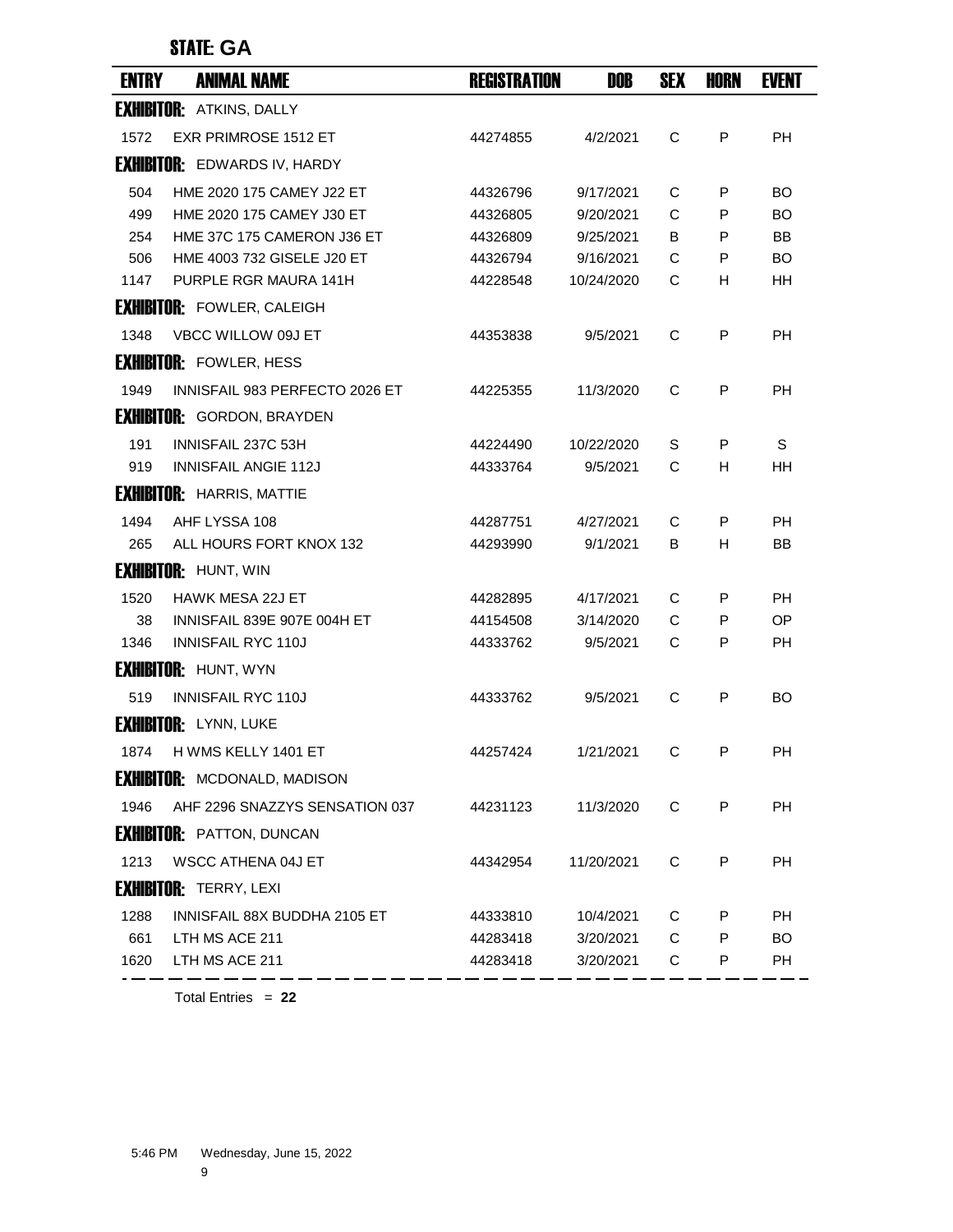#### STATE: **IA**

| <b>ENTRY</b> | <b>ANIMAL NAME</b>                            | <b>REGISTRATION</b> | DOB        | <b>SEX</b> | <b>HORN</b> | <b>EVENT</b> |
|--------------|-----------------------------------------------|---------------------|------------|------------|-------------|--------------|
|              | <b>EXHIBITOR: BRIX, GRANT</b>                 |                     |            |            |             |              |
| 696          | BX ZYLA SENSATION 0121                        | 44285098            | 3/5/2021   | C          | P           | <b>BO</b>    |
| 888          | KCW AMBER 1015J                               | 44299218            | 10/15/2021 | C          | H           | <b>HH</b>    |
|              | <b>EXHIBITOR: BRIX, GWENDALYN</b>             |                     |            |            |             |              |
| 1686         | BX ZYLA SENSATION 0121                        | 44285098            | 3/5/2021   | C          | P           | <b>PH</b>    |
|              | <b>EXHIBITOR: CHERRY, GAVIN</b>               |                     |            |            |             |              |
| 1227         | BACC 2C CASSANDRA 172 ET                      | 44336227            | 11/14/2021 | C          | P           | PH           |
| 127          | CHRY HOT ROD 4H ET                            | 44302730            | 3/27/2021  | S          | P           | $\mathbb S$  |
| 1408         | CHRY MARIGOLD 21J                             | 44319504            | 6/11/2021  | C          | P           | <b>PH</b>    |
|              | <b>EXHIBITOR: CHERRY, RYLEE</b>               |                     |            |            |             |              |
| 557          | CHRY MONICA 21J                               | 44322403            | 6/15/2021  | C          | P           | BO.          |
| 1336         | KKH DELLA 2128 ET                             | 44353685            | 9/10/2021  | C          | P           | <b>PH</b>    |
|              | <b>EXHIBITOR: COOK, HAILEY</b>                |                     |            |            |             |              |
| 141          | DEP GP VENUS HC 3 ET                          | 44331541            | 3/16/2021  | S          | P           | S            |
|              | <b>EXHIBITOR: CREMEENS, CARLEE</b>            |                     |            |            |             |              |
| 115          | <b>PAW 756 ROLL ON ""TANK"" 113</b>           | 44285038            | 4/6/2021   | S          | P           | S            |
|              | <b>EXHIBITOR: DAVISSON, COLTON</b>            |                     |            |            |             |              |
| 1796         | PH 210 WILLOW 108 ET                          | 44267785            | 2/10/2021  | C          | P           | PH           |
| 59           | PH D56 CHARLOTTE 013 ET                       | 44168456            | 1/26/2020  | C          | H.          | OP           |
| 1255         | WF HAWK PAISELY 1301 ET                       | 44337083            | 10/27/2021 | C          | P           | PH           |
|              | <b>EXHIBITOR:</b> DAVISSON, EMMA              |                     |            |            |             |              |
| 98           | DAVA DOUGLASS                                 | 44320531            | 4/24/2021  | S          | P           | S            |
| 34           | MAV CAMEO 029H                                | 44193377            | 4/25/2020  | C          | P           | 0P           |
| 865          | <b>MAV COTTON'S LAURA 199J ET</b>             | 44347045            | 11/22/2021 | C          | н           | HН           |
| 1959         | MAV COTTON'S WREN 083H ET                     | 44235829            | 10/17/2020 | C          | P           | PH           |
| 1848         | MAV MYSTIC 105I                               | 44259653            | 1/28/2021  | C          | P           | <b>PH</b>    |
| 42           | PH 6153 BELLA 017                             | 44168718            | 3/4/2020   | С          | P           | OP           |
|              | <b>EXHIBITOR:</b> DEPPE, A NICK               |                     |            |            |             |              |
| 1444         | H BL LADY BIRD 153 ET                         | 44266554            | 5/14/2021  | C          | P           | <b>PH</b>    |
|              | <b>EXHIBITOR: ESPECHSCHEID-STOLEE, SYDNEY</b> |                     |            |            |             |              |
| 1103         | <b>SAS MS JEANIE 7J</b>                       | 44261764            | 2/2/2021   | C          | H           | HH.          |
|              | <b>EXHIBITOR: ESPENSCHEID, ETHAN</b>          |                     |            |            |             |              |
| 285          | E2 CARIBOU LOU E21J                           | 44352521            | 4/20/2021  | B          | P           | BB           |
| 537          | E2 MISS ARIES E23J                            | 44352522            | 8/13/2021  | C          | P           | BO.          |
| 1377         | E2 MISS ARIES E23J                            | 44352522            | 8/13/2021  | C          | P           | <b>PH</b>    |
| 392          | E2 MISS ROSANNA E27K                          | 44352525            | 1/26/2022  | C          | P           | BO.          |
|              | <b>EXHIBITOR: ESPENSCHEID, MADELINE</b>       |                     |            |            |             |              |
| 1948         | <b>BAJA CARINA 8H ET</b>                      | 44244368            | 11/3/2020  | C          | P           | <b>PH</b>    |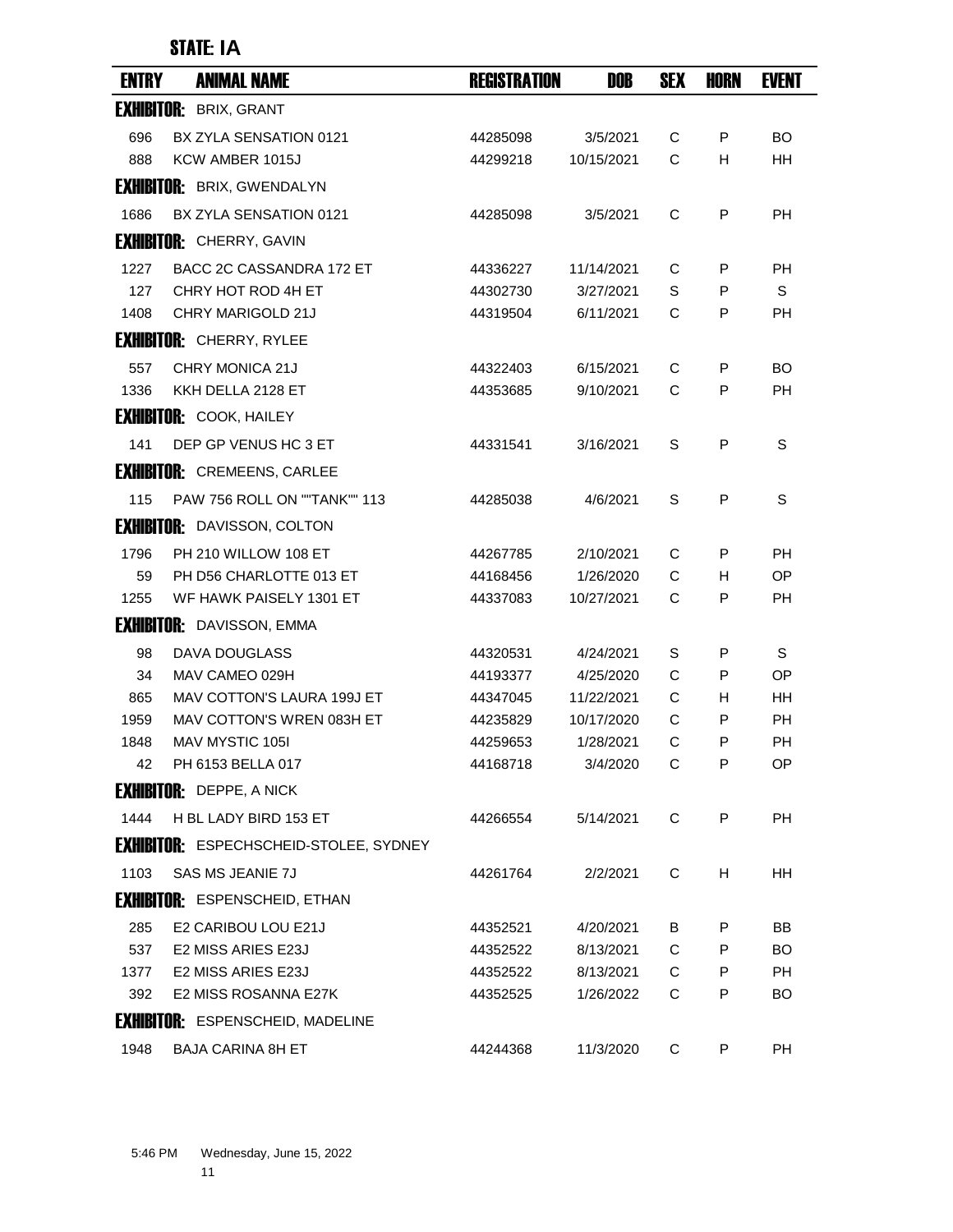# STATE: **IA**

| <b>ENTRY</b> | <b>ANIMAL NAME</b>                           | <b>REGISTRATION</b> | DOB        | <b>SEX</b> | HORN | <b>EVENT</b> |
|--------------|----------------------------------------------|---------------------|------------|------------|------|--------------|
|              | <b>EXHIBITOR: ESPENSCHEID-STOLEE, SYDNEY</b> |                     |            |            |      |              |
| 762          | <b>SAS MS JEANIE 7J</b>                      | 44261764            | 2/2/2021   | С          | H.   | <b>BO</b>    |
| 778          | SAS MS JIOVANNI 5J                           | 44279947            | 1/20/2021  | C          | P    | BO.          |
| 1877         | SAS MS JIOVANNI 5J                           | 44279947            | 1/20/2021  | C          | P    | <b>PH</b>    |
| 539          | SAS MS, JASMINE 14J                          | 44278341            | 8/8/2021   | С          | H.   | BO.          |
|              | <b>EXHIBITOR: HARRE, LAINEY</b>              |                     |            |            |      |              |
| 1472         | CCS DIANA 101J ET                            | 44291036            | 5/4/2021   | C          | P    | РH           |
|              | <b>EXHIBITOR: JOHNSON, KATIE</b>             |                     |            |            |      |              |
| 149          | CHRY FREDDY MERCURY 15J                      | 44317848            | 3/11/2021  | S          | P    | S            |
|              | <b>EXHIBITOR: KREUTNER, JONATHON</b>         |                     |            |            |      |              |
| 750          | <b>BJK 837F SENSATION 112J</b>               | 44273390            | 2/6/2021   | C          | H    | BO.          |
| 1097         | <b>BJK 837F SENSATION 112J</b>               | 44273390            | 2/6/2021   | С          | H.   | HН           |
| 1892         | CHURCHILL LADY 126J ET                       | 44267935            | 1/11/2021  | C          | P    | PH           |
|              | <b>EXHIBITOR: MACKE, MACY</b>                |                     |            |            |      |              |
| 1136         | MAV BLESSED KATRINA 093H ET                  | 44322505            | 12/12/2020 | С          | H    | HН           |
| 32           | MAV CHARLOTTE 043H                           | 44191758            | 6/21/2020  | C          | P    | OP           |
| 1191         | MAV COTTON'S JOURNEY 198J ET                 | 44343257            | 12/6/2021  | C          | P    | <b>PH</b>    |
| 1087         | MAV SHY ONE 115I                             | 44259669            | 2/14/2021  | C          | H    | HН           |
|              | <b>EXHIBITOR: MANTERNACH, CARLY</b>          |                     |            |            |      |              |
| 1419         | PURPLE FALLON 112J ET                        | 44301764            | 6/4/2021   | C          | P    | PH           |
|              | <b>EXHIBITOR: MANTERNACH, ELSIE</b>          |                     |            |            |      |              |
| 917          | MCM D56 MARLIE JAZZ 2119 ET                  | 44354520            | 9/5/2021   | C          | н    | HН           |
|              | <b>EXHIBITOR: MANTERNACH, LEONA</b>          |                     |            |            |      |              |
| 2010         | WSCC BREATHLESS 294H ET                      | 44227031            | 9/5/2020   | C          | P    | PH           |
|              | <b>EXHIBITOR: MONROE, WYATT</b>              |                     |            |            |      |              |
| 105          | DSUL DANN BOY 114J ET                        | 44308630            | 4/15/2021  | S          | P    | S            |
| 990          | DSUL ZOEY 163J ET                            | 44308629            | 4/19/2021  | C          | н    | HH           |
|              | <b>EXHIBITOR: MONTAG, KENNEDY</b>            |                     |            |            |      |              |
| 954          | BLACKS REBECCA 8014                          | 44303688            | 5/15/2021  | C          | H    | HH           |
|              | <b>EXHIBITOR: PAULSEN, KINNICK</b>           |                     |            |            |      |              |
| 1734         | <b>HAWK ESTHER 9J ET</b>                     | 44282838            | 2/25/2021  | С          | P    | <b>PH</b>    |
| 1829         | <b>HAWK MAUDE 3J ET</b>                      | 44282823            | 2/2/2021   | C          | P    | PH           |
| 1020         | <b>HAWK MURPHY 14J ET</b>                    | 44282856            | 3/26/2021  | C          | H    | HH           |
| 1512         | OHR MISS VIP 510 ET                          | 44293976            | 4/20/2021  | С          | P    | PH           |
|              | <b>EXHIBITOR: PUTZ, COLBY</b>                |                     |            |            |      |              |
| 959          | <b>HOGN MS JACKSON 140J ET</b>               | 44316419            | 5/11/2021  | C          | н    | HH           |
|              | <b>EXHIBITOR: PUTZ, DAX</b>                  |                     |            |            |      |              |
| 54           | CCS CANDY'S MONTGOMERY 104H ET               | 44176721            | 2/8/2020   | С          | P    | OP.          |
| 1033         | NH FANCY 149                                 | 44266002            | 3/17/2021  | C          | н    | HH           |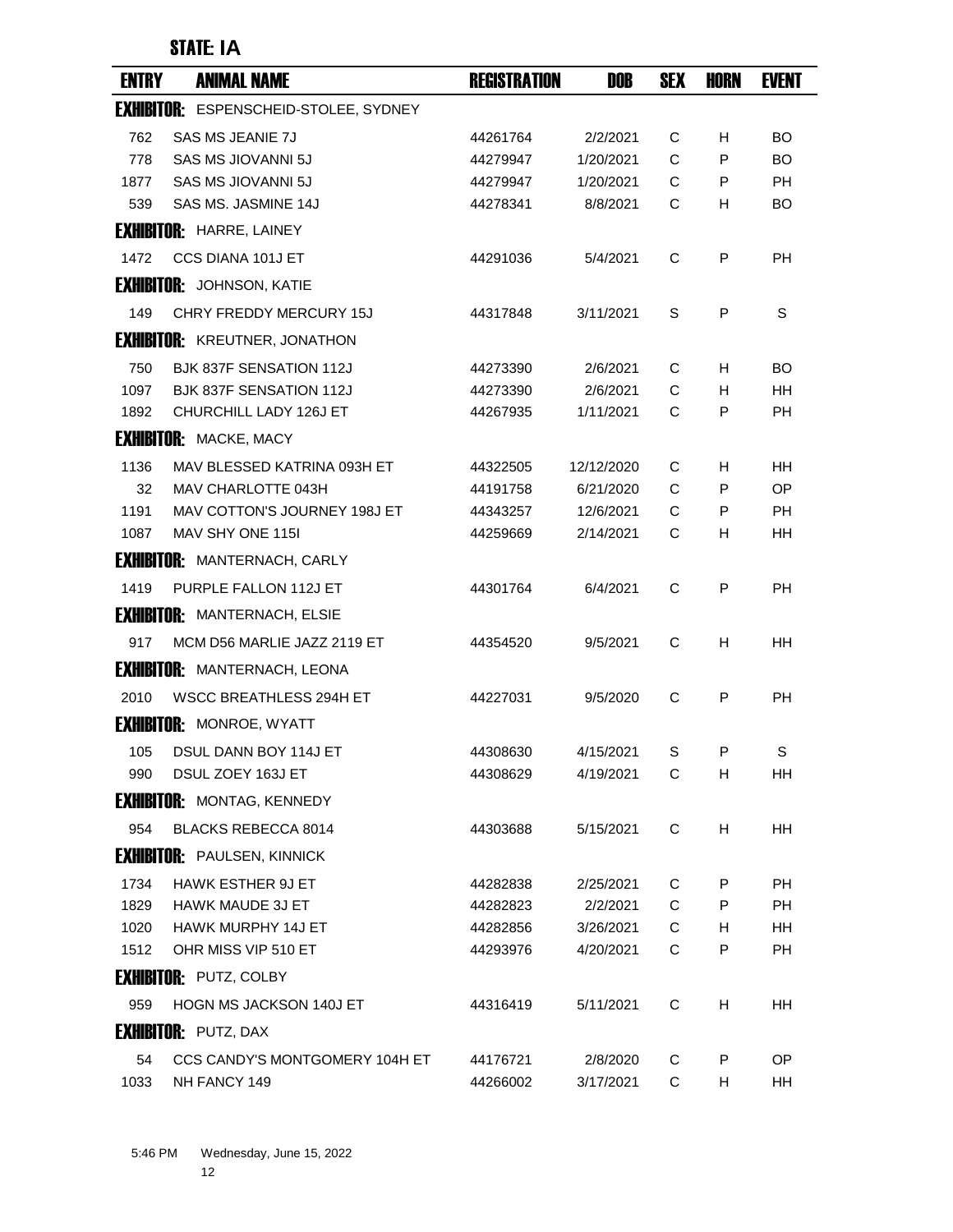#### STATE: **IA**

| <b>ENTRY</b> | <b>ANIMAL NAME</b>                    | <b>REGISTRATION</b> | DOB          | <b>SEX</b>  | HORN | <b>EVENT</b> |
|--------------|---------------------------------------|---------------------|--------------|-------------|------|--------------|
|              | <b>EXHIBITOR: PUTZ, TR</b>            |                     |              |             |      |              |
| 92           | <b>CATALYST B3</b>                    | 44319964            | 5/9/2021     | S           | P    | S            |
|              | <b>EXHIBITOR: RIFE, KENNEDY</b>       |                     |              |             |      |              |
| 1104         | HH DEBBIE'S TIA 121                   | 44275624            | 2/1/2021     | C           | H    | <b>HH</b>    |
| 349          | <b>KRR HELIUS HUTTON</b>              | 44225224            | 9/15/2020    | B           | н    | <b>BB</b>    |
| 624          | <b>KRR JETTE'S BEST LIFE</b>          | 44239209            | 4/10/2021    | C           | н    | <b>BO</b>    |
| 1002         | <b>KRR JETTE'S BEST LIFE</b>          | 44239209            | 4/10/2021    | C           | H    | HH           |
|              | <b>EXHIBITOR:</b> SCHANBACHER, CLAIRE |                     |              |             |      |              |
| 1260         | MAV COTTON'S LINDA 194J ET            | 44343260            | 10/22/2021   | C           | P    | PH           |
|              | <b>EXHIBITOR: SCHANBACHER, COLE</b>   |                     |              |             |      |              |
| 1638         | <b>CURTINS GERTIE 13</b>              | 44302599            | 3/16/2021    | С           | P    | <b>PH</b>    |
| 1001         | RV DIXIE 1344J ET                     | 44285665            | 4/10/2021    | C           | H    | <b>HH</b>    |
|              | <b>EXHIBITOR: SCHANBACHER, WILL</b>   |                     |              |             |      |              |
| 1516         | MAV BLESSED LEARY 163I ET             | 44286841            | 4/18/2021    | C           | P    | <b>PH</b>    |
| 24           | <b>WGS MADI</b>                       | 44148351            | 3/6/2019     | C           | P    | <b>BP</b>    |
|              | <b>EXHIBITOR: SMITH, JENNA</b>        |                     |              |             |      |              |
| 153          | <b>HOGN OLE RED 115J ET</b>           | 44313675            | 3/10/2021    | S           | P    | S            |
|              | <b>EXHIBITOR: SMITH, JENNA7</b>       |                     |              |             |      |              |
| 1555         | <b>BLACKS SENSATIONAL PERCY 21 ET</b> | 44301583            | 4/3/2021     | C           | P    | <b>PH</b>    |
|              | <b>EXHIBITOR: SUCHAN, CARSON</b>      |                     |              |             |      |              |
| 1034         | TCC TB CARLYS HARLEY TOO 106ET        | 44283032            | 3/17/2021    | C           | H    | <b>HH</b>    |
|              | <b>EXHIBITOR: SUCHAN, LIBERTY</b>     |                     |              |             |      |              |
| 1337         | HAWK AVA 2101 ET                      | 44337214            | 9/9/2021     | C           | P    | <b>PH</b>    |
| 1831         | OCC MISS LIBERTY 1J                   | 44322374            | 2/1/2021     | C           | P    | <b>PH</b>    |
|              | <b>EXHIBITOR: SUCHAN, SPENCER</b>     |                     |              |             |      |              |
|              | 1143 JCC OCC MOLLY 03 ET              | 44238336            | 11/11/2020 C |             | H    | HH           |
|              | <b>EXHIBITOR: SULLIVAN, SARA</b>      |                     |              |             |      |              |
| 1701         | BK CMCC JUNGLE GIRL 147J ET           | 44284069            | 3/3/2021     | C           | P    | PH           |
| 960          | PURPLE LEVITA 100J ET                 | 44288934            | 5/10/2021    | C           | н    | HH           |
|              | <b>EXHIBITOR: VANDERLIDEN, LANE</b>   |                     |              |             |      |              |
| 1538         | ALB TAMMY'S GIRL 2101                 | 44304797            | 4/8/2021     | $\mathbf C$ | P    | <b>PH</b>    |
|              | <b>EXHIBITOR: VROEGH, COLEDON</b>     |                     |              |             |      |              |
| 583          | <b>MISS KINZLIE</b>                   | 44283420            | 5/16/2021    | C           | P    | BO           |
| 1440         | <b>MISS KINZLIE</b>                   | 44283420            | 5/16/2021    | $\mathsf C$ | P    | PH           |
|              | <b>EXHIBITOR: WAGNER, RAYNE</b>       |                     |              |             |      |              |
| 1115         | JCC OCC MILEY 05 ET                   | 44313937            | 1/20/2021    | C           | Н    | <b>HH</b>    |
|              | <b>EXHIBITOR: WILSON, GRANT</b>       |                     |              |             |      |              |
| 1886         | PH 6011 BELLE 105                     | 44258673            | 1/14/2021    | С           | P    | PH           |
| 314          | WILSON'S ABE 2101                     | 44302702            | 2/18/2021    | B           | P    | <b>BB</b>    |
| 1504         | WILSON'S GYP 2104                     | 44302703            | 4/22/2021    | C           | P    | PН           |
| 155          | WILSON'S LEROY 2102                   | 44302701            | 3/10/2021    | S           | Н    | $\mathbb S$  |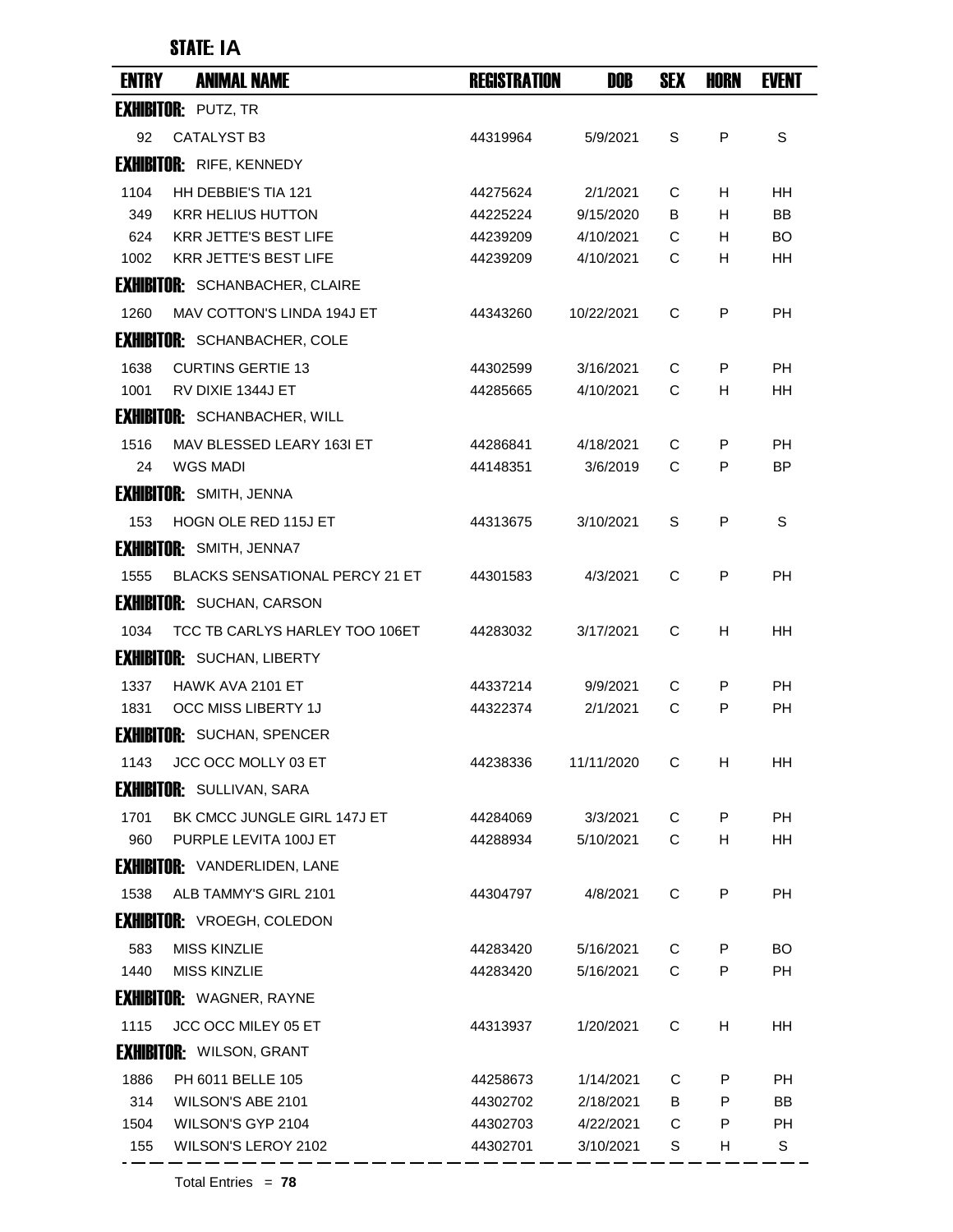STATE: **ID**

| <b>ENTRY</b>      | ANIMAL NAME                       | <b>REGISTRATION</b> | DOB        | <b>SEX</b> | HORN | <b>EVENT</b> |
|-------------------|-----------------------------------|---------------------|------------|------------|------|--------------|
| <b>Exhibitor:</b> | <b>BILLMAN, CACHE</b>             |                     |            |            |      |              |
| 1975              | WSF A114 CHERRIES H404 ET         | 44247967            | 10/1/2020  | C          | P    | PH           |
|                   | <b>EXHIBITOR: BILLMAN, CHYLOH</b> |                     |            |            |      |              |
| 1910              | STONEWOOD REMEMBER ME 3J          | 44297186            | 1/2/2021   | C          | P    | PH           |
|                   | <b>EXHIBITOR: BILLMAN, TYMBER</b> |                     |            |            |      |              |
| 1707              | ANL ACDT 7437 MONT 115 FT 132J    | 44303252            | 3/2/2021   | C          | P    | PH           |
|                   | <b>EXHIBITOR: CARLEY, EMMA</b>    |                     |            |            |      |              |
| 1134              | <b>BR FLO 0286</b>                | 44223208            | 12/27/2020 | C          | H    | HH           |
|                   | <b>EXHIBITOR: HOLT, BEN</b>       |                     |            |            |      |              |
| 718               | <b>HOLT 41 589 SADIE 1235</b>     | 44262525            | 2/27/2021  | C          | H    | <b>BO</b>    |
| 1065              | <b>HOLT 41 589 SADIE 1235</b>     | 44262525            | 2/27/2021  | C          | н    | HH           |
| 529               | <b>HOLT 5378 87G MIRANDA 1406</b> | 44321220            | 8/29/2021  | C          | P    | BO.          |
| 1367              | <b>HOLT 5378 87G MIRANDA 1406</b> | 44321220            | 8/29/2021  | C          | P    | PH           |
| 780               | HOLT 710 203D ZOEY 1028           | 44262520            | 1/19/2021  | C          | P    | <b>BO</b>    |
| 536               | <b>HOLT 9604 87G ADA 1307</b>     | 44321221            | 8/14/2021  | C          | P    | <b>BO</b>    |
| 1046              | <b>JB JULIE 15J</b>               | 44292692            | 3/7/2021   | C          | H    | HH           |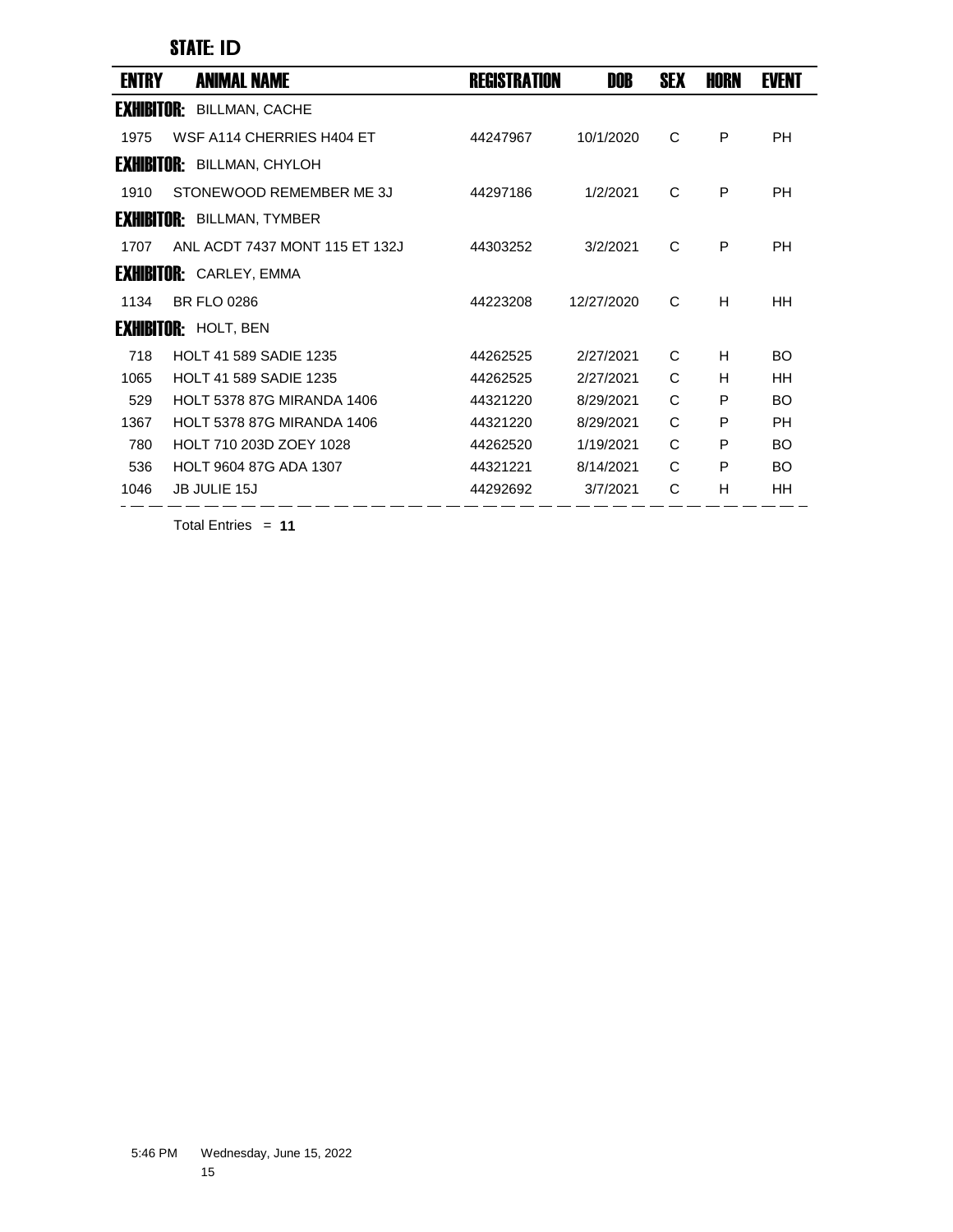| <b>ENTRY</b> | <b>ANIMAL NAME</b>                  | <b>REGISTRATION</b> | DOB        | <b>SEX</b> | HORN | <b>EVENT</b> |
|--------------|-------------------------------------|---------------------|------------|------------|------|--------------|
|              | <b>EXHIBITOR: ALLEN, REID</b>       |                     |            |            |      |              |
| 422          | MY MERLOT 1221                      | 44356933            | 12/17/2021 | C          | P    | <b>BO</b>    |
| 1182         | MY MERLOT 1221                      | 44356933            | 12/17/2021 | C          | P    | <b>PH</b>    |
|              | <b>EXHIBITOR: ALLEN, RYNE</b>       |                     |            |            |      |              |
| 369          | RTW MS VIC 0322                     | 44356934            | 3/1/2022   | C          | P    | <b>BO</b>    |
|              | <b>EXHIBITOR: ALLSCHEID, CASSIE</b> |                     |            |            |      |              |
| 356          | OAKS CLASSIC HARLEY 402K ET         | 44351099            | 4/2/2022   | С          | P    | BO.          |
| 196          | OAKS YUKON JACK 405K ET             | 44351093            | 4/5/2022   | в          | P    | BB           |
|              | <b>EXHIBITOR: ALLSCHEID, KRISTA</b> |                     |            |            |      |              |
| 833          | OAKS FOXIE GIRL 926H                | 44181768            | 9/26/2020  | C          | P    | BO.          |
| 777          | OAKS HARLEY TWO TIME 121J ET        | 44233308            | 1/21/2021  | C          | н    | BO           |
|              | <b>EXHIBITOR: BANE, ELLA</b>        |                     |            |            |      |              |
| 18           | <b>BANE ARIZONA 201</b>             | 44165858            | 2/4/2020   | C          | H    | ΒP           |
| 699          | <b>BANE MESA 211</b>                | 44327464            | 3/5/2021   | C          | H.   | BO           |
| 1052         | <b>BANE MESA 211</b>                | 44327464            | 3/5/2021   | C          | H    | HН           |
| 202          | <b>BANE REUBEN JAMES 221</b>        | 44351506            | 2/17/2022  | B          | H    | BB           |
| 1223         | RGR JANET 150J                      | 44352709            | 11/15/2021 | С          | P    | PH           |
|              | <b>EXHIBITOR: BENEDICT, FAITH</b>   |                     |            |            |      |              |
| 788          | BH 01E ADELE 01J                    | 44281734            | 1/11/2021  | C          | P    | BO           |
| 205          | BH 01F KINGSLEY 02K                 | 44345875            | 2/5/2022   | B          | P    | <b>BB</b>    |
| 765          | BH 01F MISS PERFECT 02J             | 44281453            | 1/31/2021  | С          | P    | BO           |
| 700          | BH 02G ADRIAN 03J                   | 44281741            | 3/4/2021   | C          | P    | BO           |
| 514          | BH 09F PENELOPE 07J                 | 44332551            | 9/12/2021  | C          | P    | BO           |
| 1330         | BH 09F PENELOPE 07J                 | 44332551            | 9/12/2021  | C          | P    | <b>PH</b>    |
|              | <b>EXHIBITOR: BIGGS, MOLLY</b>      |                     |            |            |      |              |
| 287          | BIGGS D15 JASPER 1E J2              | 44295479            | 4/20/2021  | B          | P    | BB           |
| 252          | BIGGS D15 JAZZ F36 J23              | 44295520            | 9/26/2021  | В          | P    | ВB           |
| 208          | BIGGS D15 KNIGHT F28 K2             | 44338601            | 2/3/2022   | B          | P    | BB.          |
| 210          | BIGGS D15 KNOW-IT-ALL D33 K1        | 44338600            | 1/24/2022  | В          | P    | BB           |
| 875          | HAPP 1327 VALERIE 2179 ET           | 44337772            | 11/5/2021  | C          | Н    | HH           |
| 634          | SPIN BIGGS VANNA 8J                 | 44324513            | 4/4/2021   | С          | P    | BO.          |
| 1553         | SPIN BIGGS VANNA 8J                 | 44324513            | 4/4/2021   | C          | P    | <b>PH</b>    |
| 1018         | SPIN ELEANOR 6J ET                  | 44324528            | 3/27/2021  | C          | Н    | HH           |
|              | <b>EXHIBITOR: BOARMAN, KENDALL</b>  |                     |            |            |      |              |
| 253          | PERKS 2TK 5101 JABARI 1122 ET       | 44339515            | 9/25/2021  | B          | P    | BB           |
|              | <b>EXHIBITOR: BOATMAN, KADE</b>     |                     |            |            |      |              |
| 689          | 2TK 7075 DREAM ON 103J              | 44272642            | 3/10/2021  | С          | H    | BO           |
| 566          | 2TK 7120 MAKE A DEAL 106J           | 44272645            | 6/3/2021   | С          | P    | BO           |
| 1907         | BAR S LHF BETH 795 MS 8184 127      | 44273903            | 1/3/2021   | C          | P    | PH           |
| 1514         | H GO MS SENSATION 157 ET            | 44278008            | 4/18/2021  | C          | P    | <b>PH</b>    |
| 1587         | LF 6080 MS LIZZ 1078                | 44266604            | 3/28/2021  | С          | P    | PH           |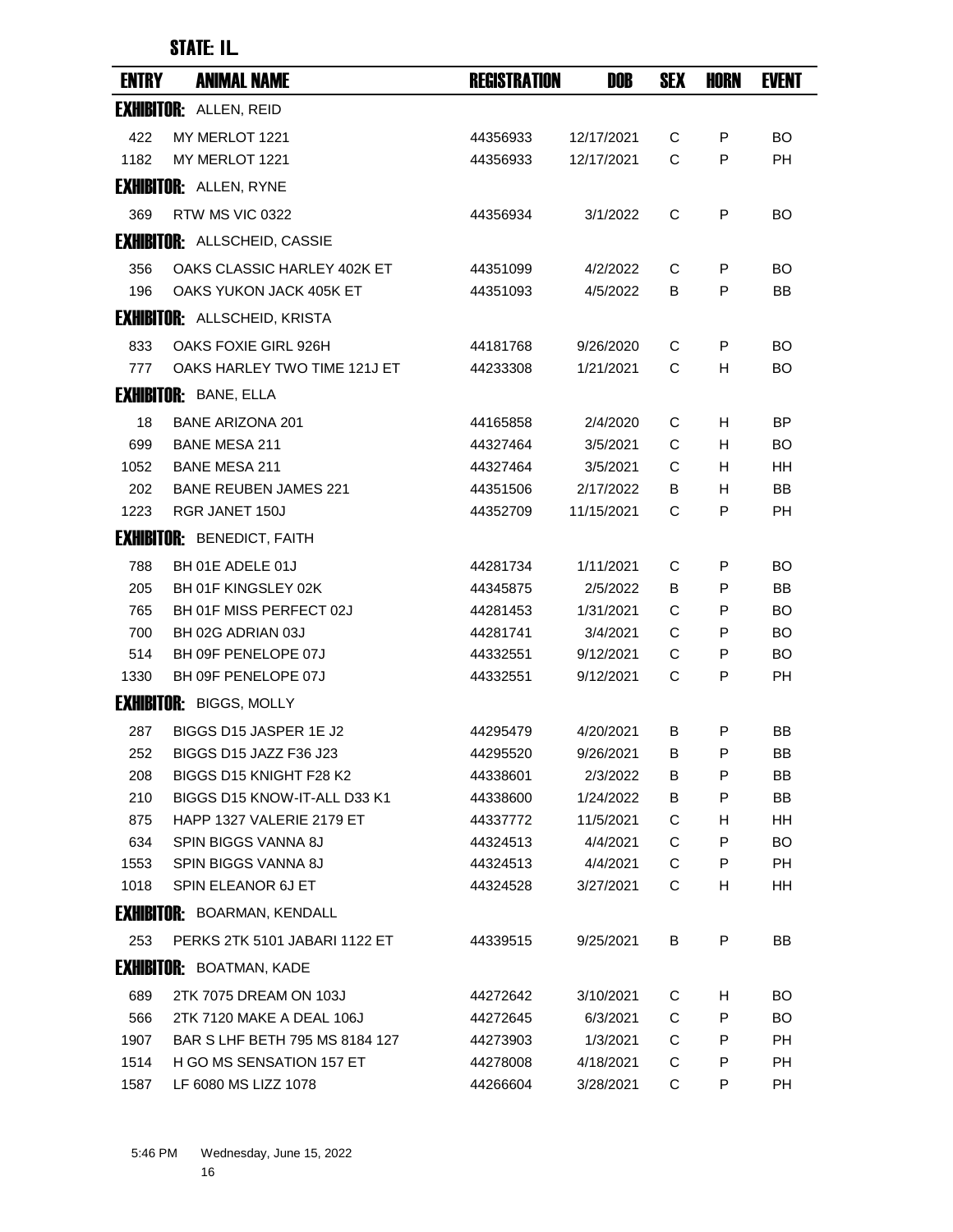| <b>ENTRY</b> | <b>ANIMAL NAME</b>                    | <b>REGISTRATION</b> | DOB       | SEX | <b>HORN</b> | <b>EVENT</b> |
|--------------|---------------------------------------|---------------------|-----------|-----|-------------|--------------|
|              | <b>EXHIBITOR: BOATMAN, KENDALL</b>    |                     |           |     |             |              |
| 588          | 2TK 8061 JOLENE 105J                  | 44272644            | 5/12/2021 | C   | H           | BO           |
| 956          | 2TK 8061 JOLENE 105J                  | 44272644            | 5/12/2021 | C   | H           | <b>HH</b>    |
| 556          | 2TK PERKS 908G CHEYENNE 107J          | 44272646            | 6/18/2021 | C   | P           | <b>BO</b>    |
| 1112         | PERKS 1502 MARY JO 1002 ET            | 44270497            | 1/22/2021 | С   | н           | HH           |
|              | <b>EXHIBITOR: BOHNSACK, KEEGAN</b>    |                     |           |     |             |              |
| 1795         | <b>BOF JULIETTE 103 ET</b>            | 44271843            | 2/10/2021 | C   | P           | <b>PH</b>    |
|              | <b>EXHIBITOR: CHAPMAN, CORA BEELE</b> |                     |           |     |             |              |
| 342          | <b>JBC 892 DAKOTA 2116</b>            | 44237595            | 11/6/2020 | В   | P           | BB           |
|              | <b>EXHIBITOR: CHAPMAN, CORA BELLE</b> |                     |           |     |             |              |
| 577          | <b>JBC 054E FANCY 1518</b>            | 44345570            | 5/18/2021 | C   | P           | BO           |
| 1434         | <b>JBC 054E FANCY 1518</b>            | 44345570            | 5/18/2021 | C   | P           | <b>PH</b>    |
| 17           | <b>JBC 5213 CORTNEY 2029 ET</b>       | 44236539            | 2/9/2020  | C   | H           | ΒP           |
| 653          | JBC 6311 OLIVE 1323                   | 44345436            | 3/23/2021 | C   | P           | BO           |
| 1600         | JBC 6311 OLIVE 1323                   | 44345436            | 3/23/2021 | C   | P           | <b>PH</b>    |
| 1736         | JBC AVERY 2251 ET                     | 44263873            | 2/25/2021 | C   | P           | <b>PH</b>    |
|              | <b>EXHIBITOR:</b> CHAPMAN, CRAYTON    |                     |           |     |             |              |
| 901          | CRANE GABBY 2160                      | 44343295            | 10/1/2021 | C   | н           | HН           |
| 1293         | <b>CRANE LAUREN 2161</b>              | 44343277            | 10/2/2021 | C   | P           | <b>PH</b>    |
| 1980         | HAWK DARCI 2001 ET                    | 44234508            | 9/26/2020 | С   | P           | PH           |
|              | <b>EXHIBITOR: COLE, TAYLOR</b>        |                     |           |     |             |              |
| 561          | CF 2619 LUCY 902 122                  | 44350549            | 6/12/2021 | С   | P           | <b>BO</b>    |
| 1628         | CF 6143 VICKY 17 108                  | 44249507            | 3/17/2021 | C   | S           | <b>PH</b>    |
| 1888         | CF 6143 VICKY 826 102                 | 44350376            | 1/13/2021 | C   | P           | PН           |
| 256          | CF 6143 VICTORY 503 125               | 44350372            | 9/17/2021 | В   | S           | BB           |
|              | <b>EXHIBITOR: COLE, TYLER</b>         |                     |           |     |             |              |
| 725          | CF 6143 VICKY 435 105                 | 44247906            | 2/23/2021 | С   | н           | BO           |
| 1068         | CF 6143 VICKY 435 105                 | 44247906            | 2/23/2021 | С   | н           | HH           |
| 1740         | CF 6143 VICKY 6113 112                | 44350379            | 2/23/2021 | C   | P           | <b>PH</b>    |
| 1913         | CF 905 VICKY 903 029                  | 44350387            | 1/1/2021  | C   | P           | PH           |
|              | <b>EXHIBITOR: COLER, TAYLOR</b>       |                     |           |     |             |              |
| 1407         | CF 2619 LUCY 902 122                  | 44350549            | 6/12/2021 | C   | P           | PH           |
|              | <b>EXHIBITOR: COLLINS, KESLER</b>     |                     |           |     |             |              |
| 731          | <b>KESL MISS LIVVY 2J</b>             | 44267781            | 2/20/2021 | С   | P           | BO.          |
| 1751         | KESL MISS LIVVY 2J                    | 44267781            | 2/20/2021 | C   | P           | PH           |
|              | <b>EXHIBITOR: CRANE, ELLA</b>         |                     |           |     |             |              |
| 1043         | CRANE BELIZE 2126                     | 44310206            | 3/9/2021  | C   | н           | HH           |
| 551          | <b>CRANE COWGIRL POINTS 2157</b>      | 44343279            | 7/2/2021  | C   | н           | BO.          |
| 940          | <b>CRANE COWGIRL POINTS 2157</b>      | 44343279            | 7/2/2021  | С   | н           | HH           |
| 795          | <b>CRANE LADY LIBERTY 2110</b>        | 44289059            | 1/4/2021  | C   | P           | <b>BO</b>    |
| 1904         | <b>CRANE LADY LIBERTY 2110</b>        | 44289059            | 1/4/2021  | C   | P           | PH           |
| 1457         | <b>CRANE WISH THIS 2151 ET</b>        | 44343275            | 5/7/2021  | С   | P           | PH           |
|              |                                       |                     |           |     |             |              |

5:46 PM Wednesday, June 15, 2022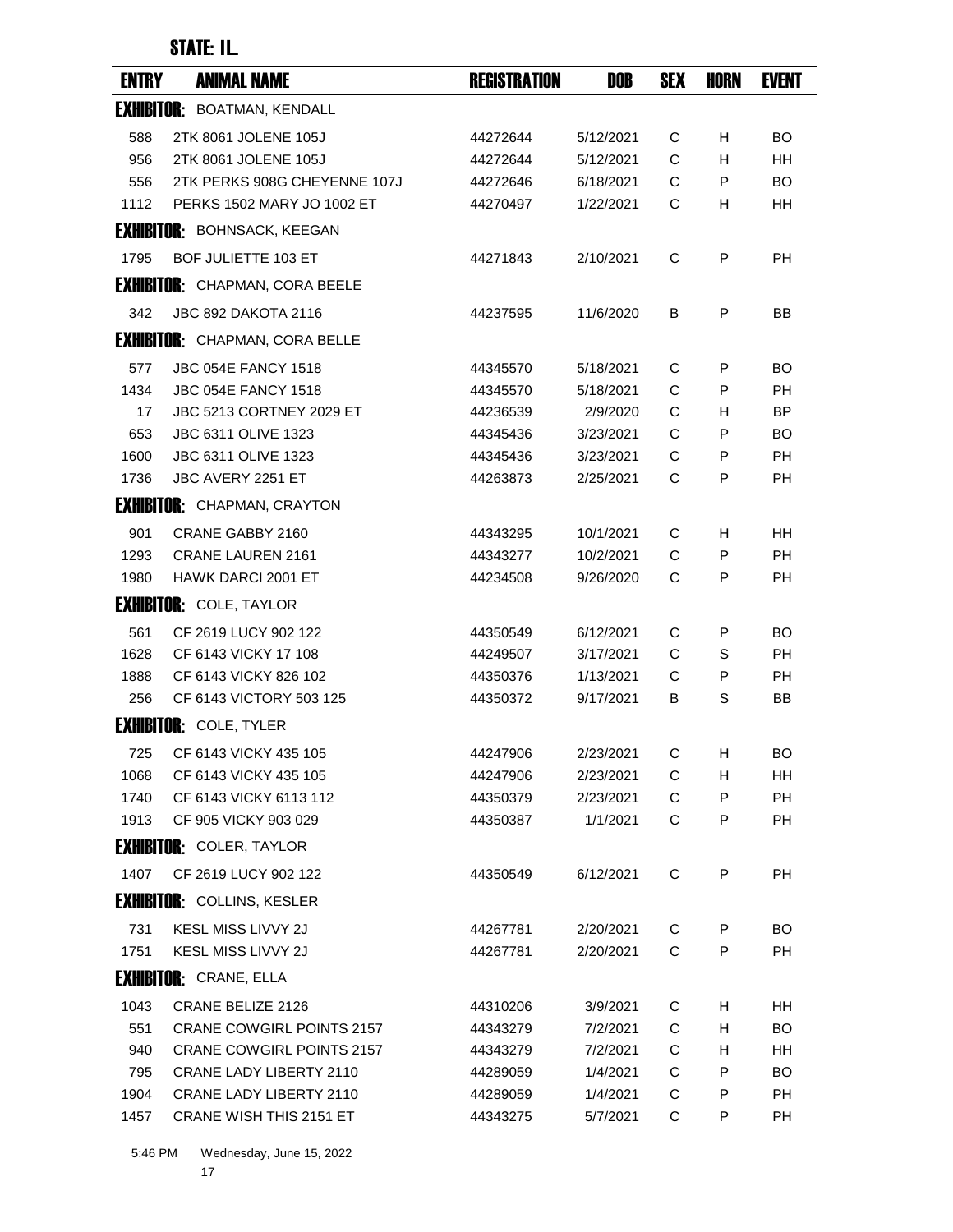| <b>ENTRY</b> | <b>ANIMAL NAME</b>                 | <b>REGISTRATION</b> | DOB        | <b>SEX</b> | <b>HORN</b> | <b>EVENT</b> |
|--------------|------------------------------------|---------------------|------------|------------|-------------|--------------|
|              | <b>EXHIBITOR: CRANE, JOHN</b>      |                     |            |            |             |              |
| 754          | <b>CRANE GOSSIP GIRL 2118</b>      | 44352351            | 2/5/2021   | С          | H           | BO           |
| 1099         | CRANE GOSSIP GIRL 2118             | 44352351            | 2/5/2021   | C          | H           | <b>HH</b>    |
| 602          | <b>CRANE MANDY 2145 ET</b>         | 44303813            | 5/3/2021   | C          | H.          | BO.          |
| 972          | <b>CRANE MANDY 2145 ET</b>         | 44303813            | 5/3/2021   | С          | H.          | HН           |
| 1522         | <b>CRANE MARKEE 2169 ET</b>        | 44343276            | 4/15/2021  | C          | P           | PH           |
|              | <b>EXHIBITOR: CRUTCHER, GABE</b>   |                     |            |            |             |              |
| 385          | <b>CRUTCHERS PENELOPE 2011 ET</b>  | 44352569            | 2/4/2022   | C          | P           | BO           |
|              | <b>EXHIBITOR: CRUTCHER, OWEN</b>   |                     |            |            |             |              |
| 389          | <b>CRUTCHERS PENELOPE 2008 ET</b>  | 44352568            | 2/1/2022   | C          | P           | BO           |
|              | <b>EXHIBITOR: CRUTCHER, SHAWN</b>  |                     |            |            |             |              |
| 327          | <b>CRUTCHERS CATAPULT 102</b>      | 44223397            | 1/18/2021  | В          | P           | BB           |
| 267          | <b>CRUTCHERS IRON MAN 113</b>      | 44335814            | 8/28/2021  | B          | P           | BB           |
| 26           | <b>CRUTCHERS RAMONA 901</b>        | 44010416            | 1/2/2019   | C          | P           | BP.          |
| 525          | <b>CRUTCHERS ROSE 116 ET</b>       | 44331510            | 9/1/2021   | C          | P           | <b>BO</b>    |
| 1362         | <b>CRUTCHERS ROSE 116 ET</b>       | 44331510            | 9/1/2021   | C          | P           | PH           |
|              | <b>EXHIBITOR: CRUTCHER, TREVOR</b> |                     |            |            |             |              |
| 528          | <b>CRUTCHERS RAMONA 115</b>        | 44330622            | 8/31/2021  | C          | P           | BO           |
| 1366         | <b>CRUTCHERS RAMONA 115</b>        | 44330622            | 8/31/2021  | C          | P           | <b>PH</b>    |
|              | <b>EXHIBITOR: DUIS, ADDISON</b>    |                     |            |            |             |              |
| 521          | ACD DF GOLDILOCKS 104              | 44301550            | 9/4/2021   | С          | P           | BO           |
| 5            | ACD MF MIA 001                     | 44145582            | 4/29/2020  | C          | P           | <b>BP</b>    |
| 886          | LC MIRABEL 5231                    | 44350888            | 10/17/2021 | C          | H           | HН           |
|              | <b>EXHIBITOR: EUBANK, HADLEY</b>   |                     |            |            |             |              |
| 1459         | EF 6026 SALSA 26H ET               | 44327679            | 5/6/2021   | C          | P           | <b>PH</b>    |
|              | <b>EXHIBITOR: EUBANK, OLIVIA</b>   |                     |            |            |             |              |
| 1654         | PURPLE ARIANA 40J ET               | 44283379            | 3/11/2021  | С          | P           | PH           |
|              | <b>EXHIBITOR: FISCUS, JACOB</b>    |                     |            |            |             |              |
| 969          | JCS 9621 MISS SPARTAN 1047         | 44269290            | 5/3/2021   | C          | H           | HH           |
|              | <b>EXHIBITOR:</b> GARNHART, PEYTON |                     |            |            |             |              |
| 1592         | <b>MCF 559 HAILEY 2121</b>         | 44315478            | 3/25/2021  | С          | P           | РH           |
| 1845         | <b>MCF 559 NICOLE 2105</b>         | 44315480            | 1/30/2021  | C          | P           | <b>PH</b>    |
| 821          | MCF D56 EMMA 2047 ET               | 44242288            | 10/20/2020 | С          | P           | BO.          |
| 1957         | <b>MCF D56 EMMA 2047 ET</b>        | 44242288            | 10/20/2020 | C          | P           | <b>PH</b>    |
|              | <b>EXHIBITOR: GARNHART, RYAN</b>   |                     |            |            |             |              |
| 774          | MCF 66589 SHELLY 2102              | 44315483            | 1/25/2021  | С          | P           | BO.          |
| 1863         | MCF 66589 SHELLY 2102              | 44315483            | 1/25/2021  | C          | P           | <b>PH</b>    |
| 1030         | PERKS CATO 7109 DAPHNE 1042        | 44270528            | 3/17/2021  | C          | H.          | HH.          |
|              | <b>EXHIBITOR: GILBERT, AVA</b>     |                     |            |            |             |              |
| 1176         | BF 6964 MINDY'S DREAM 11J ET       | 44352350            | 12/30/2021 | С          | P           | PH           |
| 858          | BF HAWK 711 FANCY 10J ET           | 44352349            | 12/2/2021  | С          | H           | HH           |
|              |                                    |                     |            |            |             |              |

5:46 PM Wednesday, June 15, 2022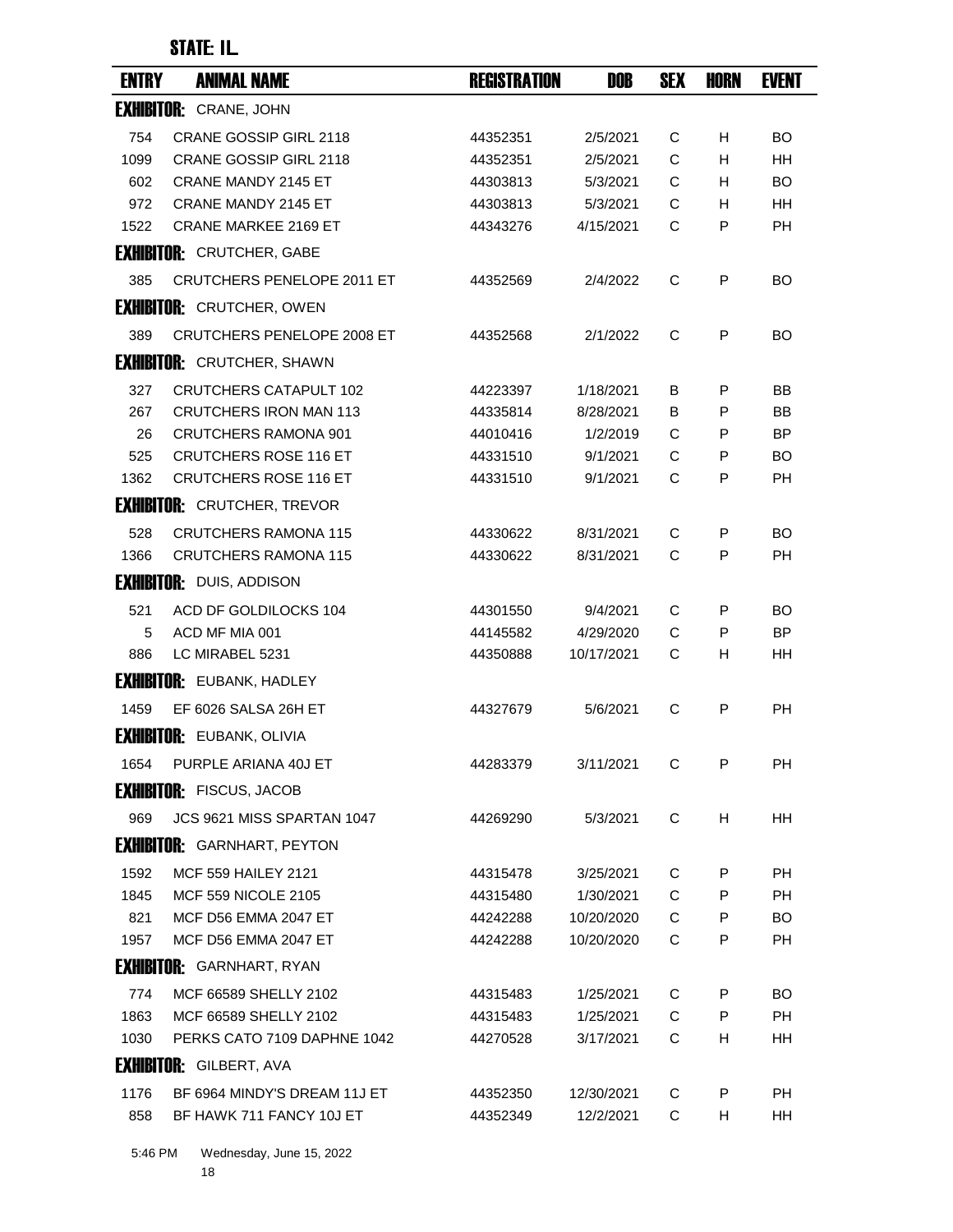| <b>ENTRY</b> | <b>ANIMAL NAME</b>                 | <b>REGISTRATION</b> | DOB       | <b>SEX</b> | HORN | <b>EVENT</b> |
|--------------|------------------------------------|---------------------|-----------|------------|------|--------------|
|              | <b>EXHIBITOR: GUM, CHARLIE</b>     |                     |           |            |      |              |
| 1547         | RGR JESSICA 42J ET                 | 44291044            | 4/6/2021  | C          | P    | <b>PH</b>    |
|              | <b>EXHIBITOR: HALVERSON, ISSAC</b> |                     |           |            |      |              |
| 1502         | <b>HAWK RADLEY 24J ET</b>          | 44282904            | 4/23/2021 | C          | P    | PH           |
| 2018         | PVF BO90 MISS KAT                  | 44248914            | 8/7/2020  | C          | P    | <b>PH</b>    |
|              | <b>EXHIBITOR: HOOD, RACHEL</b>     |                     |           |            |      |              |
| 1380         | SLC 55C KELLY 24J                  | 44311584            | 8/3/2021  | C          | P    | PH           |
|              | <b>EXHIBITOR: HULS, COLTON</b>     |                     |           |            |      |              |
| 1118         | <b>HAWK DOTTIE 1J ET</b>           | 44282820            | 1/18/2021 | C          | н    | HН           |
|              | <b>EXHIBITOR: HUTCHIGS, MASON</b>  |                     |           |            |      |              |
| 670          | LF 9057 MS PROMISE 1053            | 44352443            | 3/17/2021 | C          | H    | BO.          |
|              | <b>EXHIBITOR: HUTCHINGS, MASON</b> |                     |           |            |      |              |
| 1031         | LF 9057 MS PROMISE 1053            | 44352443            | 3/17/2021 | C          | H    | HН           |
|              | <b>EXHIBITOR: HUTCHINS, MORGAN</b> |                     |           |            |      |              |
| 1385         | ROOKER SJ KELLY 2153               | 44353483            | 7/23/2021 | C          | P    | PH           |
|              | <b>EXHIBITOR:</b> JONES, MASON     |                     |           |            |      |              |
| 1075         | CMCC JAMBOREE 158J ET              | 44284075            | 2/20/2021 | C          | H.   | HH.          |
| 255          | PVF TOP KAT 921                    | 44356852            | 9/24/2021 | B          | H    | BB           |
| 1905         | <b>WRB MONROE 121 ET</b>           | 44272528            | 1/3/2021  | С          | P    | РH           |
|              | <b>EXHIBITOR:</b> JONES, MORGAN    |                     |           |            |      |              |
| 941          | <b>PVF FOLLY</b>                   | 44303689            | 6/30/2021 | C          | н    | HН           |
|              | <b>EXHIBITOR: KELTNER, BROGAN</b>  |                     |           |            |      |              |
| 747          | KELT 2296 AUDI 2J                  | 44297706            | 2/9/2021  | С          | H    | BO           |
| 1095         | <b>KELT 2296 AUDI 2J</b>           | 44297706            | 2/9/2021  | C          | н    | HН           |
| 1622         | KELT 743 BUGATTI 7J ET             | 44298364            | 3/19/2021 | C          | P    | PН           |
|              | <b>EXHIBITOR:</b> KENADY, MONTANA  |                     |           |            |      |              |
| 1428         | LF 6100 MS LIZZ 1173               | 44266612            | 5/22/2021 | C          | P    | <b>PH</b>    |
|              | <b>EXHIBITOR: KENT, CASSIE</b>     |                     |           |            |      |              |
| 603          | <b>CCK MS CASSIE</b>               | 44283898            | 5/3/2021  | C          | P    | BO.          |
|              | <b>EXHIBITOR: KENT, CHARLIE</b>    |                     |           |            |      |              |
| 542          | <b>CCK LINDY</b>                   | 44339596            | 8/2/2021  | C          | P    | BO.          |
| 1382         | <b>CCK LINDY</b>                   | 44339596            | 8/2/2021  | C          | P    | PH           |
| 284          | <b>CCK MAY DAY MAN</b>             | 44283899            | 5/1/2021  | В          | S    | BB           |
| 1473         | <b>CCK MS CASSIE</b>               | 44283898            | 5/3/2021  | C          | P    | <b>PH</b>    |
| 1529         | <b>WILDCAT CLASSY 113</b>          | 44278572            | 4/10/2021 | C          | P    | PH           |
|              | <b>EXHIBITOR: KNOBLOCH, AIDAN</b>  |                     |           |            |      |              |
| 572          | CLC ACK WYNONNA 302J               | 44312627            | 5/25/2021 | С          | H.   | BO.          |
| 166          | CLC BE COOL 301J                   | 44323886            | 2/28/2021 | S          | P    | S            |
| 1048         | HAWK MAIDA 12J ET                  | 44282840            | 3/6/2021  | C          | H    | HH           |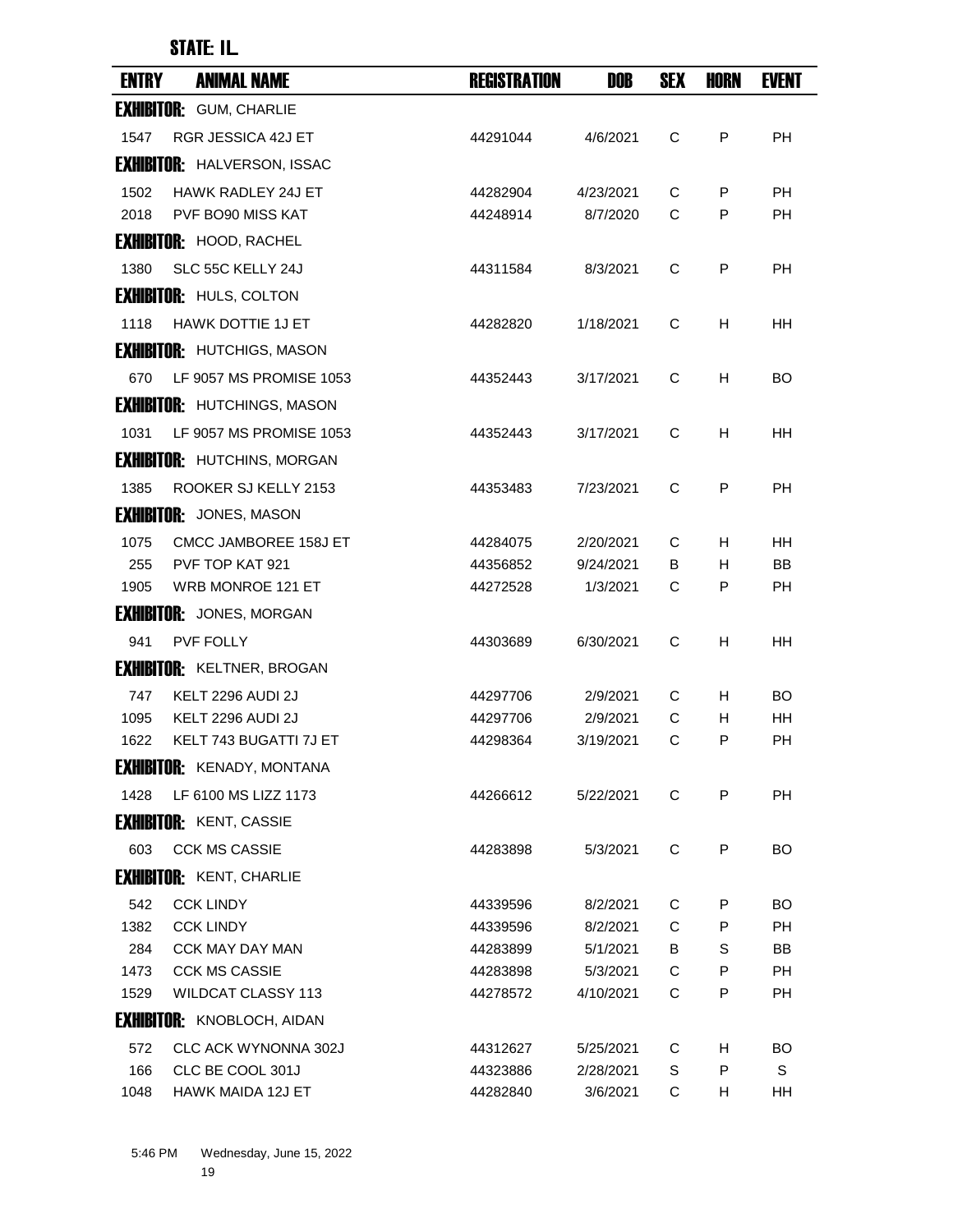| <b>ENTRY</b> | <b>ANIMAL NAME</b>                  | <b>REGISTRATION</b> | DOB        | <b>SEX</b> | <b>HORN</b> | <b>EVENT</b> |
|--------------|-------------------------------------|---------------------|------------|------------|-------------|--------------|
|              | <b>EXHIBITOR: KNOBLOCK, AIDAN</b>   |                     |            |            |             |              |
| 794          | <b>CLC ACK MISS ANNIE 303J</b>      | 44312525            | 1/5/2021   | C          | P           | <b>BO</b>    |
|              | <b>EXHIBITOR: LEE, NOLAN</b>        |                     |            |            |             |              |
| 62           | CRUM 654 CAILEE 00H                 | 44167155            | 1/14/2020  | C          | P           | OP.          |
| 1991         | GKB BR BLUEBONNET H058 ET           | 44190567            | 9/16/2020  | C          | P           | <b>PH</b>    |
| 1399         | <b>HAWK MAVIS 41J ET</b>            | 44298398            | 6/18/2021  | C          | P           | PH           |
| 1803         | <b>LEMENAGER CRIMSON J9</b>         | 44283937            | 2/8/2021   | C          | P           | <b>PH</b>    |
| 761          | NFL CML CINDERELLA 2101             | 44225134            | 2/2/2021   | C          | H.          | BO           |
| 207          | NFL CRUM REFEREE 240 21K            | 44333776            | 2/4/2022   | B          | P           | BB           |
| 460          | NFL SKIPPER TOO 2101                | 44336049            | 11/6/2021  | C          | P           | BO           |
|              | <b>EXHIBITOR: LEHMAN, ELLIE</b>     |                     |            |            |             |              |
| 818          | EL JEL SWAG TILLY 09                | 44191104            | 10/31/2020 | C          | P           | <b>BO</b>    |
| 1951         | EL JEL SWAG TILLY 09                | 44191104            | 10/31/2020 | C          | P           | <b>PH</b>    |
| 404          | EL JEL TIN LIZZY 8107 202           | 44354615            | 1/14/2022  | C          | H           | <b>BO</b>    |
|              | <b>EXHIBITOR: LEHMAN, KENT</b>      |                     |            |            |             |              |
| 759          | EL JEL 210G ALIBI 11                | 44268830            | 2/2/2021   | C          | P           | <b>BO</b>    |
| 1683         | PERKS 643 MIS DIVERSE 1061          | 44270547            | 3/5/2021   | C          | P           | <b>PH</b>    |
|              | <b>EXHIBITOR: LEHMAN, RHETT</b>     |                     |            |            |             |              |
| 1240         | PERKS CATO 5049 CADY 1124           | 44339604            | 11/4/2021  | C          | P           | <b>PH</b>    |
| 616          | <b>RL JEL CHILI TOWN 13</b>         | 44268822            | 4/23/2021  | C          | P           | BO           |
|              | <b>EXHIBITOR: LEMENAGER, PAIGE</b>  |                     |            |            |             |              |
| 1021         | ECR JACKIE 0102 ET                  | 44281082            | 3/26/2021  | С          | H.          | HН           |
| 1431         | HAWK MYLA 39J ET                    | 44298393            | 5/21/2021  | C          | P           | PH           |
| 377          | LEMENAGER BURGUNDY K14              | 44353835            | 2/14/2022  | C          | P           | BO           |
| 643          | <b>LEMENAGER FLARE J31</b>          | 44286775            | 4/2/2021   | C          | P           | BO           |
| 1568         | LEMENAGER FLARE J31                 | 44286775            | 4/2/2021   | C          | P           | <b>PH</b>    |
| 368          | <b>LEMENAGER HARLEY K18</b>         | 44353836            | 3/1/2022   | C          | P           | BO           |
|              | <b>EXHIBITOR:</b> LEWIS, KAOLIN     |                     |            |            |             |              |
| 1450         | AR D91 JOLENE 20J                   | 44294150            | 5/10/2021  | C          | P           | <b>PH</b>    |
|              | <b>EXHIBITOR: LEWIS, PARKER</b>     |                     |            |            |             |              |
| 121          | AR D91 JOE BOB 8J                   | 44273930            | 4/2/2021   | S          | P           | S            |
|              | <b>EXHIBITOR:</b> LORENZEN, PAISLEE |                     |            |            |             |              |
| 921          | EXR DAYDREAM 1277 ET                | 44283767            | 9/3/2021   | С          | H.          | HH           |
| 364          | LF 3066 MISS ENTICE 2023 ET         | 44352367            | 3/2/2022   | C          | P           | BO.          |
| 611          | LF PMH 9122 LADY PROMISE 1132       | 44341416            | 4/26/2021  | C          | P           | BO.          |
| 1497         | LF PMH 9122 LADY PROMISE 1132       | 44341416            | 4/26/2021  | С          | P           | PH.          |
|              | <b>EXHIBITOR: LOWDERMAN, RHETT</b>  |                     |            |            |             |              |
| 1000         | MCM 756 BELLE JUDY 141J             | 44295595            | 4/10/2021  | C          | H           | <b>HH</b>    |
| 1610         | <b>RGR JASMINE 29J</b>              | 44288750            | 3/21/2021  | C          | P           | PH           |
|              | <b>EXHIBITOR: MCCASKILL, TAIT</b>   |                     |            |            |             |              |
| 1819         | AFF 731E LADY ROSE 13J              | 44346245            | 2/4/2021   | C          | P           | PH           |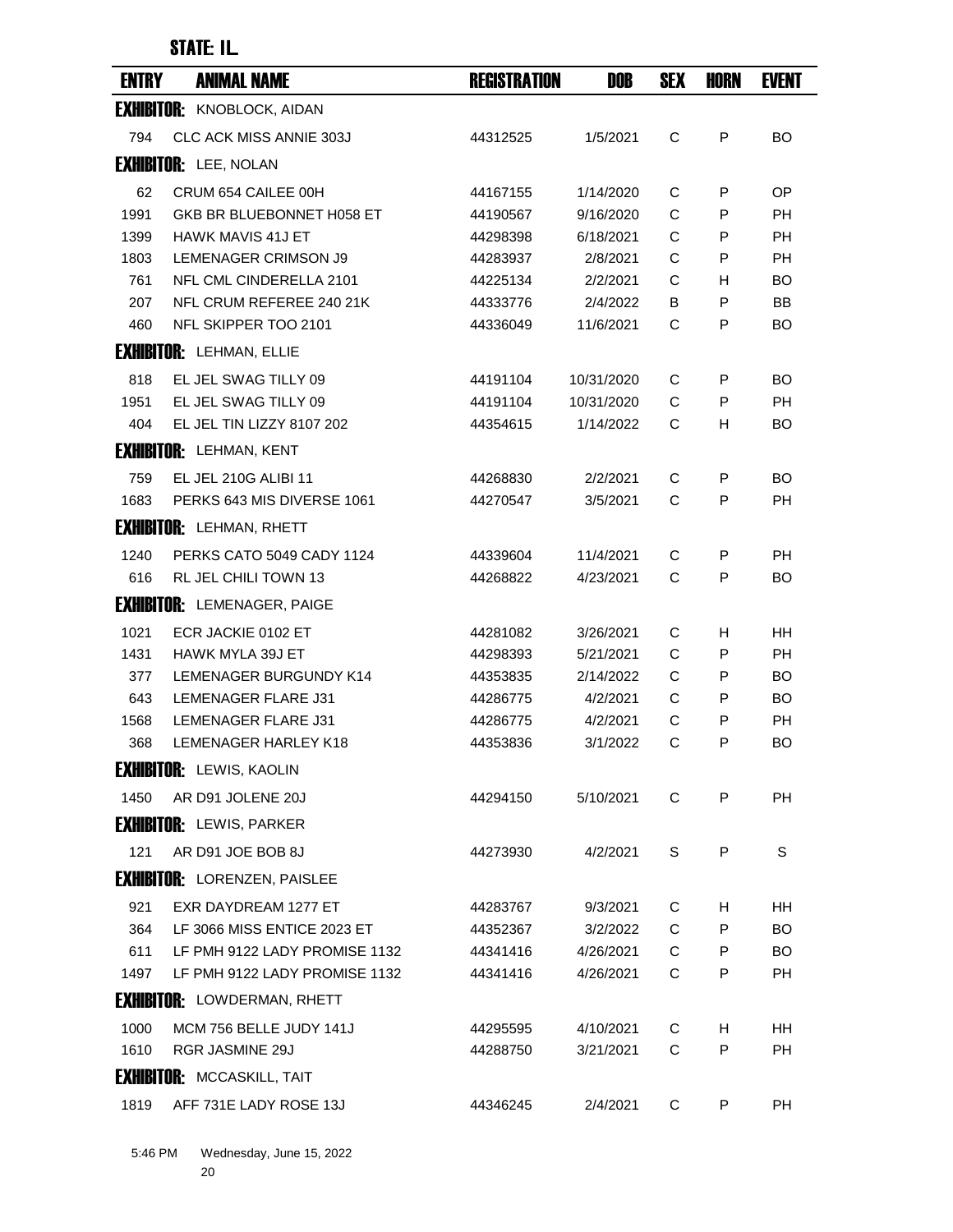| <b>ENTRY</b> | <b>ANIMAL NAME</b>                 | <b>REGISTRATION</b> | DOB       | <b>SEX</b> | <b>HORN</b> | <b>EVENT</b> |
|--------------|------------------------------------|---------------------|-----------|------------|-------------|--------------|
|              | <b>EXHIBITOR: MCMILLAN, LAUREN</b> |                     |           |            |             |              |
| 1640         | AKB OLIVIA 69J ET                  | 44301636            | 3/15/2021 | C          | P           | <b>PH</b>    |
| 1969         | PERKS CATO LADY AUBURN 0113 ET     | 44231028            | 10/5/2020 | C          | P           | <b>PH</b>    |
| 1078         | PHH PCC 955 SOONER 148             | 44267543            | 2/19/2021 | C          | н           | HН           |
| 629          | <b>ROF 2296 JULIET 407J</b>        | 44341517            | 4/7/2021  | C          | P           | <b>BO</b>    |
| 1544         | <b>ROF 2296 JULIET 407J</b>        | 44341517            | 4/7/2021  | C          | P           | <b>PH</b>    |
| 1769         | ROF 313G FRANN 216J                | 44341516            | 2/16/2021 | C          | P           | <b>PH</b>    |
| 332          | ROF 66589 DECREE 112J              | 44236599            | 1/12/2021 | B          | P           | <b>BB</b>    |
| 1446         | ROF 8039 DEVILLE 511J              | 44341515            | 5/11/2021 | С          | P           | PH           |
| 315          | ROF CCC 6121 ORANGE KRUSH 218J     | 44236598            | 2/18/2021 | В          | P           | BB           |
|              | <b>EXHIBITOR: MOOL, ASHLYN</b>     |                     |           |            |             |              |
| 1525         | PURPLE LAVISH 80J                  | 44282126            | 4/12/2021 | C          | P           | PH           |
|              | <b>EXHIBITOR: MOOL, LAURYN</b>     |                     |           |            |             |              |
| 1782         | STOREY MS ZOEY 3121J               | 44252898            | 2/14/2021 | C          | P           | <b>PH</b>    |
|              | <b>EXHIBITOR: MUCK DELLANA</b>     |                     |           |            |             |              |
| 393          | ROCKDALE 217E FLAME 201K           | 44358159            | 1/26/2022 | C          | P           | BO.          |
|              | <b>EXHIBITOR: MUCK, ABIGAIL</b>    |                     |           |            |             |              |
| 681          | ROCKDALE 40E SPRING BREEZE 104     | 44246000            | 3/12/2021 | C          | H           | BO           |
| 1038         | ROCKDALE 40E SPRING BREEZE 104     | 44246000            | 3/12/2021 | C          | H           | HН           |
| 738          | ROCKDALE 7075 PAIGE 103I           | 44245999            | 2/15/2021 | С          | P           | BO           |
| 1772         | ROCKDALE 7075 PAIGE 103I           | 44245999            | 2/15/2021 | C          | P           | PH           |
|              | <b>EXHIBITOR: MUCK, DELLANA</b>    |                     |           |            |             |              |
| 80           | HAPP DOROTHY 24D ET                | 43728566            | 3/17/2016 | С          | H           | ОP           |
| 768          | ROCKDALE 24D MOSKI 1011            | 44245998            | 1/30/2021 | C          | H           | BO           |
| 591          | ROCKDALE 46G PERSIMMON 59          | 44299009            | 5/9/2021  | C          | H           | BO           |
| 961          | ROCKDALE 46G PERSIMMON 59          | 44299009            | 5/9/2021  | C          | H           | HН           |
| 375          | ROCKDALE 518G EMMY 202K            | 44358179            | 2/15/2022 | C          | P           | BO           |
|              | <b>EXHIBITOR: NAUGHTON, REED</b>   |                     |           |            |             |              |
| 952          | SPIN HARLEY 12J ET                 | 44303206            | 5/19/2021 | C          | H           | <b>HH</b>    |
|              | <b>EXHIBITOR: OGLE, GRACI</b>      |                     |           |            |             |              |
| 573          | OPH GO FORTUNE                     | 44298818            | 5/21/2021 | C          | P           | BO.          |
| 1429         | OPH GO FORTUNE                     | 44298818            | 5/21/2021 | C          | P           | PH           |
|              | <b>EXHIBITOR: OGLE, MOLLY</b>      |                     |           |            |             |              |
| 1331         | KLL CMF AMBA 211J                  | 44339395            | 9/12/2021 | C          | P           | PH.          |
|              | <b>EXHIBITOR: PEARL, BAILEY</b>    |                     |           |            |             |              |
| 999          | SPIN LILY 10J                      | 44324525            | 4/11/2021 | C          | н           | HН           |
|              | <b>EXHIBITOR: PEARL, SHELBY</b>    |                     |           |            |             |              |
| 21           | EF 120A GYPSY 4H ET                | 44176298            | 1/17/2020 | C          | P           | BP.          |
| 403          | EF BPSP 81E DUCHESS 9K             | 44355623            | 1/15/2022 | С          | P           | BO           |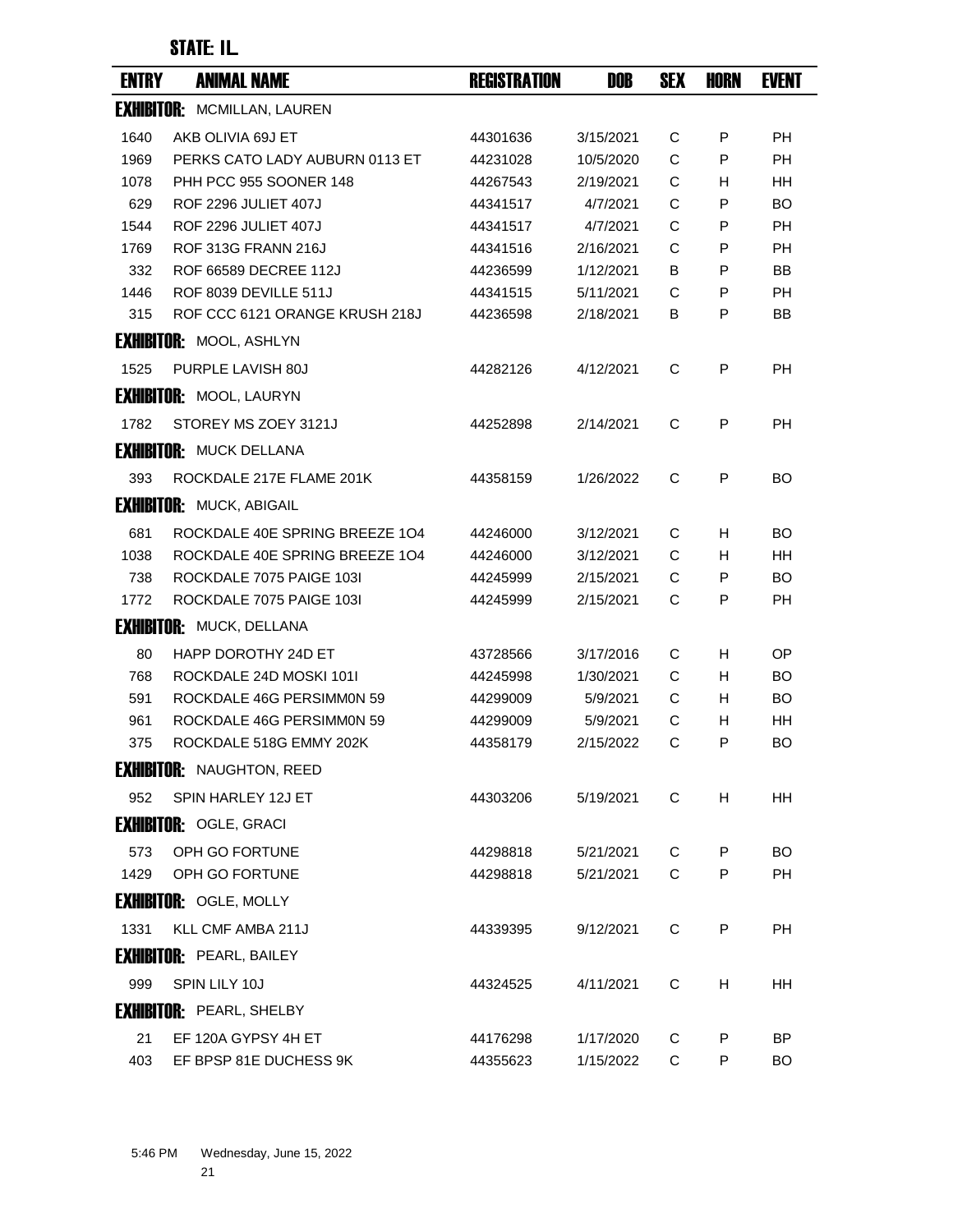| <b>ENTRY</b> | <b>ANIMAL NAME</b>                   | <b>REGISTRATION</b> | DOB        | <b>SEX</b> | <b>HORN</b> | <b>EVENT</b> |
|--------------|--------------------------------------|---------------------|------------|------------|-------------|--------------|
|              | <b>EXHIBITOR: PERRY, CADEN</b>       |                     |            |            |             |              |
| 170          | CEP 29F BUDDY GO2F 14I               | 44319930            | 2/20/2021  | S          | H           | S            |
| 522          | CEP 6153 BABY B G02F 24I ET          | 44322383            | 9/3/2021   | C          | P           | BO           |
| 1353         | CEP 6153 BABY B G02F 24I ET          | 44322383            | 9/3/2021   | C          | P           | <b>PH</b>    |
| 238          | CEP GF 6153 CHIEF G02F 33I ET        | 44338772            | 10/25/2021 | В          | P           | BB           |
| 276          | CEP GF 6153 FUTURE G02F 32I ET       | 44322384            | 6/9/2021   | в          | P           | BB           |
|              | <b>EXHIBITOR: PERRY, CORBIN</b>      |                     |            |            |             |              |
| 429          | CEP 0124 JEWEL 019 26I ET            | 44319980            | 12/9/2021  | C          | H.          | BO           |
| 855          | CEP 0124 JEWEL 019 26I ET            | 44319980            | 12/9/2021  | C          | H           | HН           |
| 822          | CEP 29F ELSA 12E 28H                 | 44223909            | 10/15/2020 | С          | H           | BO           |
|              | <b>EXHIBITOR: PETERSON, ABBIGALE</b> |                     |            |            |             |              |
| 1580         | PERKS RF 4Z CARLIE 1096 ET           | 44270580            | 4/1/2021   | C          | P           | PH           |
| 679          | SOF 1311 GEISHA D17 J06              | 44323970            | 3/14/2021  | C          | H           | BO           |
| 513          | SOF 4067 PRINCESS 623 J19            | 44323957            | 9/12/2021  | C          | P           | BO           |
|              | <b>EXHIBITOR: PETERSON, COLTON</b>   |                     |            |            |             |              |
| 1763         | HAWK MIRIAM 6J ET                    | 44282827            | 2/17/2021  | C          | P           | PH           |
| 1286         | LCC 711 KIWI 93J ET                  | 44328655            | 10/4/2021  | C          | P           | РH           |
| 1862         | PURPLE HB SUNNY 12J ET               | 44282118            | 1/26/2021  | C          | P           | <b>PH</b>    |
|              | <b>EXHIBITOR: PLUMMER, JORJA</b>     |                     |            |            |             |              |
| 407          | CEP 29F EMERALD 26F 10J              | 44352689            | 1/11/2022  | С          | H           | BO           |
|              | <b>EXHIBITOR: PLUMMER. JORJA</b>     |                     |            |            |             |              |
| 1261         | <b>CRUTCHERS FROSTY LADY 123</b>     | 44328438            | 10/22/2021 | C          | P           | РH           |
|              | <b>EXHIBITOR: REESE, MICHELLE</b>    |                     |            |            |             |              |
| 913          | BK JO DEAL 1067J                     | 44329306            | 9/10/2021  | С          | H           | HH.          |
| 962          | JCS 5817 DOMINETTE 1048              | 44268455            | 5/8/2021   | C          | H           | <b>HH</b>    |
|              | <b>EXHIBITOR: RHOADS, CONNOR</b>     |                     |            |            |             |              |
| 1630         | LF 4041 MS LIZZ 1052                 | 44290739            | 3/17/2021  | С          | P           | PH           |
| 371          | LF KD 0103 057 HOLLY 2011            | 44349702            | 2/27/2022  | С          | S           | BO.          |
| 1531         | PERKS BSC GDF 9124 MSGRACE1083       | 44270563            | 4/10/2021  | C          | P           | PH           |
|              | <b>EXHIBITOR: RHOADS, LOGAN</b>      |                     |            |            |             |              |
| 1717         | CSC 508 GAIL 113                     | 44257881            | 3/1/2021   | С          | P           | PH           |
| 466          | LF 4111 MS LIZZ 1215                 | 44323761            | 10/24/2021 | С          | P           | BO.          |
| 1258         | LF 4111 MS LIZZ 1215                 | 44323761            | 10/24/2021 | С          | P           | PH           |
| 811          | LF 4111 MS SERINA 0242               | 44266662            | 11/18/2020 | C          | P           | BO.          |
| 1940         | LF 4111 MS SERINA 0242               | 44266662            | 11/18/2020 | C          | P           | PH           |
| 290          | LF 7125 VICTORY 1105                 | 44299053            | 4/8/2021   | B          | P           | BB           |
|              | <b>EXHIBITOR: RHODES, RILEY</b>      |                     |            |            |             |              |
| 979          | LSC JAZLYN 107J ET                   | 44288613            | 4/28/2021  | С          | Н           | HH           |
| 784          | PURPLE RGR MAGS 8J ET                | 44251349            | 1/15/2021  | C          | P           | BO.          |
| 1885         | PURPLE RGR MAGS 8J ET                | 44251349            | 1/15/2021  | C          | P           | PH           |
| 586          | <b>RGR SHIRLEYS GIRL 81J ET</b>      | 44334598            | 5/14/2021  | C          | P           | BO.          |
| 1442         | RGR SHIRLEYS GIRL 81J ET             | 44334598            | 5/14/2021  | С          | P           | PH           |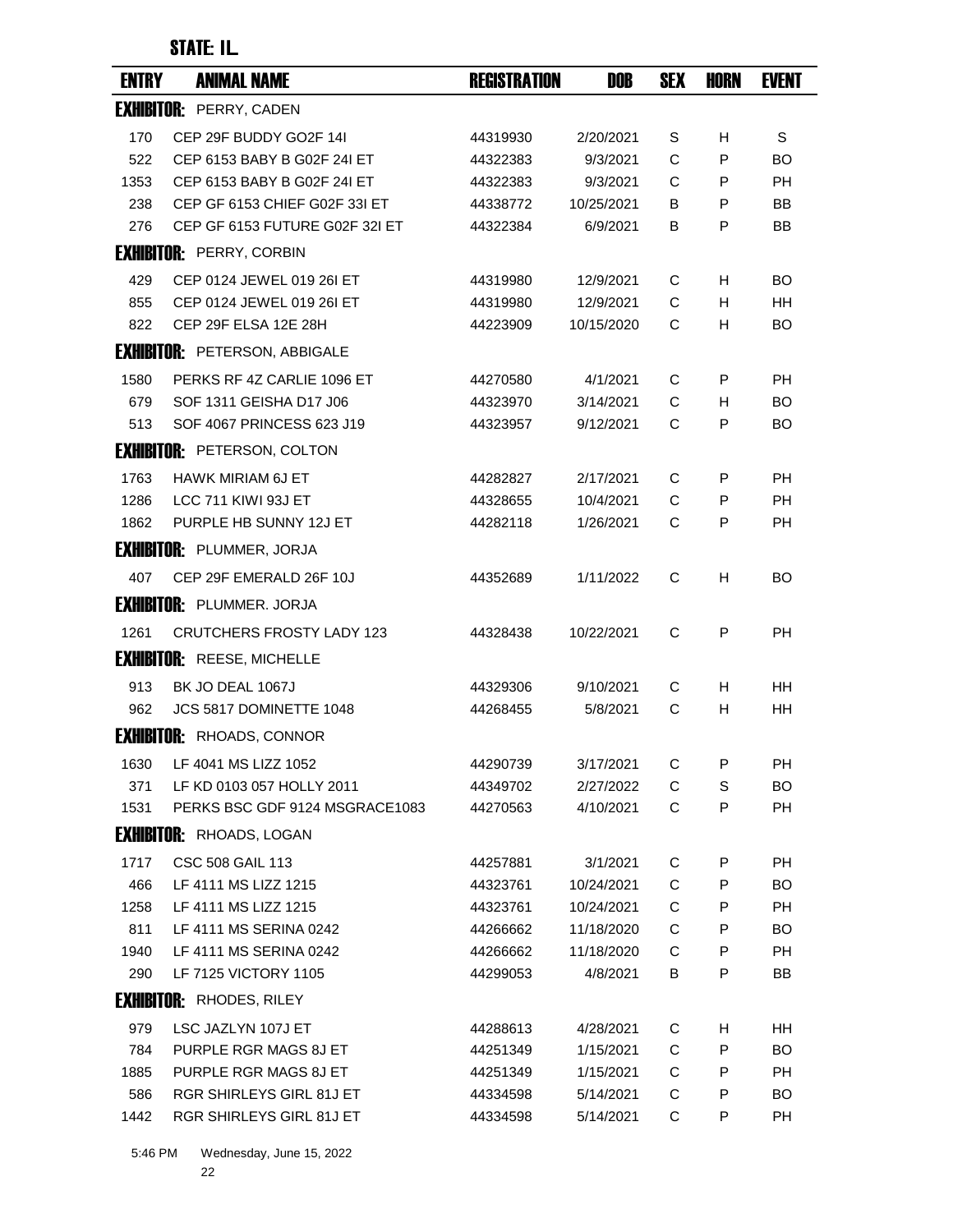| <b>ENTRY</b> | <b>ANIMAL NAME</b>                   | <b>REGISTRATION</b> | DOB        | <b>SEX</b> | <b>HORN</b> | <b>EVENT</b> |
|--------------|--------------------------------------|---------------------|------------|------------|-------------|--------------|
|              | <b>EXHIBITOR: RICHARDSON, EMMA</b>   |                     |            |            |             |              |
| 1857         | <b>BSC 4102 J LO 101 ET</b>          | 44259376            | 1/26/2021  | C          | P           | <b>PH</b>    |
| 589          | RF COPACABANA 10J                    | 44282702            | 5/10/2021  | C          | P           | <b>BO</b>    |
| 1448         | RF COPACABANA 10J                    | 44282702            | 5/10/2021  | C          | P           | <b>PH</b>    |
| 567          | RF SUNGLASSES AT NIGHT 12J           | 44306809            | 6/3/2021   | С          | н           | <b>BO</b>    |
| 947          | RF SUNGLASSES AT NIGHT 12J           | 44306809            | 6/3/2021   | C          | H           | HH           |
|              | <b>EXHIBITOR: RICHARDSON, MORGAN</b> |                     |            |            |             |              |
| 965          | MWT 695 SASHA 7J                     | 44261750            | 5/5/2021   | С          | н           | HH           |
| 632          | RF SKIP TO MY LOU 8J                 | 44241646            | 4/5/2021   | C          | P           | <b>BO</b>    |
| 1551         | RF SKIP TO MY LOU 8J                 | 44241646            | 4/5/2021   | С          | P           | PH           |
|              | <b>EXHIBITOR: SAYRE, KIRA</b>        |                     |            |            |             |              |
| 753          | DJR TJ KS JOY 101                    | 44225776            | 2/5/2021   | C          | P           | BO           |
| 1812         | DJR TJ KS JOY 101                    | 44225776            | 2/5/2021   | С          | P           | PH           |
| 707          | DJR TJ KS VIOLET 103                 | 44248988            | 3/2/2021   | C          | P           | BO           |
| 1712         | DJR TJ KS VIOLET 103                 | 44248988            | 3/2/2021   | С          | P           | <b>PH</b>    |
| 1050         | N/R 628 RAZZBERRY 020J               | 44289389            | 3/5/2021   | C          | H           | <b>HH</b>    |
| 268          | SHF DILLINGER 2134                   | 44320299            | 8/16/2021  | В          | H           | BB           |
| 269          | SHF FAWKES 2145                      | 44320304            | 8/16/2021  | В          | H           | BB           |
| 814          | SHF MS JUNE 2053                     | 44206344            | 11/12/2020 | С          | н           | <b>BO</b>    |
| 1142         | SHF MS JUNE 2053                     | 44206344            | 11/12/2020 | C          | H           | <b>HH</b>    |
| 936          | SHF MS RAYA 2127                     | 44320310            | 7/19/2021  | С          | H           | HH           |
| 272          | SHF SHAVANO 2128                     | 44355108            | 7/23/2021  | В          | H           | ΒB           |
| 249          | SHF SUNDANCE 2151                    | 44320282            | 9/29/2021  | В          | P           | BB           |
|              | <b>EXHIBITOR: SHEPARD, MAGGIE</b>    |                     |            |            |             |              |
| 395          | SCC 8G MARY 69ZJ                     | 44350314            | 1/22/2022  | C          | P           | BO           |
|              | <b>EXHIBITOR: SHEPARD, SIMON</b>     |                     |            |            |             |              |
| 1062         | PUGH HAWK MS CLAUDIA PJ10 ET         | 44296677            | 2/28/2021  | С          | H           | ΗH           |
| 815          | SCC 628 STACEY 91H                   | 44244033            | 11/11/2020 | С          | н           | <b>BO</b>    |
| 1144         | SCC 628 STACEY 91H                   | 44244033            | 11/11/2020 | С          | н           | HH           |
| 437          | <b>SCC BETHANY 269J</b>              | 44338036            | 11/28/2021 | C          | н           | BO           |
| 862          | <b>SCC BETHANY 269J</b>              | 44338036            | 11/28/2021 | C          | н           | HH           |
|              | <b>EXHIBITOR: SIEMER, SHELBY</b>     |                     |            |            |             |              |
| 839          | SL TOOTSIE H3                        | 44247402            | 9/15/2020  | C          | P           | BO.          |
| 1995         | SL TOOTSIE H3                        | 44247402            | 9/15/2020  | C          | P           | PH           |
| 1710         | SLC 561C ISABEL 8J ET                | 44278663            | 3/2/2021   | C          | P           | PH           |
|              | <b>EXHIBITOR: STAPLETON, CLAYTON</b> |                     |            |            |             |              |
| 1840         | PSC SCC ROSEMARY 1010 ET             | 44285435            | 1/30/2021  | C          | P           | PH           |
|              | <b>EXHIBITOR: STAPLETON, DENTON</b>  |                     |            |            |             |              |
| 890          | DCH TANKERS GIRL 10J                 | 44350113            | 10/12/2021 | C          | н           | HH           |
|              | <b>EXHIBITOR: STAPLETON, HOUSTON</b> |                     |            |            |             |              |
| 587          | DCH MILEY'S POTION 10J               | 44247128            | 5/14/2021  | C          | P           | BO.          |
| 1443         | DCH MILEY'S POTION 10J               | 44247128            | 5/14/2021  | C          | P           | PH           |
| 992          | LSC JAYDA 106J ET                    | 44288612            | 4/18/2021  | C          | н           | HH           |
| 5:46 PM      | Wednesday, June 15, 2022             |                     |            |            |             |              |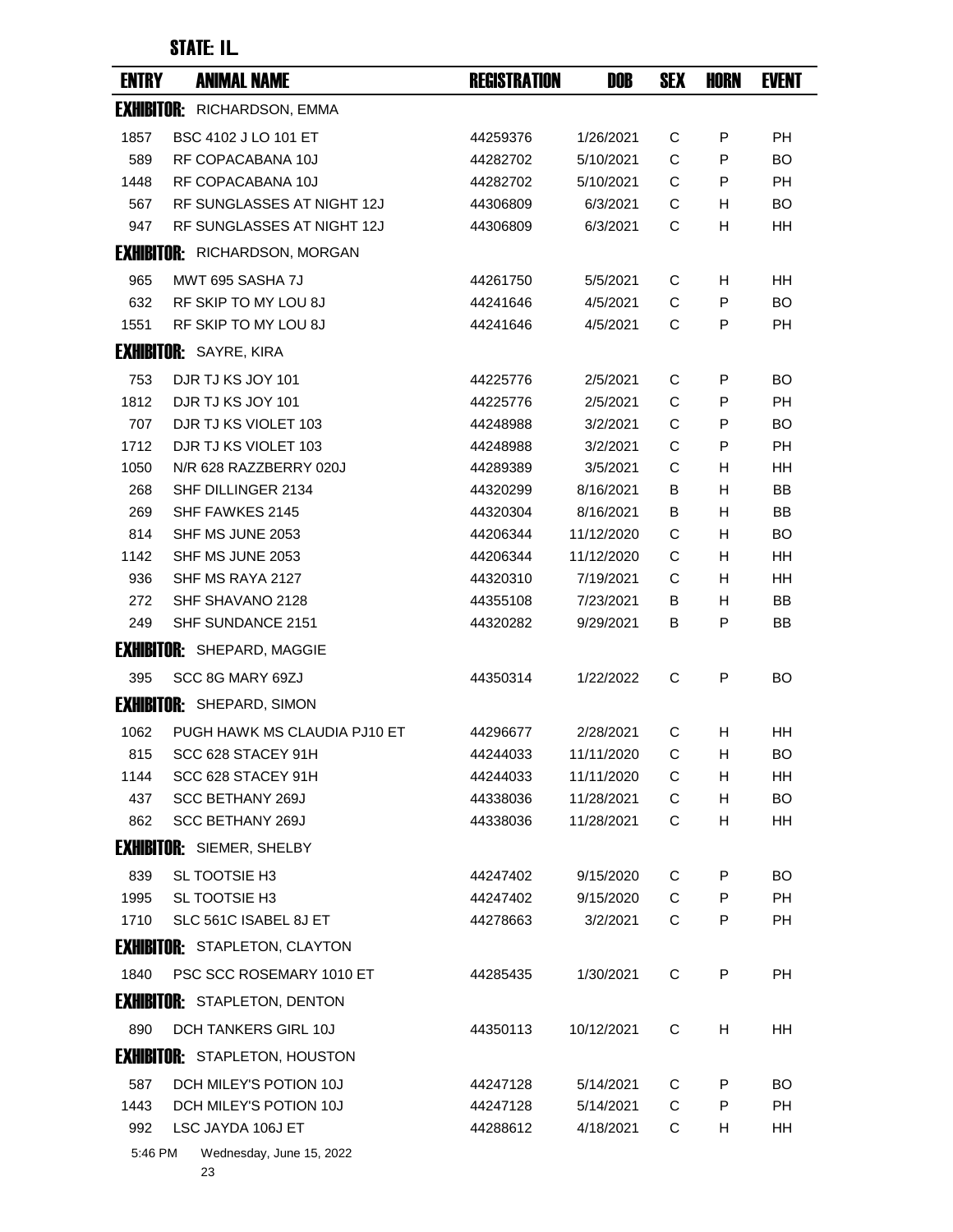| <b>ENTRY</b> | <b>ANIMAL NAME</b>                  | <b>REGISTRATION</b> | <b>DOB</b> | <b>SEX</b>   | <b>HORN</b> | <b>EVENT</b> |
|--------------|-------------------------------------|---------------------|------------|--------------|-------------|--------------|
|              | <b>EXHIBITOR: STOREY, BLAKELY</b>   |                     |            |              |             |              |
| 45           | STOREY MISS VERONICA 27H            | 44171529            | 3/1/2020   | C            | P           | OP           |
| 740          | STOREY MS NOVA 2921                 | 44252850            | 2/14/2021  | C            | H           | <b>BO</b>    |
| 1088         | STOREY MS NOVA 2921                 | 44252850            | 2/14/2021  | C            | H           | HH           |
|              | <b>EXHIBITOR: STOREY, STETSON</b>   |                     |            |              |             |              |
| 1979         | FROST HOLLY 709H ET                 | 44242458            | 9/27/2020  | C            | P           | <b>PH</b>    |
| 1860         | GB KAMRY 101J ET                    | 44271142            | 1/26/2021  | C            | P           | <b>PH</b>    |
| 963          | HL BOY JAWANDA 092J ET              | 44315061            | 5/6/2021   | C            | H           | HН           |
| 1561         | STOREY MS SCARLETT                  | 44336074            | 4/2/2021   | C            | P           | <b>PH</b>    |
|              | <b>EXHIBITOR: STUMPF, CORY</b>      |                     |            |              |             |              |
| 742          | SLC 55C KELLI 5J                    | 44272242            | 2/14/2021  | C            | P           | <b>BO</b>    |
| 1779         | SLC 55C KELLI 5J                    | 44272242            | 2/14/2021  | C            | P           | <b>PH</b>    |
| 763          | SLC 55C NOELLE 4J                   | 44272241            | 2/1/2021   | C            | H           | <b>BO</b>    |
| 402          | SLC 8459 BELLA 3K ET                | 44356676            | 1/15/2022  | C            | P           | <b>BO</b>    |
| 411          | SLC 8459 BELLE 1K ET                | 44356674            | 1/5/2022   | C            | P           | <b>BO</b>    |
| 334          | SLC BAR S MR 49C DYNAMIC 113ET      | 44258466            | 1/2/2021   | В            | H           | BB           |
|              | <b>EXHIBITOR: SUNDBERG, KARSON</b>  |                     |            |              |             |              |
| 432          | SFH LIZ J110                        | 44356595            | 12/1/2021  | C            | P           | BO           |
| 1197         | SFH LIZ J110                        | 44356595            | 12/1/2021  | C            | P           | <b>PH</b>    |
| 1667         | SPIN BROOKE 2105                    | 44272088            | 3/8/2021   | C            | P           | <b>PH</b>    |
|              | <b>EXHIBITOR: SUNDBERG, RAELYNN</b> |                     |            |              |             |              |
| 1433         | SFH AMANDA J106                     | 44358113            | 5/19/2021  | C            | P           | <b>PH</b>    |
|              | <b>EXHIBITOR: SWEATMAN, CLANCEY</b> |                     |            |              |             |              |
| 739          | CSC HBCC 2296 CHEEKY FLIRT021J      | 44245563            | 2/15/2021  | $\mathsf C$  | H           | BO           |
| 1085         | CSC HBCC 2296 CHEEKY FLIRT021J      | 44245563            | 2/15/2021  | C            | H           | <b>HH</b>    |
| 667          | CSC HBCC 8923 SANCHA 022J           | 44247486            | 3/18/2021  | C            | P           | <b>BO</b>    |
| 1626         | CSC HBCC 8923 SANCHA 022J           | 44247486            | 3/18/2021  | С            | P           | <b>PH</b>    |
| 361          | CSC HBCC D56 ANTE-UP 023K           | 44354990            | 3/10/2022  | С            | H.          | <b>BO</b>    |
| 1742         | CSC HBCC D87 HAVE PATIENCE ET       | 44270641            | 2/23/2021  | C            | P           | <b>PH</b>    |
| 370          | CSC ROF 4003 HARPER 022K            | 44349661            | 2/28/2022  | $\mathsf{C}$ | P           | <b>BO</b>    |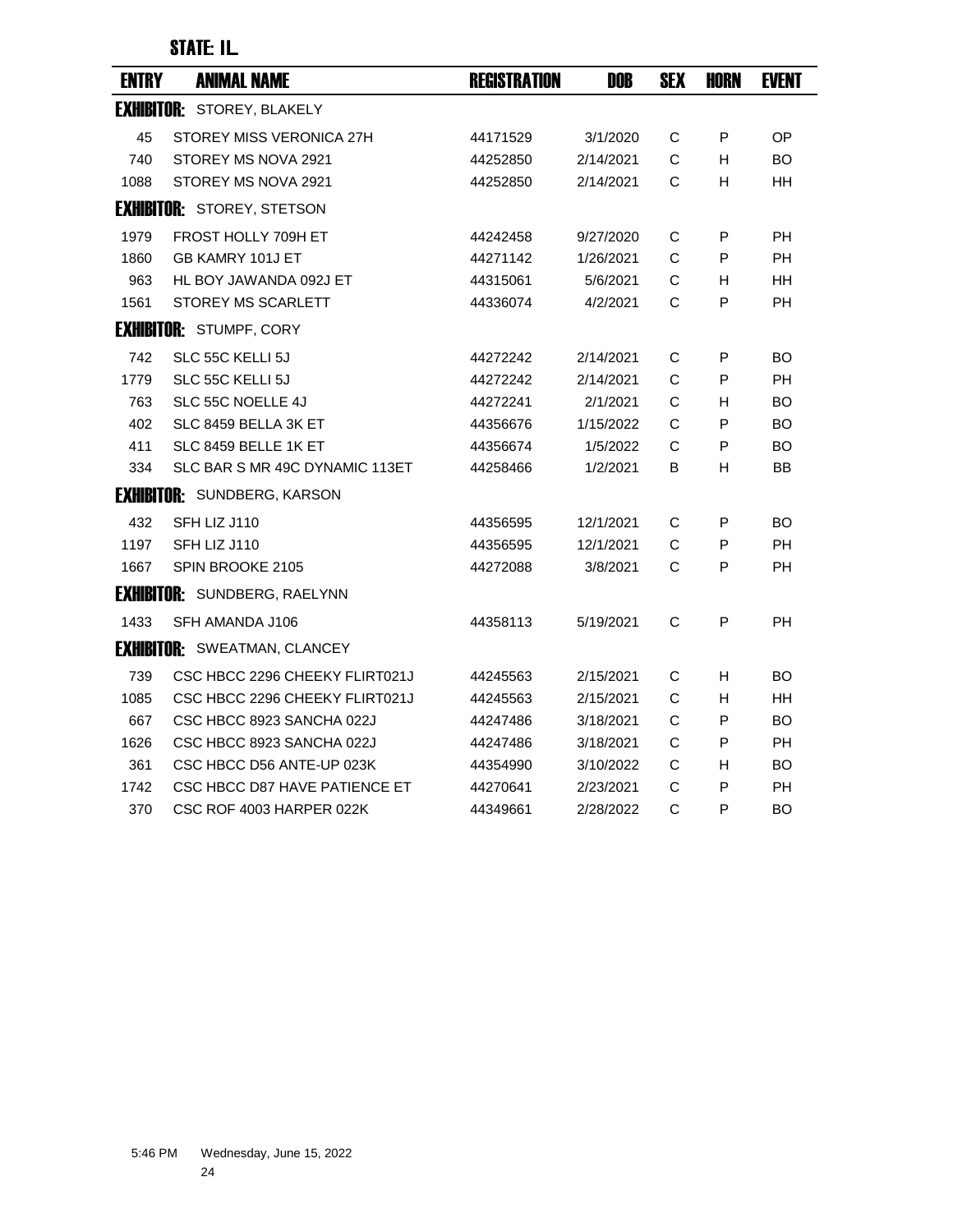| <b>ENTRY</b> | <b>ANIMAL NAME</b>                   | <b>REGISTRATION</b> | DOB       | <b>SEX</b> | HORN | <b>EVENT</b> |
|--------------|--------------------------------------|---------------------|-----------|------------|------|--------------|
|              | <b>EXHIBITOR: TORRANCE, NICHOLAS</b> |                     |           |            |      |              |
| 838          | RST GAT NST SHANIA 7437 45H ET       | 44227206            | 9/15/2020 | С          | P    | BO.          |
| 1993         | RST GAT NST SHANIA 7437 45H ET       | 44227206            | 9/15/2020 | C          | P    | <b>PH</b>    |
| 483          | RST NST 9526 BELLA 46J               | 44343559            | 10/3/2021 | C          | P    | BO.          |
| 1290         | RST NST 9526 BELLA 46J               | 44343559            | 10/3/2021 | C          | P    | PH.          |
| 631          | RST NST H 619D LADY 31J ET           | 44296339            | 4/6/2021  | C          | P    | BO.          |
| 1548         | RST NST H 619D LADY 31J ET           | 44296339            | 4/6/2021  | C          | P    | <b>PH</b>    |
| 733          | RST NST H 7850 LADY 9J ET            | 44297234            | 2/18/2021 | C          | н    | BO           |
| 1081         | RST NST H 7850 LADY 9J ET            | 44297234            | 2/18/2021 | С          | H    | HН           |
| 325          | RST NST H HAULER 54B 1J ET           | 44297226            | 1/20/2021 | В          | P    | BB           |
| 713          | RST NST MAT ONNA 7437 12J ET         | 44297238            | 3/1/2021  | C          | P    | BO.          |
| 1716         | RST NST MAT ONNA 7437 12J ET         | 44297238            | 3/1/2021  | C          | P    | <b>PH</b>    |
| 691          | RST NST TRIA 27E 16J                 | 44295642            | 3/8/2021  | C          | H.   | BO           |
| 1044         | RST NST TRIA 27E 16J                 | 44295642            | 3/8/2021  | C          | H.   | HH.          |
| 1808         | <b>WR 2296 KATNISS 2J</b>            | 44251403            | 2/6/2021  | С          | P    | <b>PH</b>    |
|              | <b>EXHIBITOR: WALSH, ELAINA</b>      |                     |           |            |      |              |
| 1386         | GB BP CB JOYFUL LADY 454Y 8J         | 44330204            | 7/22/2021 | С          | P    | PH           |
| 967          | <b>HAWK ROBYN 32J ET</b>             | 44298374            | 5/4/2021  | С          | H.   | HН           |
| 1109         | LCC 5575 MS KIWI PIE 8J ET           | 44249821            | 1/26/2021 | C          | H    | HH.          |
|              | <b>EXHIBITOR: WEBER, NICKOLE</b>     |                     |           |            |      |              |
| 1445         | EF BPSP 7437 JOLENE 17J ET           | 44356554            | 5/12/2021 | C          | P    | <b>PH</b>    |
|              | <b>EXHIBITOR: WEXELL, AIDEN</b>      |                     |           |            |      |              |
| 1730         | <b>RCW 153 MIA 480</b>               | 44295305            | 2/27/2021 | C          | P    | РH           |
|              | <b>EXHIBITOR: WEXELL, HUNTER</b>     |                     |           |            |      |              |
| 1659         | AMANDA                               | 44267416            | 3/10/2021 | С          | P    | РH           |
| 147          | RCW 175 VINCE E33                    | 44293704            | 3/12/2021 | S          | P    | $\mathbb S$  |
|              | <b>EXHIBITOR: WEXELL, LEVI</b>       |                     |           |            |      |              |
| 515          | RCW 1907 CHAROLETTE 5051             | 44294182            | 9/10/2021 | С          | P    | <b>BO</b>    |
| 1334         | RCW 1907 CHAROLETTE 5051             | 44294182            | 9/10/2021 | C          | P    | <b>PH</b>    |
|              | <b>EXHIBITOR:</b> WEXELLL, AIDEN     |                     |           |            |      |              |
| 719          | <b>RCW 153 MIA 480</b>               | 44295305            | 2/27/2021 | C          | P    | BO.          |
|              | <b>EXHIBITOR: YOUNG, ADDISON</b>     |                     |           |            |      |              |
| 1756         | PERKS BH 5017 MERCEDES 1020 ET       | 44270510            | 2/18/2021 | C          | P    | PH           |
| 55           | YCC MS DILLLY 2005                   | 44149923            | 2/5/2020  | C          | P    | OP           |
| 401          | <b>YCC MS FERN 2296 2206</b>         | 44334791            | 1/16/2022 | C          | P    | BO.          |
|              |                                      |                     |           |            |      |              |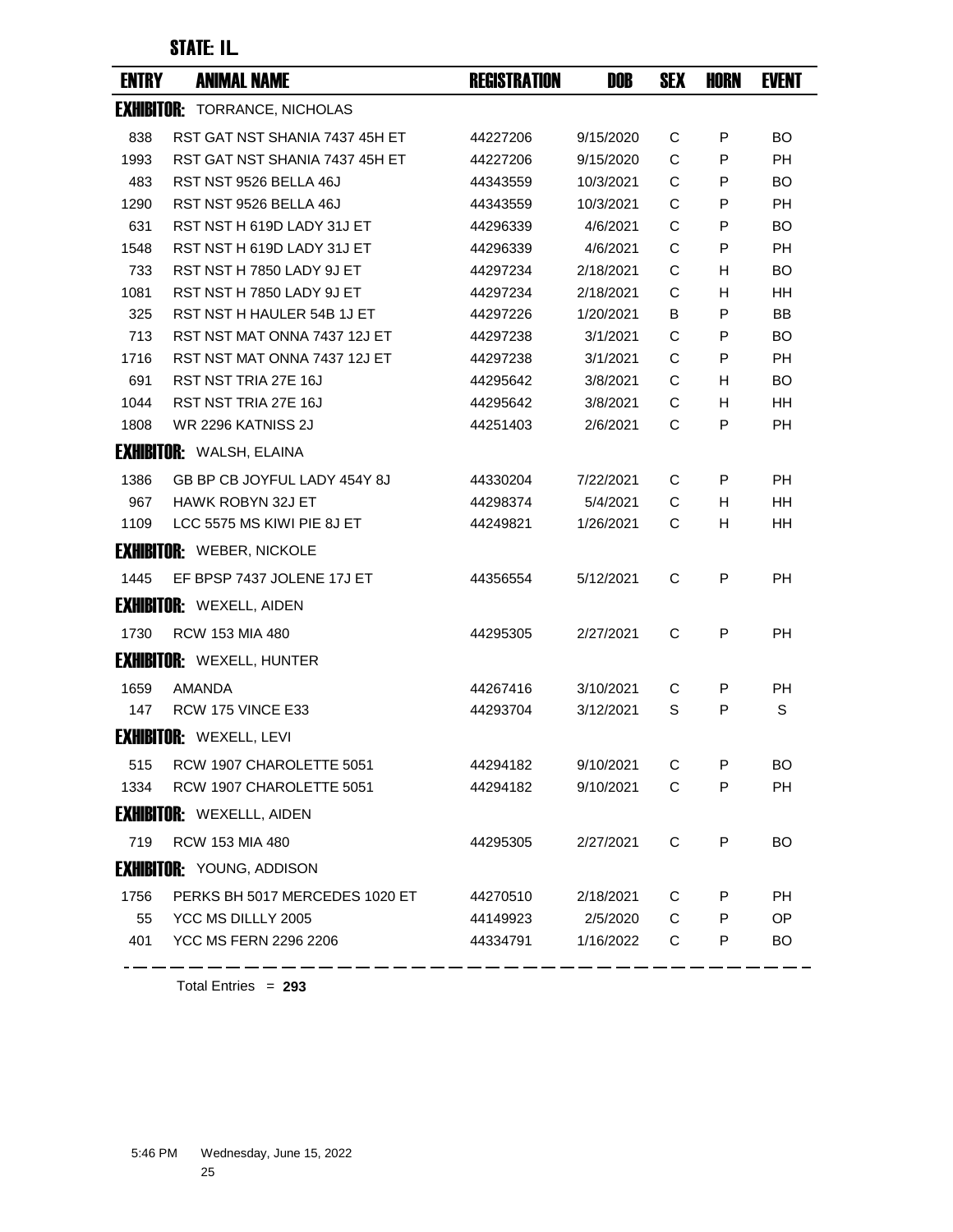| <b>ENTRY</b> | <b>ANIMAL NAME</b>                  | <b>REGISTRATION</b>  | DOB                   | <b>SEX</b> | HORN   | <b>EVENT</b> |
|--------------|-------------------------------------|----------------------|-----------------------|------------|--------|--------------|
|              | <b>EXHIBITOR: ALEXANDER, ASHLEY</b> |                      |                       |            |        |              |
| 1423         | JAF ACA ANNIE 2151                  | 44285876             | 5/26/2021             | C          | P      | <b>PH</b>    |
|              | <b>EXHIBITOR: BOLZE, ASHLEIGH</b>   |                      |                       |            |        |              |
| 1639         | <b>SRF MISS GRACE</b>               | 44289376             | 3/15/2021             | C          | P      | PH           |
|              | <b>EXHIBITOR: BURN, CAYLYNN</b>     |                      |                       |            |        |              |
| 756          | <b>3C JAYCEE BETH</b>               | 44289249             | 2/5/2021              | C          | P      | BO.          |
|              | <b>EXHIBITOR: BURNS, CALLOWAY</b>   |                      |                       |            |        |              |
| 1251         | MAV JUNE BUG 183J                   | 44343253             | 10/31/2021            | C          | P      | РH           |
|              | <b>EXHIBITOR: BURNS, CAYLYNN</b>    |                      |                       |            |        |              |
| 1809         | <b>3C JAYCEE BETH</b>               | 44289249             | 2/5/2021              | C          | P      | РH           |
|              | <b>EXHIBITOR: CARPER, BRAXTON</b>   |                      |                       |            |        |              |
|              |                                     |                      |                       |            |        |              |
| 400<br>161   | CF KYA 210K<br>CF ON TIME 69J       | 44330188<br>44238320 | 1/16/2022<br>3/4/2021 | С<br>S     | P<br>P | BO<br>S      |
| 683          | CF SLOW GIN FIZZ 65J                | 44239737             | 3/11/2021             | C          | P      | BO.          |
| 1656         | CF SLOW GIN FIZZ 65J                | 44239737             | 3/11/2021             | C          | P      | PH           |
|              | <b>EXHIBITOR: DANKO, HENRY</b>      |                      |                       |            |        |              |
| 1210         | LVF BONNIE BLUE 6153 12J            | 44321480             | 11/20/2021            | C          | P      | PH           |
|              | <b>EXHIBITOR: DANKO, MAGGIE</b>     |                      |                       |            |        |              |
| 1350         | <b>JC LADY PROGRESS 8DJ</b>         | 44320788             | 9/4/2021              | C          | P      | <b>PH</b>    |
|              | <b>EXHIBITOR: DEATSMAN, COLLIN</b>  |                      |                       |            |        |              |
| 323          | <b>DEATSMAN BANKROLL 4J</b>         | 44249420             | 1/31/2021             | В          | H      | BB           |
| 495          | DEATSMAN GOOD LORD LORRIE21JET      | 44347314             | 9/20/2021             | С          | H      | BO.          |
| 905          | DEATSMAN GOOD LORD LORRIE21JET      | 44347314             | 9/20/2021             | С          | H      | HН           |
| 394          | DEATSMAN KISS TO REMEMBER 6KET      | 44348558             | 1/22/2022             | С          | P      | BO.          |
| 1454         | <b>HAWK MIRA 36J ET</b>             | 44298382             | 5/9/2021              | C          | P      | <b>PH</b>    |
| 1390         | <b>HAWK REGAN 42J ET</b>            | 44298402             | 7/3/2021              | C          | Ρ      | PH           |
|              | <b>EXHIBITOR: DEATSMAN, LANDON</b>  |                      |                       |            |        |              |
| 90           | <b>DEATSMAN OLLIE 20J</b>           | 44295797             | 5/30/2021             | S          | P      | S            |
| 2014         | H DS LADY 0596 ET                   | 44220269             | 9/2/2020              | C          | P      | РH           |
|              | <b>EXHIBITOR: DOIG, AVA</b>         |                      |                       |            |        |              |
| 664          | RB 559 CATS JASMINE 320J ET         | 44287635             | 3/20/2021             | C          | P      | <b>BO</b>    |
| 576          | <b>RB 559 CATS JONI 520J ET</b>     | 44287636             | 5/20/2021             | C          | P      | BO.          |
| 1432         | RB 559 CATS JONI 520J ET            | 44287636             | 5/20/2021             | C          | P      | <b>PH</b>    |
| 496          | RB ABC 77D JELLY 920J               | 44323276             | 9/20/2021             | C          | P      | <b>BO</b>    |
| 230          | RB ABC AMERICAN MUSCLE 1120 ET      | 44334029             | 11/20/2021            | B          | P      | BB           |
|              | <b>EXHIBITOR: DOIG,A VA</b>         |                      |                       |            |        |              |
| 1939         | BACC 629 GEORGIA KAY 074 ET         | 44231524             | 11/18/2020            | C          | P      | <b>PH</b>    |
|              | <b>EXHIBITOR: DUNCAN, HATTIE</b>    |                      |                       |            |        |              |
| 1794         | AA SORENA 146                       | 44286497             | 2/11/2021             | C          | P      | PH           |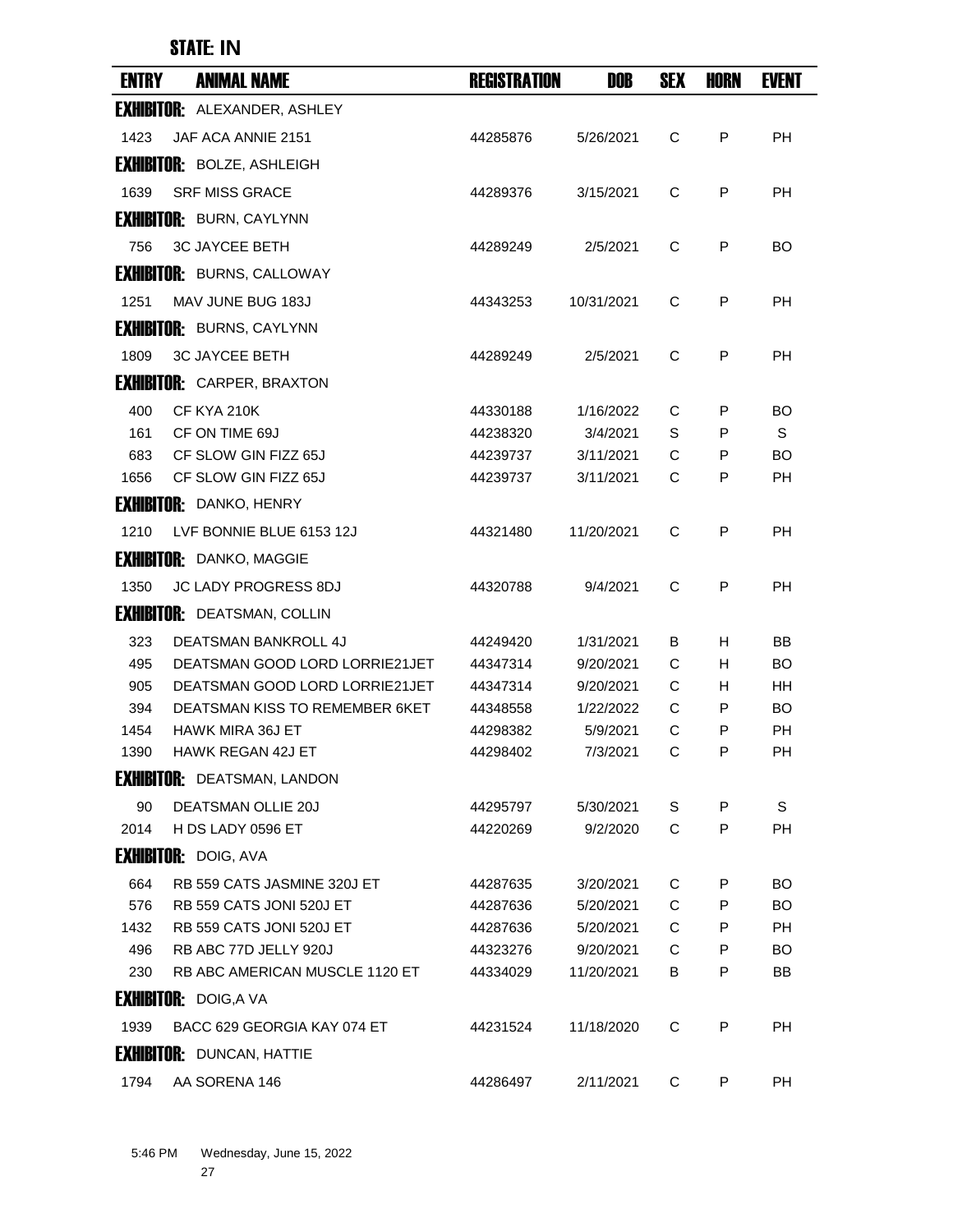| <b>ENTRY</b> | <b>ANIMAL NAME</b>                          | <b>REGISTRATION</b>  | DOB                    | <b>SEX</b> | <b>HORN</b> | <b>EVENT</b>           |
|--------------|---------------------------------------------|----------------------|------------------------|------------|-------------|------------------------|
|              | <b>EXHIBITOR: DUNCAN, RAY</b>               |                      |                        |            |             |                        |
| 286          | AA HRD DEEP POCKETS 1100                    | 44284846             | 4/20/2021              | B          | P           | BB                     |
| 1391         | <b>HB AA CAMILLA 1325</b>                   | 44277900             | 7/2/2021               | C          | P           | <b>PH</b>              |
|              | <b>EXHIBITOR: ELZEMEYER, MATTHEW</b>        |                      |                        |            |             |                        |
| 75           | ELZE 001A MARY 3F                           | 43887037             | 2/24/2018              | C          | P           | OP                     |
| 749          | <b>ELZE 6153 TIA 1J</b>                     | 44223634             | 2/7/2021               | C          | P           | BO.                    |
| 1806         | <b>ELZE 6153 TIA 1J</b>                     | 44223634             | 2/7/2021               | C          | P           | <b>PH</b>              |
|              | <b>EXHIBITOR: FARMER, PAYTON</b>            |                      |                        |            |             |                        |
| 1518         | <b>BRIGHT MISS LILIAN 2126 ET</b>           | 44296372             | 4/17/2021              | C          | P           | РH                     |
| 680          | CFCC OG PEACHES 1J ET                       | 44293410             | 3/12/2021              | C          | P           | BO                     |
| 1653         | CFCC OG PEACHES 1J ET<br>CFCC POPPY 307J ET | 44293410             | 3/12/2021<br>2/27/2021 | C<br>C     | P           | РH                     |
| 716<br>1727  | CFCC POPPY 307J ET                          | 44288133<br>44288133 | 2/27/2021              | C          | P<br>P      | <b>BO</b><br><b>PH</b> |
|              | <b>EXHIBITOR:</b> FIX, LANDON               |                      |                        |            |             |                        |
| 1526         | <b>RB 212G JAN 412J</b>                     | 44291434             | 4/12/2021              | C          | P           | <b>PH</b>              |
| 101          | <b>RB 816 JESTER 419J</b>                   | 44291432             | 4/19/2021              | S          | P           | S                      |
|              | <b>EXHIBITOR: FUNKHOUSER, LIZBETH</b>       |                      |                        |            |             |                        |
| 704          | <b>IHF DELILAH 107J</b>                     | 44298459             | 3/3/2021               | C          | P           | BO                     |
| 1702         | <b>IHF DELILAH 107J</b>                     | 44298459             | 3/3/2021               | C          | P           | <b>PH</b>              |
|              | <b>EXHIBITOR: GEPHART, CARA</b>             |                      |                        |            |             |                        |
| 318          | MHF MAGIC MIKE 2101                         | 44280893             | 2/15/2021              | B          | H           | BB                     |
| 1107         | WRB CHEVRON 821 ET                          | 44278526             | 1/28/2021              | С          | H           | HH                     |
|              | <b>EXHIBITOR: GEPHART, KENDALL</b>          |                      |                        |            |             |                        |
| 682          | MHF MISS RUBY 2106                          | 44280899             | 3/12/2021              | С          | H           | BO                     |
| 1037         | MHF MISS RUBY 2106                          | 44280899             | 3/12/2021              | С          | H           | HH                     |
|              | <b>EXHIBITOR:</b> GOINGS, RIGGAN ROSE       |                      |                        |            |             |                        |
| 380          | CC RRG ARYNNE 2210                          | 44352715             | 2/10/2022              | С          | н           | BO.                    |
|              | <b>EXHIBITOR: GOINGS, RIGGIN</b>            |                      |                        |            |             |                        |
| 300          | CC RRG SAG AVAILABLE 1321                   | 44246023             | 3/21/2021              | B          | H           | BB                     |
|              | <b>EXHIBITOR:</b> GOINGS, RIGGIN ROSE       |                      |                        |            |             |                        |
| 355          | CC RRG HARPER 2412                          | 44352716             | 4/12/2022              | C          | H.          | BO.                    |
|              | <b>EXHIBITOR: GOSSER, ELLIE</b>             |                      |                        |            |             |                        |
| 1019         | RB 77D JOSIE 327J                           | 44291435             | 3/27/2021              | С          | H           | HН                     |
|              | <b>EXHIBITOR:</b> GREENWOOD-HAMPTON, LUCY   |                      |                        |            |             |                        |
| 772          | GFH A51 MS HIGH ROLLER 756 J09              | 44219009             | 1/27/2021              | С          | P           | BO.                    |
| 1853         | GFH A51 MS HIGH ROLLER 756 J09              | 44219009             | 1/27/2021              | С          | P           | <b>PH</b>              |
|              | <b>EXHIBITOR: GUNN, MADDOX</b>              |                      |                        |            |             |                        |
| 1296         | BP CB BE JEALOUS OF ME ET                   | 44336560             | 9/30/2021              | С          | P           | РH                     |
| 1724         | BP MISS EVOLUTION 406J                      | 44295053             | 2/27/2021              | C          | P           | <b>PH</b>              |
| 648          | GB BP CB FELICIA JEWEL 103J ET              | 44301994             | 3/29/2021              | С          | P           | BO.                    |
| 1453         | HL BOY JUJU 509J                            | 44298616             | 5/9/2021               | С          | P           | PH                     |
| 5:46 PM      | Wednesday, June 15, 2022                    |                      |                        |            |             |                        |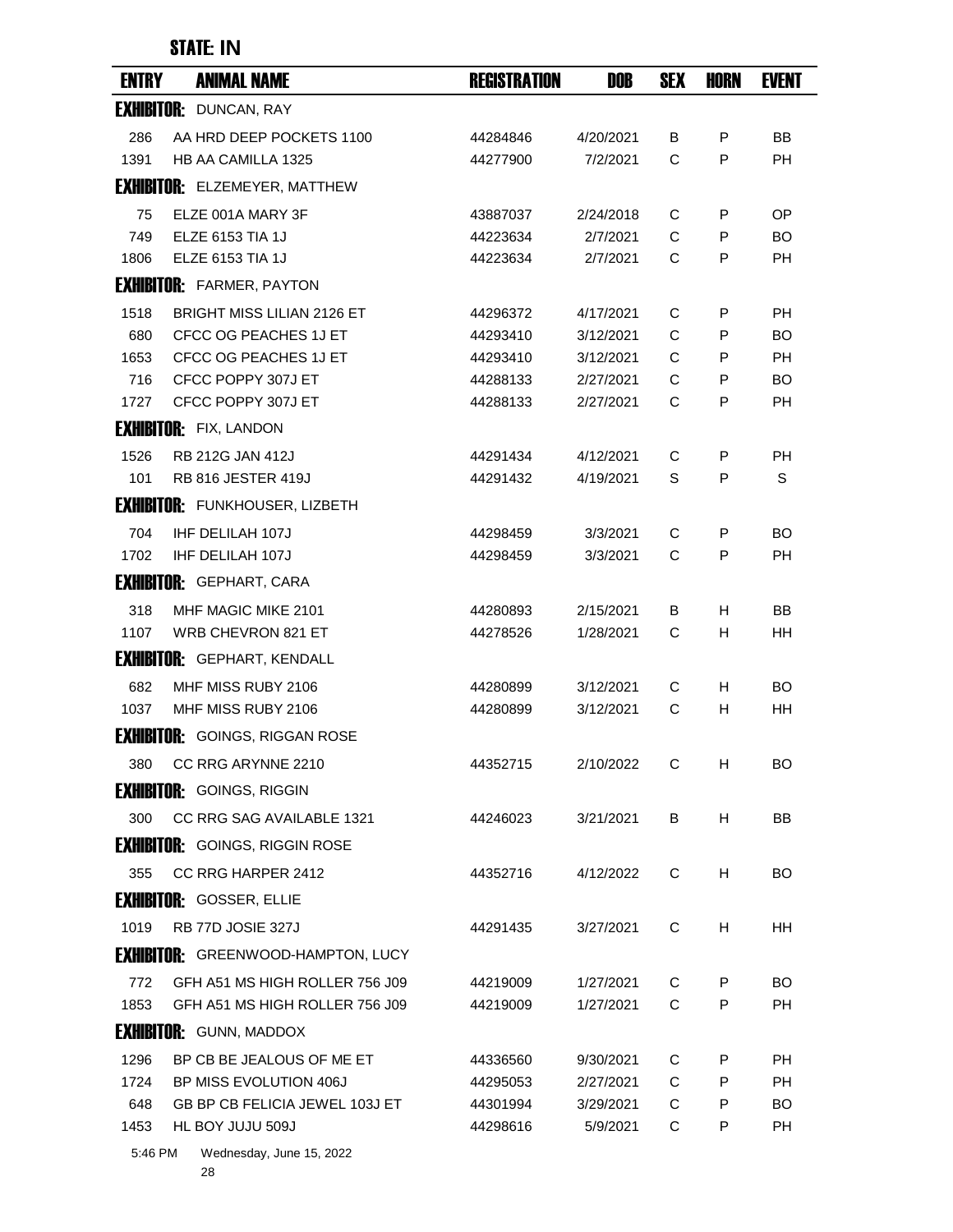| <b>ENTRY</b> | <b>ANIMAL NAME</b>                   | <b>REGISTRATION</b>  | DOB                  | <b>SEX</b> | HORN   | <b>EVENT</b> |
|--------------|--------------------------------------|----------------------|----------------------|------------|--------|--------------|
|              | <b>EXHIBITOR: GUNN, WYATT</b>        |                      |                      |            |        |              |
| 1679         | ANL ACDT 24E JADA 115F ET 144J       | 44339740             | 3/6/2021             | С          | P      | <b>PH</b>    |
| 216          | <b>GB BP GATED COMMUNITY 101K ET</b> | 44352475             | 1/11/2022            | в          | P      | <b>BB</b>    |
|              | <b>EXHIBITOR: HALL, COURTNEY</b>     |                      |                      |            |        |              |
| 326          | <b>DHC PEPPER</b>                    | 44249802             | 1/19/2021            | B          | P      | <b>BB</b>    |
|              | <b>EXHIBITOR: HAYSE, LUKE E</b>      |                      |                      |            |        |              |
| 1597         | BF PIZZAZZ 12J ET                    | 44274531             | 3/24/2021            | С          | P      | PH           |
| 1823         | <b>BOYD 6103 CLAIRE 1040</b>         | 44241167             | 2/2/2021             | C          | P      | <b>PH</b>    |
| 1495         | <b>HH MISS ADVISOR 4J</b>            | 44247908             | 4/27/2021            | C          | P      | <b>PH</b>    |
|              | <b>EXHIBITOR: KOTTKAMP, DYLAN</b>    |                      |                      |            |        |              |
|              | DWK MKS SPICE GIRL J11 ET            |                      |                      |            |        |              |
| 702<br>1689  | DWK MKS SPICE GIRL J11 ET            | 44294596<br>44294596 | 3/4/2021<br>3/4/2021 | С<br>C     | P<br>P | BO.<br>PH    |
| 1175         | EKS DWK A18 TEETER J99               | 44332534             | 12/30/2021           | C          | P      | PH           |
| 302          | EKS DWK B26 FINAL CHAPTER J10        | 44294595             | 3/17/2021            | B          | P      | BB           |
| 6            | EKS DWK B31 QUEEN H013               | 44180059             | 4/3/2020             | C          | P      | <b>BP</b>    |
| 574          | EKS DWK F824 DELTA DAWN J18          | 44294600             | 5/21/2021            | C          | P      | BO           |
| 1430         | EKS DWK F824 DELTA DAWN J18          | 44294600             | 5/21/2021            | C          | P      | РH           |
| 650          | EKS DWK G70 CHANEL J08               | 44294593             | 3/24/2021            | C          | P      | BO           |
| 1598         | EKS DWK G70 CHANEL J08               | 44294593             | 3/24/2021            | C          | P      | РH           |
|              | <b>EXHIBITOR:</b> LANDRUM, AUBREY    |                      |                      |            |        |              |
| 390          | HT WYATT'S JOSIE                     | 44324673             | 1/31/2022            | C          | P      | BO.          |
|              | <b>EXHIBITOR: LANDRUM, BAILEY</b>    |                      |                      |            |        |              |
| 1852         | HT MUNSON'S MAGICAL MARGARITA        | 44230033             | 1/27/2021            | C          | P      | PH.          |
| 1519         | MCC KLM MARTINI J113                 | 44327458             | 4/17/2021            | C          | P      | <b>PH</b>    |
|              | <b>EXHIBITOR: LAUDEMAN, BAILEY</b>   |                      |                      |            |        |              |
| 343          | <b>SRF DUKE</b>                      | 44244255             | 11/1/2020            | в          | P      | ΒB           |
| 618          | <b>SRF MISS BABE</b>                 | 44289361             | 4/21/2021            | C          | P      | BO           |
| 1508         | <b>SRF MISS BABE</b>                 | 44289361             | 4/21/2021            | C          | P      | PH           |
| 498          | <b>SRF MISS BUG</b>                  | 44308600             | 9/20/2021            | C          | P      | BO.          |
| 1317         | <b>SRF MISS BUG</b>                  | 44308600             | 9/20/2021            | С          | P      | <b>PH</b>    |
|              | <b>EXHIBITOR: LAWRENCE, SAGE</b>     |                      |                      |            |        |              |
| 1402         | PURPLE AYDEN 116J ET                 | 44329095             | 6/15/2021            | C          | P      | PH           |
| 111          | PURPLE LARRY DIRT 77J                | 44303152             | 4/10/2021            | S          | Н      | S            |
| 638          | SEL JADE 113J                        | 44251468             | 4/2/2021             | C          | P      | BO           |
| 1573         | SEL JADE 113J                        | 44251468             | 4/2/2021             | C          | P      | PH           |
| 722          | SEL JASMINE 107J                     | 44271621             | 2/24/2021            | С          | Н      | BO           |
| 705          | SEL JAYCEE 111J ET                   | 44251490             | 3/3/2021             | C          | P      | BO.          |
| 1703         | SEL JAYCEE 111J ET                   | 44251490             | 3/3/2021             | C          | P      | PH           |
| 770          | SEL JOLENE 102J                      | 44251457             | 1/28/2021            | C          | P      | BO           |
| 1849         | SEL JOLENE 102J                      | 44251457             | 1/28/2021            | C          | P      | PH           |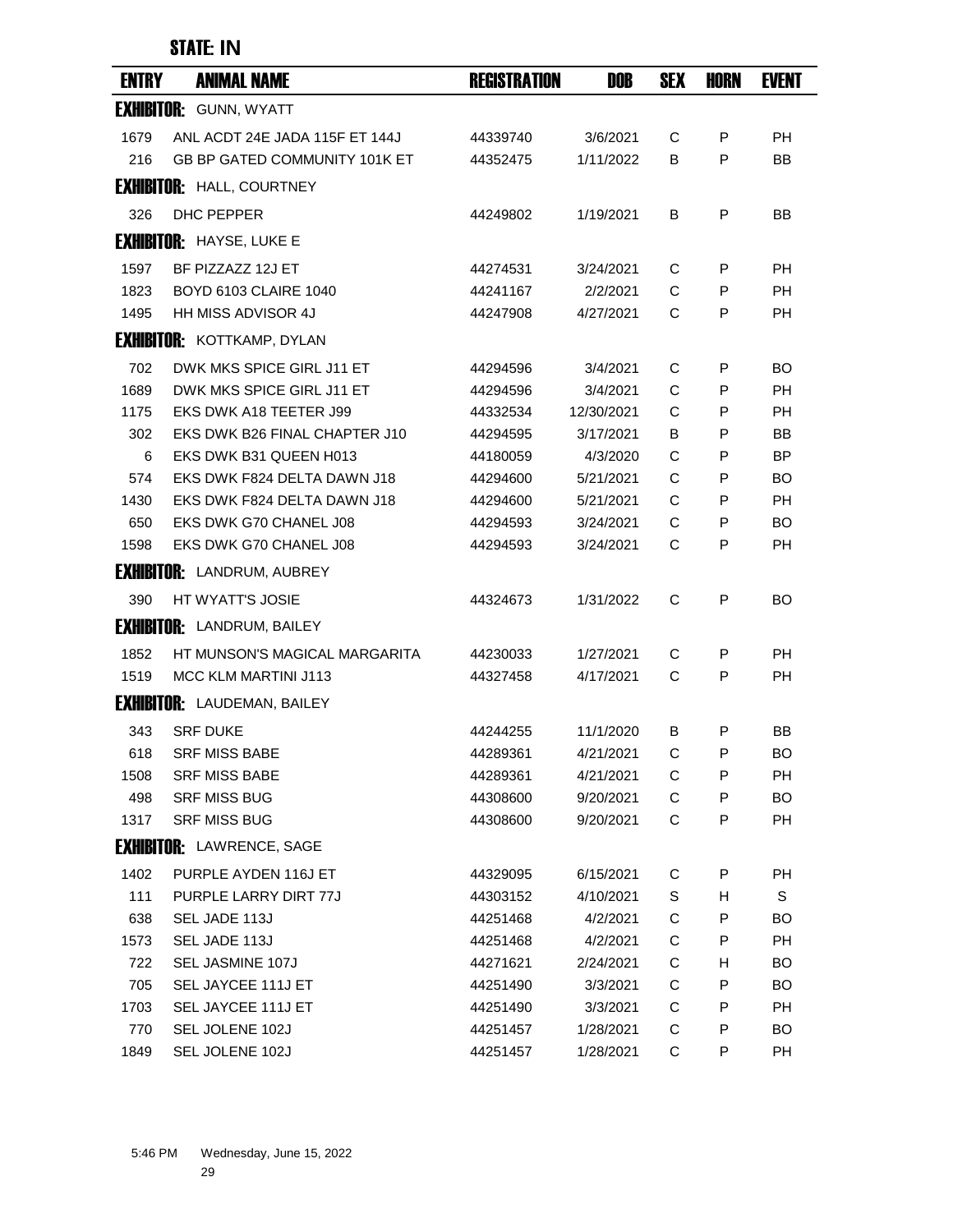| <b>ENTRY</b>      | <b>ANIMAL NAME</b>                   | <b>REGISTRATION</b> | DOB        | <b>SEX</b> | <b>HORN</b> | <b>EVENT</b> |
|-------------------|--------------------------------------|---------------------|------------|------------|-------------|--------------|
|                   | <b>EXHIBITOR: MARION, MICHAELA</b>   |                     |            |            |             |              |
| 1970              | BP CB BELINDA 159F 1005              | 44222652            | 10/5/2020  | C          | P           | PH           |
| 270               | CCH 901 HUTTON 801J ET               | 44322124            | 8/5/2021   | B          | H           | <b>BB</b>    |
| 1339              | KJ 745D ADORA 546J ET                | 44332680            | 9/9/2021   | C          | P           | <b>PH</b>    |
| 1070              | <b>SG MISS SENSATION J23 ET</b>      | 44279940            | 2/22/2021  | С          | H.          | HН           |
|                   | <b>EXHIBITOR: MCFATRIDGE, KYLIE</b>  |                     |            |            |             |              |
| 694               | MCC KLM MELANIA J107                 | 44352325            | 3/6/2021   | C          | P           | <b>BO</b>    |
| 1677              | MCC KLM MELANIA J107                 | 44352325            | 3/6/2021   | C          | P           | <b>PH</b>    |
|                   | <b>EXHIBITOR: MCFATRIDGE, LOGAN</b>  |                     |            |            |             |              |
| 827               | MCC KLM GEORGIE H029                 | 44243863            | 10/4/2020  | C          | P           | BO.          |
| 1971              | MCC KLM GEORGIE H029                 | 44243863            | 10/4/2020  | C          | P           | РH           |
| 563               | MCC KLM HOPE J123                    | 44352317            | 6/8/2021   | C          | P           | <b>BO</b>    |
| 1416              | MCC KLM HOPE J123                    | 44352317            | 6/8/2021   | C          | P           | <b>PH</b>    |
|                   | <b>EXHIBITOR: MCGURK, GLENNYS</b>    |                     |            |            |             |              |
| 1291              | INNISFAIL VH RYC 101D 108J           | 44333763            | 10/3/2021  | C          | P           | <b>PH</b>    |
|                   | <b>EXHIBITOR: MILES, LILY</b>        |                     |            |            |             |              |
| 1146              | BK HISTORY GIRL 0201H                | 44228951            | 11/3/2020  | C          | н           | <b>HH</b>    |
| 1086              | VH 84F JENNA 06J ET                  | 44286192            | 2/15/2021  | C          | H           | HН           |
|                   | <b>EXHIBITOR: MUSSER, CARLEE</b>     |                     |            |            |             |              |
| 659               | 5C LADY LAUREN 3053 2103             | 44313936            | 3/20/2021  | C          | н           | <b>BO</b>    |
| 1536              | BF AMBITION 11J ET                   | 44275353            | 4/8/2021   | C          | P           | PН           |
|                   | <b>EXHIBITOR: MUSSER, CATIE</b>      |                     |            |            |             |              |
| 1177              | 5C HIGH CLASS SOFIE 2113             | 44353437            | 12/28/2021 | C          | P           | PH           |
| 791               | 5C HOLLY PEARL 2019                  | 44258174            | 1/7/2021   | С          | P           | BO           |
| 1899              | 5C HOLLY PEARL 2019                  | 44258174            | 1/7/2021   | C          | P           | <b>PH</b>    |
| <b>Exhibitor:</b> | MUSSER, CLAYTON                      |                     |            |            |             |              |
| 448               | 5C LADY MAY 2111                     | 44352511            | 11/16/2021 | С          | P           | <b>BO</b>    |
| 1221              | 5C LADY MAY 2111                     | 44352511            | 11/16/2021 | C          | P           | PH           |
|                   | <b>EXHIBITOR: RAAB, AIDAN</b>        |                     |            |            |             |              |
| 910               | BK JUST SWEETNESS 1601J              | 44337784            | 9/14/2021  | C          | H           | HH.          |
|                   | <b>EXHIBITOR: RAAB, ALLIE</b>        |                     |            |            |             |              |
| 1827              | BOY HARLEY RAE 152J ET               | 44303495            | 2/2/2021   | C          | P           | <b>PH</b>    |
| 1466              | VH 6105 JOZIE 13J ET                 | 44285718            | 5/5/2021   | C          | P           | PH.          |
|                   | <b>EXHIBITOR: RHINEHART, CLAUDIA</b> |                     |            |            |             |              |
| 859               | DRUIN EEP D121                       | 44343244            | 12/1/2021  | C          | н           | HH           |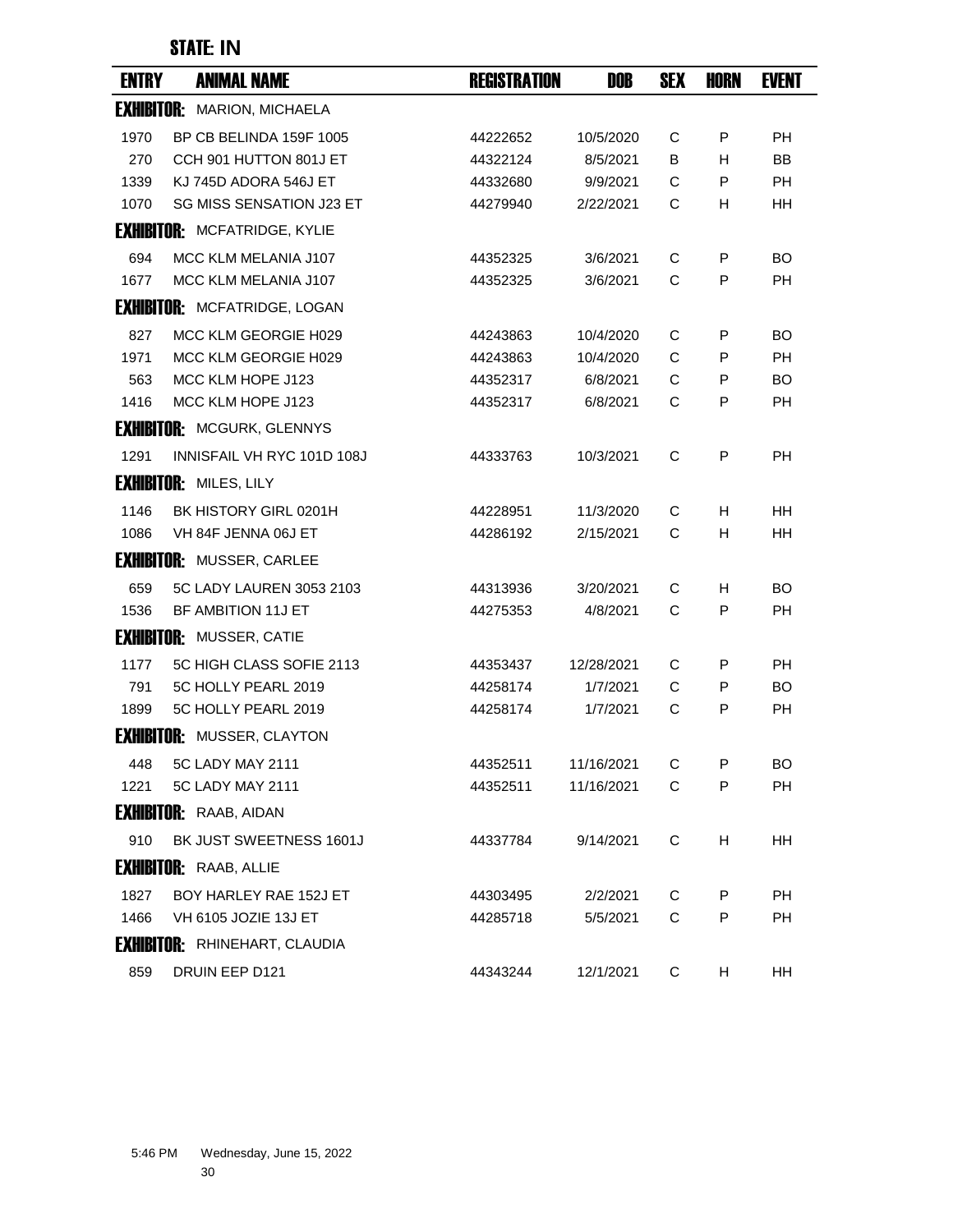| <b>ENTRY</b> | <b>ANIMAL NAME</b>                  | <b>REGISTRATION</b> | DOB        | <b>SEX</b> | <b>HORN</b> | <b>EVENT</b> |
|--------------|-------------------------------------|---------------------|------------|------------|-------------|--------------|
|              | <b>EXHIBITOR: SEWARD, JD</b>        |                     |            |            |             |              |
| 96           | MCC KLM REGGIE J117                 | 44299387            | 4/27/2021  | S          | P           | S            |
| 1698         | MCKY KARINA 1033 ET                 | 44290016            | 3/3/2021   | C          | P           | <b>PH</b>    |
| 53           | MCKY SOPHIA 0914 ET                 | 44178631            | 2/9/2020   | C          | P           | OP.          |
| 766          | SLC HOMETOWN JUNIPER 101J           | 44234426            | 1/30/2021  | C          | P           | BO.          |
| 1843         | SLC HOMETOWN JUNIPER 101J           | 44234426            | 1/30/2021  | C          | P           | <b>PH</b>    |
| 397          | <b>SLC KIKI BLUEPRINT 201K</b>      | 44328101            | 1/19/2022  | C          | P           | BO.          |
| 819          | <b>SLC TRUSTED QUEEN 038H</b>       | 44193679            | 10/22/2020 | C          | P           | <b>BO</b>    |
| 1955         | SLC TRUSTED QUEEN 038H              | 44193679            | 10/22/2020 | C          | P           | PH           |
|              | <b>EXHIBITOR: SIMPSON, JAYDEN</b>   |                     |            |            |             |              |
| 688          | <b>JLS BELLE 03JET</b>              | 44250589            | 3/10/2021  | C          | P           | <b>BO</b>    |
| 570          | JLS JULIET 05J                      | 44290024            | 5/25/2021  | C          | P           | BO           |
|              | <b>EXHIBITOR: SMITH, GRACE</b>      |                     |            |            |             |              |
| 1757         | AA RENEE 160                        | 44285009            | 2/18/2021  | C          | P           | <b>PH</b>    |
|              | <b>EXHIBITOR: STADLER, AVERY</b>    |                     |            |            |             |              |
| 365          | SSC CALLIE 202                      | 44347014            | 3/2/2022   | C          | H           | BO.          |
|              | <b>EXHIBITOR: STADLEY, AVERY</b>    |                     |            |            |             |              |
| 1047         | SHOWTIME JSC MAUI 107               | 44280353            | 3/7/2021   | C          | H           | HН           |
|              | <b>EXHIBITOR: STOWERS, OREN</b>     |                     |            |            |             |              |
| 1154         | <b>WILDCAT AURORA 017 ET</b>        | 44237226            | 10/7/2020  | C          | н           | HН           |
|              | <b>EXHIBITOR: TEBO, GAGE</b>        |                     |            |            |             |              |
| 1310         | DEATSMAN ANNA MARIE 22J ET          | 44347315            | 9/22/2021  | C          | P           | <b>PH</b>    |
| 2017         | DEATSMAN JOSEPHINE 22H              | 44234773            | 8/20/2020  | C          | P           | <b>PH</b>    |
|              | <b>EXHIBITOR: THOMPSON, SETH</b>    |                     |            |            |             |              |
| 726          | <b>CLARICE</b>                      | 44298842            | 2/23/2021  | C          | P           | BO.          |
| 173          | <b>ZEUS</b>                         | 44324511            | 2/10/2021  | S          | P           | S            |
|              | <b>EXHIBITOR: VAN HORN, PAISLEE</b> |                     |            |            |             |              |
| 387          | VH 1326 KANDY GIRL 02K ET           | 44349378            | 2/3/2022   | C          | P           | BO.          |
| 1523         | VH 84F JAZZY 11J                    | 44285993            | 4/13/2021  | C          | P           | PH           |
|              | <b>EXHIBITOR: WARD, WESTON</b>      |                     |            |            |             |              |
| 1266         | SHOWTIME HONEY 168                  | 44342309            | 10/19/2021 | С          | P           | РH           |
| 386          | WW CLASSIC DIANA 23K                | 44350566            | 2/3/2022   | C          | P           | <b>BO</b>    |
| 660          | WW MACEY 320J                       | 44292769            | 3/20/2021  | С          | P           | BO.          |
| 1615         | WW MACEY 320J                       | 44292769            | 3/20/2021  | C          | P           | PH           |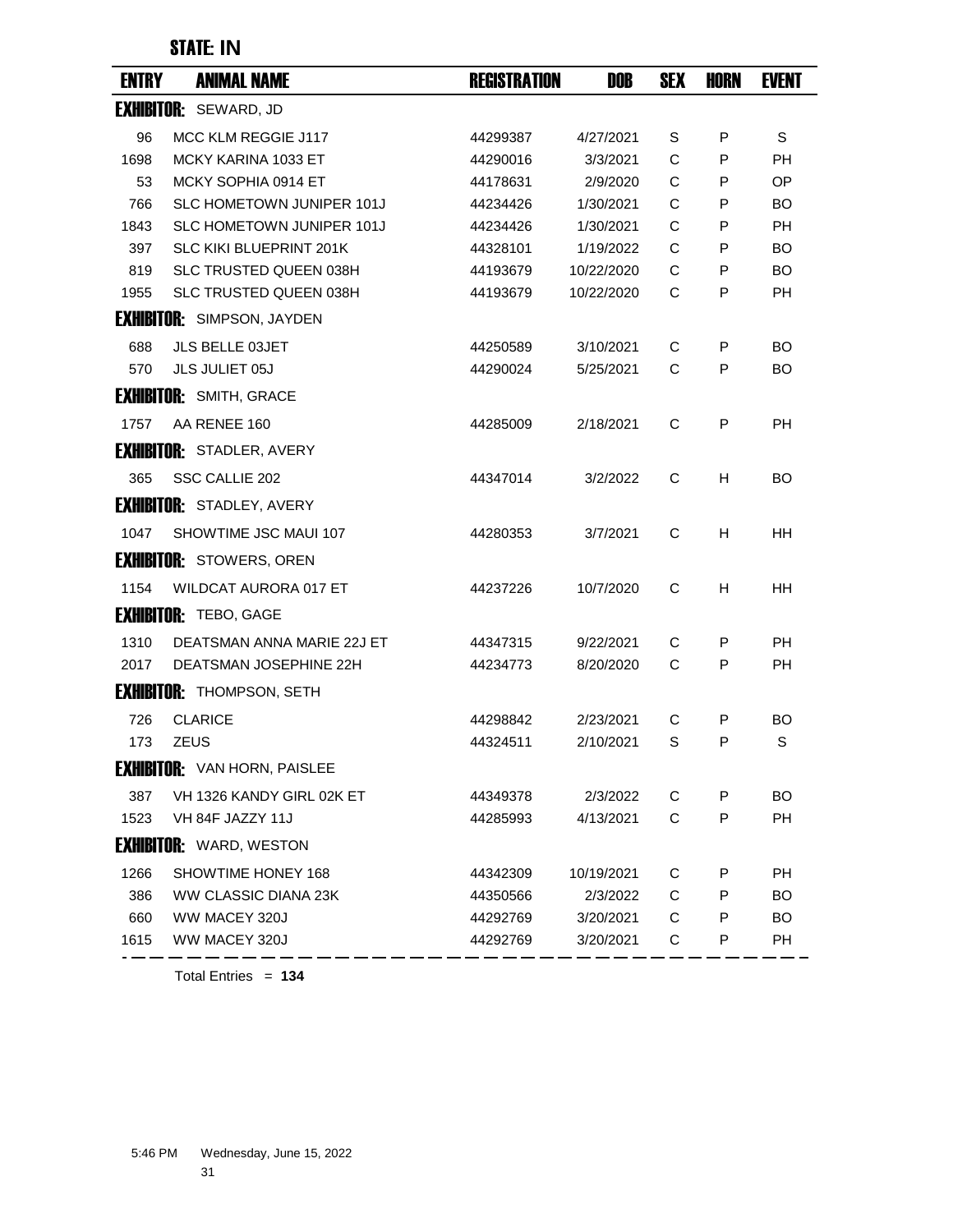| <b>ENTRY</b> | <b>ANIMAL NAME</b>                 | <b>REGISTRATION</b> | DOB        | <b>SEX</b> | <b>HORN</b> | <b>EVENT</b> |
|--------------|------------------------------------|---------------------|------------|------------|-------------|--------------|
|              | <b>EXHIBITOR: ACHESON, ADDISON</b> |                     |            |            |             |              |
| 687          | AMA 606 DIXIE 113                  | 44231170            | 3/10/2021  | С          | P           | <b>BO</b>    |
| 188          | AMA KAA 675 LONG HAUL 103          | 44231164            | 1/5/2021   | S          | S           | S            |
|              | <b>EXHIBITOR: ACHESON, KINSEY</b>  |                     |            |            |             |              |
| 47           | AMA 815 33B ZOEY 006               | 44230054            | 2/27/2020  | C          | P           | OP           |
| 1652         | APH 808 BELLA 115                  | 44231172            | 3/13/2021  | C          | P           | PH           |
| 123          | TKCC EASY DUDE 113                 | 44257756            | 4/1/2021   | S          | н           | S            |
|              | <b>EXHIBITOR: BALLARD, DREW</b>    |                     |            |            |             |              |
| 1723         | GGSC MGS CAYDENCE J02 ET           | 44277646            | 2/27/2021  | C          | P           | <b>PH</b>    |
| 1489         | PLCC CWP DELTA DAWN 1137J          | 44298315            | 4/29/2021  | C          | P           | PH           |
|              | <b>EXHIBITOR: BELTZ, JASE</b>      |                     |            |            |             |              |
| 175          | <b>JB JALAPENO 5J</b>              | 44240951            | 2/7/2021   | S          | P           | S            |
| 836          | JB N/R HEIDI 12H                   | 44228153            | 9/17/2020  | C          | P           | <b>BO</b>    |
| 1990         | JB N/R HEIDI 12H                   | 44228153            | 9/17/2020  | C          | P           | PH           |
| 642          | JB N/R JEWEL 21J ET                | 44276028            | 4/2/2021   | C          | P           | <b>BO</b>    |
| 1566         | JB N/R JEWEL 21J ET                | 44276028            | 4/2/2021   | C          | P           | PH           |
| 76           | KJ 668D LILLIE 131F                | 43930467            | 2/3/2018   | C          | P           | OP.          |
|              | <b>EXHIBITOR: BELTZ, JOSIE</b>     |                     |            |            |             |              |
| 837          | JB N/R HONEY 13H                   | 44228155            | 9/17/2020  | С          | H           | <b>BO</b>    |
| 1162         | JB N/R HONEY 13H                   | 44228155            | 9/17/2020  | C          | H           | HН           |
| 649          | JB N/R JACKIE 20J ET               | 44276027            | 3/26/2021  | C          | P           | <b>BO</b>    |
| 1588         | JB N/R JACKIE 20J ET               | 44276027            | 3/26/2021  | C          | P           | PH           |
| 565          | JB N/R JADE 25J                    | 44319696            | 6/5/2021   | C          | P           | <b>BO</b>    |
|              | <b>EXHIBITOR: BREINER, KENNAN</b>  |                     |            |            |             |              |
| 736          | MCR ROCKS PICK 2102                | 44349886            | 2/17/2021  | C          | P           | BO           |
| 1764         | MCR ROCKS PICK 2102                | 44349886            | 2/17/2021  | C          | P           | <b>PH</b>    |
|              | <b>EXHIBITOR: CRANWELL, MEGAN</b>  |                     |            |            |             |              |
| 1352         | ACD DF RED RIDING HOOD 103         | 44288180            | 9/3/2021   | С          | P           | РH           |
| 1535         | FHSU JUDE 060J                     | 44296831            | 4/9/2021   | C          | P           | <b>PH</b>    |
|              | <b>EXHIBITOR: DAVIS, BRINLEY</b>   |                     |            |            |             |              |
| 824          | DD MS RUSTIC TREASURE 126          | 44225488            | 10/9/2020  | C          | P           | BO.          |
|              | <b>EXHIBITOR: DAVIS, DANICA</b>    |                     |            |            |             |              |
| 100          | <b>BAJA WILLY 7J</b>               | 44290354            | 4/22/2021  | S          | P           | S            |
| 449          | <b>DD MISS RUSTIC 240</b>          | 44346357            | 11/16/2021 | C          | H           | <b>BO</b>    |
| 871          | DD MISS RUSTIC 240                 | 44346357            | 11/16/2021 | C          | H           | HH           |
|              | <b>EXHIBITOR:</b> DAVIS, JALYN     |                     |            |            |             |              |
| 998          | <b>CRANE MARILYN 2143 ET</b>       | 44339420            | 4/15/2021  | C          | H.          | HН           |
| 233          | DD RUSTLER 24                      | 44350730            | 11/11/2021 | В          | H.          | BB           |
|              | <b>EXHIBITOR: DENTON, DUSTIN</b>   |                     |            |            |             |              |
| 116          | SH JACK J455                       | 44259026            | 4/6/2021   | S          | P           | S            |
| 19           | SH/DD DRAGO BIG GIRL H138          | 44155656            | 2/2/2020   | C          | P           | ΒP           |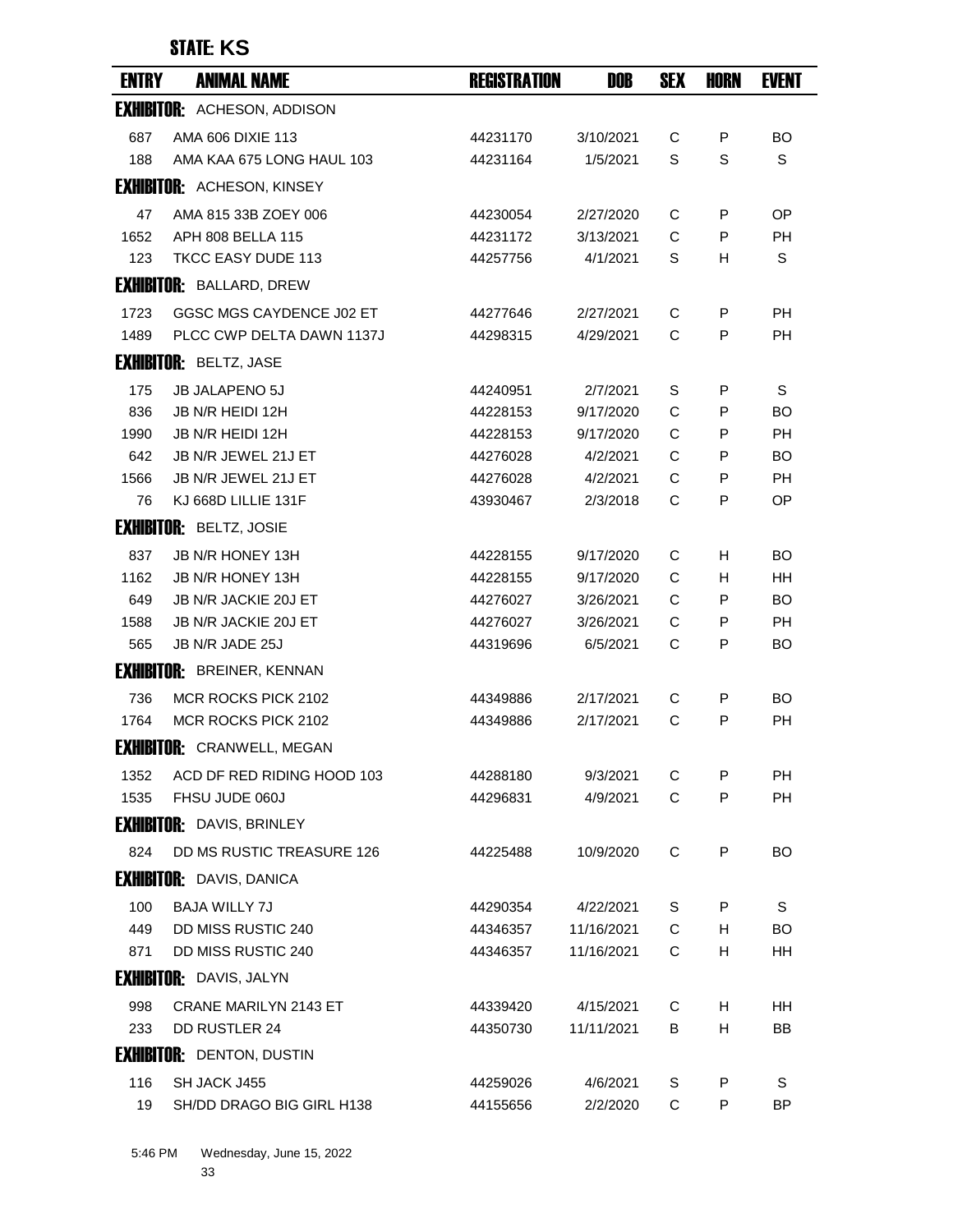| <b>ENTRY</b> | <b>ANIMAL NAME</b>                | <b>REGISTRATION</b> | <b>DOB</b> | <b>SEX</b> | <b>HORN</b> | <b>EVENT</b> |
|--------------|-----------------------------------|---------------------|------------|------------|-------------|--------------|
|              | <b>EXHIBITOR: DENTON, WELSEY</b>  |                     |            |            |             |              |
| 744          | SH/WD KL NALA J348 ET             | 44259408            | 2/13/2021  | C          | P           | <b>BO</b>    |
|              | <b>EXHIBITOR: DENTON, WESLEY</b>  |                     |            |            |             |              |
| 41           | SH LADY CHORNEL H223              | 44146915            | 3/5/2020   | C          | P           | OP.          |
| 690          | <b>SH/WD CUTIE 2296 J413</b>      | 44259409            | 3/10/2021  | C          | P           | BO           |
| 1662         | <b>SH/WD CUTIE 2296 J413</b>      | 44259409            | 3/10/2021  | C          | P           | PH.          |
| 1787         | SH/WD KL NALA J348 ET             | 44259408            | 2/13/2021  | C          | P           | <b>PH</b>    |
|              | <b>EXHIBITOR: DIEBALL, COLE</b>   |                     |            |            |             |              |
| 1049         | BK VC JUMP SHOT 3059J             | 44238497            | 3/6/2021   | С          | H           | HН           |
| 720          | CD JACIE 9162                     | 44294224            | 2/26/2021  | C          | P           | <b>BO</b>    |
| 1731         | CD JACIE 9162                     | 44294224            | 2/26/2021  | C          | P           | РH           |
| 593          | CD JOLENE 8183                    | 44292415            | 5/6/2021   | C          | н           | <b>BO</b>    |
| 964          | CD JOLENE 8183                    | 44292415            | 5/6/2021   | C          | H           | <b>HH</b>    |
| 617          | CD TD JUNE CARTER 5025            | 44325305            | 4/22/2021  | C          | H           | <b>BO</b>    |
| 986          | CD TD JUNE CARTER 5025            | 44325305            | 4/22/2021  | C          | H.          | HН           |
| 1059         | <b>MCC 2296 SKYLINE 103</b>       | 44236819            | 3/2/2021   | C          | H           | HН           |
|              | <b>EXHIBITOR:</b> DIEBALL, TAYLOR |                     |            |            |             |              |
| 1651         | MCC ENTICE MARIAH 105 ET          | 44232710            | 3/13/2021  | C          | P           | <b>PH</b>    |
| 423          | <b>TD JESSICA 702 2296</b>        | 44348441            | 12/16/2021 | C          | P           | BO.          |
| 1183         | <b>TD JESSICA 702 2296</b>        | 44348441            | 12/16/2021 | C          | P           | PH           |
|              | <b>EXHIBITOR: EVANS, KINZLEY</b>  |                     |            |            |             |              |
| 1108         | EHF 6011 MS LINDSEY 109ET         | 44232955            | 1/27/2021  | С          | H           | HН           |
| 1064         | H FCC PIXIE 185 ET                | 44273966            | 2/27/2021  | C          | H           | <b>HH</b>    |
| 1379         | H RAEGAN 1909 ET                  | 44333358            | 8/8/2021   | C          | P           | <b>PH</b>    |
|              | <b>EXHIBITOR: FIGGE, DELANEY</b>  |                     |            |            |             |              |
| 1055         | LEMENAGER BLAZE J24               | 44286777            | 3/3/2021   | C          | н           | HН           |
|              | <b>EXHIBITOR: FIGGE, TYREE</b>    |                     |            |            |             |              |
| 644          | FBF 1321 MADONNA 1965             | 44335864            | 4/2/2021   | C          | H           | BO.          |
| 1012         | FBF 1321 MADONNA 1965             | 44335864            | 4/2/2021   | C          | H.          | HH           |
| 143          | FBF RUGER RONALD 5064             | 44335486            | 3/13/2021  | S          | P           | S            |
|              | <b>EXHIBITOR: FINK, CORBIN</b>    |                     |            |            |             |              |
| 1305         | <b>HAWK ASHLEY 2103 ET</b>        | 44337213            | 9/25/2021  | C          | P           | РH           |
| 1748         | KJ BJ 753D CHERILYN 330J ET       | 44274700            | 2/20/2021  | C          | P           | <b>PH</b>    |
|              | <b>EXHIBITOR: GATZ, JORDAN</b>    |                     |            |            |             |              |
| 1016         | H JPV MISS SWEET THAANG 178 ET    | 44273155            | 4/1/2021   | C          | H           | HН           |
| 885          | PCC NEW MEXICO LADY 1380 ET       | 44341840            | 10/18/2021 | C          | H           | HН           |
|              | <b>EXHIBITOR:</b> GATZ, LAUREN    |                     |            |            |             |              |
| 1623         | H BL CARMEL 129 ET                | 44266546            | 3/19/2021  | C          | P           | <b>PH</b>    |
|              | <b>EXHIBITOR: GATZ, MCKENNA</b>   |                     |            |            |             |              |
| 1891         | 4M MS ROLL ME THE DICE 1221 ET    | 44250079            | 1/11/2021  | C          | P           | PH           |
| 181          | DCC MG 717E ROCKO 20J             | 44289025            | 1/24/2021  | S          | P           | S            |
|              |                                   |                     |            |            |             |              |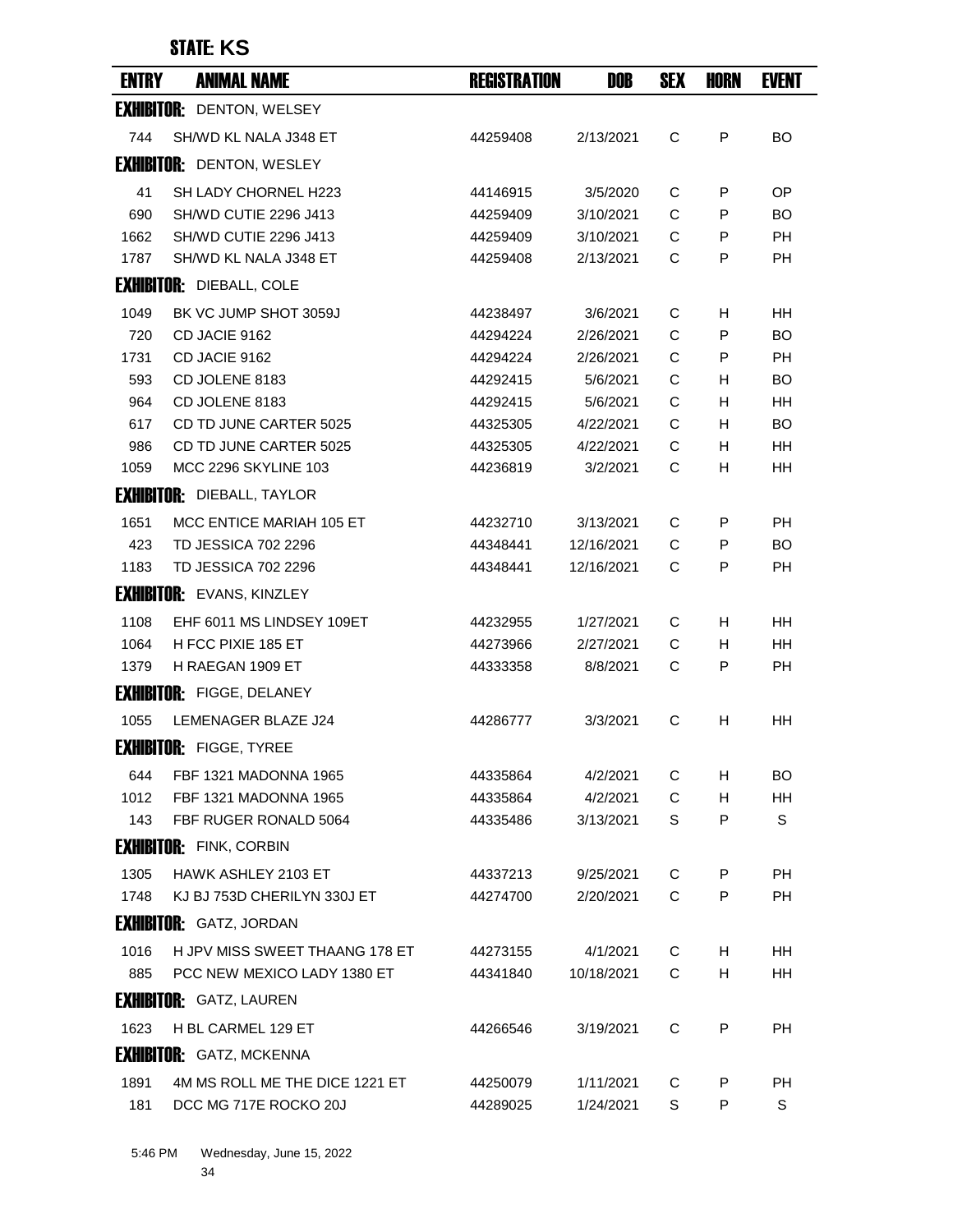| <b>ENTRY</b> | <b>ANIMAL NAME</b>                   | <b>REGISTRATION</b> | DOB        | <b>SEX</b> | HORN         | <b>EVENT</b> |
|--------------|--------------------------------------|---------------------|------------|------------|--------------|--------------|
|              | <b>EXHIBITOR: GILLIG, KINSLEY</b>    |                     |            |            |              |              |
| 1666         | DVOR 554 4089 VICTORIA 1103J         | 44250498            | 3/8/2021   | С          | P            | <b>PH</b>    |
| 924          | KJ 758G ABBY'S GIRL 525J             | 44333212            | 8/28/2021  | C          | H            | <b>HH</b>    |
| 2            | SH/G ALICE LEADER H268               | 44146967            | 5/10/2020  | C          | P            | <b>BP</b>    |
| 129          | SH/KJ HUDSON J439                    | 44258957            | 3/24/2021  | S          | P            | S            |
|              | <b>EXHIBITOR: HITZ, KADEN</b>        |                     |            |            |              |              |
| 1709         | CD JULIA 8183                        | 44292410            | 3/2/2021   | C          | P            | <b>PH</b>    |
| 490          | KH DI                                | 44338770            | 9/25/2021  | C          | P            | BO           |
| 1307         | KH DI                                | 44338770            | 9/25/2021  | C          | P            | <b>PH</b>    |
| 241          | <b>KH ONYX</b>                       | 44338771            | 10/17/2021 | в          | P            | <b>BB</b>    |
| 480          | <b>KH RADICAL PLAYTIME</b>           | 44338975            | 10/5/2021  | C          | P            | <b>BO</b>    |
| 1284         | KH RADICAL PLAYTIME                  | 44338975            | 10/5/2021  | C          | P            | <b>PH</b>    |
|              | <b>EXHIBITOR:</b> JENSEN, JESSICA    |                     |            |            |              |              |
| 310          | CCJ 02Z SANCHO 321J                  | 44284399            | 2/24/2021  | В          | P            | <b>BB</b>    |
| 1421         | CCJ 226G LADY SANCHO 350J            | 44284448            | 6/1/2021   | C          | P            | <b>PH</b>    |
| 627          | CCJ 239G LADY SANCHO 343J            | 44284441            | 4/8/2021   | C          | P            | <b>BO</b>    |
| 1539         | CCJ 239G LADY SANCHO 343J            | 44284441            | 4/8/2021   | C          | P            | <b>PH</b>    |
| 721          | CCJ 350X LADY SANCHO 324J            | 44284405            | 2/25/2021  | C          | H            | BO           |
|              | <b>EXHIBITOR: LUNSFORD, KAYLEE</b>   |                     |            |            |              |              |
| 1836         | EXR DANI 1214 ET                     | 44219696            | 2/1/2021   | C          | P            | PH           |
| 502          | MRF 12C EDNA 2104 ET                 | 44336681            | 9/18/2021  | C          | P            | BO           |
| 20           | MRF GRACE KELLY 2003                 | 44114073            | 1/21/2020  | C          | H            | <b>BP</b>    |
| 297          | MRF LONGMIRE 2103                    | 44235305            | 3/27/2021  | в          | P            | BB           |
|              | <b>EXHIBITOR: MARSTON, TRIGG</b>     |                     |            |            |              |              |
| 1156         | PSC SCC STACY 0101 ET                | 44231296            | 10/3/2020  | С          | H.           | HН           |
| 303          | TMG CONSTRUCTOR 1010                 | 44274414            | 3/16/2021  | в          | P            | BB           |
| 757          | TMG LAYLA 1001                       | 44274255            | 2/4/2021   | C          | P            | <b>BO</b>    |
| 715          | TMG SHADY LADY 1007                  | 44274391            | 2/28/2021  | C          | Р            | BO           |
| 1722         | TMG SHADY LADY 1007                  | 44274391            | 2/28/2021  | C          | P            | <b>PH</b>    |
|              | <b>EXHIBITOR: MAYO, BRAYSON</b>      |                     |            |            |              |              |
| 1105         | BF 8029 GWEN 111J                    | 44288505            | 2/1/2021   | C          | H.           | HH           |
| 138          | CKCC SIR 1690J                       | 44321751            | 3/18/2021  | S          | P            | S            |
| 1668         | <b>CSC 821 MISS WYO 120</b>          | 44257102            | 3/8/2021   | C          | P            | <b>PH</b>    |
| 57           | KJ 672D CLASSY CAT 883H              | 44166513            | 2/4/2020   | C          | $\mathsf{P}$ | OP           |
| 1792         | KJ 746D COCO DELIGHT 281J ET         | 44235222            | 2/12/2021  | C          | P            | PH           |
| 1355         | KJ 746D SWEET COCO 531J ET           | 44333204            | 9/2/2021   | C          | P            | PH           |
| 125          | MYO 308F LEADER 128                  | 44279727            | 3/29/2021  | S          | P            | S            |
| 206          | MYO 927 ON TIME 214                  | 44356537            | 2/4/2022   | В          | H            | BB           |
|              | <b>EXHIBITOR: MCLAUGHLIN, HARLEY</b> |                     |            |            |              |              |
|              |                                      |                     |            |            |              |              |
| 192          | MG 15B NICKY'S CASH 5115             | 44193781            | 3/7/2020   | S          | P            | S            |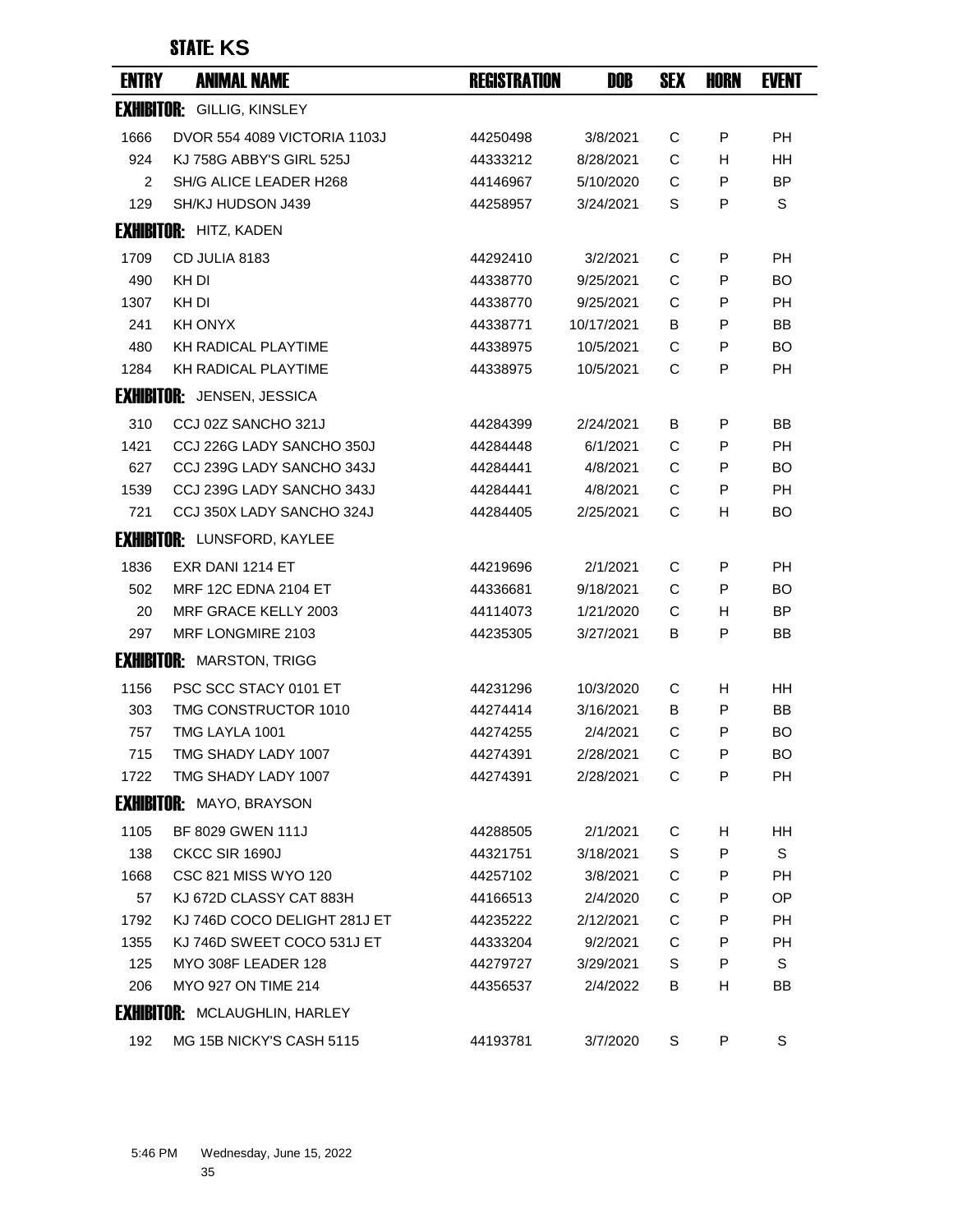| <b>ENTRY</b> | <b>ANIMAL NAME</b>                   | <b>REGISTRATION</b> | DOB       | <b>SEX</b> | HORN | <b>EVENT</b> |
|--------------|--------------------------------------|---------------------|-----------|------------|------|--------------|
|              | <b>EXHIBITOR: MEINHARDT, RYLIE</b>   |                     |           |            |      |              |
| 708          | RWCC MS MIRIAM 114J                  | 44305010            | 3/2/2021  | С          | H    | <b>BO</b>    |
| 1058         | <b>RWCC MS MIRIAM 114J</b>           | 44305010            | 3/2/2021  | C          | H    | <b>HH</b>    |
| 1866         | SHR DIANA 1026 ET                    | 44280027            | 1/25/2021 | C          | P    | PH           |
|              | <b>EXHIBITOR: MEINHARDT, WILLIAM</b> |                     |           |            |      |              |
| 1839         | PHH PCC 742 PEARL 116 ET             | 44267621            | 1/31/2021 | C          | P    | PH           |
| 1765         | RWCC MS JILLIAN 115J ET              | 44305357            | 2/17/2021 | C          | P    | <b>PH</b>    |
|              | <b>EXHIBITOR: MIENHARDT, WILLIAM</b> |                     |           |            |      |              |
| 1770         | RWCC MS SUSANNA 120J ET              | 44282119            | 2/15/2021 | C          | P    | <b>PH</b>    |
|              | <b>EXHIBITOR: MILLER, CALLY</b>      |                     |           |            |      |              |
| 755          | MG G65 R BELLE 165J                  | 44245837            | 2/5/2021  | С          | P    | <b>BO</b>    |
| 1813         | MG G65 R BELLE 165J                  | 44245837            | 2/5/2021  | C          | P    | <b>PH</b>    |
|              | <b>EXHIBITOR: MILLER, CAMI</b>       |                     |           |            |      |              |
| 171          | MG CHAC BOB                          | 44245803            | 2/18/2021 | S          | P    | S            |
|              | <b>EXHIBITOR: MINIHAN, MOLLY</b>     |                     |           |            |      |              |
| 1506         | RMR IRISH JENNY 120J                 | 44305241            | 4/22/2021 | C          | P    | <b>PH</b>    |
| 584          | RMR IRISH JOLENE 110J                | 44305240            | 5/16/2021 | C          | P    | BO.          |
| 1439         | RMR IRISH JOLENE 110J                | 44305240            | 5/16/2021 | C          | P    | <b>PH</b>    |
| 997          | TCC TB AMY TOO 107ET                 | 44283036            | 4/15/2021 | С          | H    | HH           |
|              | <b>EXHIBITOR: MURRAY, DAGAN</b>      |                     |           |            |      |              |
| 534          | DSM JODI 136J                        | 44355854            | 8/18/2021 | C          | P    | <b>BO</b>    |
| 1376         | DSM JODI 136J                        | 44355854            | 8/18/2021 | C          | P    | <b>PH</b>    |
| 606          | DSM JULES 124J                       | 44279908            | 5/2/2021  | C          | P    | BO.          |
| 1479         | DSM JULES 124J                       | 44279908            | 5/2/2021  | C          | P    | РH           |
| 333          | DSM MAX 101J                         | 44275136            | 1/9/2021  | B          | P    | BB           |
| 898          | PCC NEW MEXICO LADY 1331 ET          | 44340056            | 10/2/2021 | С          | H    | HH           |
| 1861         | SHR 9057 MS LADY 2296 1030           | 44280426            | 1/26/2021 | C          | Р    | PН           |
| 1760         | SHR DIANA 1095 ET                    | 44280325            | 2/17/2021 | C          | P    | <b>PH</b>    |
|              | <b>EXHIBITOR: PERRY, ALLIE</b>       |                     |           |            |      |              |
| 1825         | WILDCAT PEPPY 1878 ET                | 44278608            | 2/2/2021  | C          | P    | PH           |
|              | <b>EXHIBITOR: PERRY, FAITH</b>       |                     |           |            |      |              |
| 1424         | JMK 81F MISS RUBY 212                | 44288865            | 5/26/2021 | C          | P    | PH           |
|              | <b>EXHIBITOR: PIEPER, CADY</b>       |                     |           |            |      |              |
| 1657         | JCS MISS MAKERS MARK 1017            | 44275775            | 3/11/2021 | C          | P    | PH           |
| 559          | PLCC CWP CELIA 1135J                 | 44302254            | 6/14/2021 | C          | P    | BO.          |
| 1404         | PLCC CWP CELIA 1135J                 | 44302254            | 6/14/2021 | C          | P    | PH           |
| 283          | PLCC CWP IMMACULATE 1131J            | 44244502            | 5/2/2021  | В          | P    | BB           |
| 102          | PLCC CWP MIKE WAZOWSKI 1017J         | 44286149            | 4/17/2021 | S          | H    | S            |
| 103          | PLCC CWP SULLY 1018J                 | 44301120            | 4/17/2021 | S          | P    | S            |
| 579          | PLCC CWP SYLVIA 1154J                | 44286601            | 5/17/2021 | C          | P    | BO.          |
| 1437         | PLCC CWP SYLVIA 1154J                | 44286601            | 5/17/2021 | C          | P    | <b>PH</b>    |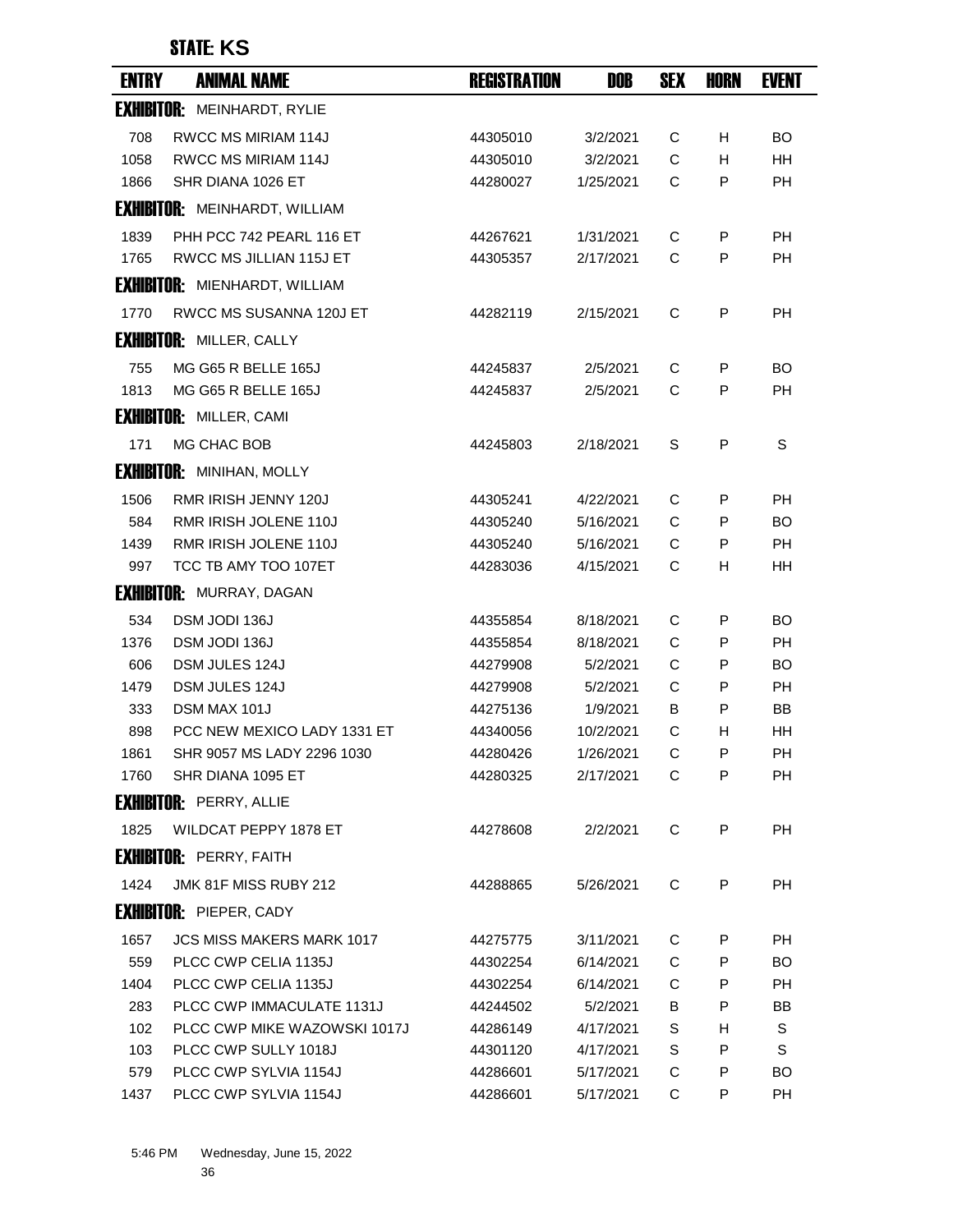| <b>ENTRY</b> | <b>ANIMAL NAME</b>                    | <b>REGISTRATION</b> | DOB        | <b>SEX</b> | HORN | <b>EVENT</b> |
|--------------|---------------------------------------|---------------------|------------|------------|------|--------------|
|              | <b>EXHIBITOR: RILEY, EMILY</b>        |                     |            |            |      |              |
| 1743         | LERC LADY 215J                        | 44295552            | 2/22/2021  | С          | P    | PH           |
| 1593         | LERC LADY 216J                        | 44295547            | 3/25/2021  | C          | P    | <b>PH</b>    |
| 1537         | LERC LADY 219J                        | 44295549            | 4/8/2021   | C          | P    | <b>PH</b>    |
|              | <b>EXHIBITOR:</b> SCHLICKAU, HARRY    |                     |            |            |      |              |
| 1691         | SFH RUBY 072J ET                      | 44273020            | 3/4/2021   | C          | P    | PH           |
|              | <b>EXHIBITOR: SCHLICKAU, LENA</b>     |                     |            |            |      |              |
| 612          | LS MISS APRIL 103                     | 44293017            | 4/25/2021  | C          | H.   | BO.          |
| 981          | LS MISS APRIL 103                     | 44293017            | 4/25/2021  | C          | H    | HН           |
|              | <b>EXHIBITOR: SCHMIDT, CALLIE</b>     |                     |            |            |      |              |
| 488          | SH PRETTY ONE ENCORE J486 ET          | 44317897            | 9/27/2021  | C          | P    | BO.          |
| 1299         | SH PRETTY ONE ENCORE J486 ET          | 44317897            | 9/27/2021  | C          | P    | PH           |
| 1694         | SH/G ANGIE MANDATE J398               | 44258978            | 3/4/2021   | C          | P    | PH           |
|              | <b>EXHIBITOR: SCHMIDT, LEXI</b>       |                     |            |            |      |              |
| 51           | SH JOURNEY X049 H162 ET               | 44147053            | 2/12/2020  | C          | P    | <b>OP</b>    |
| 1726         | SH MISS TRUST 9049 J382 ET            | 44259418            | 2/27/2021  | C          | P    | РH           |
|              | <b>EXHIBITOR: SCHMIDT, SPENCER</b>    |                     |            |            |      |              |
| 1509         | SH E706 MISS QB ONE J467              | 44258900            | 4/21/2021  | C          | P    | <b>PH</b>    |
|              | <b>EXHIBITOR: SCHNEIDER, CHANNING</b> |                     |            |            |      |              |
| 1398         | <b>RMR IRISH JANICE 119J</b>          | 44350936            | 6/20/2021  | C          | P    | PH           |
|              | <b>EXHIBITOR:</b> SCHUMANN, KASSIDY   |                     |            |            |      |              |
| 1314         | BK JUMPY LADY 1097J                   | 44337705            | 9/20/2021  | C          | P    | <b>PH</b>    |
| 826          | SCHU-LAR 64H SOCIETY 46E 4013         | 44206702            | 10/7/2020  | C          | P    | BO.          |
| 1967         | SCHU-LAR 64H SOCIETY 46E 4013         | 44206702            | 10/7/2020  | C          | P    | <b>PH</b>    |
|              | <b>EXHIBITOR: STUDER, JACQUELINE</b>  |                     |            |            |      |              |
| 1480         | MRI MISS ENDURE T437                  | 44286112            | 5/2/2021   | С          | Ρ    | PH           |
| 994          | TKCC KYLA 116                         | 44257759            | 4/15/2021  | C          | H    | HH           |
|              | <b>EXHIBITOR:</b> STUDER, JOHANNA     |                     |            |            |      |              |
| 760          | CJS 40G JUDE 2103                     | 44280988            | 2/2/2021   | C          | P    | BO.          |
| 1582         | LAND MISS MOLLY 1028                  | 44278599            | 3/30/2021  | C          | P    | <b>PH</b>    |
|              | <b>EXHIBITOR:</b> STUDER, JULIA       |                     |            |            |      |              |
| 1562         | DJ MISS FULL THROTTLE 137             | 44232143            | 4/2/2021   | C          | P    | <b>PH</b>    |
| 49           | NH DIAMOND CLUB 019 ET                | 44161945            | 2/16/2020  | C          | P    | OP           |
|              | <b>EXHIBITOR: WEABER, COOPER</b>      |                     |            |            |      |              |
| 652          | MCW 31Z BLUEPRINT BRIDGET 2101        | 44267659            | 3/24/2021  | C          | P    | BO.          |
|              | <b>EXHIBITOR:</b> WEABER, MADELYN     |                     |            |            |      |              |
| 1053         | KJ BJ 753D CHERILYN 385J ET           | 44270858            | 3/4/2021   | C          | H    | HH.          |
| 1276         | MCW ENDURE DOLLY 2105 ET              | 44349674            | 10/10/2021 | C          | P    | <b>PH</b>    |
| 246          | MCW ENDURE JOHNNY CASH 2101 ET        | 44349673            | 10/7/2021  | В          | P    | BB           |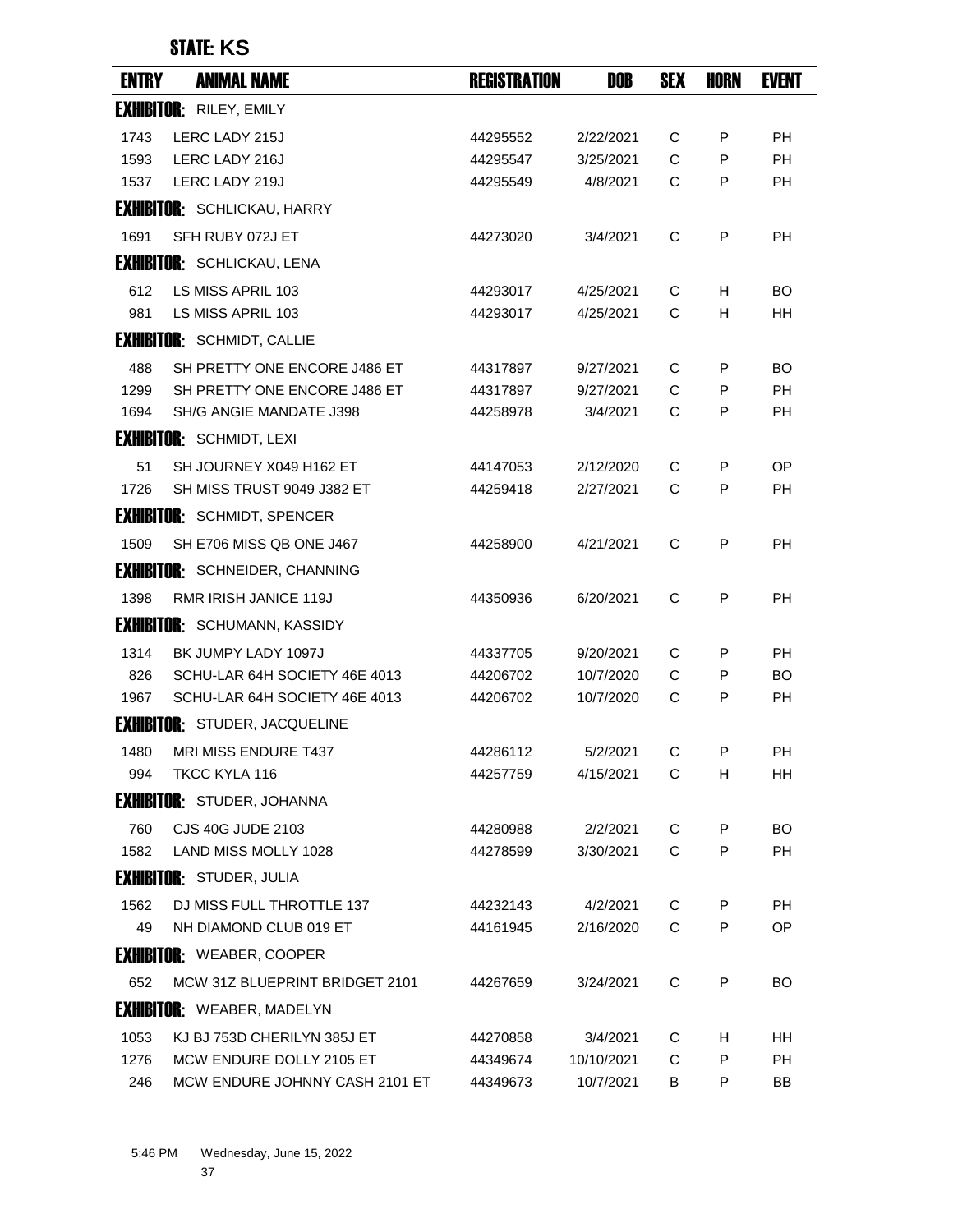| <b>ENTRY</b>      | <b>ANIMAL NAME</b>                 | <b>REGISTRATION</b> | DOB       | <b>SEX</b> | <b>HORN</b> | <b>EVENT</b> |
|-------------------|------------------------------------|---------------------|-----------|------------|-------------|--------------|
| <b>EXHIBITOR:</b> | WEABER, WYATT                      |                     |           |            |             |              |
| 1858              | KJ 960E VELVET E2J ET              | 44278530            | 1/26/2021 | C          | P           | <b>PH</b>    |
|                   | <b>EXHIBITOR:</b> WEATHERMAN, JACK |                     |           |            |             |              |
| 1799              | AA TIARA 140                       | 44285540            | 2/9/2021  | C          | P           | <b>PH</b>    |
|                   |                                    |                     |           |            |             |              |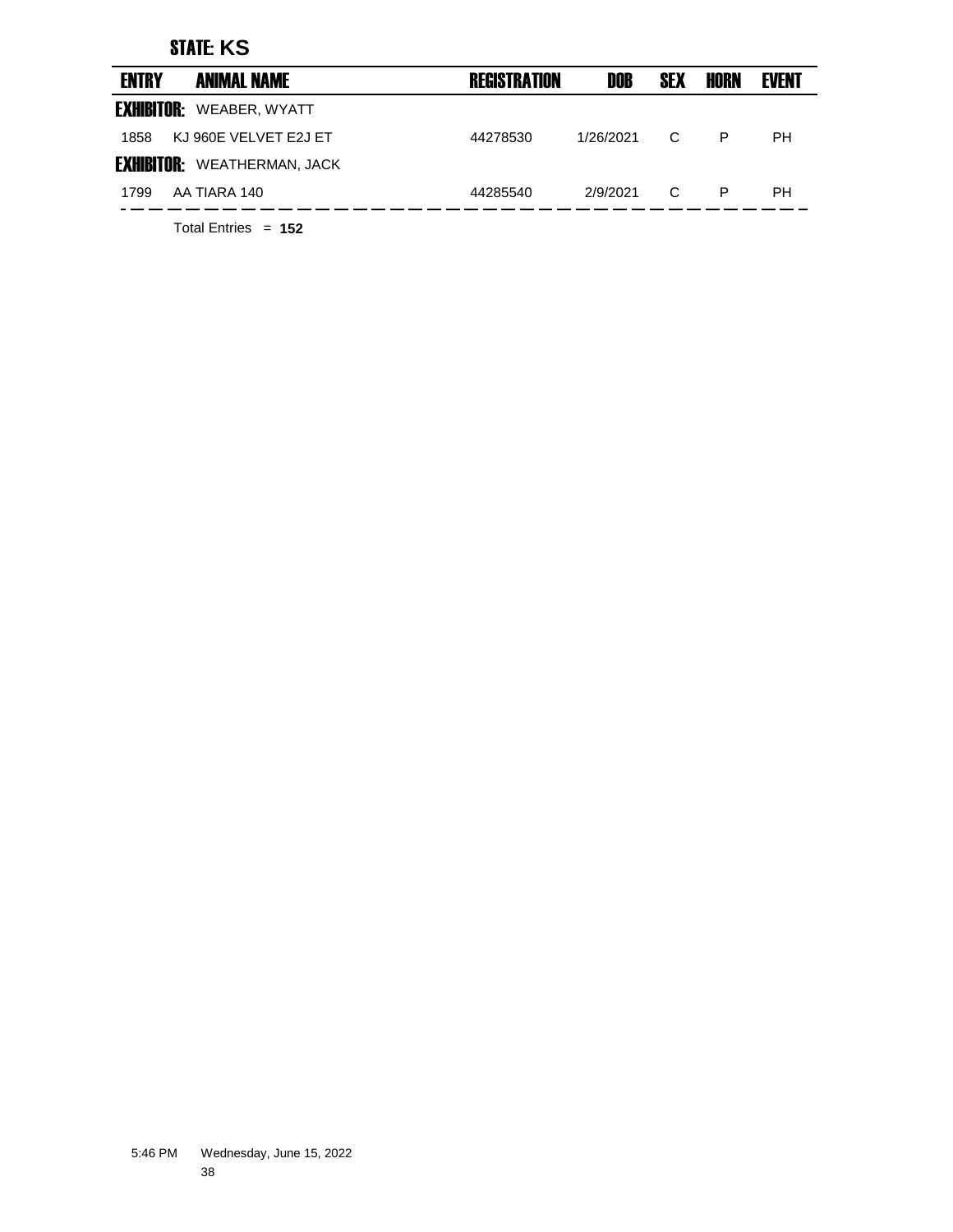| <b>ENTRY</b> | <b>ANIMAL NAME</b>                      | <b>REGISTRATION</b> | DOB        | <b>SEX</b> | <b>HORN</b> | <b>EVENT</b> |
|--------------|-----------------------------------------|---------------------|------------|------------|-------------|--------------|
|              | <b>EXHIBITOR: BAKER, WILEY</b>          |                     |            |            |             |              |
| 1303         | PRCC 955G SAVANNAH 145J                 | 44303320            | 9/27/2021  | C          | P           | <b>PH</b>    |
|              | <b>EXHIBITOR:</b> BALLINGER, EMMA GRACE |                     |            |            |             |              |
| 1456         | AUSSIE CLASSIC                          | 44251779            | 5/8/2021   | C          | P           | PH           |
| 1326         | BF MISS GYPSY 107J                      | 44308343            | 9/13/2021  | C          | P           | <b>PH</b>    |
|              | <b>EXHIBITOR: BARNES, HUNTER</b>        |                     |            |            |             |              |
| 1693         | CVH KEAYLA 7004                         | 44308314            | 3/4/2021   | C          | P           | PH           |
| 1505         | <b>LITTLE BITII</b>                     | 44283351            | 4/22/2021  | C          | P           | <b>PH</b>    |
| 876          | MCS MISTY GOLD 621                      | 44302322            | 11/4/2021  | C          | H.          | HН           |
|              | <b>EXHIBITOR: BECKLEY, WILL</b>         |                     |            |            |             |              |
| 505          | BECKLEY 905 KEAYLA 1056                 | 44308661            | 9/17/2021  | C          | P           | BO.          |
| 1321         | BECKLEY 905 KEAYLA 1056                 | 44308661            | 9/17/2021  | C          | P           | PH           |
| 316          | BECKLEY 905 TITAN 1029                  | 44278059            | 2/18/2021  | B          | P           | BB           |
| 1007         | SCC WR 8426 WILLOW 1024                 | 44300050            | 4/4/2021   | C          | H           | HН           |
|              | <b>EXHIBITOR: BRAMER, NATE</b>          |                     |            |            |             |              |
| 1282         | DF NAOMI 2112                           | 44311641            | 10/5/2021  | C          | P           | РH           |
|              | <b>EXHIBITOR: BRANSCUM, KAT</b>         |                     |            |            |             |              |
| 729          | ARD RIDGE MOIRA ROSE 2101               | 44281975            | 2/22/2021  | C          | P           | BO.          |
| 654          | ARD RIDGE VIOLET 2124                   | 44281974            | 3/22/2021  | C          | P           | BO           |
|              | <b>EXHIBITOR: COX, JOHN</b>             |                     |            |            |             |              |
| 1218         | BACC 629 GEORGIA KAY 175 ET             | 44336228            | 11/18/2021 | C          | P           | <b>PH</b>    |
| 1807         | GREEN 6262 6153 LADY 237J ET            | 44219131            | 2/6/2021   | C          | P           | <b>PH</b>    |
| 635          | JWL LGF BEA -TENDER D56                 | 44291457            | 4/3/2021   | C          | H           | BO.          |
| 1009         | JWL LGF BEA -TENDER D56                 | 44291457            | 4/3/2021   | С          | H.          | HН           |
| 604          | JWL LGF LADY STELLA D56                 | 44291459            | 5/2/2021   | C          | P           | <b>BO</b>    |
| 295          | JWL LGF MAKE MY MARK 545G M167          | 44246063            | 3/31/2021  | В          | P           | BB           |
|              | <b>EXHIBITOR:</b> COX, MATTHEW          |                     |            |            |             |              |
| 1741         | CHF 102G BETH 1055                      | 44257010            | 2/23/2021  | C          | P           | <b>PH</b>    |
| 212          | <b>KLM E20 FUD 01G 04J</b>              | 44357056            | 1/21/2022  | B          | P           | <b>BB</b>    |
|              | <b>EXHIBITOR: EMERSON, COULTON</b>      |                     |            |            |             |              |
| 1933         | <b>RF 6107 MS ADVANCE 0032</b>          | 44246863            | 11/30/2020 | C          | P           | <b>PH</b>    |
|              | <b>EXHIBITOR: EMERSON, MACKENZIE</b>    |                     |            |            |             |              |
| 1793         | <b>WOMACK LADY 124 ET</b>               | 44284606            | 2/11/2021  | C          | P           | PH.          |
|              | <b>EXHIBITOR: GRANNIS, MARLEE</b>       |                     |            |            |             |              |
| 1253         | WCW JOJO 21J                            | 44347907            | 10/28/2021 | C          | P           | PH           |
|              | <b>EXHIBITOR: HOLMAN, AVERY</b>         |                     |            |            |             |              |
| 1238         | GCC 54E MS JAZEBEL 9154G 137J           | 44325475            | 11/5/2021  | C          | P           | <b>PH</b>    |
|              | <b>EXHIBITOR: HOLMAN, GRANT</b>         |                     |            |            |             |              |
| 1149         | GCC MS HEART OF GOLD 2032 ET            | 44199168            | 10/9/2020  | C          | H           | HH           |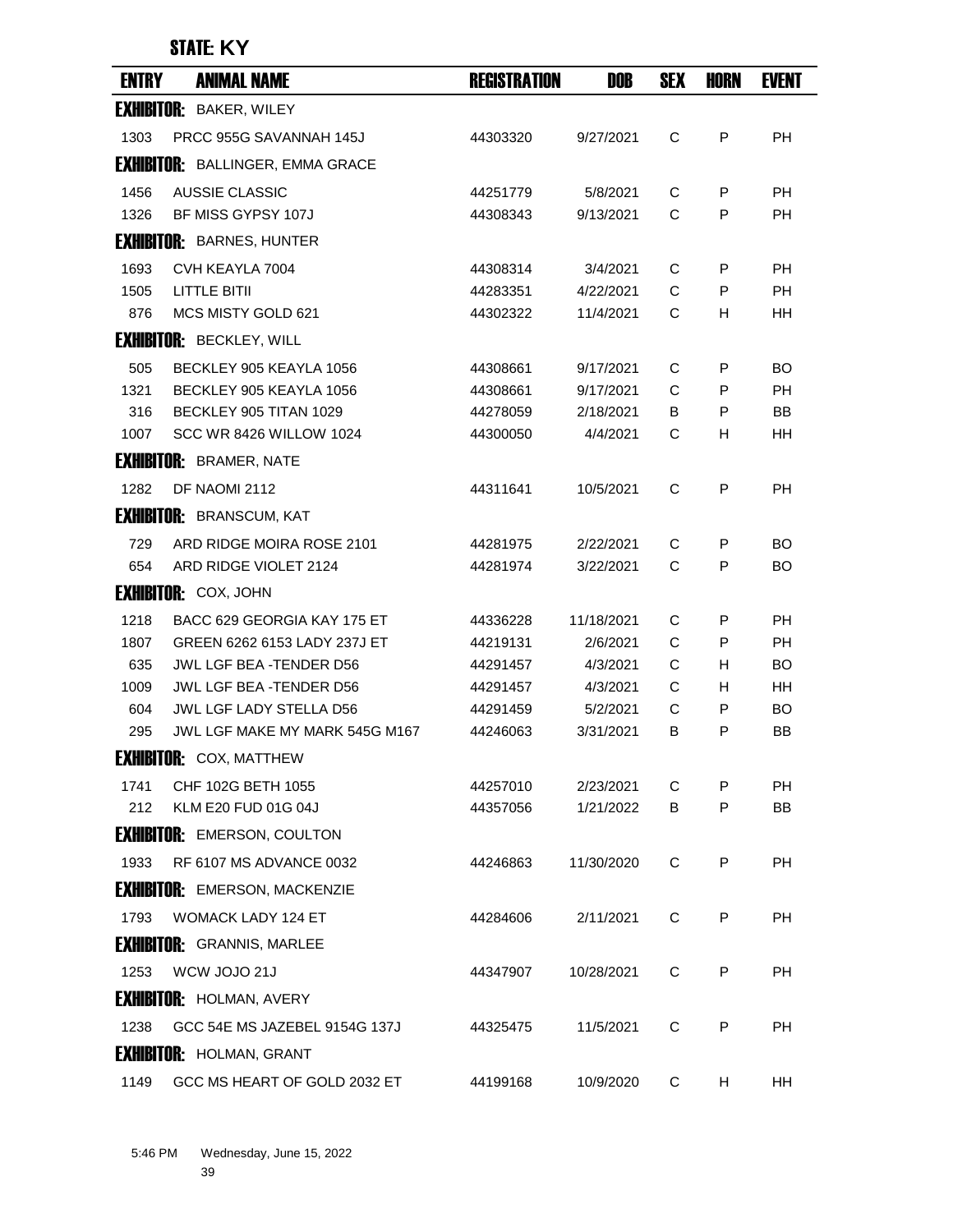| <b>ENTRY</b> | <b>ANIMAL NAME</b>                   | <b>REGISTRATION</b> | <b>DOB</b> | <b>SEX</b> | <b>HORN</b> | <b>EVENT</b> |
|--------------|--------------------------------------|---------------------|------------|------------|-------------|--------------|
|              | <b>EXHIBITOR: HOPPER, BROOKS</b>     |                     |            |            |             |              |
| 1471         | ROCK RIDGE MALLORY J25 ET            | 44254105            | 5/4/2021   | C          | P           | <b>PH</b>    |
|              | <b>EXHIBITOR: HOPPER, JOSIE</b>      |                     |            |            |             |              |
| 1237         | BACC 629 GEORGIA KAY 169 ET          | 44336226            | 11/5/2021  | C          | P           | PH           |
| 1635         | <b>EXR PRIMROSE 1508 ET</b>          | 44274851            | 3/16/2021  | C          | P           | <b>PH</b>    |
| 958          | <b>HH ACC FOUR ROSES 9J</b>          | 44280334            | 5/11/2021  | C          | н           | HН           |
| 1292         | <b>HH NATALIE 28J</b>                | 44338766            | 10/2/2021  | C          | P           | <b>PH</b>    |
| 1328         | ROCK RIDGE REMETEE J27               | 44305337            | 9/13/2021  | C          | P           | <b>PH</b>    |
|              | <b>EXHIBITOR: IMBRUGLIO, ZACHARY</b> |                     |            |            |             |              |
| 398          | ZNI HOT CRIMSON 62K                  | 44358024            | 1/19/2022  | C          | P           | BO           |
| 475          | ZNI JOURNEY 12J                      | 44321279            | 10/9/2021  | C          | P           | BO.          |
|              | <b>EXHIBITOR:</b> LEWIS, MARA        |                     |            |            |             |              |
| 487          | HCF MISS AVA 002                     | 44333802            | 9/27/2021  | C          | P           | BO.          |
| 1302         | HCF MISS AVA 002                     | 44333802            | 9/27/2021  | C          | P           | <b>PH</b>    |
| 244          | HCF MR ELI BROOKE 003                | 44333803            | 10/13/2021 | В          | P           | ВB           |
|              | <b>EXHIBITOR: LEWLIS, MARA</b>       |                     |            |            |             |              |
| 1968         | WOMACK RED LADY 0216 ET              | 44207482            | 10/6/2020  | C          | P           | <b>PH</b>    |
|              | <b>EXHIBITOR: MARTIN, TUCKER</b>     |                     |            |            |             |              |
| 1834         | BECKLEY 480 VICKI 1017               | 44278048            | 2/1/2021   | C          | P           | PH           |
| 1869         | DIAMOND C MARIAH 1124                | 44259089            | 1/24/2021  | C          | P           | <b>PH</b>    |
| 1333         | KOLT-67 SAPPHIRE WINE 71 ET          | 44330005            | 9/10/2021  | C          | P           | PH           |
|              | <b>EXHIBITOR: PERKINS, BRENNA</b>    |                     |            |            |             |              |
| 424          | PCC SVC MARISOL 183F J13             | 44348941            | 12/15/2021 | C          | P           | BO.          |
| 1184         | PCC SVC MARISOL 183F J13             | 44348941            | 12/15/2021 | C          | P           | РH           |
| 1198         | PCC SVC PERFECT GRACIE 84 J11        | 44348949            | 11/30/2021 | C          | P           | <b>PH</b>    |
| 478          | PCC SVC RENLY RAE 66589 J9           | 44348980            | 10/6/2021  | С          | P           | BO           |
|              | <b>EXHIBITOR:</b> RAY, ANDREW        |                     |            |            |             |              |
| 793          | 3RH PHOENIX 6153                     | 44255497            | 1/5/2021   | C          | P           | <b>BO</b>    |
| 1945         | BF DREAM BIG 0390 ET                 | 44220809            | 11/4/2020  | C          | P           | <b>PH</b>    |
|              | <b>EXHIBITOR:</b> RAY, QUINTON       |                     |            |            |             |              |
| 636          | 3RH BRISTOL 924                      | 44255496            | 4/3/2021   | C          | P           | BO.          |
| 344          | 3RH GOLDENMINE 18U                   | 44231297            | 10/30/2020 | B          | P           | BB           |
| 1601         | VH MMM 756 JAMIE 09J ET              | 44285715            | 3/23/2021  | C          | P           | PH           |
|              | <b>EXHIBITOR:</b> SEXTEN, WILLIAM    |                     |            |            |             |              |
| 892          | BF EXPLORE 20J ET                    | 44320029            | 10/10/2021 | C          | H.          | HH.          |
| 1643         | GCC 844F MS JAZZY 615D 112J          | 44264232            | 3/15/2021  | C          | P           | <b>PH</b>    |
|              | <b>EXHIBITOR: TAYLER, BRAYLEN</b>    |                     |            |            |             |              |
| 797          | BT MISS JANE J2                      | 44214645            | 1/2/2021   | C          | P           | BO.          |
| 1188         | BT MISS MAGGIE J15                   | 44332980            | 12/9/2021  | C          | S           | PH           |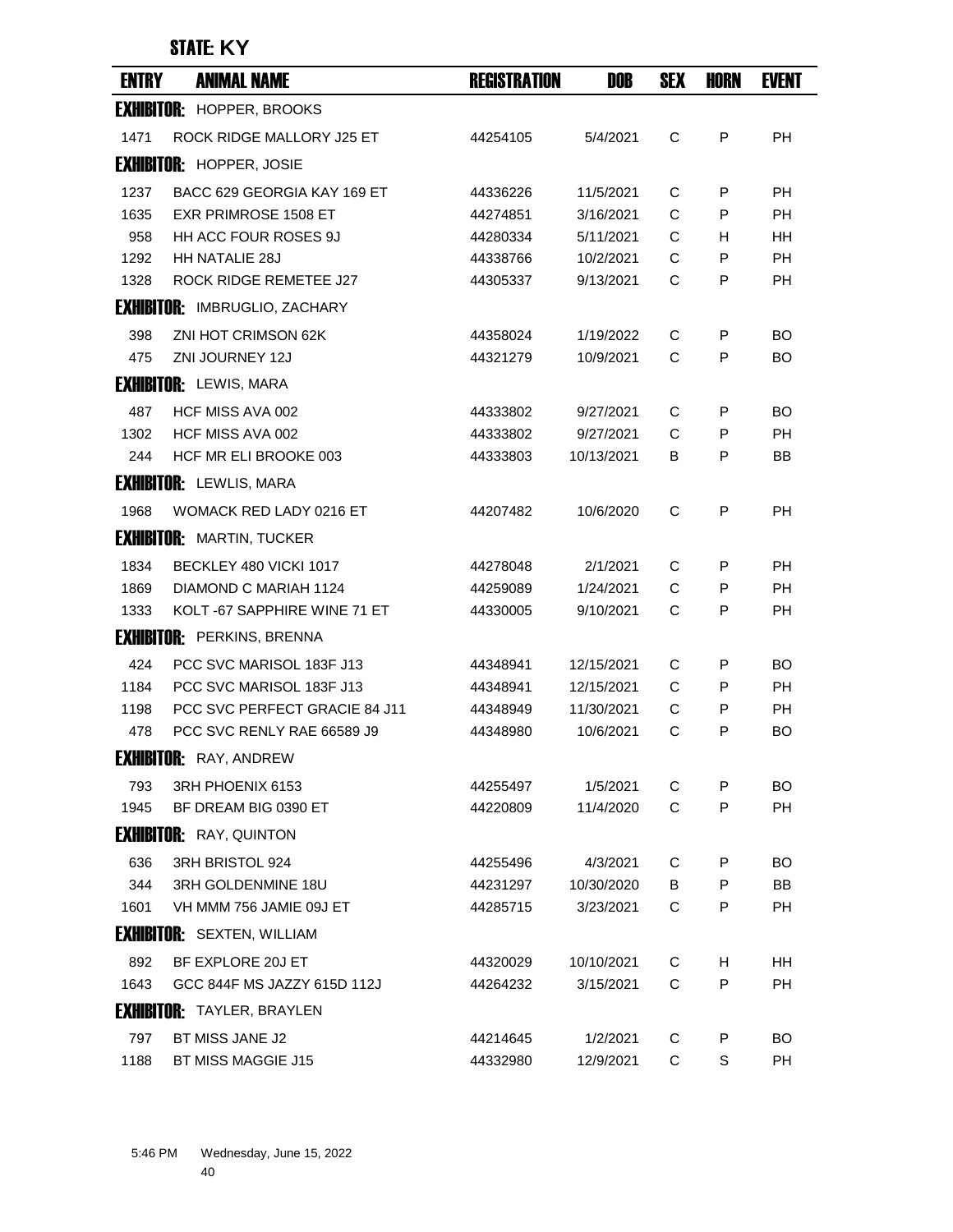| <b>ENTRY</b> | <b>ANIMAL NAME</b>                   | <b>REGISTRATION</b> | DOB        | <b>SEX</b> | <b>HORN</b> | <b>EVENT</b> |
|--------------|--------------------------------------|---------------------|------------|------------|-------------|--------------|
|              | <b>EXHIBITOR: TAYLOR, BRAYLEN</b>    |                     |            |            |             |              |
| 1908         | BT MISS JANE J2                      | 44214645            | 1/2/2021   | C          | P           | <b>PH</b>    |
| 428          | <b>BT MISS MAGGIE J15</b>            | 44332980            | 12/9/2021  | C          | S           | <b>BO</b>    |
| 187          | <b>BT MR LOUIS J5</b>                | 44223733            | 1/6/2021   | S          | P           | S            |
|              | <b>EXHIBITOR: TAYLOR, GRANT</b>      |                     |            |            |             |              |
| 1800         | BECKLEY 480 VICTORIA 1026            | 44278047            | 2/9/2021   | C          | P           | <b>PH</b>    |
|              | <b>EXHIBITOR: THOMAS, CASE</b>       |                     |            |            |             |              |
| 203          | PCT DCF LEVIS 8081 201 ET            | 44355971            | 2/10/2022  | B          | H           | BB           |
| 741          | PCT KIT 821 106                      | 44290365            | 2/14/2021  | C          | P           | <b>BO</b>    |
| 1780         | PCT KIT 821 106                      | 44290365            | 2/14/2021  | C          | P           | <b>PH</b>    |
| 376          | PCT MADDIE 822 204 ET                | 44354182            | 2/14/2022  | C          | H           | BO           |
| 817          | PCT TILLY 761 050                    | 44236878            | 11/5/2020  | С          | н           | <b>BO</b>    |
| 1145         | PCT TILLY 761 050                    | 44236878            | 11/5/2020  | С          | H           | HH           |
|              | <b>EXHIBITOR: THOMAS, PARKER</b>     |                     |            |            |             |              |
| 1637         | H BL CARMEL 123 ET                   | 44266541            | 3/16/2021  | C          | P           | <b>PH</b>    |
| 479          | <b>PCT RUBY 821 156 ET</b>           | 44350079            | 10/6/2021  | C          | P           | <b>BO</b>    |
| 1280         | PCT RUBY 821 156 ET                  | 44350079            | 10/6/2021  | С          | P           | PH           |
|              | <b>EXHIBITOR: TINGLE, ASHLYN</b>     |                     |            |            |             |              |
| 65           | BF GABRIELLE 82G ET                  | 44108949            | 10/14/2019 | C          | P           | ОP           |
| 1644         | <b>CSF RAMSEY DOWNTOWN BLUES 103</b> | 44312153            | 3/15/2021  | C          | P           | <b>PH</b>    |
| 799          | TRIPLE T MAUI BAE 7006               | 44210032            | 12/29/2020 | С          | P           | BO           |
| 1915         | TRIPLE T MAUI BAE 7006               | 44210032            | 12/29/2020 | С          | P           | PH           |
|              | <b>EXHIBITOR: TODD, BO</b>           |                     |            |            |             |              |
| 1902         | GREEN CHF 36E MERCEDES 104J          | 44257866            | 1/5/2021   | C          | P           | <b>PH</b>    |
|              | <b>EXHIBITOR: TODD, ELLEN</b>        |                     |            |            |             |              |
| 1609         | JWL LGF BLUE ROSE 6153               | 44291458            | 3/21/2021  | С          | P           | PH           |
|              | <b>EXHIBITOR:</b> UNDERWOOD, MEGAN   |                     |            |            |             |              |
| 516          | MRU 9122 U612 MELROSE M14            | 44357472            | 9/10/2021  | С          | P           | BO           |
| 1335         | MRU 9122 U612 MELROSE M14            | 44357472            | 9/10/2021  | C          | P           | <b>PH</b>    |
|              | <b>EXHIBITOR: UNDERWOOD, RYAN</b>    |                     |            |            |             |              |
| 510          | RYAN'S HOLLEY R087                   | 44358020            | 9/14/2021  | C          | P           | <b>BO</b>    |
| 1325         | RYAN'S HOLLEY R087                   | 44358020            | 9/14/2021  | C          | P           | <b>PH</b>    |
| 637          | RYAN'S SASSY R073                    | 44259075            | 4/3/2021   | C          | P           | <b>BO</b>    |
| 1558         | <b>RYAN'S SASSY R073</b>             | 44259075            | 4/3/2021   | C          | P           | <b>PH</b>    |
|              | <b>EXHIBITOR: WATSON, HARLEE</b>     |                     |            |            |             |              |
| 1122         | BACC 4276 MILES CANDY 107            | 44281998            | 1/12/2021  | C          | H           | HH           |
| 150          | EF GAME ON 1325C 311J                | 44225723            | 3/11/2021  | S          | H           | S            |
| 1243         | RCC 4D JOJO J85                      | 44314940            | 11/4/2021  | C          | P           | <b>PH</b>    |
|              | <b>EXHIBITOR: WISE, BENTON</b>       |                     |            |            |             |              |
| 234          | HT TANK 002                          | 44299280            | 11/10/2021 | B          | P           | ΒB           |
| 461          | HT ZIPPER 001                        | 44299281            | 11/4/2021  | C          | P           | <b>BO</b>    |
| 1242         | HT ZIPPER 001                        | 44299281            | 11/4/2021  | C          | P           | <b>PH</b>    |
| 5:46 PM      | Wednesday, June 15, 2022             |                     |            |            |             |              |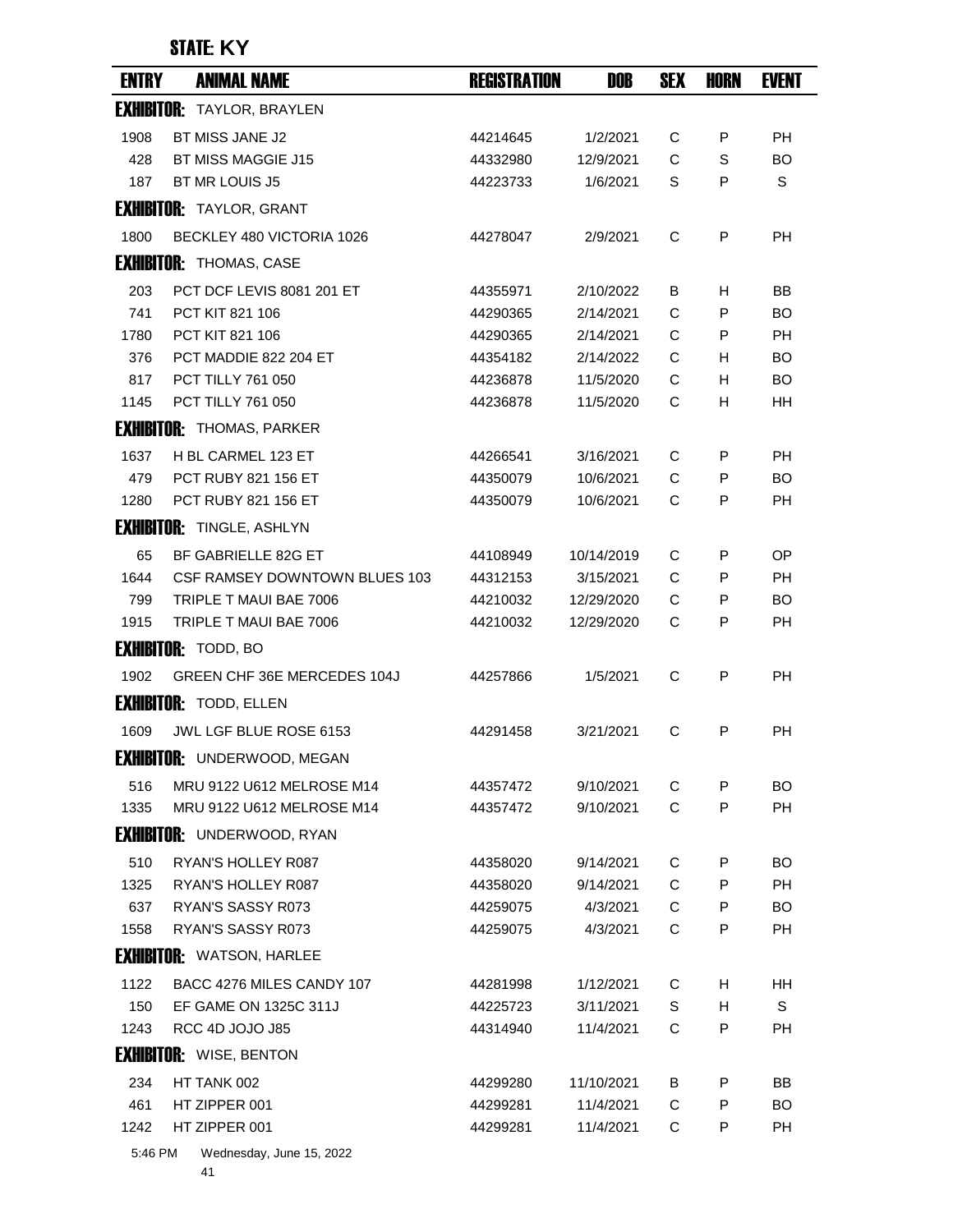| <b>ENTRY</b>      | <b>ANIMAL NAME</b>                   | <b>REGISTRATION</b> | DOB       | <b>SEX</b> | HORN | <b>EVENT</b> |
|-------------------|--------------------------------------|---------------------|-----------|------------|------|--------------|
| <b>EXHIBITOR:</b> | <b>WOLF WESTON</b>                   |                     |           |            |      |              |
| 1300              | WOLF LORETTA 37F J18                 | 44319505            | 9/27/2021 | C          | P    | <b>PH</b>    |
|                   | <b>EXHIBITOR: WOLF, WESTON</b>       |                     |           |            |      |              |
| 107               | WOLF FRANK 36E J11                   | 44302554            | 4/15/2021 | S          | P    | S            |
|                   | <b>EXHIBITOR: WOMACK, LEVI</b>       |                     |           |            |      |              |
| 474               | <b>WOMACK AMERICAN LADY 1275 FT</b>  | 44343136            | 10/9/2021 | C          | P    | <b>BO</b>    |
| 1277              | <b>WOMACK AMERICAN LADY 1275 ET</b>  | 44343136            | 10/9/2021 | C          | P    | <b>PH</b>    |
| 672               | <b>WOMACK LADY LOU 171 ET</b>        | 44286123            | 3/17/2021 | C          | P    | <b>BO</b>    |
| 1631              | <b>WOMACK LADY LOU 171 ET</b>        | 44286123            | 3/17/2021 | C          | P    | PH           |
| 14                | WOMACK SENSATIONAL LADY 047 ET       | 44181729            | 3/8/2020  | C          | P    | <b>BP</b>    |
| 840               | <b>WOMACK SHAMELESS LADY 0117 ET</b> | 44237477            | 9/14/2020 | C          | P    | <b>BO</b>    |
| 1996              | <b>WOMACK SHAMELESS LADY 0117 ET</b> | 44237477            | 9/14/2020 | C          | P    | PH           |
| 580               | WOMACK SUMMER FASHION 199            | 44311484            | 5/17/2021 | C          | P    | <b>BO</b>    |
| 1436              | <b>WOMACK SUMMER FASHION 199</b>     | 44311484            | 5/17/2021 | С          | P    | PH           |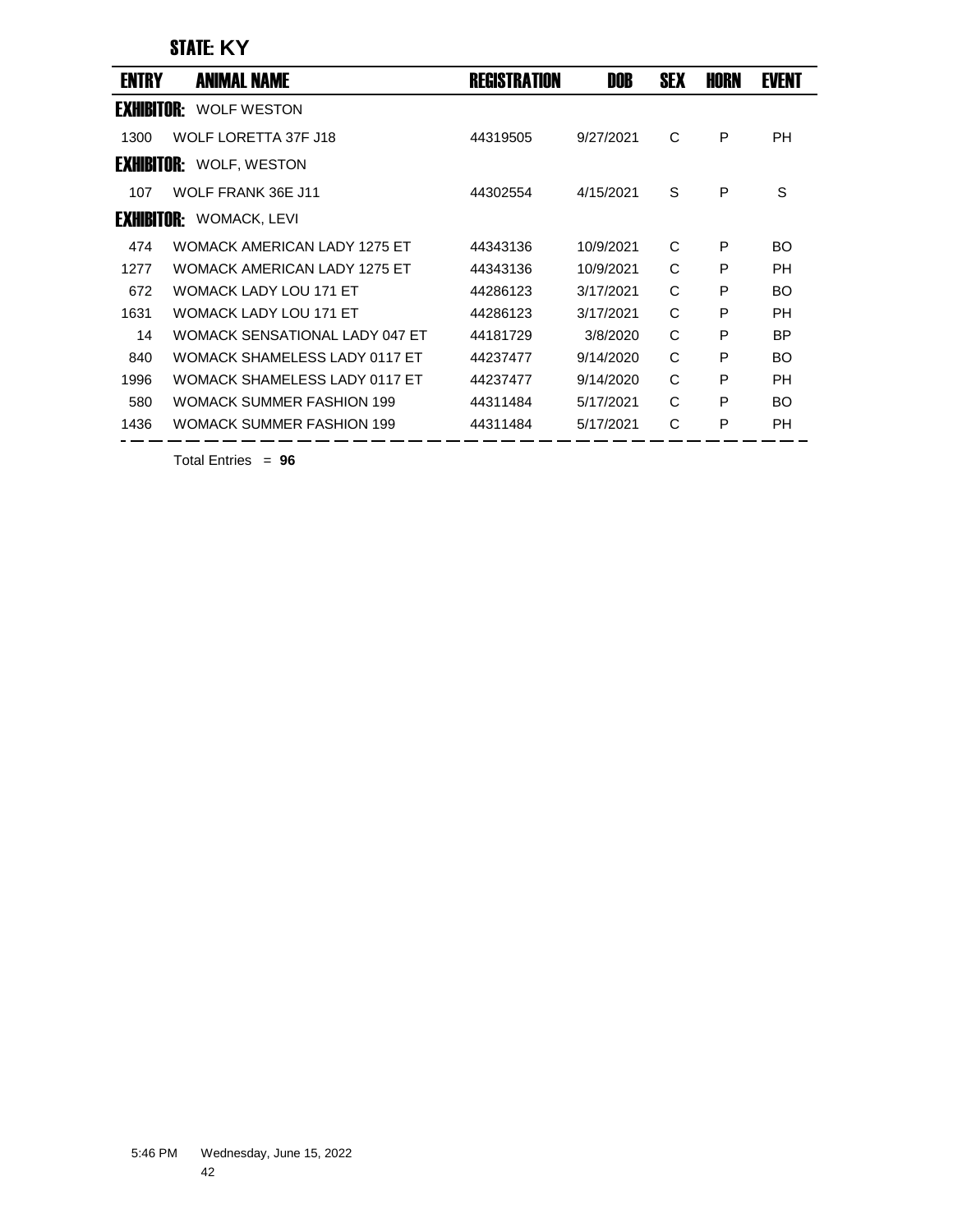### STATE: **MA**

| ENTRY             | <b>ANIMAL NAME</b>                 | <b>REGISTRATION</b> | DOB        | <b>SEX</b> | HORN | <b>EVENT</b> |
|-------------------|------------------------------------|---------------------|------------|------------|------|--------------|
| <b>EXHIBITOR:</b> | CAMARA, OLIVIA                     |                     |            |            |      |              |
| 1986              | BOFAT HILL 14U DEE TOO 93H         | 44225470            | 9/21/2020  | C          | P    | <b>PH</b>    |
| 447               | <b>TBYF STAR DUST 111J</b>         | 44321452            | 11/20/2021 | C          | P    | BO           |
| 1209              | <b>TBYF STAR DUST 111J</b>         | 44321452            | 11/20/2021 | C          | P    | PH           |
| 85                | TBYF UNCLE SAM 121J                | 44336574            | 12/27/2021 | S          | S    | S            |
|                   | <b>EXHIBITOR: DEMOLLES, ASHLEE</b> |                     |            |            |      |              |
| 1532              | CARTER MISS CATAPULT 42J           | 44280701            | 4/10/2021  | C          | P    | <b>PH</b>    |
| <b>EXHIBITOR:</b> | DEMOLLES, BRITTANY                 |                     |            |            |      |              |
| 1954              | KJS SHOWTIME MS KELLY 72           | 44236628            | 10/23/2020 | C          | P    | <b>PH</b>    |
| <b>EXHIBITOR:</b> | ROBERTS, HARRISON                  |                     |            |            |      |              |
| 453               | BOFAT HILL 2296 ROSIE 112J ET      | 44329145            | 11/14/2021 | C          | P    | BO.          |
| 1226              | BOFAT HILL 2296 ROSIE 112J ET      | 44329145            | 11/14/2021 | C          | P    | <b>PH</b>    |
| 301               | BOFAT HILL 6107 NIGHTMARE 31J      | 44233809            | 3/18/2021  | B          | P    | BB           |
| 222               | BOFAT HILL 8130 TRISCUIT 121J      | 44328479            | 12/17/2021 | B          | P    | <b>BB</b>    |
| 29                | BOFAT HILL GRAHAM CRACKER 111F     | 43881339            | 11/6/2017  | C          | P    | <b>BP</b>    |
| 1214              | BOFAT HILL LUCKY SEVEN FT          | 44328486            | 11/20/2021 | C          | P    | <b>PH</b>    |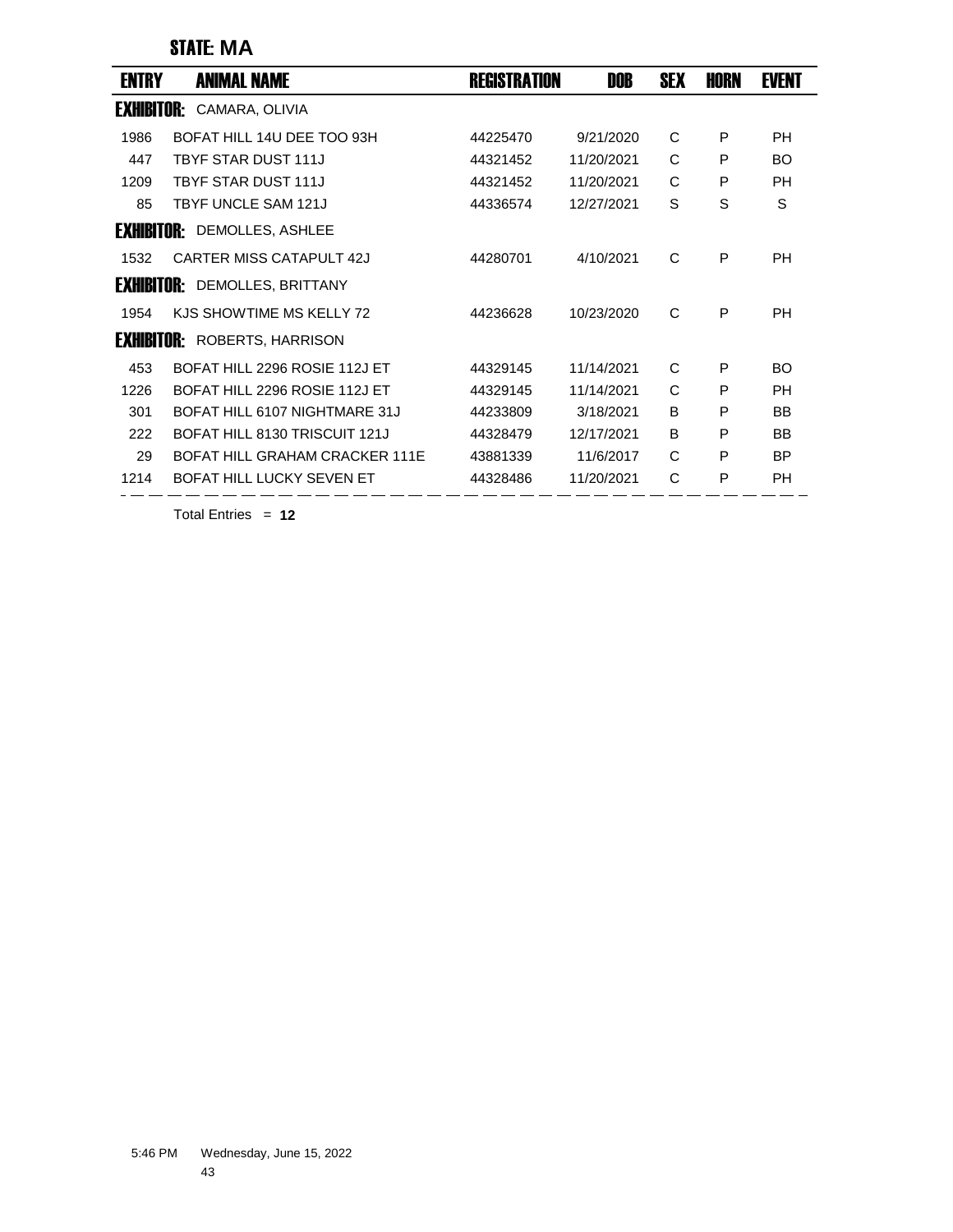### STATE: **MD**

| <b>ENTRY</b> | <b>ANIMAL NAME</b>                                 | <b>REGISTRATION</b>  | DOB                    | <b>SEX</b> | HORN   | <b>EVENT</b>    |
|--------------|----------------------------------------------------|----------------------|------------------------|------------|--------|-----------------|
|              | <b>EXHIBITOR: BARNETT, LILY</b>                    |                      |                        |            |        |                 |
| 1395         | <b>PA SYLVIE</b>                                   | 44269234             | 6/27/2021              | C          | P      | <b>PH</b>       |
|              | <b>EXHIBITOR: BAUST, JASON</b>                     |                      |                        |            |        |                 |
| 1091         | <b>GGSC KIWI 4J ET</b>                             | 44282456             | 2/12/2021              | С          | H      | <b>HH</b>       |
| 1513         | <b>GSF TAYLOR J77 ET</b>                           | 44306654             | 4/18/2021              | C          | P      | <b>PH</b>       |
| 1413         | <b>GSF TAYLOR J94 ET</b>                           | 44306657             | 6/10/2021              | C          | P      | РH              |
| 1449         | KLL LADY 54J ET                                    | 44290108             | 5/10/2021              | C          | P      | PH              |
|              | <b>EXHIBITOR: BLEVINS, COLE</b>                    |                      |                        |            |        |                 |
| 1496         | AGP ROSELINE'S AMIRA 111A                          | 44290441             | 4/26/2021              | C          | P      | РH              |
|              | <b>EXHIBITOR: BLEVINS, GARRETT</b>                 |                      |                        |            |        |                 |
| 1648         | AGP CHERRY'S BERRY 105A                            | 44290440             | 3/13/2021              | С          | P      | PH              |
| 569          | RTF ELVIRA                                         | 44261744             | 6/1/2021               | C          | P      | BO              |
| 2001         | TVF IRIS 12H                                       | 44198355             | 9/12/2020              | C          | P      | PH              |
|              | <b>EXHIBITOR: BOHRER, IZZY</b>                     |                      |                        |            |        |                 |
| 97           | BRYANT 2296 HENRY J763                             | 44294364             | 4/25/2021              | S          | н      | S               |
|              | <b>EXHIBITOR: BOHRER, RILEY</b>                    |                      |                        |            |        |                 |
| 120          | GGSC GUS 23J                                       | 44282469             | 4/3/2021               | S          | P      | S               |
|              | <b>EXHIBITOR: BOWEN, JACOB</b>                     |                      |                        |            |        |                 |
| 1076         | <b>GGSC CHEYENNE 7J ET</b>                         |                      | 2/19/2021              | С          |        | HН              |
| 1371         | PA MAPLE                                           | 44282457<br>44280146 | 8/25/2021              | C          | H<br>P | PH              |
|              | <b>EXHIBITOR: CADY, LANE</b>                       |                      |                        |            |        |                 |
|              |                                                    |                      |                        |            |        |                 |
| 104<br>953   | <b>GSF EARL J36 ET</b><br><b>HAWK RYDER 37J ET</b> | 44306651<br>44298384 | 4/15/2021<br>5/17/2021 | S<br>C     | P<br>н | S<br>HН         |
| 1567         | SHF 599 HOTTIE TOTTIE 251J                         | 44294169             | 4/2/2021               | C          | P      | РH              |
|              | <b>EXHIBITOR: CADY, LOGAN</b>                      |                      |                        |            |        |                 |
|              |                                                    |                      |                        |            |        |                 |
| 1528<br>1674 | FTZS LORETTA 101J<br>SHF 561 CLEOPATRA 709J        | 44297098<br>44286190 | 4/11/2021<br>3/7/2021  | С<br>С     | P<br>P | PН<br><b>PH</b> |
| 1645         | SHF 9024 MERRY JAYNE 11J                           | 44286189             | 3/14/2021              | C          | P      | PH              |
|              | <b>EXHIBITOR:</b> CESSNA, CASSIDY                  |                      |                        |            |        |                 |
| 1833         | DJF ELLE 8J ET                                     | 44275807             | 2/1/2021               | C          | P      | PH              |
|              |                                                    |                      |                        |            |        |                 |
|              | <b>EXHIBITOR:</b> CHANEY, RIANNA                   |                      |                        |            |        |                 |
| 132          | PURPLE BRENNAN 60J                                 | 44310587             | 3/21/2021              | S          | P      | S               |
|              | <b>EXHIBITOR: CHANEY, SHERIDAN</b>                 |                      |                        |            |        |                 |
| 164          | PURPLE DALE 31J                                    | 44310578             | 2/28/2021              | S          | P      | S               |
|              | <b>EXHIBITOR: DEFORD, ELLA</b>                     |                      |                        |            |        |                 |
| 157          | GGSC GATOR 15J                                     | 44282462             | 3/5/2021               | S          | P      | S               |
| 1898         | GGSC LEZA 2J ET                                    | 44282454             | 1/8/2021               | C          | P      | <b>PH</b>       |
| 1438         | GGSC LEZA 33J                                      | 44282477             | 5/16/2021              | C          | P      | РH              |
| 1090         | GGSC MERRY ELLEN 3J ET                             | 44282455             | 2/12/2021              | С          | н      | HH              |
| 1621         | GGSC MERRY LISA 21J ET                             | 44282468             | 3/20/2021              | С          | P      | PH              |
| 991          | GGSC MISS MERRY MACK 31J ET<br>$L = 45.000$        | 44282475             | 4/19/2021              | С          | H      | HH              |

5:46 PM Wednesday, June 15, 2022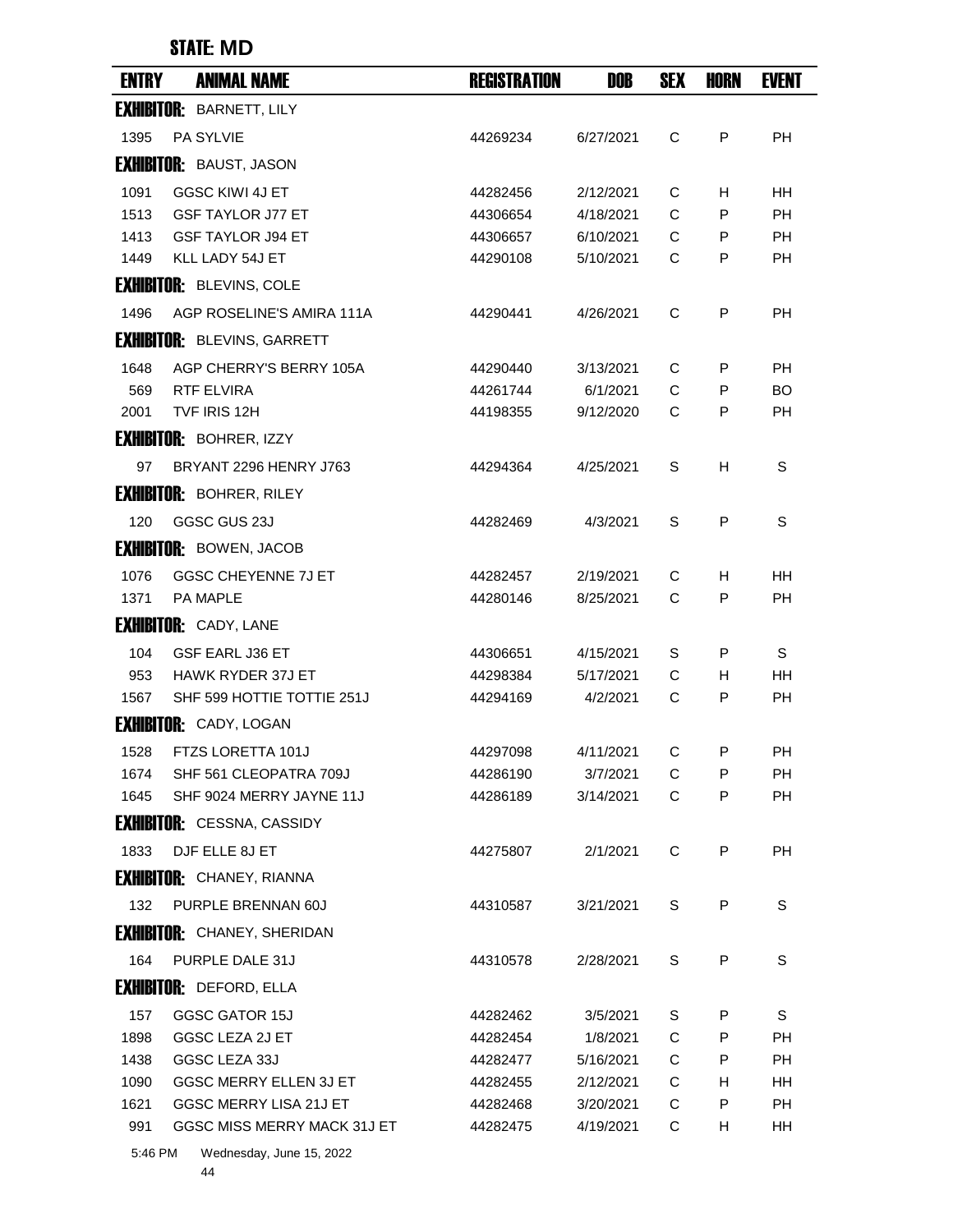#### STATE: **MD**

| <b>ENTRY</b> | <b>ANIMAL NAME</b>                    | <b>REGISTRATION</b> | DOB        | <b>SEX</b> | <b>HORN</b> | <b>EVENT</b> |
|--------------|---------------------------------------|---------------------|------------|------------|-------------|--------------|
|              | <b>EXHIBITOR: FORBES, IAN</b>         |                     |            |            |             |              |
| 135          | TVF ACE OF SPADES 4J                  | 44245882            | 3/19/2021  | S          | P           | S            |
|              | <b>EXHIBITOR:</b> GRIMMEL, MADDY      |                     |            |            |             |              |
| 118          | GGSC LESSCO BRANDON 25J ET            | 44282471            | 4/4/2021   | S          | P           | S            |
|              | <b>EXHIBITOR: HERETH, PEYTIN</b>      |                     |            |            |             |              |
| 137          | FBF 173D 2117                         | 44258737            | 3/18/2021  | S          | P           | S            |
|              | <b>EXHIBITOR:</b> JACOBS, ELLA        |                     |            |            |             |              |
| 146          | CH JADED 185 ET                       | 44273183            | 3/12/2021  | S          | P           | S            |
| 724          | EDJ DIAMONDS AND PEARLS               | 44317404            | 2/24/2021  | C          | H.          | BO           |
| 462          | EDJ THIS IS IT E22                    | 44358069            | 11/3/2021  | C          | H           | BO.          |
|              | <b>EXHIBITOR: RHINEHART, PEIGHTON</b> |                     |            |            |             |              |
| 558          | <b>DPT FRESCA</b>                     | 44287758            | 6/15/2021  | C          | P           | BO           |
| 1403         | DPT FRESCA                            | 44287758            | 6/15/2021  | C          | P           | PН           |
| 1394         | <b>NEF MANGO</b>                      | 44315155            | 6/29/2021  | C          | P           | РH           |
| 156          | SHF ROCKET FIZZ 6J                    | 44302844            | 3/8/2021   | S          | H           | S            |
|              | <b>EXHIBITOR: SHELTON, CHAD</b>       |                     |            |            |             |              |
| 126          | 6MC 2528 CLASSIC 136                  | 44283274            | 3/29/2021  | S          | P           | S            |
|              | <b>EXHIBITOR: SHELTON, HOLLY</b>      |                     |            |            |             |              |
| 549          | GMC PEPPA 8J                          | 44308056            | 7/2/2021   | C          | н           | <b>BO</b>    |
|              | <b>EXHIBITOR: SHELTON, KAYLIE</b>     |                     |            |            |             |              |
| 169          | CFCC MAMBA 192                        | 44308175            | 2/21/2021  | S          | S           | S            |
| 555          | GMC ADDIE 9J                          | 44308073            | 6/20/2021  | C          | н           | BO           |
| 581          | GMC IVY 6J                            | 44308067            | 5/17/2021  | C          | н           | BO           |
| 622          | GMC MACI 5J                           | 44308065            | 4/13/2021  | C          | P           | <b>BO</b>    |
| 91           | <b>GMC MAVERICK 7J</b>                | 44308070            | 5/22/2021  | S          | S           | S            |
| 340          | <b>GMC PATRIOT 12H</b>                | 44246311            | 11/17/2020 | B          | н           | ΒB           |
|              | <b>EXHIBITOR:</b> SHLETON, HOLLY      |                     |            |            |             |              |
| 160          | GSF KODA J79 ET                       | 44306655            | 3/5/2021   | S          | P           | S            |
|              | <b>EXHIBITOR: SHUMAKER, DAISY</b>     |                     |            |            |             |              |
| 948          | HAWK MILAN 40J ET                     | 44298397            | 6/2/2021   | C          | H           | HH           |
|              | <b>EXHIBITOR: STILES, KRISTEN</b>     |                     |            |            |             |              |
| 1616         | HAWK LEAH 13J ET                      | 44282842            | 3/20/2021  | C          | P           | <b>PH</b>    |
|              | <b>EXHIBITOR: TAYLOR, SOPHIA</b>      |                     |            |            |             |              |
| 1655         | <b>GGSC CHARLOTTE 17J ET</b>          | 44282464            | 3/11/2021  | С          | P           | <b>PH</b>    |
| 976          | GGSC RITZI 32J ET                     | 44282476            | 5/2/2021   | C          | H.          | HH.          |
|              |                                       |                     |            |            |             |              |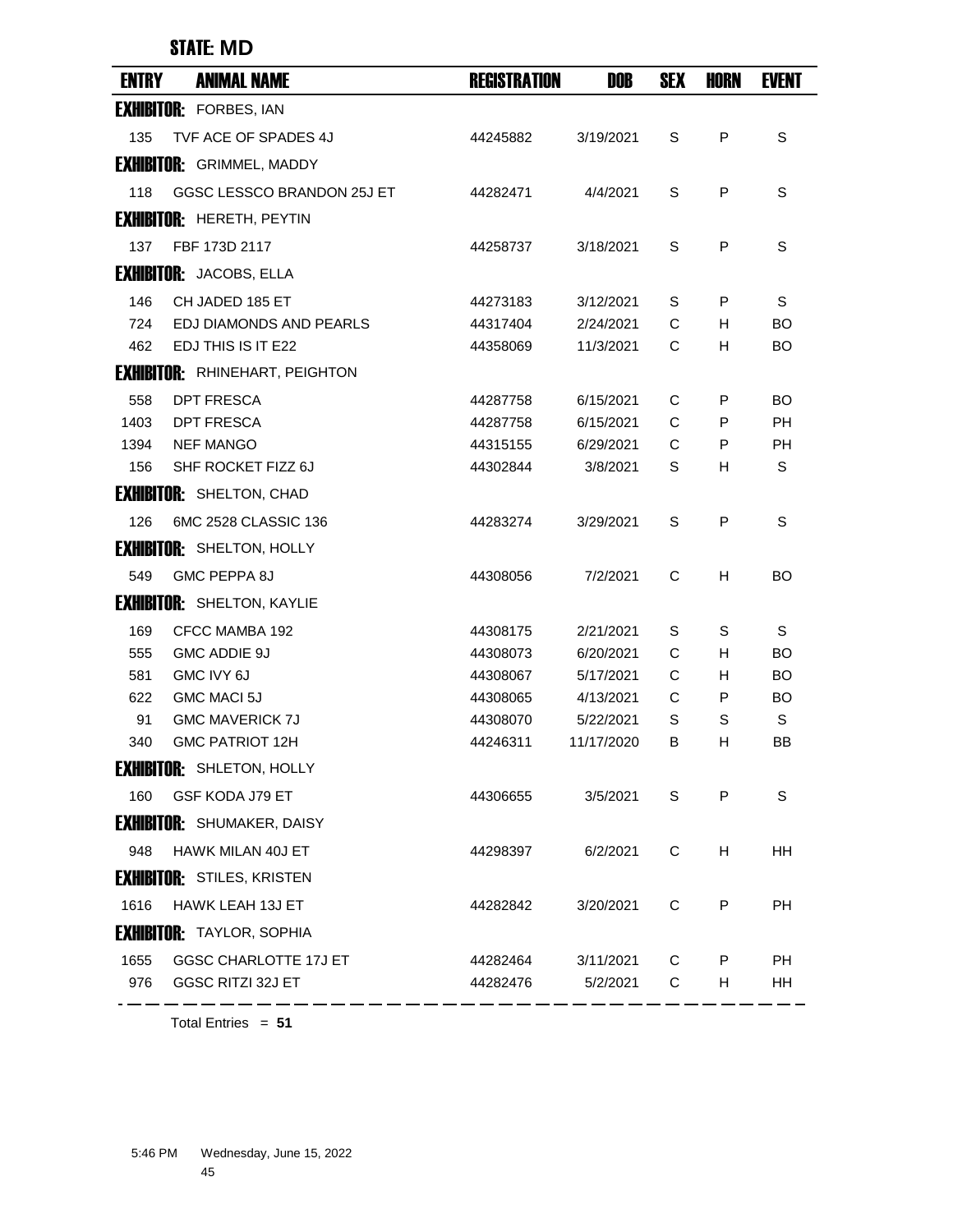## STATE: **MI**

| <b>ENTRY</b> | <b>ANIMAL NAME</b>                  | <b>REGISTRATION</b> | DOB       | <b>SEX</b> | <b>HORN</b> | <b>EVENT</b> |
|--------------|-------------------------------------|---------------------|-----------|------------|-------------|--------------|
|              | <b>EXHIBITOR: FLOKSTRA, DREW</b>    |                     |           |            |             |              |
| 1565         | <b>HAWK MODEST 19J ET</b>           | 44282862            | 4/2/2021  | C          | P           | <b>PH</b>    |
|              | <b>EXHIBITOR: HARFST, KAYTLYN</b>   |                     |           |            |             |              |
| 7            | HC COOKIE 2006                      | 44156683            | 4/2/2020  | С          | S           | ΒP           |
| 1067         | HC I'M TOO SASSY 102 ET             | 44245756            | 2/23/2021 | C          | H           | ΗH           |
| 685          | HC NORA 104                         | 44250126            | 3/10/2021 | C          | P           | BO           |
| 1660         | HC NORA 104                         | 44250126            | 3/10/2021 | C          | P           | <b>PH</b>    |
| 646          | <b>HC SKITTLES 105</b>              | 44250129            | 3/31/2021 | С          | P           | BO           |
| 1581         | <b>HC SKITTLES 105</b>              | 44250129            | 3/31/2021 | С          | P           | <b>PH</b>    |
| 79           | <b>HC SPRINKLES 3E</b>              | 43838778            | 3/17/2017 | C          | P           | ОP           |
|              | <b>EXHIBITOR: HARVEY, JESSICA</b>   |                     |           |            |             |              |
| 174          | <b>WERK STEER 104</b>               | 44287069            | 2/9/2021  | S          | P           | S            |
|              | <b>EXHIBITOR:</b> JOHNSTON, ANDREW  |                     |           |            |             |              |
| 625          | BF 11B CONSTANCE 2112               | 44261345            | 4/9/2021  | С          | P           | BO           |
| 46           | BF HMB 6026D OAKLEY 2004 ET         | 44173509            | 2/28/2020 | C          | P           | OP           |
| 950          | PUGH HAWK MS SAPPHIRE PJ14 ET       | 44289820            | 5/21/2021 | C          | H           | HН           |
|              | <b>EXHIBITOR: KLINK, CHARLEE</b>    |                     |           |            |             |              |
| 703          | <b>CJK BLUEBERRY</b>                | 44311391            | 3/3/2021  | C          | н           | BO           |
| 678          | <b>CJK CHERRY PIE</b>               | 44304675            | 3/14/2021 | C          | P           | BO           |
| 592          | <b>CJK LICORICE</b>                 | 44304666            | 5/7/2021  | C          | P           | BO           |
|              | <b>EXHIBITOR: KLINK, JASE</b>       |                     |           |            |             |              |
| 698          | <b>CJK RASPBERRY</b>                | 44283055            | 3/5/2021  | C          | P           | BO           |
|              | <b>EXHIBITOR: MCARTHUR, CONNOR</b>  |                     |           |            |             |              |
| 1458         | BF 2296 BONNIE 2115                 | 44269260            | 5/6/2021  | С          | P           | РH           |
| 1818         | SHOWTIME DOMINIQUE 108 ET           | 44248004            | 2/4/2021  | C          | P           | PH           |
|              | <b>EXHIBITOR: MCARTHUR, GABRIEL</b> |                     |           |            |             |              |
| 1530         | <b>MCF ANNA</b>                     | 44301109            | 4/10/2021 | С          | S           | PH           |
|              | <b>EXHIBITOR: MCARTHUR, GRAYSON</b> |                     |           |            |             |              |
| 1762         | BF CJ 6153 KATE 2101                | 44249121            | 2/17/2021 | C          | P           | PH           |
|              | <b>EXHIBITOR: MCARTHUR, OLIVIA</b>  |                     |           |            |             |              |
| 1451         | <b>LRCC ELLIE</b>                   | 44281100            | 5/10/2021 | C          | P           | PН           |
|              | <b>EXHIBITOR: NICHOLS, MATTHEW</b>  |                     |           |            |             |              |
|              |                                     |                     |           |            |             |              |
| 1549         | BF G16 GABBY 2111 ET                | 44269269            | 4/6/2021  | C          | P           | PH           |
|              | <b>EXHIBITOR: NICHOLS, PAIGE</b>    |                     |           |            |             |              |
| 1737         | BF 6153 CAMIE 2107                  | 44249120            | 2/25/2021 | C          | P           | PН           |
| 179          | RKM 903G TANK 11J                   | 44260797            | 1/29/2021 | S          | P           | S            |
|              | <b>EXHIBITOR: SCHUT, LILILAN</b>    |                     |           |            |             |              |
| 1641         | PRECISION PEACHES""N CREAM          | 44259521            | 3/15/2021 | C          | P           | <b>PH</b>    |
|              | <b>EXHIBITOR: SCHUT, LILLIAN</b>    |                     |           |            |             |              |
| 676          | PRECISION PEACHES""N CREAM          | 44259521            | 3/15/2021 | C          | P           | BO.          |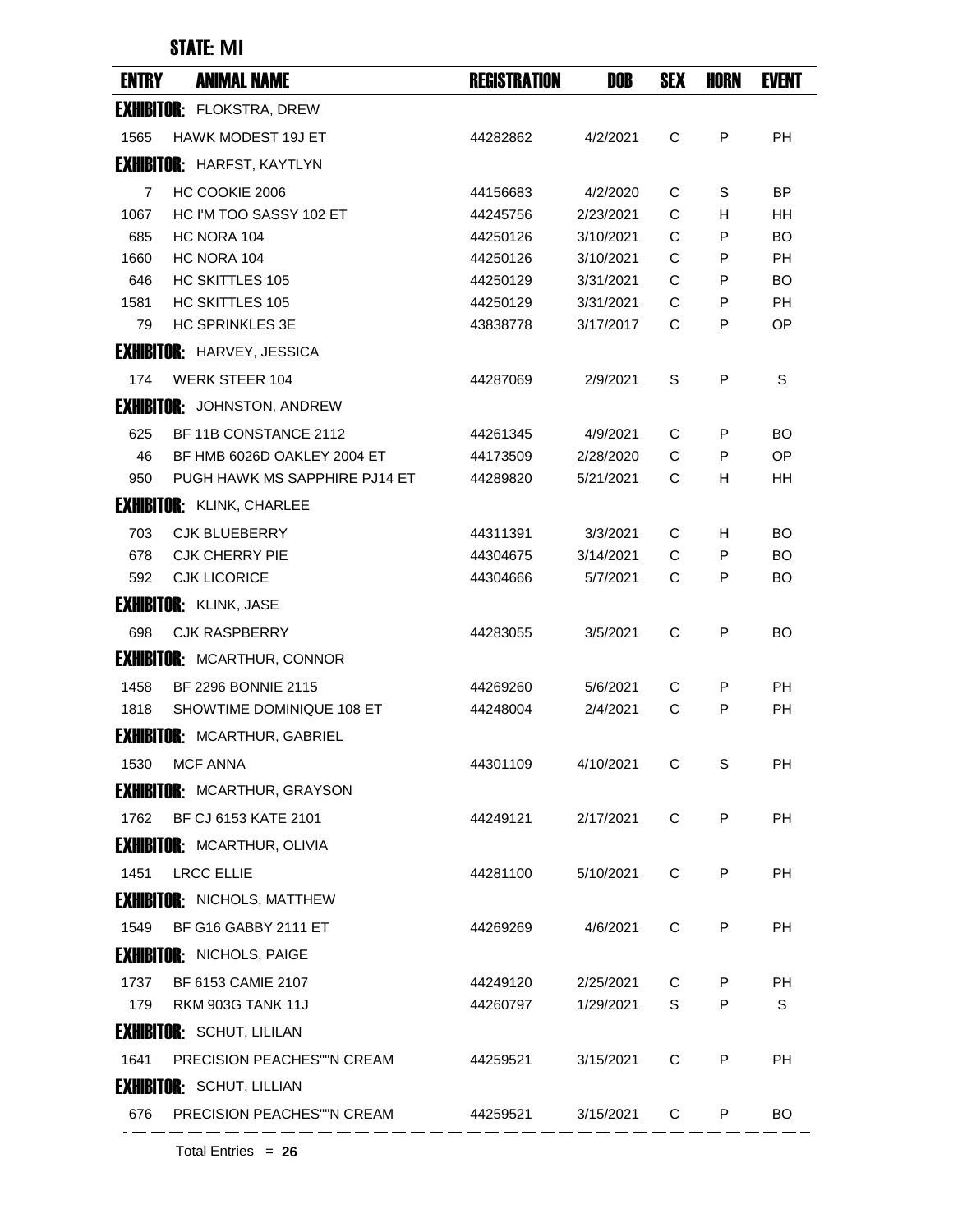## STATE: **MN**

| <b>ENTRY</b> | <b>ANIMAL NAME</b>                   | <b>REGISTRATION</b> | DOB       | <b>SEX</b> | <b>HORN</b> | <b>EVENT</b> |
|--------------|--------------------------------------|---------------------|-----------|------------|-------------|--------------|
|              | <b>EXHIBITOR: BEISSEL, LILY</b>      |                     |           |            |             |              |
| 1517         | <b>JRR LOOK HERE KIRA 163J</b>       | 44290012            | 4/18/2021 | C          | P           | <b>PH</b>    |
|              | <b>EXHIBITOR: BEISSEL, MADDISON</b>  |                     |           |            |             |              |
| 201          | JRR 005H VALIDATION 212K             | 44350938            | 3/1/2022  | В          | P           | ВB           |
| 1744         | JRR 35F MISS 523 PUCKSTER 106J       | 44315688            | 2/22/2021 | C          | P           | <b>PH</b>    |
| 16           | JRR 766 RED PUMKIN 005H              | 44145462            | 2/21/2020 | C          | P           | <b>BP</b>    |
|              | <b>EXHIBITOR: DYKSTRA, JULIA</b>     |                     |           |            |             |              |
| 1540         | <b>WERK DS RACHAEL 148 ET</b>        | 44294093            | 4/8/2021  | C          | P           | <b>PH</b>    |
|              | <b>EXHIBITOR: FREKING, WILL</b>      |                     |           |            |             |              |
| 971          | CHEZ KRCK HONEY 199 ET               | 44347300            | 5/3/2021  | C          | H           | HH.          |
| 9            | ECR WF ELLA BELLE 030                | 44176198            | 3/27/2020 | C          | P           | <b>BP</b>    |
| 758          | FCC 8923 FLO'S 101                   | 44282548            | 2/3/2021  | C          | P           | BO           |
| 1822         | FCC 8923 FLO'S 101                   | 44282548            | 2/3/2021  | C          | P           | <b>PH</b>    |
| 309          | FCC ADVANCE 191 ET                   | 44296168            | 2/25/2021 | В          | H           | ΒB           |
| 1            | FCC KEEPSAKE 090 ET                  | 44221446            | 6/11/2020 | C          | P           | <b>BP</b>    |
| 292          | FCC RAGWEED 193 ET                   | 44301669            | 4/2/2021  | В          | н           | ΒB           |
| 1066         | H FCC PIXIE 183 ET                   | 44273963            | 2/25/2021 | С          | н           | HH           |
|              | <b>EXHIBITOR: GEISLINGER, BROOKE</b> |                     |           |            |             |              |
| 773          | GLF 108B 63E VIOLA 02J               | 44282554            | 1/26/2021 | C          | P           | BO           |
| 1855         | GLF 108B 63E VIOLA 02J               | 44282554            | 1/26/2021 | C          | P           | <b>PH</b>    |
| 1696         | MS DAKITCH DMK 11A BELLA 80J         | 44280339            | 3/3/2021  | C          | P           | <b>PH</b>    |
|              | <b>EXHIBITOR: LAWRENCE, WADE</b>     |                     |           |            |             |              |
| 973          | LH 954G MS LEAH 537J                 | 44324988            | 5/2/2021  | C          | н           | <b>HH</b>    |
|              | <b>EXHIBITOR: LAWRENCE, WYNN</b>     |                     |           |            |             |              |
| 1131         | LH 1277F MS MELODY 11J               | 44273904            | 1/1/2021  | C          | H           | <b>HH</b>    |
| 1658         | LH 5400 MS MIA 326J                  | 44273905            | 3/11/2021 | C          | P           | <b>PH</b>    |
| 324          | LH 8140 JUSTICE 111J                 | 44273640            | 1/26/2021 | В          | H           | ΒB           |
|              | <b>EXHIBITOR: LIND, HANS</b>         |                     |           |            |             |              |
| 666          | LFF 47G JANICE 111J                  | 44301517            | 3/19/2021 | С          | P           | <b>BO</b>    |
| 1624         | LFF 47G JANICE 111J                  | 44301517            | 3/19/2021 | C          | P           | PH           |
|              | <b>EXHIBITOR: LIND, JENS</b>         |                     |           |            |             |              |
| 633          | LFF 7703 JUSTINE 120J ET             | 44310660            | 4/5/2021  | C          | H           | <b>BO</b>    |
| 1005         | LFF 7703 JUSTINE 120J ET             | 44310660            | 4/5/2021  | C          | н           | HH           |
|              | <b>EXHIBITOR: LIND, TATE</b>         |                     |           |            |             |              |
| 656          | LFF 30G JENNA 114J                   | 44289324            | 3/22/2021 | C          | P           | BO           |
|              | <b>EXHIBITOR: LINDS, TATE</b>        |                     |           |            |             |              |
| 1607         | LFF 30G JENNA 114J                   | 44289324            | 3/22/2021 | C          | P           | PH           |
|              | <b>EXHIBITOR: MARTINSON, MATALYN</b> |                     |           |            |             |              |
| 1550         | LAH JUBILEE 13J                      | 44233094            | 4/5/2021  | C          | P           | <b>PH</b>    |
|              | <b>EXHIBITOR: MOUSER, CALE</b>       |                     |           |            |             |              |
| 783          | MSF R32 78A EMERALD R60              | 44291607            | 1/18/2021 | C          | P           | <b>BO</b>    |
| 5:46 PM      | Wednesday, June 15, 2022             |                     |           |            |             |              |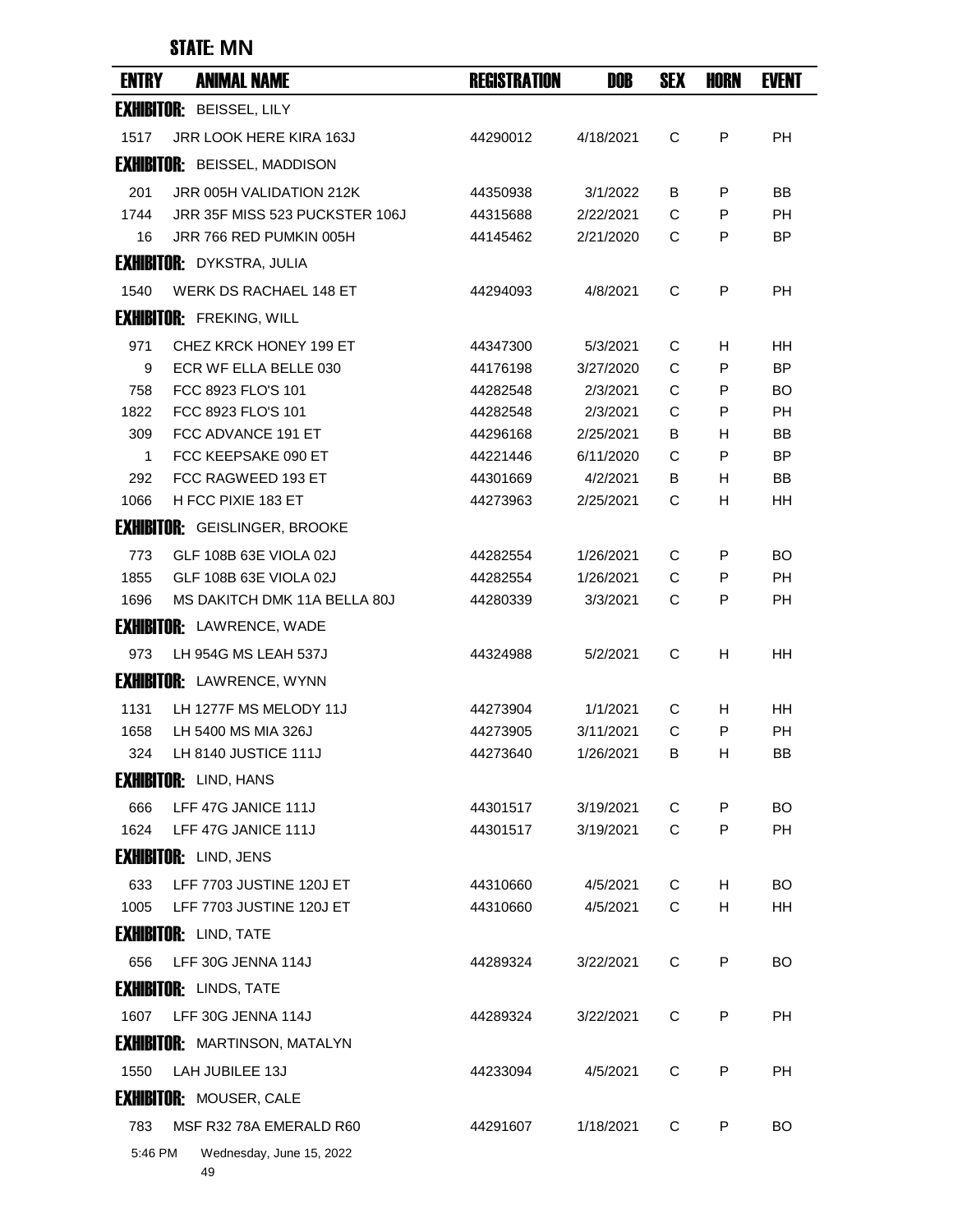STATE: **MN**

| ENTRY             | <b>ANIMAL NAME</b>                   | <b>REGISTRATION</b> | DOB       | <b>SEX</b> | <b>HORN</b> | <b>EVENT</b> |
|-------------------|--------------------------------------|---------------------|-----------|------------|-------------|--------------|
| <b>EXHIBITOR:</b> | MOUSER, HALEY                        |                     |           |            |             |              |
| 978               | SHR DIANA 1136                       | 44280323            | 4/29/2021 | C          | H           | HH           |
|                   | <b>EXHIBITOR: POLZIN, BROOKE</b>     |                     |           |            |             |              |
| 1579              | <b>EXR PRIMROSE 1511 ET</b>          | 44274854            | 4/1/2021  | C          | P           | <b>PH</b>    |
|                   | <b>EXHIBITOR: PRESSNALL, BELLA</b>   |                     |           |            |             |              |
| 1120              | <b>WILDCAT PORT 1512 ET</b>          | 44278613            | 1/15/2021 | C          | H           | <b>HH</b>    |
|                   | <b>EXHIBITOR:</b> PRESSNALL, MADISON |                     |           |            |             |              |
| 1752              | PF DIXIE CHICK 9A                    | 44259066            | 2/20/2021 | C          | P           | PH           |
|                   | <b>EXHIBITOR: PRIVET, LEO</b>        |                     |           |            |             |              |
| 1541              | LAK 636D JENSEN 122J                 | 44291618            | 4/7/2021  | C          | P           | PH           |
|                   | <b>EXHIBITOR: REED, KENDRA</b>       |                     |           |            |             |              |
| 751               | JKT 8013 BASIC TIME 101J             | 44237281            | 2/5/2021  | C          | P           | <b>BO</b>    |
| 1810              | JKT 8013 BASIC TIME 101J             | 44237281            | 2/5/2021  | C          | P           | <b>PH</b>    |
| 131               | JRR 628B MR LOOK HERE 147J           | 44315747            | 3/22/2021 | S          | P           | S            |
|                   | <b>EXHIBITOR: REED, TAYLOR</b>       |                     |           |            |             |              |
| 1684              | <b>JKT 6153 RUBY RED 105J</b>        | 44235101            | 3/5/2021  | C          | P           | <b>PH</b>    |
| 745               | JKT 8013 QUEEN KIRA 102J             | 44237282            | 2/9/2021  | C          | P           | <b>BO</b>    |
| 1801              | JKT 8013 QUEEN KIRA 102J             | 44237282            | 2/9/2021  | С          | P           | PH           |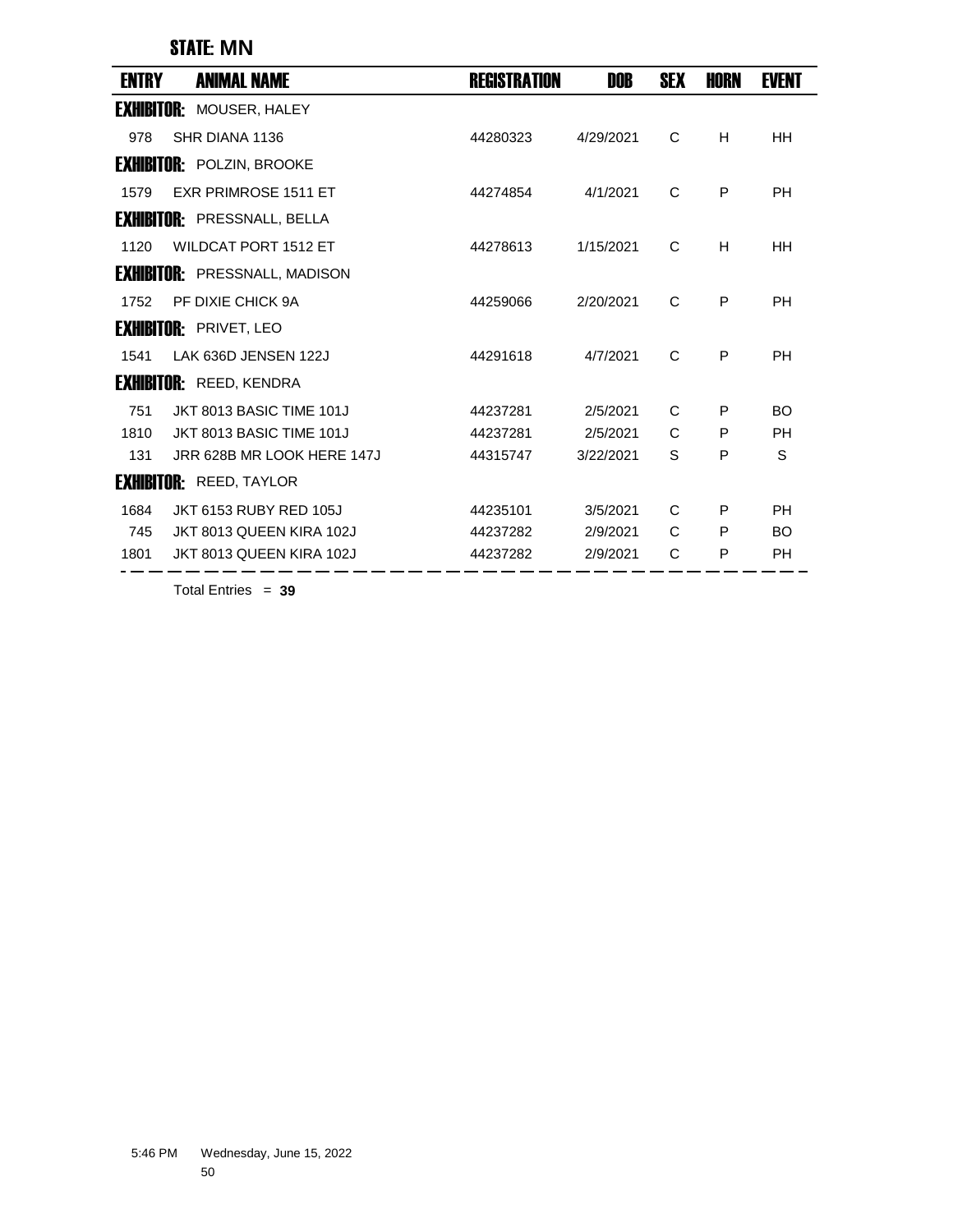| <b>ENTRY</b> | <b>ANIMAL NAME</b>                 | <b>REGISTRATION</b> | DOB       | <b>SEX</b>   | <b>HORN</b> | <b>EVENT</b> |
|--------------|------------------------------------|---------------------|-----------|--------------|-------------|--------------|
|              | <b>EXHIBITOR: ADAM, BRAYDE</b>     |                     |           |              |             |              |
| 1685         | AHC JMS TAILOR MADE 2110ET         | 44293767            | 3/5/2021  | C            | P           | <b>PH</b>    |
| 1418         | WB HONEY 121                       | 44278628            | 6/4/2021  | $\mathsf{C}$ | P           | <b>PH</b>    |
|              | <b>EXHIBITOR: CRAIG, LEXI</b>      |                     |           |              |             |              |
| 1868         | H DS LADY 1427 ET                  | 44257444            | 1/24/2021 | C            | P           | <b>PH</b>    |
|              | <b>EXHIBITOR: DECKER, JADEN</b>    |                     |           |              |             |              |
| 145          | JSD 1414 1506 RED ARIES 2104       | 44297647            | 3/12/2021 | S            | P           | S            |
|              | <b>EXHIBITOR: DECKER, JENSEN</b>   |                     |           |              |             |              |
| 165          | JSD 307Z 743 TECH FALL J213        | 44278370            | 2/28/2021 | S            | P           | S            |
|              | <b>EXHIBITOR: EBERT, JORJA</b>     |                     |           |              |             |              |
| 524          | JRE AMONG THE STARS 2106           | 44320307            | 9/2/2021  | C            | P           | BO           |
| 1357         | JRE AMONG THE STARS 2106           | 44320307            | 9/2/2021  | C            | P           | <b>PH</b>    |
| 851          | JRE HAVE FAITH 2003                | 44223080            | 8/2/2020  | C            | P           | BO.          |
| 2019         | JRE HAVE FAITH 2003                | 44223080            | 8/2/2020  | C            | P           | РH           |
|              | <b>EXHIBITOR: EDWARDS, TRENTON</b> |                     |           |              |             |              |
| 317          | AFF ESC KANE                       | 44230484            | 2/17/2021 | B            | S           | BB           |
| 1711         | MCM 7437 MARLIE JANE 102J ET       | 44274069            | 3/2/2021  | С            | P           | PH           |
|              | <b>EXHIBITOR: EWING, MAGGIE</b>    |                     |           |              |             |              |
| 1375         | <b>KJ 753D CHER J53 ET</b>         | 44343186            | 8/22/2021 | C            | P           | <b>PH</b>    |
|              | <b>EXHIBITOR: FORT, ETHAN</b>      |                     |           |              |             |              |
| 352          | FPH J10 JETHRO 21                  | 44356968            | 8/11/2020 | B            | H.          | ВB           |
| 1543         | SH PEARL 62J ET                    | 44301562            | 4/7/2021  | C            | P           | <b>PH</b>    |
|              | <b>EXHIBITOR: FORT, LANCE</b>      |                     |           |              |             |              |
| 1864         | CD 8014 JESSI 6932J                | 44282493            | 1/25/2021 | С            | P           | PH           |
| 346          | FPH J70 TOP DIRECTION 21           | 44356967            | 10/5/2020 | В            | S           | BB           |
|              | <b>EXHIBITOR:</b> GRAVES, BEAU ANN |                     |           |              |             |              |
| 1994         | BAG WAYLI 004                      | 44237229            | 9/15/2020 | С            | P           | РH           |
| 1682         | <b>EXR PRIMROSE 1504 ET</b>        | 44274847            | 3/5/2021  | C            | P           | <b>PH</b>    |
| 1778         | H JPV MISS PIXIE 142               | 44256642            | 2/14/2021 | C            | P           | <b>PH</b>    |
|              | <b>EXHIBITOR: HANCOCK, EMMA</b>    |                     |           |              |             |              |
| 258          | HF RIP 6J                          | 44336497            | 9/16/2021 | В            | P           | BB           |
| 508          | HF WENDY 4J                        | 44336495            | 9/15/2021 | C            | P           | BO.          |
| 1680         | PSC SCC SCOUT 1014 ET              | 44286830            | 3/6/2021  | C            | P           | PH           |
| 1966         | TF 628 MARIGOLD 3H                 | 44220315            | 10/7/2020 | C            | P           | PH           |
|              | <b>EXHIBITOR: KANOY, PAYTON</b>    |                     |           |              |             |              |
| 1166         | BPH 2296 HOLLY 4863H ET            | 44231429            | 9/10/2020 | C            | H           | HH           |
|              | <b>EXHIBITOR: KLEEMAN, KADE</b>    |                     |           |              |             |              |
| 1490         | BAG LETTIE 101                     | 44278636            | 4/28/2021 | C            | P           | <b>PH</b>    |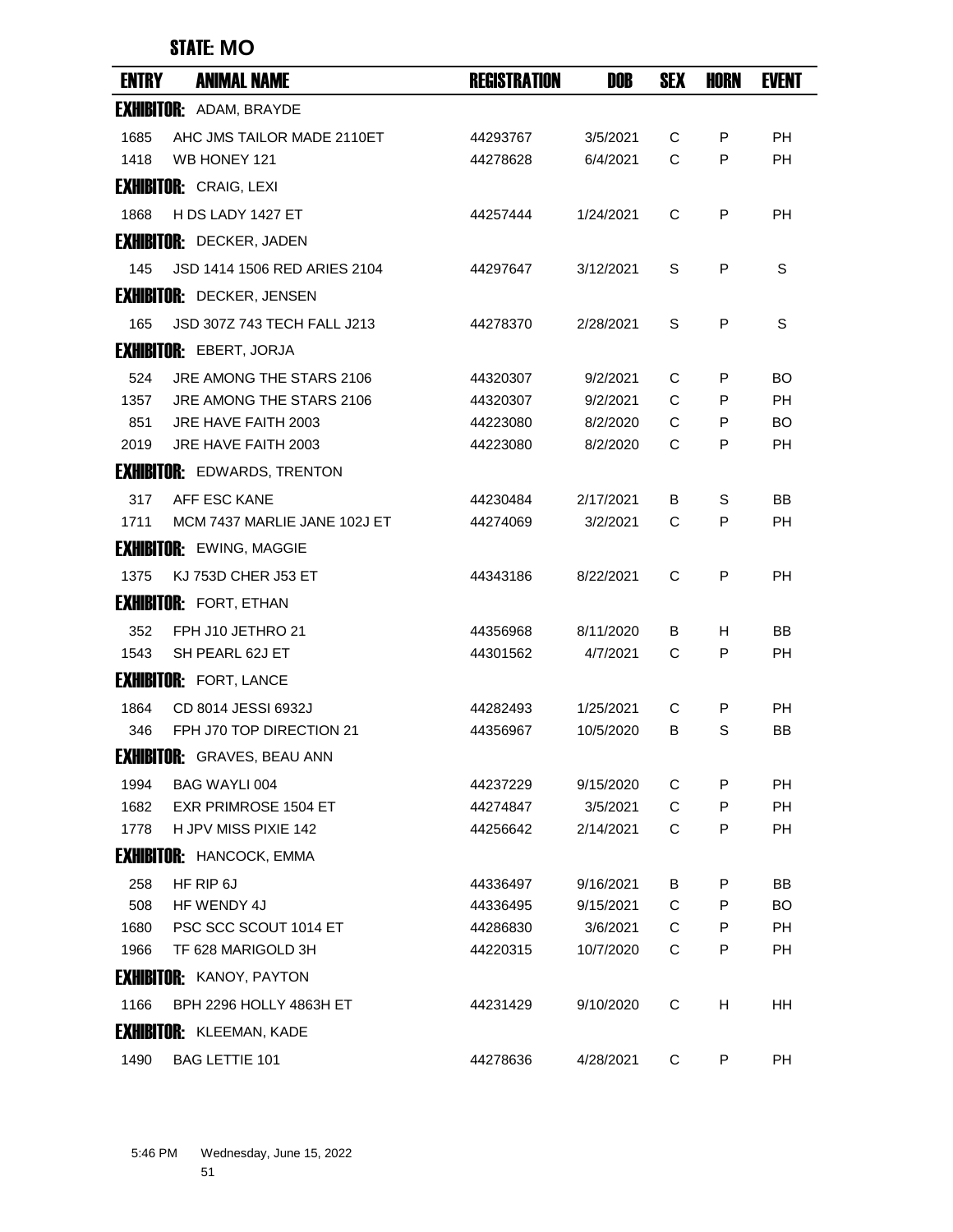| <b>ENTRY</b> | <b>ANIMAL NAME</b>                 | <b>REGISTRATION</b> | DOB        | <b>SEX</b> | HORN | EVENT     |
|--------------|------------------------------------|---------------------|------------|------------|------|-----------|
|              | <b>EXHIBITOR: KLEEMAN, KARSYN</b>  |                     |            |            |      |           |
| 70           | JPV MISS GRETCHEN 611G             | 44068163            | 3/15/2019  | C          | H    | <b>OP</b> |
| 1830         | WILDCAT PAUSE 1070 ET              | 44278597            | 2/1/2021   | C          | P    | PH        |
|              | <b>EXHIBITOR: KLEINMAN, AIDEN</b>  |                     |            |            |      |           |
| 1938         | BACC D715 MONICA 075 ET            | 44231540            | 11/21/2020 | C          | P    | <b>PH</b> |
| 828          | CORKS AMK MAKENA 7074 2040 ET      | 44251799            | 10/4/2020  | C          | H    | BO        |
| 732          | <b>CORKS AMK MISS ADVANCE 2103</b> | 44285669            | 2/20/2021  | C          | н    | <b>BO</b> |
| 735          | CORKS AMK VICTORIA 2105            | 44285671            | 2/18/2021  | С          | н    | <b>BO</b> |
| 730          | <b>CORKS AMK VICTORIA 2106 ET</b>  | 44352742            | 2/20/2021  | C          | P    | <b>BO</b> |
| 1753         | CORKS AMK VICTORIA 2106 ET         | 44352742            | 2/20/2021  | C          | P    | <b>PH</b> |
| 308          | CORKS FOUNDATION 1481 2112 ET      | 44273440            | 2/26/2021  | B          | P    | BB        |
|              | <b>EXHIBITOR: KLEINMAN, ATLEY</b>  |                     |            |            |      |           |
| 1195         | BACC 540 CHANDON 180 ET            | 44336231            | 12/3/2021  | С          | P    | РH        |
| 823          | CORKS ARK GRACE 4100 2044 ET       | 44251803            | 10/10/2020 | C          | P    | <b>BO</b> |
| 247          | CORKS ARK WARDEN 2155              | 44313119            | 10/2/2021  | В          | H    | BB        |
|              | <b>EXHIBITOR: MILLER, TAYLOR</b>   |                     |            |            |      |           |
| 746          | MH 8014 MISS 5280 1927             | 44315474            | 2/9/2021   | C          | P    | <b>BO</b> |
| 1798         | MH 8014 MISS 5280 1927             | 44315474            | 2/9/2021   | C          | P    | PH        |
| 915          | MH 88X MISS ENTICE 1754            | 44352396            | 9/8/2021   | C          | H    | ΗH        |
| 264          | MH PHILOSOPHER 1750                | 44352386            | 9/2/2021   | В          | P    | <b>BB</b> |
|              | <b>EXHIBITOR: MILLER, TORY</b>     |                     |            |            |      |           |
| 1729         | MH 743 MISS PROPHET 1372           | 44312451            | 2/27/2021  | C          | P    | <b>PH</b> |
| 1708         | MH 88X MISS ENTICE 1702            | 44322273            | 3/2/2021   | C          | P    | РH        |
| 262          | MH CHRONICLE 1967                  | 44352395            | 9/3/2021   | В          | P    | BB        |
| 348          | MH FOUNDATION 0667                 | 44243326            | 9/17/2020  | В          | H    | BB        |
|              | <b>EXHIBITOR: MUELLER, EMMALEE</b> |                     |            |            |      |           |
| 182          | MPH 12F LEADER 46E 9J              | 44277481            | 1/24/2021  | S          | P    | S         |
| 1983         | MPH 46E SHERRY 50E 56H             | 44258730            | 9/25/2020  | C          | P    | PH        |
|              | <b>EXHIBITOR: MUELLER, PHILLIP</b> |                     |            |            |      |           |
| 1137         | MPH 705E TAMERA 43F 70H            | 44248080            | 12/4/2020  | C          | P    | <b>HH</b> |
| 1871         | MPH 8F VICKI 46E 7J                | 44277482            | 1/24/2021  | C          | P    | <b>PH</b> |
|              | <b>EXHIBITOR: REED, MAGGIE</b>     |                     |            |            |      |           |
| 1961         | KJ 015E PRISCILLA 209H             | 44222704            | 10/14/2020 | C          | P    | PH        |
|              | <b>EXHIBITOR: RHODE, GAVIN</b>     |                     |            |            |      |           |
| 1488         | PERKS 7057 SHIRLEY 1103            | 44270573            | 5/1/2021   | C          | P    | PH        |
| 463          | SLFTIMEWISE 51                     | 44343044            | 11/2/2021  | C          | P    | BO.       |
| 1246         | SLFTIMEWISE 51                     | 44343044            | 11/2/2021  | C          | P    | PH        |
| 273          | SLFWITT 161                        | 44346380            | 7/16/2021  | B          | P    | BB        |
|              | <b>EXHIBITOR: RHODE, ISAAC</b>     |                     |            |            |      |           |
| 133          | RPM SMALL TOWN KID T657ET          | 44273471            | 3/21/2021  | S          | P    | S         |
| 543          | SLFKAYDEE 61                       | 44343029            | 7/21/2021  | C          | P    | <b>BO</b> |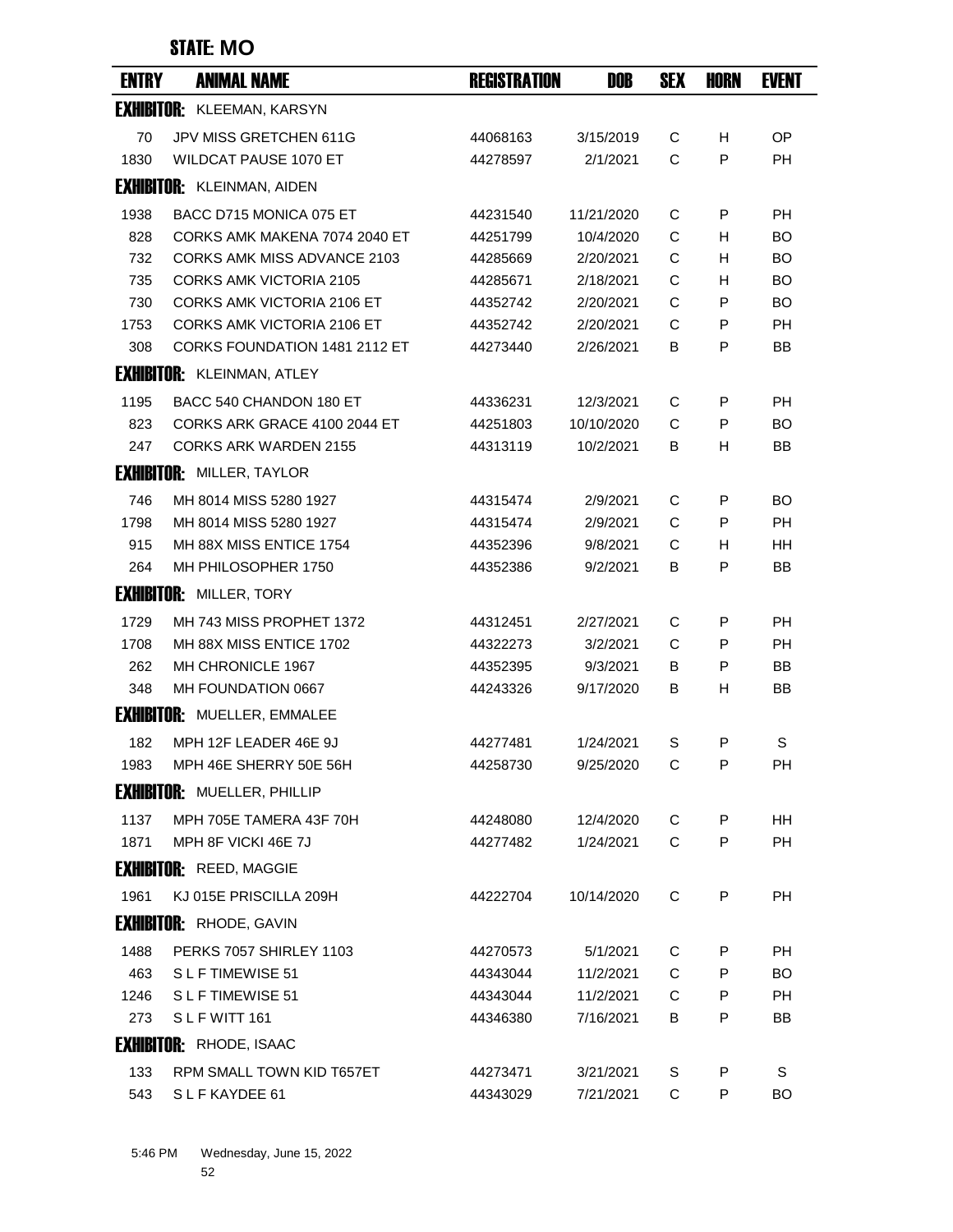| <b>ENTRY</b> | <b>ANIMAL NAME</b>                        | <b>REGISTRATION</b> | DOB        | <b>SEX</b> | HORN | <b>EVENT</b> |
|--------------|-------------------------------------------|---------------------|------------|------------|------|--------------|
|              | <b>EXHIBITOR: ROTH, LEVI</b>              |                     |            |            |      |              |
| 1873         | RH VICTORIA 2116                          | 44227234            | 1/23/2021  | С          | P    | PH           |
| 1911         | <b>RHF 7079 RITA 1001</b>                 | 44304623            | 1/1/2021   | C          | P    | <b>PH</b>    |
| 134          | <b>RHF 8143 MISTER RUM 1075</b>           | 44342366            | 3/21/2021  | S          | P    | S            |
| 512          | <b>RHF 87G PEARL 1100</b>                 | 44297404            | 9/12/2021  | С          | P    | BO           |
|              | <b>EXHIBITOR: THOMPSON, MADELYN GRACE</b> |                     |            |            |      |              |
| 68           | 6MC 2296 SOPHISTICATION 942 ET            | 44064969            | 4/2/2019   | С          | H.   | OP           |
| 39           | PHH PCC 742 PEARL 067 ET                  | 44173692            | 3/10/2020  | C          | P    | <b>OP</b>    |
| 1758         | <b>T/R IMA J20</b>                        | 44274703            | 2/18/2021  | C          | P    | <b>PH</b>    |
| 982          | TH MGT ANNSELY 2128                       | 44282186            | 4/24/2021  | C          | H.   | HН           |
| 1071         | TH MGT MISS GLITTER BUG 2105              | 44246720            | 2/22/2021  | C          | H    | HH           |
|              | <b>EXHIBITOR: THOMSPON, MADELYN GRACE</b> |                     |            |            |      |              |
| 1474         | MCM 8815F MARLI JEAN 152J                 | 44295591            | 5/3/2021   | C          | P    | <b>PH</b>    |
|              | <b>EXHIBITOR: TOOMBS, JOSIE</b>           |                     |            |            |      |              |
| 806          | TF 31Z LILAC 9H                           | 44220310            | 12/16/2020 | C          | P    | <b>BO</b>    |
| 1925         | TF 31Z LILAC 9H                           | 44220310            | 12/16/2020 | С          | P    | <b>PH</b>    |
| 416          | TF 3F ASPEN 11J                           | 44326485            | 12/26/2021 | C          | P    | <b>BO</b>    |
| 472          | TF 49C OAK 5J                             | 44326488            | 10/12/2021 | C          | P    | BO.          |
| 1272         | <b>TF 49C OAK 5J</b>                      | 44326488            | 10/12/2021 | C          | P    | РH           |
| 450          | TF 84F MAPLE 7J                           | 44326486            | 11/16/2021 | C          | P    | <b>BO</b>    |
| 1222         | TF 84F MAPLE 7J                           | 44326486            | 11/16/2021 | C          | P    | РH           |
|              | <b>EXHIBITOR: WARD, ADDISON</b>           |                     |            |            |      |              |
| 1401         | MAV BLESSED EMERSON 1801 ET               | 44298993            | 6/17/2021  | C          | P    | <b>PH</b>    |
|              | <b>EXHIBITOR: WARD, CONNELLY</b>          |                     |            |            |      |              |
| 932          | H CONGENIALITY 1907 ET                    | 44333356            | 8/7/2021   | C          | H    | HH           |
|              | <b>EXHIBITOR: WARD, DAVIS</b>             |                     |            |            |      |              |
|              | 1111 H KFL PIXIE 1431 ET                  | 44257447            | 1/25/2021  | C.         | H.   | HH.          |
|              | <b>EXHIBITOR: WARD, GANNON</b>            |                     |            |            |      |              |
| 1790         | ABRA 8039 10C SHIMMER 11J                 | 44246420            | 2/12/2021  | C          | P    | <b>PH</b>    |
|              | <b>EXHIBITOR: WARD, GRANT</b>             |                     |            |            |      |              |
| 168          | MAV BAXTER 109I ET                        | 44308345            | 2/22/2021  | S          | P    | S            |
| 1447         | MAV COTTON'S MONTANA 171I ET              | 44298991            | 5/11/2021  | C          | P    | <b>PH</b>    |
|              | <b>EXHIBITOR: WARDEN, MARYGRACE</b>       |                     |            |            |      |              |
| 1268         | <b>FROST JANICE 140J</b>                  | 44352706            | 10/17/2021 | C          | P    | PH           |
| 1119         | GSH MISS ENDURE 102                       | 44269225            | 1/17/2021  | C          | H    | <b>HH</b>    |
| 468          | VOWA 8144 MILLICENT 1101                  | 44321578            | 10/16/2021 | C          | H    | BO.          |
| 887          | VOWA 8144 MILLICENT 1101                  | 44321578            | 10/16/2021 | C          | H.   | HH           |
| 709          | <b>VOWA 924 ROSE 132</b>                  | 44244162            | 3/2/2021   | C          | P    | <b>BO</b>    |
| 1706         | <b>VOWA 924 ROSE 132</b>                  | 44244162            | 3/2/2021   | C          | P    | <b>PH</b>    |
|              | <b>EXHIBITOR: WATER, KRISTIN</b>          |                     |            |            |      |              |
| 1850         | H DS LADY 1456 ET                         | 44259473            | 1/28/2021  | C          | P    | PH           |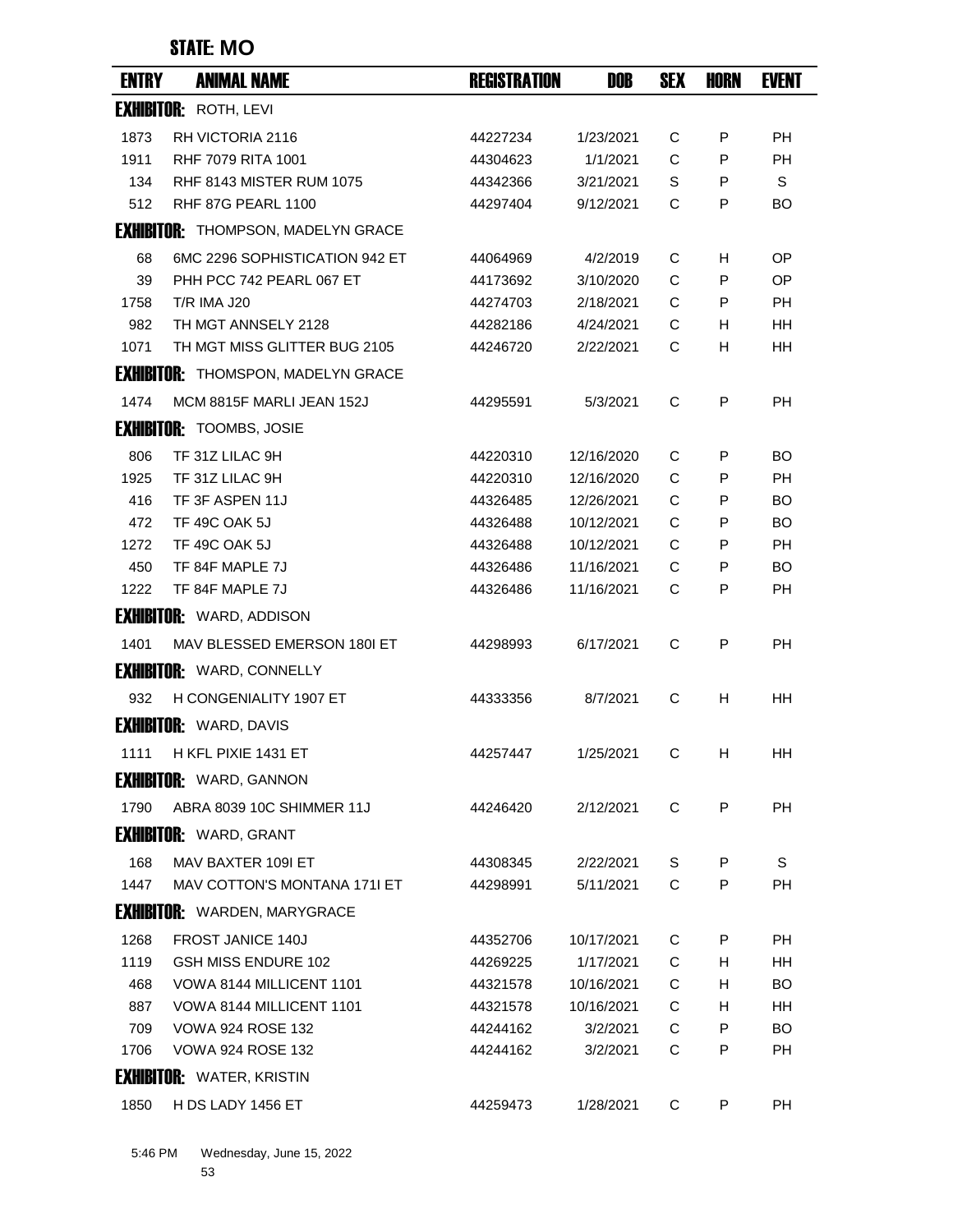| <b>ENTRY</b>      | <b>ANIMAL NAME</b>           | <b>REGISTRATION</b> | DOB        | <b>SEX</b> | HORN | <b>EVENT</b> |  |
|-------------------|------------------------------|---------------------|------------|------------|------|--------------|--|
| <b>EXHIBITOR:</b> | <b>WATERS, GRANT</b>         |                     |            |            |      |              |  |
| 1203              | STET 322 MISS LONDON 1221 ET | 44350171            | 11/24/2021 | C          | P    | PН           |  |
| <b>EXHIBITOR:</b> | <b>WATERS, KRISTIN</b>       |                     |            |            |      |              |  |
| 1409              | STET 322 MISS JOLENE 1009 ET | 44350156            | 6/11/2021  | C          | P    | PН           |  |
| <b>EXHIBITOR:</b> | <b>WHITELEY, BRADY</b>       |                     |            |            |      |              |  |
| 1804              | AH W139 MS LACY 145          | 44268996            | 2/7/2021   | C          | P    | PН           |  |
|                   |                              |                     |            |            |      |              |  |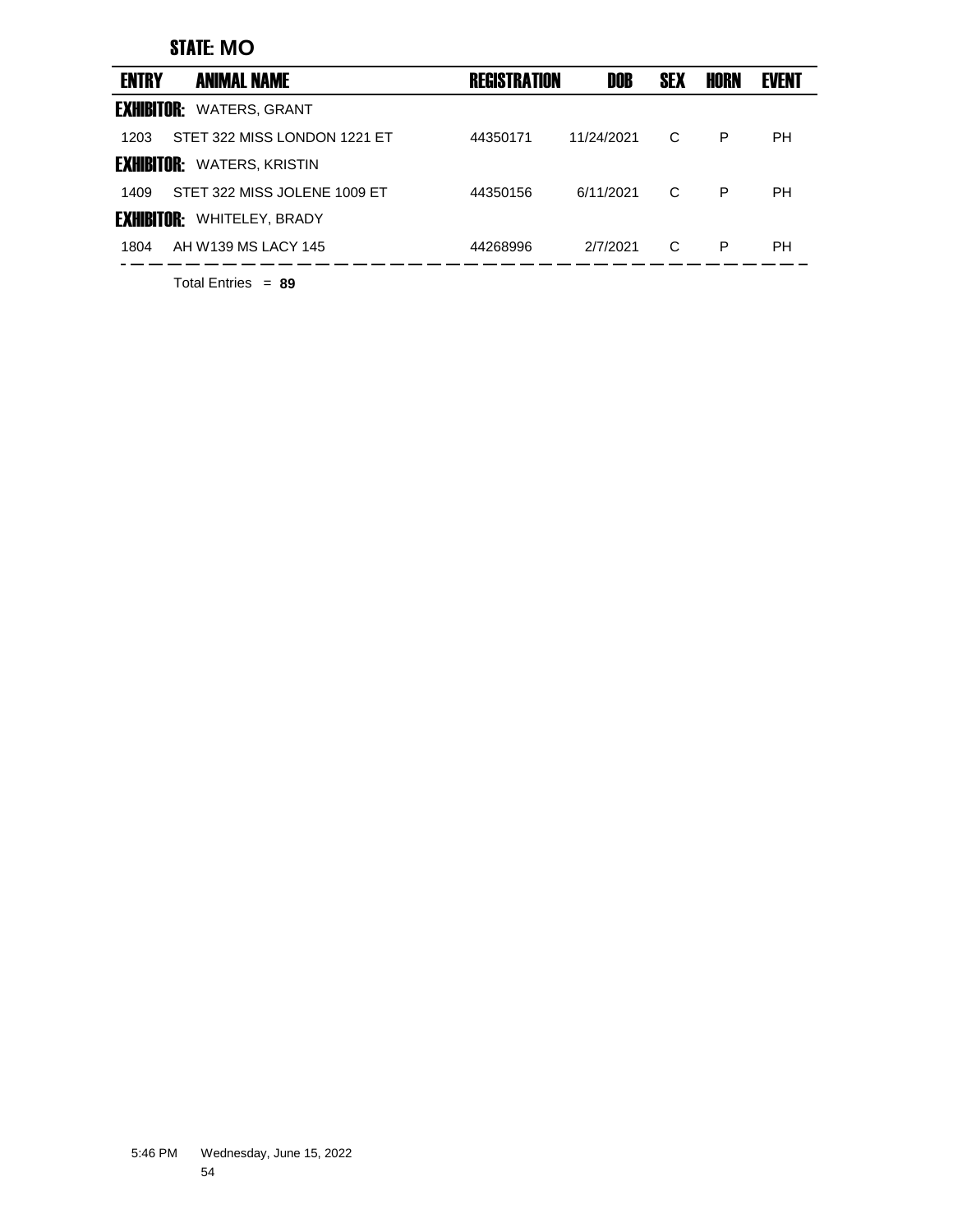### STATE: **MS**

| <b>ENTRY</b> | <b>ANIMAL NAME</b>                    | <b>REGISTRATION</b> | <b>DOB</b> | <b>SEX</b> | HORN | <b>EVENT</b> |
|--------------|---------------------------------------|---------------------|------------|------------|------|--------------|
|              | <b>EXHIBITOR:</b> CHILDS, SARAH KATE  |                     |            |            |      |              |
| 1315         | BK JEEZ VICKY 1058J                   | 44329295            | 9/20/2021  | C          | P    | <b>PH</b>    |
|              | <b>EXHIBITOR:</b> LOFTON, MARK KYPTON |                     |            |            |      |              |
| 1082         | H H/G ANNSLEY 102 ET                  | 44248526            | 2/16/2021  | C          | H    | HН           |
|              | <b>EXHIBITOR:</b> MANNING, WIL        |                     |            |            |      |              |
| 1903         | PURPLE MAGGIE MAY 3J ET               | 44285100            | 1/5/2021   | C          | P    | <b>PH</b>    |
|              | <b>EXHIBITOR: MANNING, WILL</b>       |                     |            |            |      |              |
| 1130         | T/R JBSF LADY LOVE 140J               | 44303574            | 1/2/2021   | C          | H    | HH.          |
|              | <b>EXHIBITOR: MELANCON, RYLEE</b>     |                     |            |            |      |              |
| 1360         | 4M MS PEARLS DEALER 206 ET            | 44317463            | 9/1/2021   | C          | P    | РH           |
|              | <b>EXHIBITOR: MELANCON, RYLIE</b>     |                     |            |            |      |              |
| 214          | 4M MR 628 ADVANCED 2101ET             | 44327885            | 1/13/2022  | В          | H    | BB           |
| 526          | 4M MS PEARLS DEALER 206 ET            | 44317463            | 9/1/2021   | C          | P    | BO.          |
| 388          | 4M MS RITA GIRL 252F 2133 ET          | 44353618            | 2/1/2022   | С          | P    | BO.          |
| 1249         | DCF 5167 DONNA 131J ET                | 44296244            | 11/1/2021  | C          | P    | PH           |
|              | <b>EXHIBITOR: NAPIER, KELSI</b>       |                     |            |            |      |              |
| 1205         | PECANHILL MS BROADWAY GIRL 10J        | 44352923            | 11/23/2021 | C          | P    | <b>PH</b>    |
|              | <b>EXHIBITOR: NAPIER, KYLIE</b>       |                     |            |            |      |              |
| 1477         | 2R SUNSHINE 2107 ET                   | 44280433            | 5/3/2021   | C          | P    | <b>PH</b>    |
|              | <b>EXHIBITOR: PERRY, CLAIBORNE</b>    |                     |            |            |      |              |
| 1962         | BK CMCC HISTORY MYSTERY0043HET        | 44221900            | 10/12/2020 | C          | P    | <b>PH</b>    |
|              | <b>EXHIBITOR: WALKER, MADISON</b>     |                     |            |            |      |              |
| 1412         | DAY TH CCF ELSA 6105                  | 44278532            | 6/10/2021  | С          | P    | PH           |
| 1186         | PECAN HILL MS EMPRESS 12J             | 44345715            | 12/11/2021 | C          | P    | <b>PH</b>    |
|              | <b>EXHIBITOR: WILSON, ABIGAIL</b>     |                     |            |            |      |              |
| 1174         | EXR PRIMROSE 0093                     | 44171708            | 8/7/2020   | C          | Н    | HH           |
| 485          | <b>WL 24 CINNAMON</b>                 | 44302975            | 10/2/2021  | C          | P    | <b>BO</b>    |
| 373          | <b>WL 26 GEORGIA ANN</b>              | 44351276            | 2/21/2022  | C          | P    | <b>BO</b>    |
|              | <b>EXHIBITOR: WILSON, HUNTER</b>      |                     |            |            |      |              |
| 266          | <b>WL 23 HURRICANE</b>                | 44302973            | 8/29/2021  | В          | P    | BB           |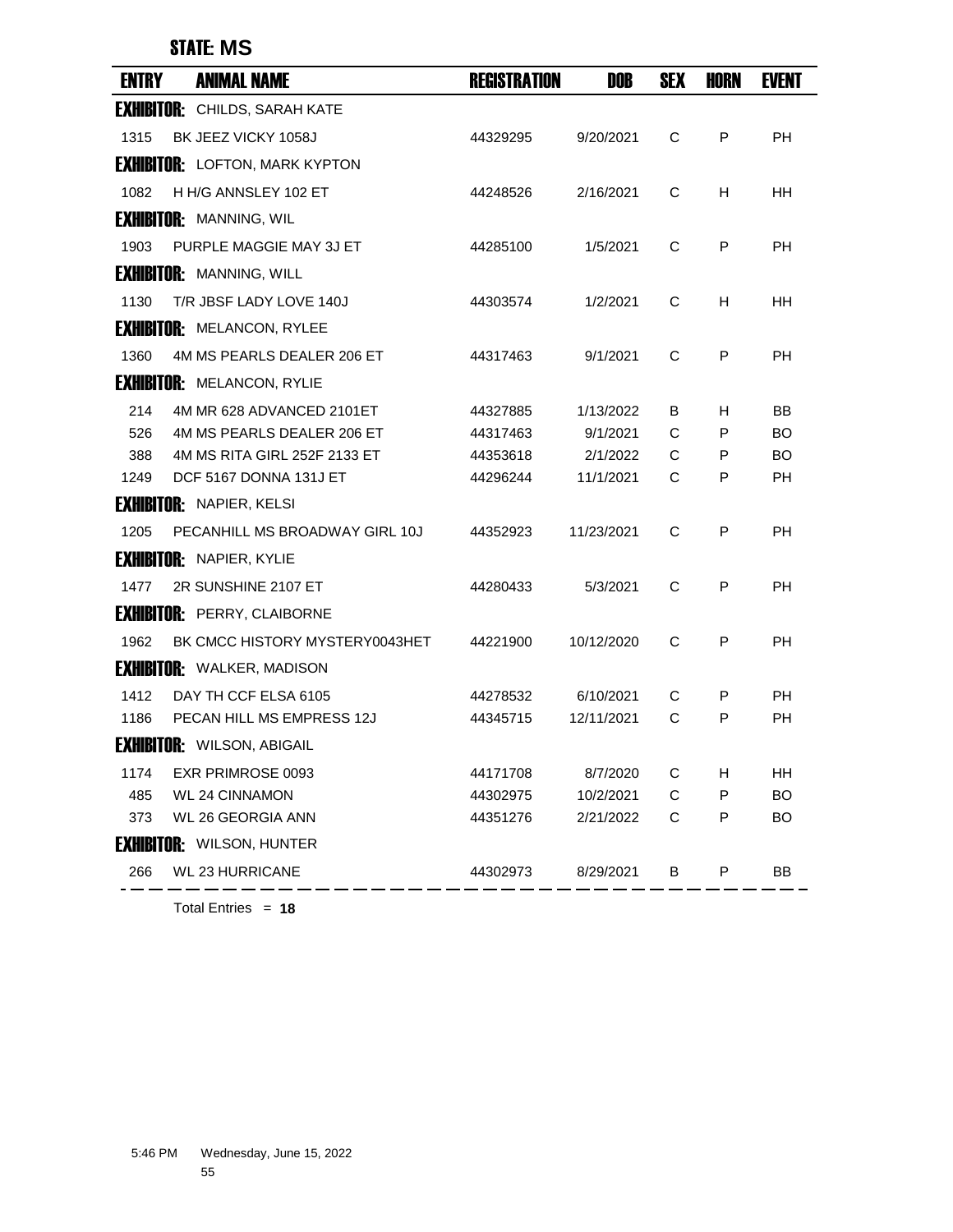### STATE: **MT**

| <b>ENTRY</b> | <b>ANIMAL NAME</b>                 | <b>REGISTRATION</b> | DOB      | <b>SEX</b>   | HORN | <b>EVENT</b> |
|--------------|------------------------------------|---------------------|----------|--------------|------|--------------|
|              | <b>EXHIBITOR: EGBERT, KINGSTON</b> |                     |          |              |      |              |
| 119          | <b>RST 9060 SENSATION 1215</b>     | 44300598            | 4/3/2021 | <sub>S</sub> |      |              |
|              |                                    |                     |          |              |      |              |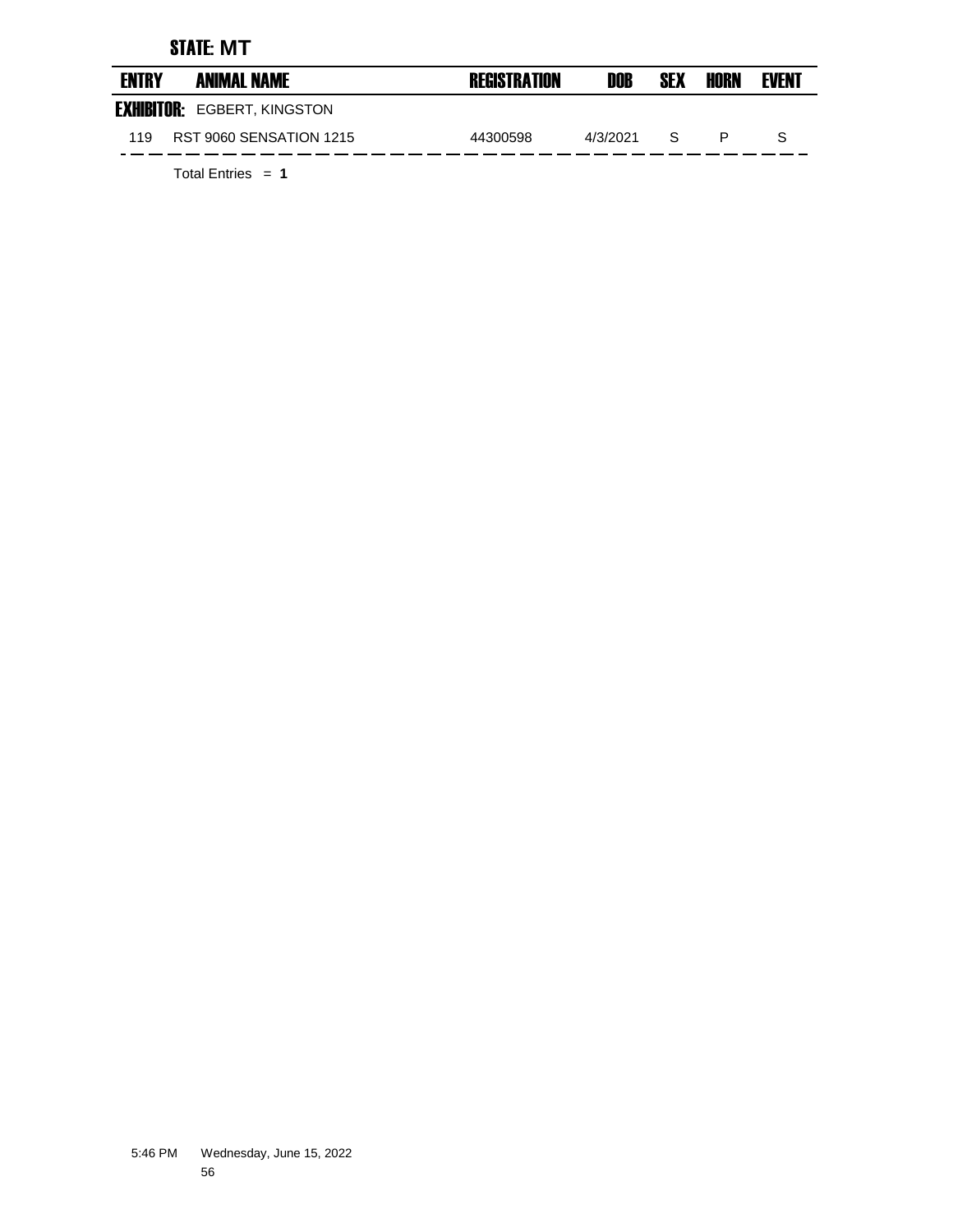## STATE: **NC**

| <b>ENTRY</b> | <b>ANIMAL NAME</b>                     | <b>REGISTRATION</b> | DOB        | <b>SEX</b> | HORN | <b>EVENT</b> |
|--------------|----------------------------------------|---------------------|------------|------------|------|--------------|
|              | <b>EXHIBITOR: BEASLEY, EMMA</b>        |                     |            |            |      |              |
| 1675         | KB BELLA B796 HW B35 ET                | 44315562            | 3/7/2021   | C          | P    | <b>PH</b>    |
|              | <b>EXHIBITOR: BERRIER, TYLER</b>       |                     |            |            |      |              |
| 1958         | RMB 8130 SOUTHERN BELLE 866HET         | 44190634            | 10/18/2020 | C          | P    | <b>PH</b>    |
|              | <b>EXHIBITOR: BRANCH, CHANDLER</b>     |                     |            |            |      |              |
| 1920         | PDF SMOKING SPIRIT 64H                 | 44275557            | 12/22/2020 | C          | P    | РH           |
|              | <b>EXHIBITOR: BROWN, DAISY</b>         |                     |            |            |      |              |
| 1606         | MF3C OKIES EXCITEMENT 20J              | 44228879            | 3/22/2021  | C          | P    | <b>PH</b>    |
|              | <b>EXHIBITOR: BUNN, MAZIE</b>          |                     |            |            |      |              |
| 830          | <b>FOXY'S WHISKEY GLASSES</b>          | 44216597            | 10/2/2020  | С          | P    | BO.          |
| 1972         | <b>FOXY'S WHISKEY GLASSES</b>          | 44216597            | 10/2/2020  | C          | P    | <b>PH</b>    |
| 224          | LOLA'S COSMO                           | 44346326            | 12/15/2021 | В          | P    | <b>BB</b>    |
| 73           | <b>TJF MISS FOXY</b>                   | 43954751            | 6/5/2018   | C          | P    | <b>OP</b>    |
|              | <b>EXHIBITOR: CAVE, NORA</b>           |                     |            |            |      |              |
| 492          | CUDA'S CANDY 504C 53J                  | 44350060            | 9/24/2021  | C          | P    | BO           |
| 30           | PAC 03B 394A PEACE 56D                 | 43826732            | 12/1/2016  | C          | P    | <b>BP</b>    |
| 31           | PAC 320 46B CATHY 35C                  | 43682014            | 12/5/2015  | C          | P    | BP.          |
| 225          | PDF 018 PRINCE OF PEACE 66J            | 44343265            | 12/14/2021 | В          | H    | BB           |
| 845          | PDF 4R VERA 46H ET                     | 44213739            | 9/8/2020   | С          | P    | BO           |
|              | <b>EXHIBITOR: CORRELL, JOSIE</b>       |                     |            |            |      |              |
| 1917         | GCC ABBY 067H                          | 44249702            | 12/24/2020 | C          | P    | <b>PH</b>    |
|              | <b>EXHIBITOR: HOOKER, HANNAH</b>       |                     |            |            |      |              |
| 1295         | PDF DAISY 52J 358E                     | 44355056            | 10/1/2021  | C          | P    | <b>PH</b>    |
|              | <b>EXHIBITOR: HOOKER, REID</b>         |                     |            |            |      |              |
| 1216         | PDF GOGGLES 23G 60J                    | 44357429            | 11/19/2021 | C          | P    | <b>PH</b>    |
| 1265         | PDF PAISLEY 23G 55J                    | 44357432            | 10/19/2021 | C          | Р    | <b>PH</b>    |
|              | <b>EXHIBITOR: HOOKER, WYATT</b>        |                     |            |            |      |              |
| 1774         | PDF 19G MADELINE 15J                   | 44320661            | 2/15/2021  | C          | P    | PH           |
| 1248         | PDF WAF VENUS 59J ET                   | 44352857            | 11/2/2021  | C          | P    | PH           |
|              | <b>EXHIBITOR: MCCOY, CHARLES WYATT</b> |                     |            |            |      |              |
| 78           | MCF BOOMERS WOMAN M461                 | 43974652            | 5/7/2017   | C          | P    | OP           |
| 451          | MCF ELLIE PACK M600                    | 44352648            | 11/15/2021 | C          | P    | BO.          |
| 1224         | MCF ELLIE PACK M600                    | 44352648            | 11/15/2021 | C          | P    | <b>PH</b>    |
| 190          | MCF HENRY M571                         | 44245873            | 12/10/2020 | S          | P    | S            |
| 383          | MCF MS ZEVAS DIESEL PACK K01           | 44352651            | 2/6/2022   | С          | P    | BO.          |
| 84           | MCF U186 MS ZEVA M405                  | 43505701            | 4/16/2014  | C          | P    | OP           |
| 1937         | THM C776 MIRIAM 1178                   | 44223281            | 11/23/2020 | C          | P    | PH           |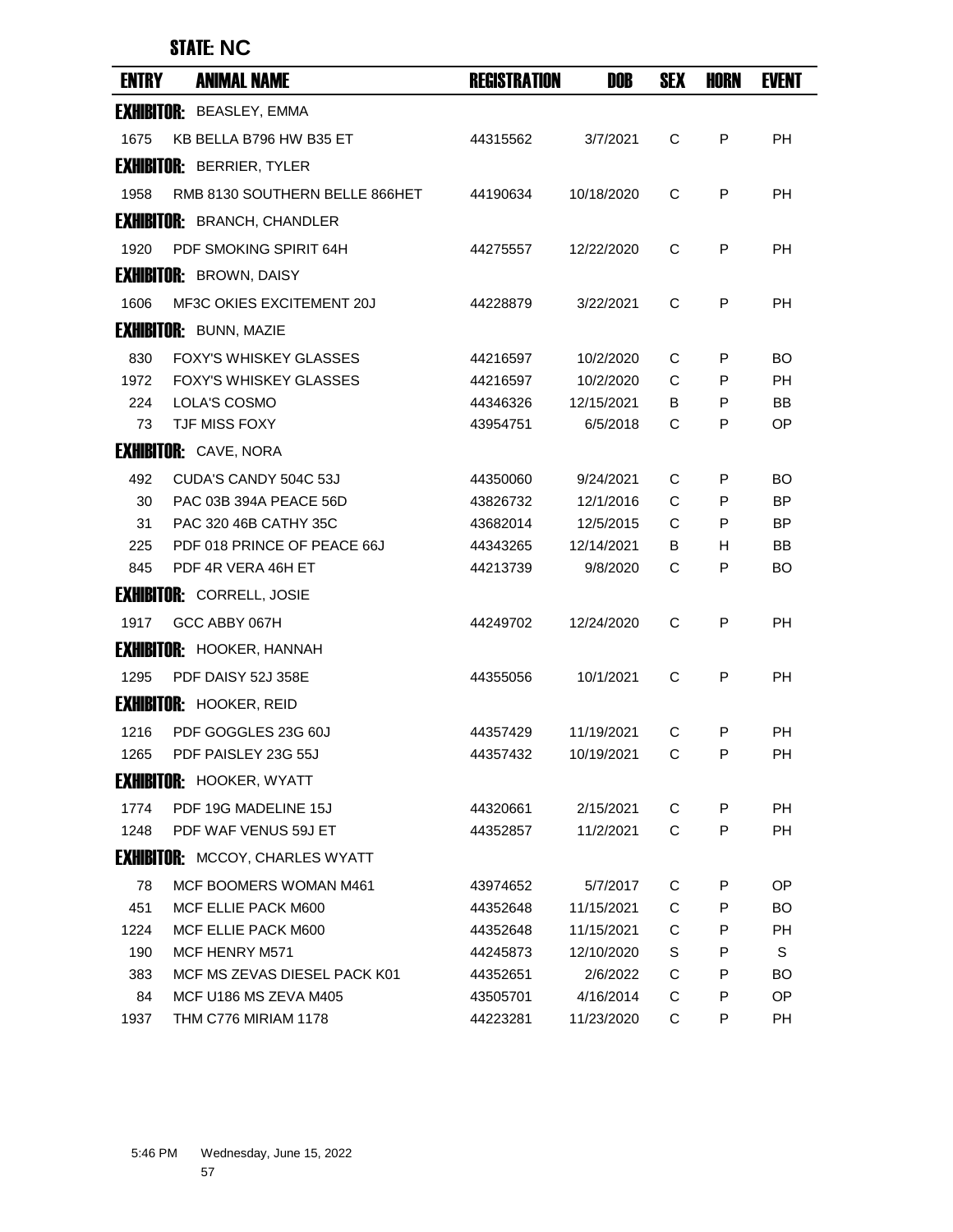## STATE: **NC**

| <b>ENTRY</b> | <b>ANIMAL NAME</b>                   | <b>REGISTRATION</b> | <b>DOB</b> | <b>SEX</b>   | HORN | <b>EVENT</b> |
|--------------|--------------------------------------|---------------------|------------|--------------|------|--------------|
|              | <b>EXHIBITOR: MCCOY, LUCAS WILEY</b> |                     |            |              |      |              |
| 1358         | DTF BELLE MARIE 33Z 1J29             | 44310347            | 9/2/2021   | C            | P    | <b>PH</b>    |
| 1944         | MCF MISS IVANKA M572                 | 44245875            | 11/5/2020  | $\mathsf{C}$ | P    | <b>PH</b>    |
|              | <b>EXHIBITOR: MITCHEM, JORDAN</b>    |                     |            |              |      |              |
| 1767         | EXR EDEN 1232 ET                     | 44236587            | 2/16/2021  | C            | P    | <b>PH</b>    |
| 955          | H BL MISS SPICE 152 ET               | 44266549            | 5/14/2021  | C            | H.   | HН           |
| 717          | MF3C DIANA WHO MAKER 05J ET          | 44271375            | 2/27/2021  | C            | н    | <b>BO</b>    |
|              | <b>EXHIBITOR: MITCHEM, REGAN</b>     |                     |            |              |      |              |
| 37           | H LADYSPORT 036 ET                   | 44159831            | 3/16/2020  | C            | P    | OP.          |
| 809          | MF3C 2296 MILES DIANA 33H ET         | 44229570            | 12/1/2020  | C            | н    | BO           |
| 415          | MF3C ESTHER MILES 29J ET             | 44348554            | 12/27/2021 | C            | P    | BO.          |
| 443          | MF3C LULA MILES 32J ET               | 44348555            | 11/21/2021 | C            | P    | <b>BO</b>    |
| 1206         | MF3C LULA MILES 32J ET               | 44348555            | 11/21/2021 | C            | P    | <b>PH</b>    |
| 231          | MF3C MONTGOMERY MILES 30J ET         | 44348557            | 11/17/2021 | В            | P    | BB           |
|              | <b>EXHIBITOR: MURRAY, LAUREN</b>     |                     |            |              |      |              |
| 1981         | DRF VIOET 2024 ET                    | 44192723            | 9/26/2020  | C            | P    | <b>PH</b>    |
| 1554         | <b>WILDCAT PARASOL 112 ET</b>        | 44278605            | 4/4/2021   | C            | P    | РH           |
|              | <b>EXHIBITOR: REVIS, ADDISON</b>     |                     |            |              |      |              |
| 426          | <b>MBF CHURCHILLS PAISLEY P21</b>    | 44341816            | 12/13/2021 | С            | P    | BO           |
| 803          | MBF CHURCHILLS SPICE 01              | 44254686            | 12/21/2020 | С            | P    | BO.          |
| 1921         | MBF CHURCHILLS SPICE 01              | 44254686            | 12/21/2020 | C            | P    | PH           |
|              | <b>EXHIBITOR: REVIS, KAYLEE</b>      |                     |            |              |      |              |
| 1185         | MBF KICKSTARTS LADY REVED A21        | 44341802            | 12/14/2021 | С            | P    | PH           |
| 808          | MBF PAISLEYS KICKSTART 01            | 44254689            | 12/13/2020 | C            | P    | <b>BO</b>    |
| 1927         | MBF PAISLEYS KICKSTART 01            | 44254689            | 12/13/2020 | С            | P    | PH           |
|              | <b>EXHIBITOR: SHUTSKEY, AMBER</b>    |                     |            |              |      |              |
| 89           | TF MARIO 601J                        | 44253058            | 6/1/2021   | S.           | P    | S            |
|              | <b>EXHIBITOR: SHUTSKY, AMBER</b>     |                     |            |              |      |              |
| 1989         | DRF ADDY MARIA 2019 ET               | 44189019            | 9/19/2020  | C            | P    | PH           |
|              | <b>EXHIBITOR: SHUTSKY, ERICA</b>     |                     |            |              |      |              |
| 396          | JACOB'S ELSA 10K                     | 44338871            | 1/21/2022  | C            | P    | BO.          |
| 1527         | PCC ROYAL FLUSH 180J                 | 44280236            | 4/11/2021  | C            | P    | <b>PH</b>    |
| 60           | SWIGART VH 708 DORA 0451             | 44141228            | 1/26/2020  | C            | H    | OP           |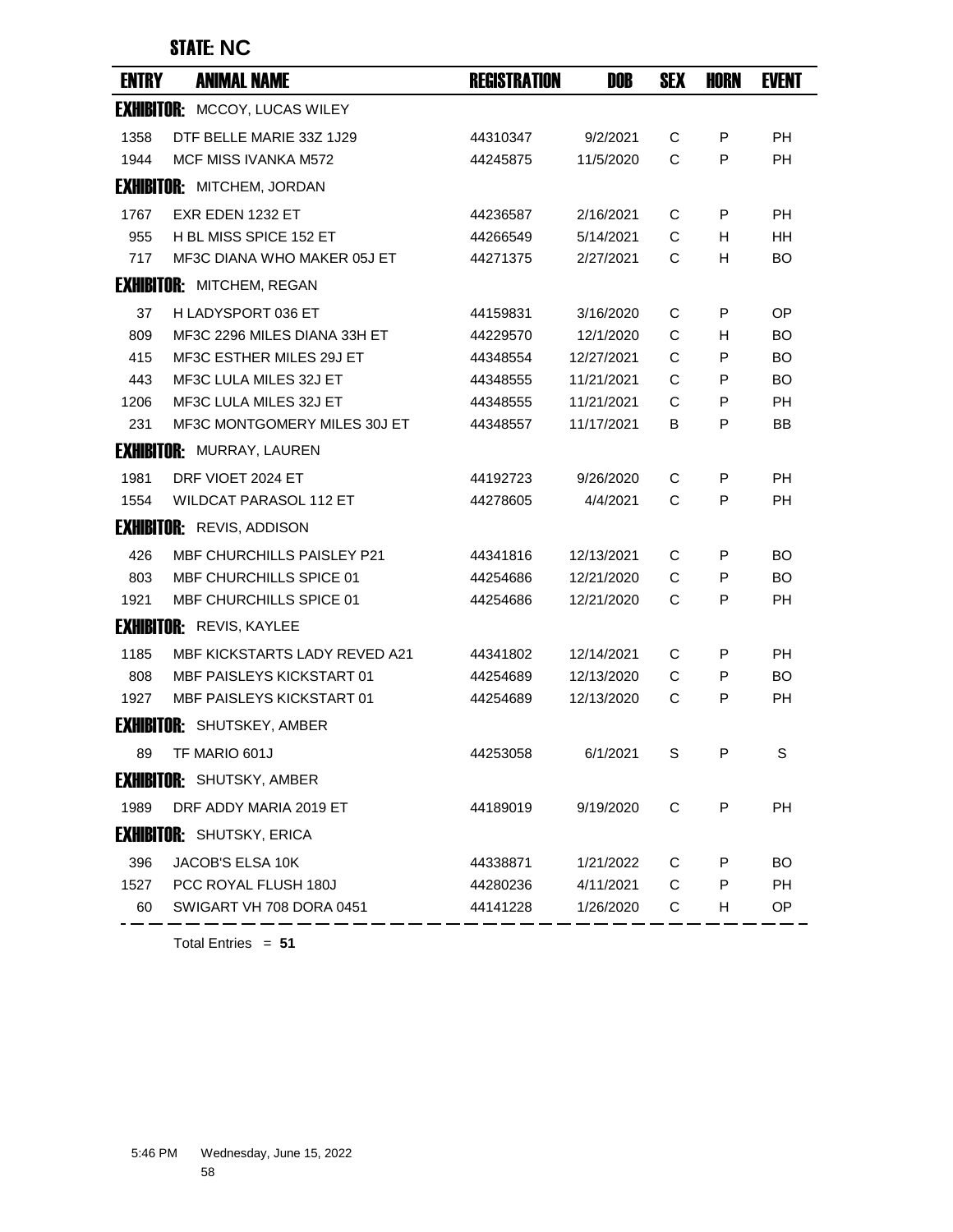### STATE: **NE**

| <b>ENTRY</b> | <b>ANIMAL NAME</b>                         | <b>REGISTRATION</b>  | <b>DOB</b>            | <b>SEX</b> | HORN   | <b>EVENT</b> |
|--------------|--------------------------------------------|----------------------|-----------------------|------------|--------|--------------|
|              | <b>EXHIBITOR: ALLAN, MASON</b>             |                      |                       |            |        |              |
| 312          | BACC 747 FUNDAMENTAL 114 ET                | 44283110             | 2/24/2021             | В          | н      | BB           |
|              | <b>EXHIBITOR: BREMER, KIERA</b>            |                      |                       |            |        |              |
| 69           | EF LADY QUEEN G116 ET                      | 44102522             | 3/20/2019             | C          | P      | OP.          |
| 44           | EF LADY QUEEN H49 ET                       | 44213283             | 3/1/2020              | C          | P      | <b>OP</b>    |
| 374          | EF LADY QUEEN K17                          | 44352913             | 2/15/2022             | C          | P      | BO.          |
| 1826         | GLM EF 53D LINDA 2105                      | 44278224             | 2/2/2021              | C          | P      | <b>PH</b>    |
| 43           | OCC DIANAS NITROUS 2H                      | 44170731             | 3/4/2020              | C          | H      | <b>OP</b>    |
|              | <b>EXHIBITOR: BREMER, KINSLEY</b>          |                      |                       |            |        |              |
| 1617         | EF LADY QUEEN J104 ET                      | 44301878             | 3/20/2021             | C          | P      | <b>PH</b>    |
| 1725         | EF LADY QUEEN J37 ET                       | 44301877             | 2/27/2021             | C          | P      | РH           |
| 25           | KB GEORGIA 9280                            | 44113268             | 2/11/2019             | C          | P      | <b>BP</b>    |
| 15           | KB HANNAH 0605                             | 44201748             | 2/24/2020             | C          | P      | <b>BP</b>    |
| 204          | KB KING KOBE K03                           | 44352909             | 2/7/2022              | В          | S      | ΒB           |
|              | <b>EXHIBITOR: BRUNS, BLAKE</b>             |                      |                       |            |        |              |
| 1011         | <b>BL MISS SPICE 120 ET</b>                | 44306771             | 4/3/2021              | C          | H      | HН           |
| 1170         | H PIXIE 0635 ET                            | 44230720             | 8/29/2020             | C          | H      | HН           |
|              | <b>EXHIBITOR: BRUNS, KASON</b>             |                      |                       |            |        |              |
| 832          | <b>BRUNS MISS KENDALL</b>                  | 44226177             | 9/27/2020             | С          | S      | <b>BO</b>    |
| 1389         | HPF 308 HERSHEY 150 ET                     | 44295341             | 7/3/2021              | C          | P      | PH           |
|              | <b>EXHIBITOR: BRUNS, MATTHEW</b>           |                      |                       |            |        |              |
| 110          | H DOMINATE 1251                            | 44248573             | 4/10/2021             | S          | P      | S            |
|              | <b>EXHIBITOR: DUNKLAU, HADLEY</b>          |                      |                       |            |        |              |
| 657          | DUNK PUMPKIN 144 ET                        | 44352718             | 3/21/2021             | С          | P      | BO           |
| 1008         | H BHR SIMONE 1626 ET                       | 44274160             | 4/4/2021              | C          | н      | HH.          |
| 1750         | H JPV MISS ANNSLEY 143 ET                  | 44263348             | 2/20/2021             | C          | P      | <b>PH</b>    |
| 1673         | T/R MS MERLOT J42                          | 44301703             | 3/7/2021              | C          | P      | PН           |
|              | <b>EXHIBITOR: DUNKLAU, WYATT</b>           |                      |                       |            |        |              |
| 1987         | KLM MIGHTY MILEY H09                       | 44222494             | 9/20/2020             | C          | P      | PH           |
| 1692         | WS MISS MONTGOMERY 112                     | 44294195             | 3/4/2021              | C          | P      | PH           |
|              | <b>EXHIBITOR: HOFFMAN, HAXTON</b>          |                      |                       |            |        |              |
|              |                                            |                      |                       |            |        |              |
| 1422         | H BL LADY BIRD 164 ET                      | 44287660             | 5/28/2021             | C          | P      | PH           |
| 1004<br>926  | H MISS MIGHTY 1567 ET<br>H MISS SWEET 1661 | 44286916<br>44333303 | 4/6/2021<br>8/24/2021 | C<br>C     | H<br>H | HH<br>HH     |
|              |                                            |                      |                       |            |        |              |
|              | <b>EXHIBITOR: HOFFMAN, HAYDEN</b>          |                      |                       |            |        |              |
| 1378         | <b>H ZOEY 1900 ET</b>                      | 44333352             | 8/12/2021             | C          | P      | PH           |
|              | <b>EXHIBITOR: HOFFMAN, KENNEDY</b>         |                      |                       |            |        |              |
| 1865         | JDH AH ND 19Z 36E RITA 18J ET              | 44260271             | 1/25/2021             | C          | P      | PH           |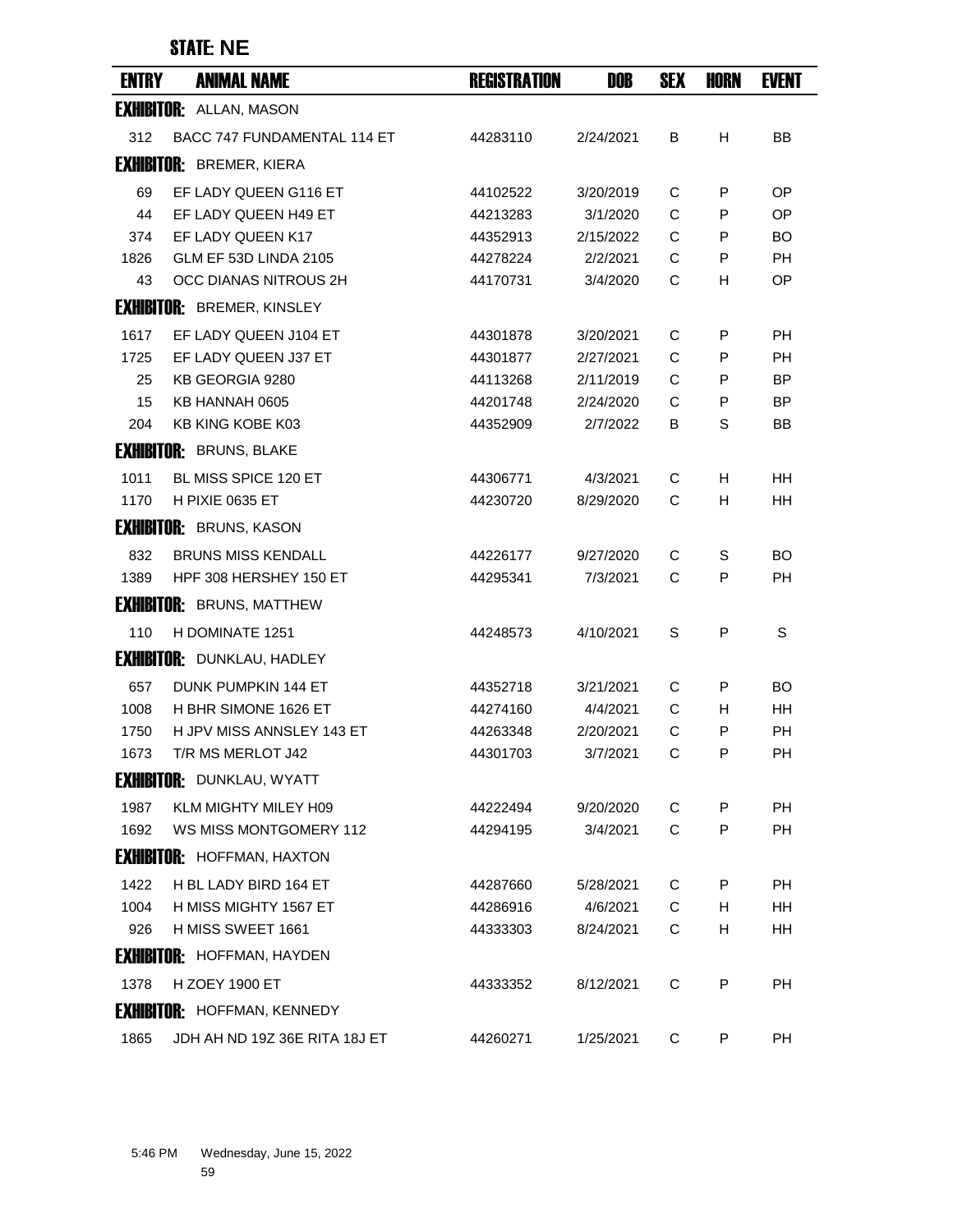## STATE: **NE**

| <b>ENTRY</b> | <b>ANIMAL NAME</b>                   | <b>REGISTRATION</b> | DOB       | <b>SEX</b> | <b>HORN</b> | <b>EVENT</b> |
|--------------|--------------------------------------|---------------------|-----------|------------|-------------|--------------|
|              | <b>EXHIBITOR: JONES, TRENEDY</b>     |                     |           |            |             |              |
| 347          | B CUBED BANDIT 002H (425B)           | 44189668            | 9/22/2020 | В          | P           | BB           |
| 1026         | BAR M 623 ALYSSA 2125                | 44258076            | 3/21/2021 | C          | H.          | <b>HH</b>    |
| 1613         | SH 10Z JUNE 101J ET                  | 44301364            | 3/20/2021 | C          | P           | PH           |
|              | <b>EXHIBITOR: KOLTERMAN, CARLY</b>   |                     |           |            |             |              |
| 1493         | KOLT-67 SAPPHIRE BR 101 ET           | 44329997            | 4/28/2021 | C          | P           | <b>PH</b>    |
| 1025         | <b>OBCC FLIRTATIOUS 660J</b>         | 44328814            | 3/21/2021 | C          | H           | <b>HH</b>    |
| 1776         | OCC JCC REBA                         | 44328827            | 2/14/2021 | C          | P           | PH           |
|              | <b>EXHIBITOR: KOLTERMAN, MICHAEL</b> |                     |           |            |             |              |
| 945          | KOLT-67 SAPPHIRES CANDY 69 ET        | 44326503            | 6/18/2021 | С          | H           | HH           |
|              | <b>EXHIBITOR: KREBS, KASHLYN</b>     |                     |           |            |             |              |
| 748          | K JOLENE 116                         | 44291863            | 2/9/2021  | С          | H.          | BO.          |
| 1096         | K JOLENE 116                         | 44291863            | 2/9/2021  | C          | H           | HH           |
|              | <b>EXHIBITOR: KREBS, KYNSLEIGH</b>   |                     |           |            |             |              |
| 786          | K JADE 135 ET                        | 44294264            | 1/13/2021 | С          | H           | <b>BO</b>    |
| 1121         | K JADE 135 ET                        | 44294264            | 1/13/2021 | C          | H           | HH           |
| 158          | <b>K JETT 111</b>                    | 44291861            | 3/5/2021  | S          | P           | S            |
| 779          | K JOSIE 136 ET                       | 44294265            | 1/20/2021 | С          | H           | <b>BO</b>    |
| 1114         | K JOSIE 136 ET                       | 44294265            | 1/20/2021 | C          | H           | HH           |
|              | <b>EXHIBITOR: KREBS, SAGE</b>        |                     |           |            |             |              |
| 697          | K JEMMA 149 ET                       | 44294266            | 3/5/2021  | С          | P           | BO.          |
| 1688         | K JEMMA 149 ET                       | 44294266            | 3/5/2021  | C          | P           | <b>PH</b>    |
| 321          | K JENNINGS 138 ET                    | 44293014            | 2/8/2021  | В          | H.          | BB           |
| 775          | K JUSTINE 104                        | 44291778            | 1/25/2021 | C          | H           | <b>BO</b>    |
| 1110         | K JUSTINE 104                        | 44291778            | 1/25/2021 | С          | H           | HH           |
|              | <b>EXHIBITOR: LINDSTROM, COOPER</b>  |                     |           |            |             |              |
|              | 671 LIN MISS DIAMOND 118J            | 44352764            | 3/17/2021 | C.         | H.          | BO.          |
|              | <b>EXHIBITOR: LINDSTROM, MALINA</b>  |                     |           |            |             |              |
| 1381         | CH MS 155B AMY 1220 ET               | 44342906            | 8/3/2021  | С          | P           | <b>PH</b>    |
| 673          | LIN FRAN'S KELLY 1557                | 44315494            | 3/17/2021 | C          | P           | BO.          |
| 1632         | LIN FRAN'S KELLY 1557                | 44315494            | 3/17/2021 | C          | P           | PH           |
| 727          | LIN LADYSPORT 1900                   | 44352752            | 2/23/2021 | C          | P           | BO           |
| 1802         | SCG TCC MS SARAH 122ET               | 44292697            | 2/8/2021  | C          | P           | PH           |
|              | <b>EXHIBITOR: MORRIS, KIAN</b>       |                     |           |            |             |              |
| 1101         | BAR M 815 MISS LARAMIE 2106          | 44266291            | 2/5/2021  | С          | Н           | HH           |
| 552          | <b>JMK 122X LIBBY 222I</b>           | 44352650            | 6/30/2021 | С          | P           | BO.          |
| 357          | <b>JMK 908 AVA 5J</b>                | 44352646            | 4/1/2022  | C          | P           | BO.          |
| 354          | JMK 92G LADY ROCK J5                 | 44353958            | 4/15/2022 | С          | P           | BO.          |
| 1556         | SCG KOLT CHEYENNE 147ET              | 44295078            | 4/3/2021  | C          | P           | PH           |
|              | <b>EXHIBITOR:</b> PEARSON, HANNAH    |                     |           |            |             |              |
| 1545         | CM SWEETHEART T719                   | 44262673            | 4/6/2021  | C          | P           | <b>PH</b>    |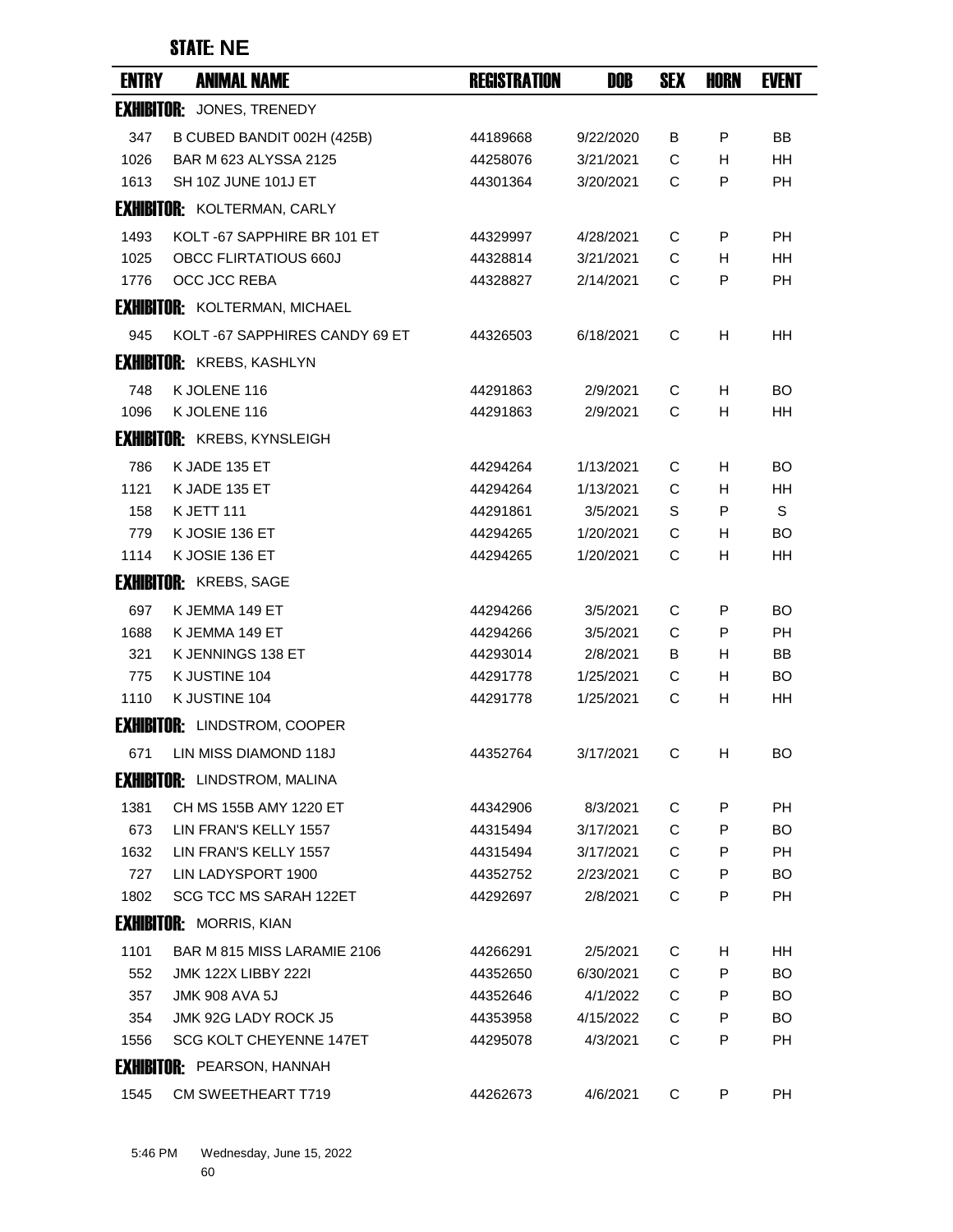## STATE: **NE**

| <b>ENTRY</b>      | <b>ANIMAL NAME</b>              | <b>REGISTRATION</b> | <b>DOB</b> | <b>SEX</b> | HORN | <b>EVENT</b> |
|-------------------|---------------------------------|---------------------|------------|------------|------|--------------|
| <b>EXHIBITOR:</b> | THOMPSON, JACOB                 |                     |            |            |      |              |
| 988               | TKCC NH KELLY 120               | 44257762            | 4/20/2021  | C          | H    | HH           |
| 67                | UPS MISS 4386 HOMETOWN 9215     | 44051318            | 4/16/2019  | C          | H    | OP           |
| <b>EXHIBITOR:</b> | THOMPSON, JADYN                 |                     |            |            |      |              |
| 1405              | TKCC BELLA CACTUS 127           | 44257780            | 6/13/2021  | C          | P    | PH           |
|                   | <b>EXHIBITOR: TOELLE, KHLOE</b> |                     |            |            |      |              |
| 1343              | NH CANDY CANE 1006 ET           | 44306214            | 9/6/2021   | C          | P    | PH           |
| 562               | TKCC MISS TWINKLE 126           | 44257777            | 6/10/2021  | C          | P    | <b>BO</b>    |
| 1414              | <b>TKCC MISS TWINKLE 126</b>    | 44257777            | 6/10/2021  | C          | P    | PH           |
| 50                | TKCC SUPER WOMAN 002            | 44256833            | 2/14/2020  | C          | H    | OP           |
| <b>EXHIBITOR:</b> | WITTHUHN, ATLYNN                |                     |            |            |      |              |
| 1713              | DJ MISS ENDURE 129              | 44223103            | 3/1/2021   | C          | P    | PН           |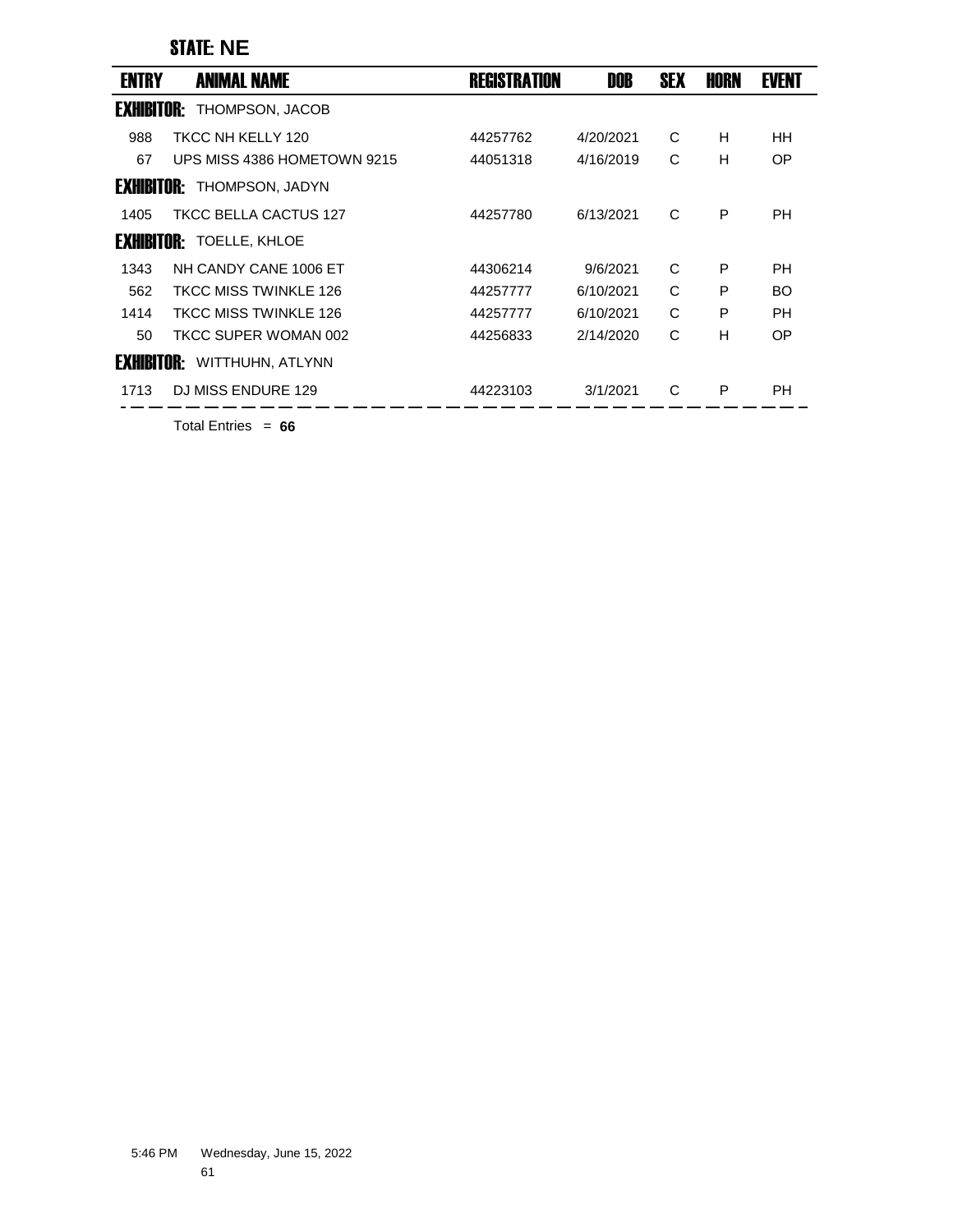### STATE: **NJ**

| ENTRY             | <b>ANIMAL NAME</b>                | REGISTRATION | DOB        | <b>SEX</b> | HORN | <b>EVENT</b> |
|-------------------|-----------------------------------|--------------|------------|------------|------|--------------|
| <b>EXHIBITOR:</b> | <b>BILLING, ABIGAIL</b>           |              |            |            |      |              |
| 614               | GP AUDACITY 88X T31 327J ET       | 44318561     | 4/24/2021  | C          | P    | BO.          |
| 1500              | GP AUDACITY 88X T31 327J ET       | 44318561     | 4/24/2021  | C          | P    | <b>PH</b>    |
| 846               | GP MISS BEHAVIN DN23 2296 308H    | 44232829     | 9/6/2020   | C          | P    | <b>BO</b>    |
| 2007              | GP MISS BEHAVIN DN23 2296 308H    | 44232829     | 9/6/2020   | C          | P    | <b>PH</b>    |
| 240               | GP VANQUISH 1203 6011 346J ET     | 44352846     | 10/17/2021 | B          | H    | <b>BB</b>    |
|                   | <b>EXHIBITOR: CONOVER, KADEN</b>  |              |            |            |      |              |
| 186               | MFL LINCOLN 02J                   | 44222905     | 1/13/2021  | S          | P    | S            |
| <b>EXHIBITOR:</b> | <b>HEWITT, BELLE</b>              |              |            |            |      |              |
| 1515              | GP KH GEMINI 937 36E 7J           | 44321897     | 4/18/2021  | C          | P    | <b>PH</b>    |
| <b>Exhibitor:</b> | STAHOSKI, CRAIG                   |              |            |            |      |              |
| 530               | C&P BLUEY 10D J1                  | 44342795     | 8/28/2021  | C          | P    | BO.          |
| 1370              | C&P BLUEY 10D J1                  | 44342795     | 8/28/2021  | C          | P    | <b>PH</b>    |
|                   | <b>EXHIBITOR:</b> WEINMANN, GRANT |              |            |            |      |              |
| 94                | GP INSURECTION Z310 333J          | 44318367     | 5/1/2021   | S          | P    | S            |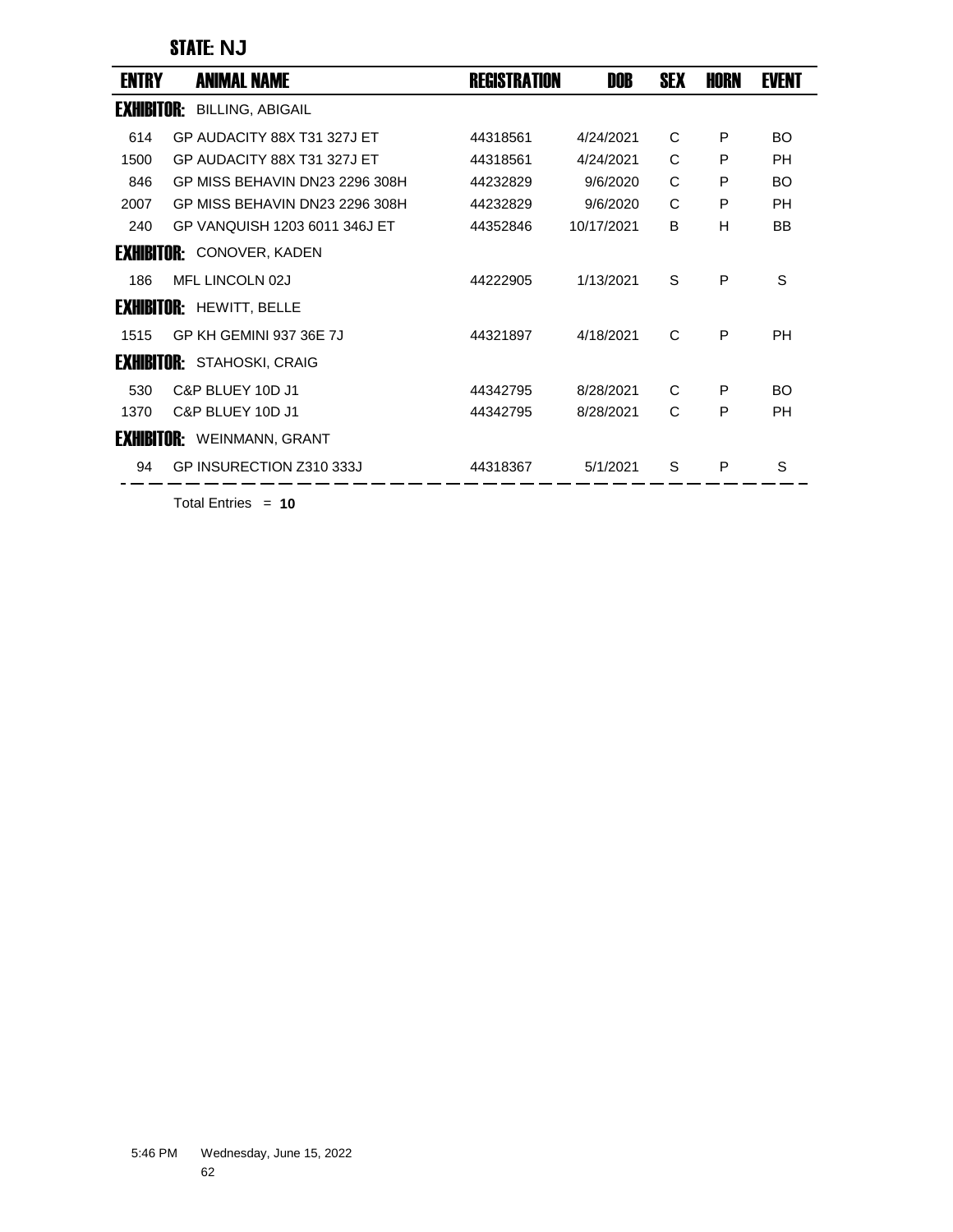### STATE: **NM**

| <b>ENTRY</b>      | <b>ANIMAL NAME</b>            | <b>REGISTRATION</b> | DOB        | <b>SEX</b> | HORN | <b>EVENT</b> |
|-------------------|-------------------------------|---------------------|------------|------------|------|--------------|
| <b>EXHIBITOR:</b> | PEREZ, LIBBY                  |                     |            |            |      |              |
| 2015              | KJ TWJ 907E CABERNET 155H ET  | 44225436            | 9/1/2020   | C          | P    | PН           |
| 13                | PCC NEW MEXICO LADY 0187 FT   | 44184151            | 3/8/2020   | C          | н    | <b>BP</b>    |
| 663               | PCC NEW MEXICO LADY 1107 FT   | 44272284            | 3/20/2021  | C          | P    | BO.          |
| 1619              | PCC NEW MEXICO LADY 1107 ET   | 44272284            | 3/20/2021  | C          | P    | PH           |
| <b>EXHIBITOR:</b> | PEREZ, PEYTON                 |                     |            |            |      |              |
| 239               | PCC 6123 87G MANIFEST 1389 FT | 44350685            | 10/21/2021 | B          | н    | BB           |
| 12                | PCC NEW MEXICO LADY 0158 FT   | 44183297            | 3/16/2020  | C          | н    | <b>BP</b>    |
| 669               | PCC NEW MEXICO LADY 1096 ET   | 44272288            | 3/18/2021  | C          | P    | BO           |
| 471               | PCC NEW MEXICO LADY 1317 FT   | 44340454            | 10/13/2021 | C          | P    | BO           |
| 167               | RST 6167 BRUNO 1065           | 44298415            | 2/27/2021  | S          | Н    | S            |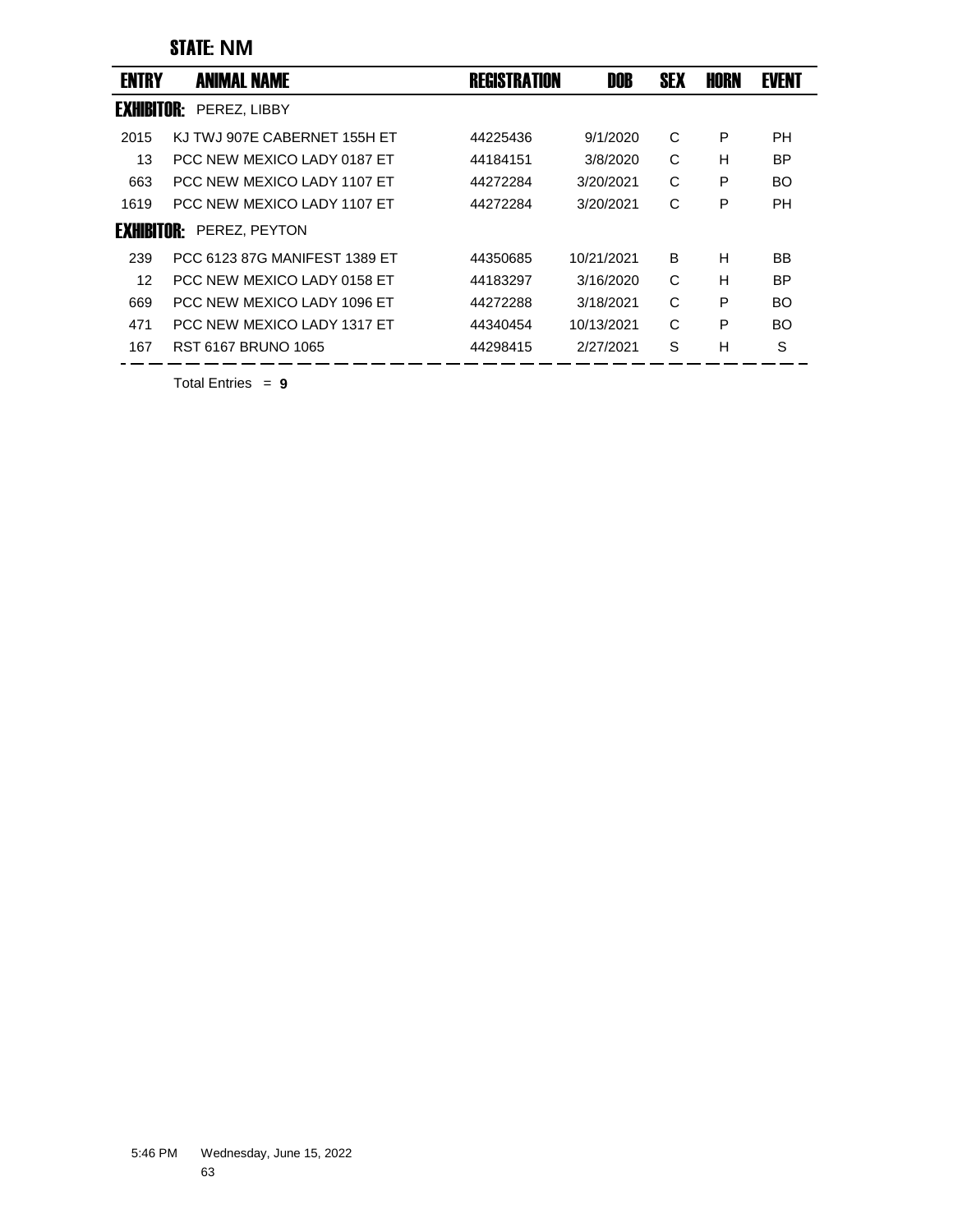### STATE: **NY**

| <b>ENTRY</b>      | <b>ANIMAL NAME</b>               | <b>REGISTRATION</b> | <b>DOB</b> | <b>SEX</b> | HORN | <b>EVENT</b> |  |
|-------------------|----------------------------------|---------------------|------------|------------|------|--------------|--|
| <b>EXHIBITOR:</b> | <b>GEMZA, TYLER</b>              |                     |            |            |      |              |  |
| 1728              | CRUM 6121 WANDA 110J ET          | 44278671            | 2/27/2021  | C          | P    | PH           |  |
| 280               | GE 11B IMPECCABLE 127J ET        | 44358724            | 5/5/2021   | B          | S    | BB.          |  |
| EXHIBITOR:        | <b>INSLEY, MCGUIRE</b>           |                     |            |            |      |              |  |
| 1900              | MKL LCC KIWI 103                 | 44244610            | 1/6/2021   | C          | P    | PH           |  |
|                   | <b>EXHIBITOR:</b> KING, ANNA     |                     |            |            |      |              |  |
| 1022              | LLH 87 DONT SLEEP ON ME 1321ET   | 44262054            | 3/26/2021  | C          | H    | HH           |  |
|                   | <b>EXHIBITOR: STARK, PATRICK</b> |                     |            |            |      |              |  |
| 1627              | GP LOADED DICE 226E 206E         | 44262331            | 3/18/2021  | C          | P    | PH           |  |
| 1732              | TDF JAZELLE J1                   | 44281459            | 2/26/2021  | C          | P    | PH           |  |
| <b>EXHIBITOR:</b> | <b>TROWBRIDGE, DAISY</b>         |                     |            |            |      |              |  |
| 1347              | <b>TROWBRIDGE MISSY 196 ET</b>   | 44335487            | 9/5/2021   | C          | P    | PH           |  |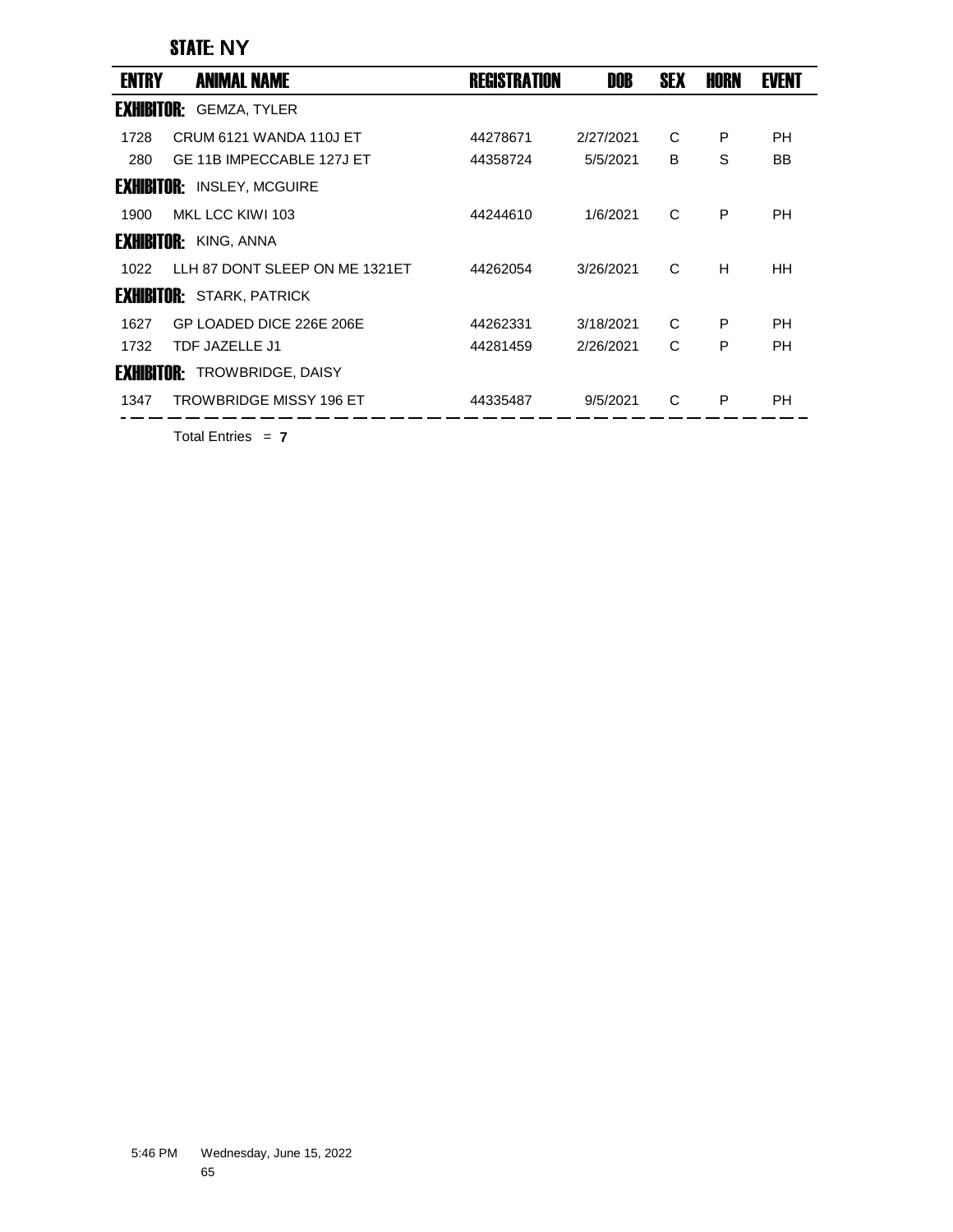# STATE: **OH**

| <b>ENTRY</b> | <b>ANIMAL NAME</b>                    | <b>REGISTRATION</b> | <b>DOB</b> | <b>SEX</b> | <b>HORN</b> | <b>EVENT</b> |
|--------------|---------------------------------------|---------------------|------------|------------|-------------|--------------|
|              | <b>EXHIBITOR: ADAMS, JOHN</b>         |                     |            |            |             |              |
| 177          | AFSC JOEY B J2                        | 44317878            | 2/4/2021   | S          | P           | S            |
|              | <b>EXHIBITOR: ATTERHOLT, MACI</b>     |                     |            |            |             |              |
| 1278         | KH JLCS 107F CHEETO J73               | 44297821            | 10/8/2021  | C          | P           | PH           |
| 261          | MMA HISTORIC J107                     | 44349089            | 9/6/2021   | В          | S           | ВB           |
|              | <b>EXHIBITOR: BENNETT, HARPER</b>     |                     |            |            |             |              |
| 1426         | <b>HOLLEYS REMI C411J</b>             | 44318292            | 5/25/2021  | C          | P           | PH           |
|              | <b>EXHIBITOR: BRINKSNEADER, LOGAN</b> |                     |            |            |             |              |
| 1420         | DJF BABY RUTH 58J ET                  | 44288793            | 6/3/2021   | C          | P           | PH           |
| 108          | DJF PABLO 46J                         | 44287662            | 4/14/2021  | S          | P           | S            |
|              | <b>EXHIBITOR: BURWELL, AUGUSTIN</b>   |                     |            |            |             |              |
| 1340         | PKWMS AUTUMN FUSCIA 9091              | 44343341            | 9/9/2021   | C          | P           | <b>PH</b>    |
|              | <b>EXHIBITOR: BURWELL, EVLYANA</b>    |                     |            |            |             |              |
| 491          | <b>BG HAZEL 7K</b>                    | 44357703            | 9/24/2021  | C          | P           | BO.          |
| 1308         | <b>BG HAZEL 7K</b>                    | 44357703            | 9/24/2021  | C          | P           | <b>PH</b>    |
| 1411         | <b>HOLLEYS DOMINIQUE</b>              | 44358161            | 6/11/2021  | C          | P           | <b>PH</b>    |
|              | <b>EXHIBITOR: CHESTER, DELANEY</b>    |                     |            |            |             |              |
| 1463         | <b>HAWK LUCIA 34J ET</b>              | 44304333            | 5/5/2021   | C          | P           | PH           |
| 787          | RCSC JORJA 101J ET                    | 44242056            | 1/12/2021  | C          | P           | BO           |
| 1889         | RCSC JORJA 101J ET                    | 44242056            | 1/12/2021  | C          | P           | PH           |
| 213          | <b>RCSC KINGPIN</b>                   | 44352692            | 1/21/2022  | B          | P           | BB           |
|              | <b>EXHIBITOR: CONNOLLY, KINNALEE</b>  |                     |            |            |             |              |
| 985          | <b>BOYD BK EXTRA POINTS 1076</b>      | 44241296            | 4/22/2021  | C          | H           | HН           |
| 36           | LIBERTY RIDGE SKYLAR 539              | 44167136            | 3/18/2020  | С          | Р           | OP           |
| 353          | MV CHLOES LITTLE LADY 28              | 44355280            | 4/23/2022  | C          | P           | BO.          |
|              | <b>EXHIBITOR: DUNLAP, LACI</b>        |                     |            |            |             |              |
| 1754         | JLCS 15E FRANNIE 88F J21              | 44276623            | 2/19/2021  | C          | P           | PH           |
|              | <b>EXHIBITOR: EVONIUK, KURTIS</b>     |                     |            |            |             |              |
| 1747         | OCC AMBER A712                        | 44334640            | 2/20/2021  | C          | P           | РH           |
|              | <b>EXHIBITOR: EVONIUK, RILEY</b>      |                     |            |            |             |              |
| 236          | OCC KINKY BOOT A707                   | 44334750            | 11/2/2021  | B          | P           | BB           |
| 1245         | OCC OPAL A723                         | 44334759            | 11/3/2021  | C          | P           | PH           |
|              | <b>EXHIBITOR: HELSIGNER, GRANT</b>    |                     |            |            |             |              |
| 1273         | HPH 35F MACEE 2127                    | 44345802            | 10/12/2021 | C          | P           | <b>PH</b>    |
|              | <b>EXHIBITOR: HELSINGER, GRANT</b>    |                     |            |            |             |              |
| 379          | GKH 104S MARY ASHLEY 2201 ET          | 44354999            | 2/14/2022  | C          | P           | BO.          |
| 1460         | HAWK MILEY 35J ET                     | 44298377            | 5/6/2021   | C          | P           | <b>PH</b>    |
| 1464         | HFC IDA 101                           | 44306963            | 5/5/2021   | C          | P           | PH.          |
|              | <b>EXHIBITOR: HELSINGER, LINDIE</b>   |                     |            |            |             |              |
| 1928         | HFC HOPE 116                          | 44249772            | 12/12/2020 | C          | P           | <b>PH</b>    |
| 5:46 PM      | Wednesday, June 15, 2022              |                     |            |            |             |              |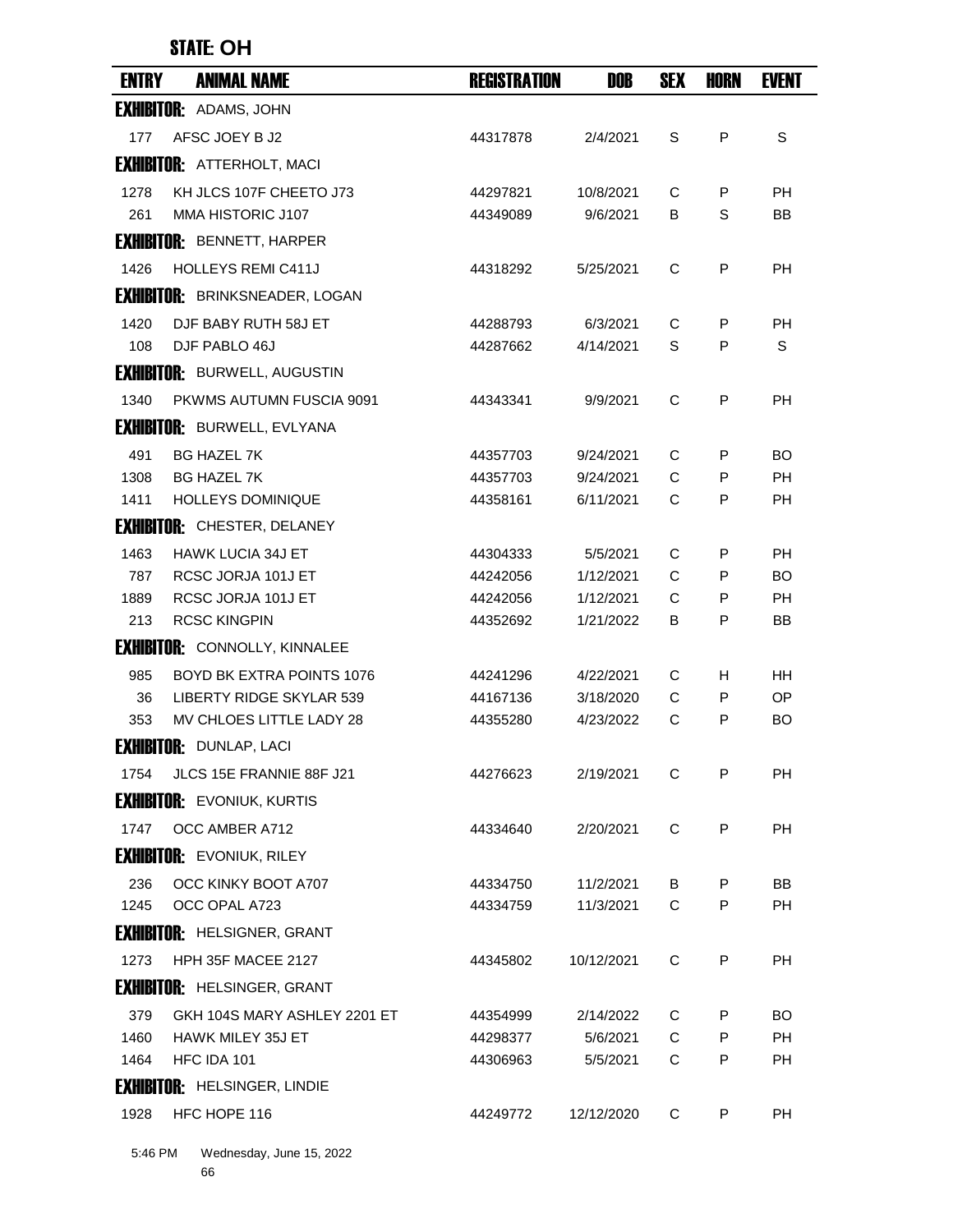## STATE: **OH**

| <b>ENTRY</b> | <b>ANIMAL NAME</b>                   | <b>REGISTRATION</b> | DOB        | <b>SEX</b> | HORN | <b>EVENT</b> |
|--------------|--------------------------------------|---------------------|------------|------------|------|--------------|
|              | <b>EXHIBITOR: HOLMAN, KYLIE</b>      |                     |            |            |      |              |
| 585          | SHK ELENOR 211                       | 44309592            | 5/15/2021  | C          | P    | BO.          |
|              | <b>EXHIBITOR: HOLMAN, SADIE</b>      |                     |            |            |      |              |
| 984          | AGP JANE'S JULIA 110A                | 44294177            | 4/22/2021  | C          | H    | HН           |
|              | <b>EXHIBITOR:</b> JOHNSON, ANDREW    |                     |            |            |      |              |
| 1094         | SFFC LLFF SHOWTIME NORA 154          | 44284454            | 2/10/2021  | C          | H    | HН           |
|              | <b>EXHIBITOR:</b> JOHNSON, EVELYN    |                     |            |            |      |              |
| 1297         | CREEK 2296 914 IZZY 137J             | 44301326            | 9/30/2021  | C          | P    | РH           |
|              | <b>EXHIBITOR:</b> JOHNSON, JILLIAN   |                     |            |            |      |              |
| 802          | CREEK 2296 ROSIE 047H                | 44236040            | 12/23/2020 | C          | P    | BO           |
| 1919         | CREEK 2296 ROSIE 047H                | 44236040            | 12/23/2020 | C          | P    | PH           |
|              | <b>EXHIBITOR: KROTZER, GENTRY</b>    |                     |            |            |      |              |
| 1612         | SHOWTIME TL RUBBY 125                | 44272627            | 3/21/2021  | C          | P    | <b>PH</b>    |
|              | <b>EXHIBITOR:</b> LEWIS, EMMA        |                     |            |            |      |              |
| 848          | <b>EML WORLD'S BRAVE NESSIE H231</b> | 44243767            | 9/4/2020   | C          | S    | BO.          |
| 651          | EML ZELDA IS CUSTOM MADE J012        | 44243312            | 3/24/2021  | C          | P    | BO.          |
|              | <b>EXHIBITOR: MILLER, HARRISON</b>   |                     |            |            |      |              |
| 1356         | UHF 10B MARLEY U21J                  | 44311191            | 9/2/2021   | C          | P    | <b>PH</b>    |
|              | <b>EXHIBITOR: MILLER, TYLER</b>      |                     |            |            |      |              |
| 1351         | GGSC MERRY POPPINS 39J ET            | 44326456            | 9/4/2021   | C          | P    | PH           |
| 1368         | <b>GVF TRUE STELLA 52J</b>           | 44336901            | 8/29/2021  | C          | P    | РH           |
| 77           | HH 56X LORETTA 31E ET                | 43899519            | 11/17/2017 | C          | P    | OP.          |
| 199          | MILLERS 311K                         | 44356921            | 3/14/2022  | B          | P    | BB           |
| 83           | <b>MILLERS PATCHES</b>               | 43600367            | 2/8/2015   | С          | P    | ОP           |
|              | <b>EXHIBITOR: MORGAN, DANIEL</b>     |                     |            |            |      |              |
| 1815         | BOYD 6035 RACHEL 1044                | 44241169            | 2/5/2021   | C          | P    | PH           |
|              | <b>EXHIBITOR: MORGAN, RACHEL</b>     |                     |            |            |      |              |
| 1492         | MF GRASSMASTER 611 21                | 44313713            | 4/28/2021  | C          | P    | <b>PH</b>    |
|              | <b>EXHIBITOR: OSTGAARD, TANNER</b>   |                     |            |            |      |              |
| 798          | OCC ANNA A693                        | 44243740            | 1/1/2021   | C          | P    | BO.          |
| 1912         | OCC ANNA A693                        | 44243740            | 1/1/2021   | C          | P    | PH.          |
| 413          | OCC SAPPHIRE A721                    | 44334749            | 1/2/2022   | C          | н    | BO.          |
|              | <b>EXHIBITOR: OSTGAARD, TRIPP</b>    |                     |            |            |      |              |
| 1406         | OCC RUBY A728 ET                     | 44334739            | 6/12/2021  | C          | P    | <b>PH</b>    |
|              | <b>EXHIBITOR: OSTGAARD, TUCKER</b>   |                     |            |            |      |              |
| 674          | OCC CRYSTAL A700                     | 44334620            | 3/16/2021  | C          | P    | BO.          |
| 1634         | OCC CRYSTAL A700                     | 44334620            | 3/16/2021  | C          | P    | <b>PH</b>    |
| 1393         | OCC PEARL A729 ET                    | 44334740            | 7/1/2021   | C          | P    | <b>PH</b>    |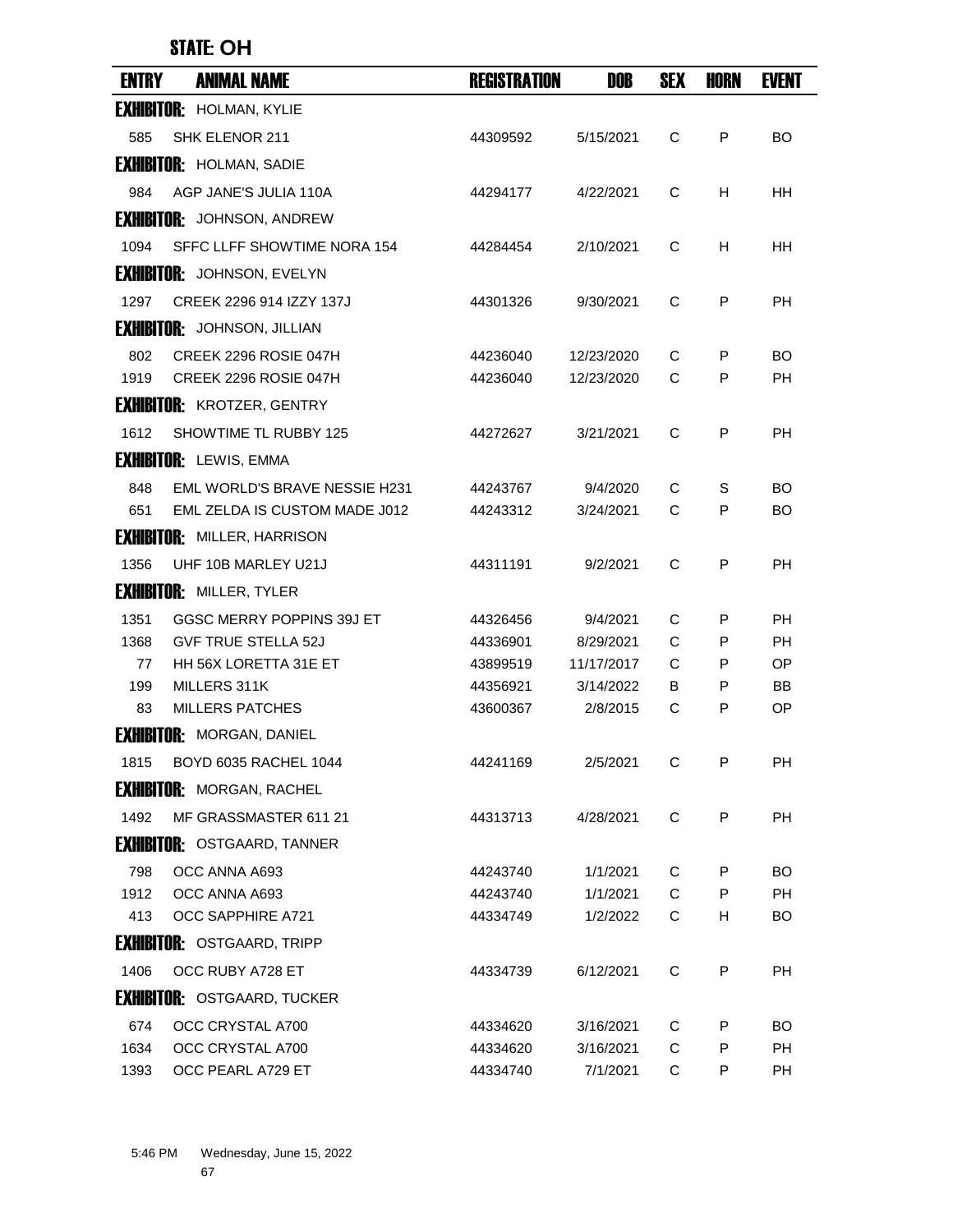## STATE: **OH**

| <b>ENTRY</b> | <b>ANIMAL NAME</b>                   | <b>REGISTRATION</b> | DOB       | <b>SEX</b> | <b>HORN</b> | <b>EVENT</b> |
|--------------|--------------------------------------|---------------------|-----------|------------|-------------|--------------|
|              | <b>EXHIBITOR: PENNELL, PIPER</b>     |                     |           |            |             |              |
| 1172         | <b>H RITA 0618 ET</b>                | 44230533            | 8/13/2020 | C          | H           | HН           |
| 1045         | HPH 57D MORGAN 0241 ET               | 44294361            | 3/8/2021  | C          | H           | <b>HH</b>    |
|              | <b>EXHIBITOR: PITSTICK, ABBYGAIL</b> |                     |           |            |             |              |
| 250          | AGP FLASH 130A                       | 44344665            | 9/29/2021 | В          | S           | BB           |
| 1629         | AUBREYS BIANCA 4054 2J               | 44285783            | 3/17/2021 | C          | P           | PH           |
| 1173         | AUBREYS VIENNA 4054 6H               | 44192486            | 8/12/2020 | C          | н           | HH           |
|              | <b>EXHIBITOR: PITSTICK, EMMA</b>     |                     |           |            |             |              |
| 2006         | AGP KAILANI 98A                      | 44245733            | 9/6/2020  | C          | P           | РH           |
|              | <b>EXHIBITOR: REDD, REVIN</b>        |                     |           |            |             |              |
| 1625         | <b>BALDUF'S MEMPHIS</b>              | 44247481            | 3/18/2021 | C          | P           | <b>PH</b>    |
|              | <b>EXHIBITOR: REDD, TREVIN</b>       |                     |           |            |             |              |
| 668          | <b>BALDUF'S MEMPHIS</b>              | 44247481            | 3/18/2021 | C          | P           | BO.          |
| 159          | LAND SHOWTIME 2296 1016ET            | 44301410            | 3/5/2021  | S          | P           | S            |
|              | <b>EXHIBITOR: REED, CODEE</b>        |                     |           |            |             |              |
| 582          | LCR 14A MISS RIBEYE 2134             | 44332311            | 5/16/2021 | C          | P           | BO           |
| 291          | LCR 1906 SUZYS KID 2108              | 44349273            | 4/2/2021  | B          | P           | BB           |
| 122          | LCR 1909 KARENS KID 2106             | 44349274            | 4/2/2021  | S          | P           | S            |
| 88           | <b>LCR 1917 MR GEMINI 2147</b>       | 44318165            | 6/14/2021 | S          | H           | S            |
|              | <b>EXHIBITOR: SCHRADER, JAECEE</b>   |                     |           |            |             |              |
| 1084         | KJS MS DESTINY 106                   | 44244614            | 2/15/2021 | C          | H           | <b>HH</b>    |
| 1482         | SCG SHOWTIME DIANA 151ET             | 44286085            | 5/2/2021  | C          | P           | РH           |
|              | <b>EXHIBITOR: SCHRADER, KALIN</b>    |                     |           |            |             |              |
| 1040         | CHEZ FANCY 1659J                     | 44302585            | 3/10/2021 | C          | H.          | HH           |
| 734          | KJS MS BALL OF FIRE 107              | 44244623            | 2/18/2021 | C          | P           | BO.          |
|              | <b>EXHIBITOR: SORGEN, ADELINE</b>    |                     |           |            |             |              |
| 1415         | SCG DIANA 164ET                      | 44296034            | 6/9/2021  | C          | P           | PH           |
|              | <b>EXHIBITOR: STITZLEIN, AVERY</b>   |                     |           |            |             |              |
| 1832         | CHURCH VIEW LLJ LONESTAR 736J        | 44243463            | 2/1/2021  | C          | P           | <b>PH</b>    |
|              | <b>EXHIBITOR: WALLACE, SAMANTHA</b>  |                     |           |            |             |              |
| 1814         | SSF KKH 513 MS PILGRIM 108           | 44287889            | 2/5/2021  | C          | P           | PH           |
|              | <b>EXHIBITOR: WATKINS, ALEXIS</b>    |                     |           |            |             |              |
| 608          | MUSGRAVE'S MISS MOLLY                | 44285840            | 5/1/2021  | C          | P           | BO.          |
| 1484         | MUSGRAVE'S MISS MOLLY                | 44285840            | 5/1/2021  | C          | P           | PH           |
|              | <b>EXHIBITOR: WOOD, AUBREE</b>       |                     |           |            |             |              |
| 1894         | <b>KROTZER FARMS TILLIE</b>          | 44292555            | 1/10/2021 | C          | S           | <b>PH</b>    |
|              | <b>EXHIBITOR: WOOD, CAYDEN</b>       |                     |           |            |             |              |
| 180          | HH SPARE CHANGE 128                  | 44283173            | 1/25/2021 | S          | P           | S            |
|              |                                      |                     |           |            |             |              |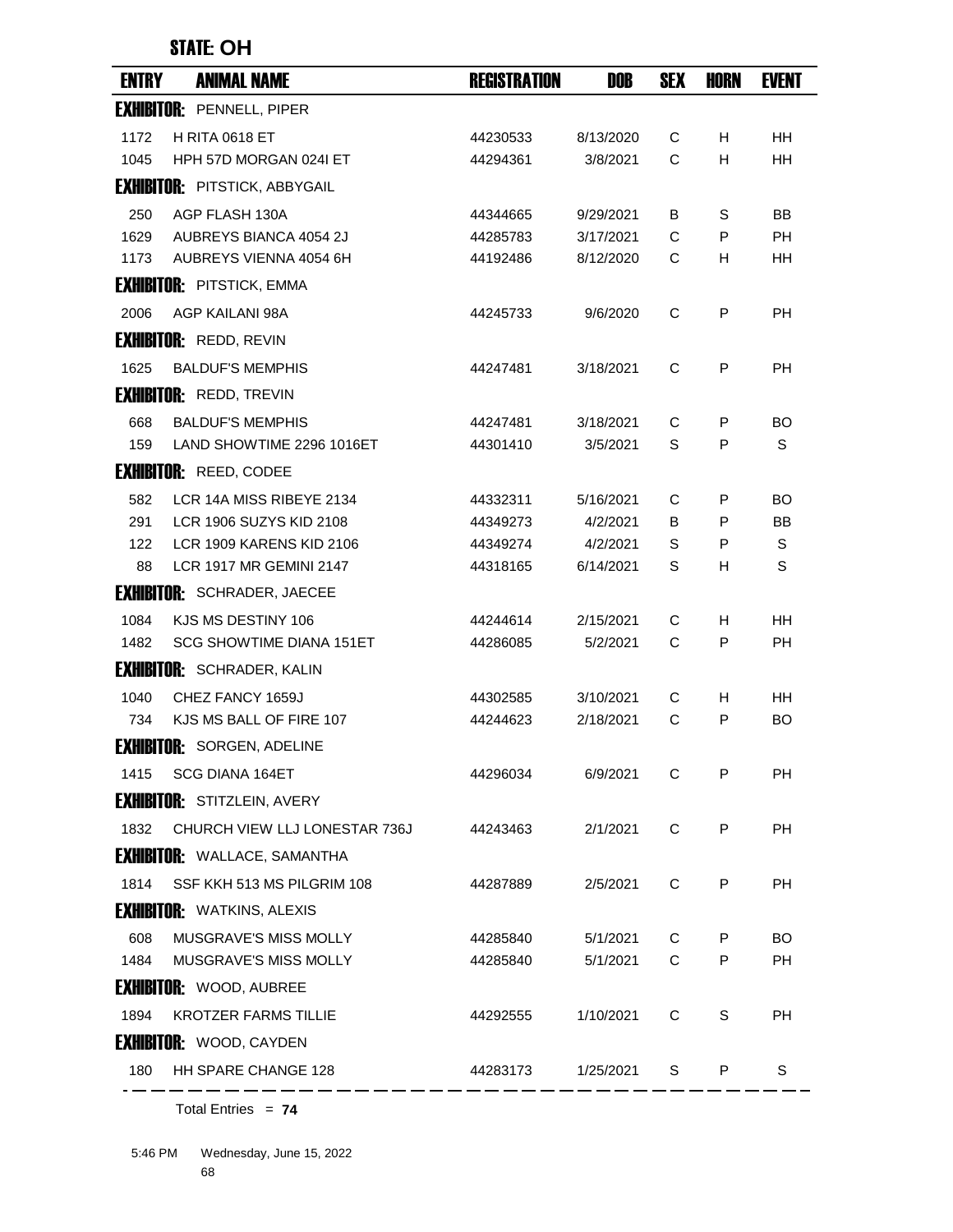| <b>ENTRY</b> | <b>ANIMAL NAME</b>                   | <b>REGISTRATION</b> | <b>DOB</b> | <b>SEX</b> | <b>HORN</b> | <b>EVENT</b> |
|--------------|--------------------------------------|---------------------|------------|------------|-------------|--------------|
|              | <b>EXHIBITOR: BARRON, HALLE</b>      |                     |            |            |             |              |
| 1577         | BK JIRLGGY SWEET 160J ET             | 44284036            | 4/1/2021   | C          | P           | <b>PH</b>    |
| 1733         | CMCC JAZZY KID 152J ET               | 44284699            | 2/25/2021  | C          | P           | <b>PH</b>    |
|              | <b>EXHIBITOR: BARRON, REESE</b>      |                     |            |            |             |              |
| 894          | BK JUST A FIRST 1060J                | 44336531            | 10/6/2021  | C          | н           | HН           |
| 1560         | <b>GN JURY DUTY 178J</b>             | 44284519            | 4/3/2021   | C          | P           | PН           |
|              | <b>EXHIBITOR: BOYER, MCKENZIE</b>    |                     |            |            |             |              |
| 442          | <b>BEACON HILL DAPHNE 2162</b>       | 44353074            | 11/21/2021 | С          | P           | <b>BO</b>    |
| 1207         | BEACON HILL DAPHNE 2162              | 44353074            | 11/21/2021 | C          | P           | <b>PH</b>    |
| 425          | <b>BEACON HILL FELICIA 2152</b>      | 44353134            | 12/14/2021 | C          | н           | BO.          |
| 853          | <b>BEACON HILL FELICIA 2152</b>      | 44353134            | 12/14/2021 | C          | Н           | HН           |
| 1140         | <b>BEACON HILL KARMA 2065</b>        | 44278108            | 11/12/2020 | C          | н           | HH           |
| 420          | <b>BEACON HILL TAFFY 2154</b>        | 44353055            | 12/20/2021 | C          | P           | <b>BO</b>    |
| 1180         | <b>BEACON HILL TAFFY 2154</b>        | 44353055            | 12/20/2021 | C          | P           | <b>PH</b>    |
| 810          | <b>BEACON HILL VICTORIA 2073</b>     | 44278109            | 11/26/2020 | C          | P           | BO.          |
| 1936         | <b>BEACON HILL VICTORIA 2073</b>     | 44278109            | 11/26/2020 | C          | P           | PH           |
|              | <b>EXHIBITOR:</b> CARPENTER, KRAITON |                     |            |            |             |              |
| 1599         | H LAR MILDRED 1038 ET                | 44266726            | 3/24/2021  | C          | P           | <b>PH</b>    |
| 1010         | SC JESSICA 120J ET                   | 44283629            | 4/3/2021   | C          | H           | HН           |
|              | <b>EXHIBITOR: CARTER, GRADY</b>      |                     |            |            |             |              |
| 1042         | BK JUST FLASHY 154J                  | 44284030            | 3/9/2021   | С          | H.          | HН           |
| 2008         | BK TRF HONKY TIME 0058H ET           | 44221876            | 9/5/2020   | C          | P           | PH           |
| 509          | GHC BKMT JUICED UP 1055J ET          | 44329514            | 9/15/2021  | C          | P           | <b>BO</b>    |
| 1322         | GHC BKMT JUICED UP 1055J ET          | 44329514            | 9/15/2021  | C          | P           | PН           |
|              | <b>EXHIBITOR: CARTER, HUDSON</b>     |                     |            |            |             |              |
| 1663         | BK CMCC JUNGLE JIVE 190J ET          | 44301465            | 3/10/2021  | C          | P           | <b>PH</b>    |
| 911          | BK JUST FLASHY 1057J ET              | 44329290            | 9/13/2021  | C          | H           | HН           |
| 257          | GHC BKMT JUSTIFIED J45               | 44349246            | 9/17/2021  | В          | P           | BB           |
|              | <b>EXHIBITOR: CHAMBERS, CALYN</b>    |                     |            |            |             |              |
| 925          | CC MISS FINLEY 403                   | 44339459            | 8/25/2021  | C          | H.          | HH.          |
| 764          | <b>MISS MANDY</b>                    | 44297239            | 1/31/2021  | C          | P           | <b>BO</b>    |
| 1838         | <b>MISS MANDY</b>                    | 44297239            | 1/31/2021  | C          | P           | <b>PH</b>    |
|              | <b>EXHIBITOR: CHAMBERS, CARTER</b>   |                     |            |            |             |              |
| 934          | CC MISS CHARLEY 402                  | 44339458            | 8/2/2021   | C          | H           | HH           |
| 1791         | CH MS HIGH HOPES 104                 | 44271286            | 2/12/2021  | C          | P           | <b>PH</b>    |
|              | <b>EXHIBITOR: CLARK, CHANCEE</b>     |                     |            |            |             |              |
| 1364         | CMCC JUST A TEASE 1059J ET           | 44329363            | 9/1/2021   | C          | P           | <b>PH</b>    |
|              | <b>EXHIBITOR: COLLINS, CIERRA</b>    |                     |            |            |             |              |
| 1263         | CH MS 8212 RAELYNN 138 ET            | 44349712            | 10/20/2021 | C          | P           | PH           |
| 610          | CLNS IRIS 1174                       | 44298441            | 5/1/2021   | C          | H           | BO.          |
| 598          | CLNS TULIP 1191                      | 44298442            | 5/3/2021   | C          | H.          | BO.          |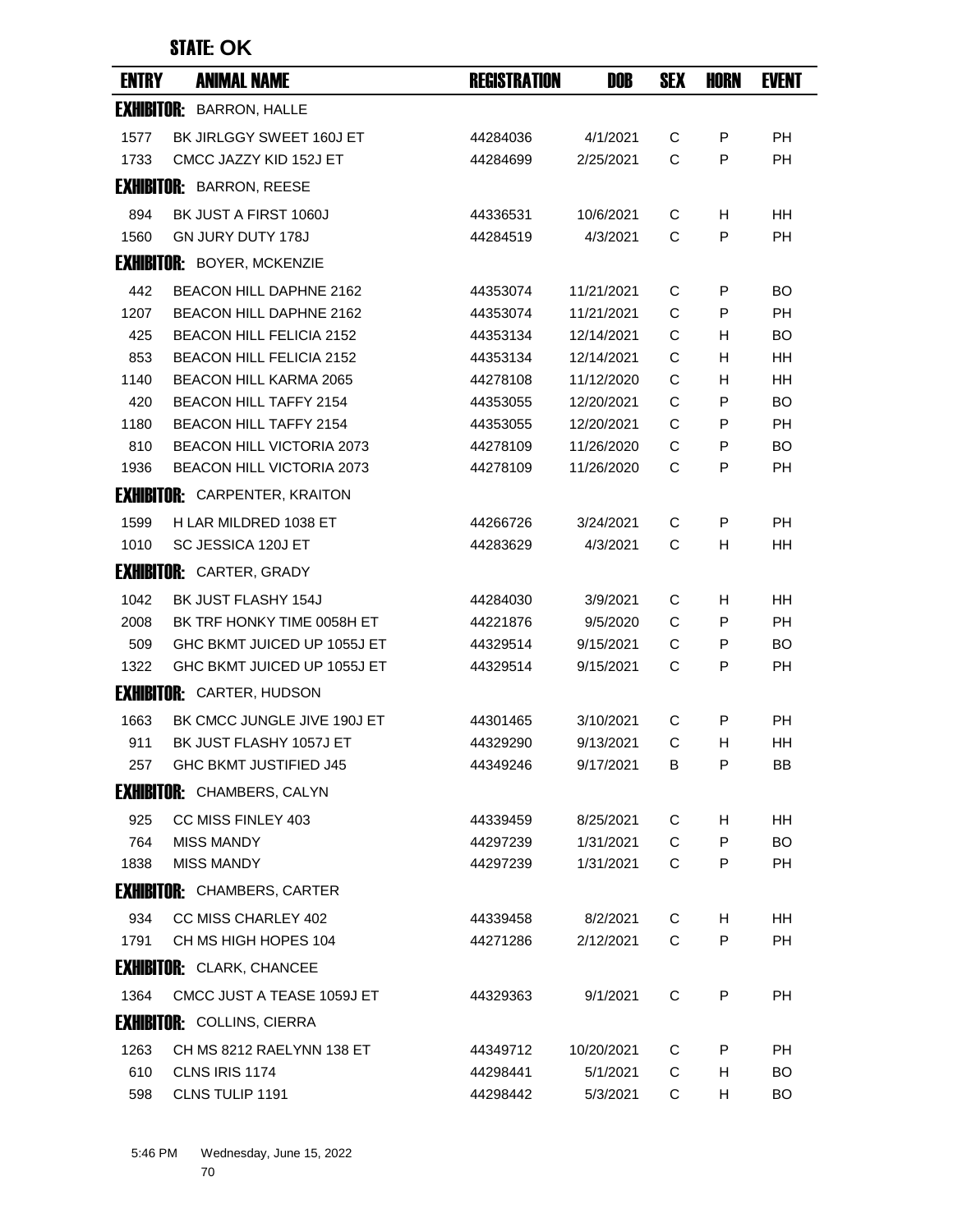| <b>ENTRY</b> | <b>ANIMAL NAME</b>                 | <b>REGISTRATION</b> | <b>DOB</b> | <b>SEX</b> | HORN | <b>EVENT</b> |
|--------------|------------------------------------|---------------------|------------|------------|------|--------------|
|              | <b>EXHIBITOR: COLLINS, CLAIRE</b>  |                     |            |            |      |              |
| 600          | CLNS NORA 1187                     | 44298781            | 5/3/2021   | C          | P    | <b>BO</b>    |
| 1475         | CLNS NORA 1187                     | 44298781            | 5/3/2021   | C          | P    | <b>PH</b>    |
|              | <b>EXHIBITOR: DAILEY, KYNLEE</b>   |                     |            |            |      |              |
| 1116         | BK CMCC JUNGLE FEVER 146J ET       | 44284068            | 1/20/2021  | C          | н    | HH           |
| 2013         | BK HIGH ON SWEETS 0040H ET         | 44221866            | 9/3/2020   | C          | P    | PH           |
| 904          | <b>GN JUSTIFIABLE 1044J ET</b>     | 44329329            | 9/22/2021  | C          | н    | HН           |
| 1287         | JFR JACKPOT LOTTO 1051ET           | 44329854            | 10/4/2021  | C          | P    | PH           |
| 467          | KDCC JAMMIN LOOK 1061J             | 44329369            | 10/18/2021 | C          | Н    | BO.          |
|              | <b>EXHIBITOR: DEVINE, HAYES</b>    |                     |            |            |      |              |
| 1965         | <b>HAWK DREAM 2002 ET</b>          | 44234517            | 10/7/2020  | С          | P    | РH           |
| 1089         | <b>HAWK REMY 4J ET</b>             | 44282824            | 2/14/2021  | C          | н    | HH           |
| 319          | WF HD SENSATION 1044               | 44331063            | 2/11/2021  | В          | H    | <b>BB</b>    |
|              | <b>EXHIBITOR: DEVINE, KENDALL</b>  |                     |            |            |      |              |
| 1695         | EXR EMMA 1503 ET                   | 44274846            | 3/4/2021   | C          | P    | <b>PH</b>    |
| 867          | WF MISS DOMNET 1308 ET             | 44344100            | 11/20/2021 | C          | н    | HН           |
| 1332         | WF MISS SOLUTION 1202 ET           | 44342369            | 9/12/2021  | C          | P    | РH           |
| 1275         | WF MISS SOLUTION 1215 ET           | 44332503            | 10/11/2021 | C          | P    | PH           |
|              | <b>EXHIBITOR: ECK, KAYANN</b>      |                     |            |            |      |              |
| 1023         | <b>BACC 228Z TARA 125 ET</b>       | 44282614            | 3/26/2021  | С          | H    | HН           |
| 949          | H BL CARMEL 165 ET                 | 44287661            | 5/31/2021  | C          | H    | HH           |
| 320          | RER 480 COCOS JOE 108J ET          | 44308631            | 2/10/2021  | В          | н    | BB           |
| 473          | RER 7454 MS JOSLYN 151J ET         | 44331287            | 10/12/2021 | C          | P    | <b>BO</b>    |
| 1274         | RER 7454 MS JOSLYN 151J ET         | 44331287            | 10/12/2021 | C          | P    | <b>PH</b>    |
| 501          | SG COPPERS JEN J138                | 44331565            | 9/18/2021  | C          | P    | BO           |
| 1319         | SG COPPERS JEN J138                | 44331565            | 9/18/2021  | C          | P    | PH           |
| 477          | SG KME 7454 JANIE J141 ET          | 44331296            | 10/7/2021  | C          | н    | <b>BO</b>    |
| 893          | SG KMF 7454 JANIF J141 FT          | 44331296            | 10/7/2021  | C          | н    | HH           |
| 296          | <b>SG KME 9106 JACE J68</b>        | 44274862            | 3/28/2021  | B          | P    | BB.          |
| 769          | SG KME 9106 JACEE J3               | 44239173            | 1/30/2021  | C          | P    | BO.          |
| 1844         | SG KME 9106 JACEE J3               | 44239173            | 1/30/2021  | C          | P    | PH           |
| 1669         | TH MGT MISS ANNSELY 2115 ET        | 44282505            | 3/8/2021   | C          | P    | PH           |
|              | <b>EXHIBITOR: HAMES, TEAGEN</b>    |                     |            |            |      |              |
| 1759         | CH MS 602 MONTGOMERY 105 ET        | 44279166            | 2/18/2021  | C          | P    | PH           |
| 63           | FTF PRIMETIME MISS 003H            | 44123205            | 1/2/2020   | C          | P    | OP           |
|              | <b>EXHIBITOR: HANSEN, MIRANDA</b>  |                     |            |            |      |              |
| 1160         | JENKINS FADED LOVE H054 ET         | 44271306            | 9/25/2020  | C          | H    | HH           |
| 908          | <b>T/R DESTINY 6458 J87</b>        | 44342277            | 9/15/2021  | C          | H.   | HH           |
| 1964         | WF MISS BELLE 0228                 | 44194287            | 10/10/2020 | C          | P    | <b>PH</b>    |
|              | <b>EXHIBITOR: HATTON, SCOTLYNN</b> |                     |            |            |      |              |
| 1123         | PSC SCC ELLEN 1001 ET              | 44298982            | 1/11/2021  | C          | H.   | HH           |
| 1250         | TFR KR ROSES AND WINE 2155 ET      | 44355165            | 10/31/2021 | C          | P    | PH           |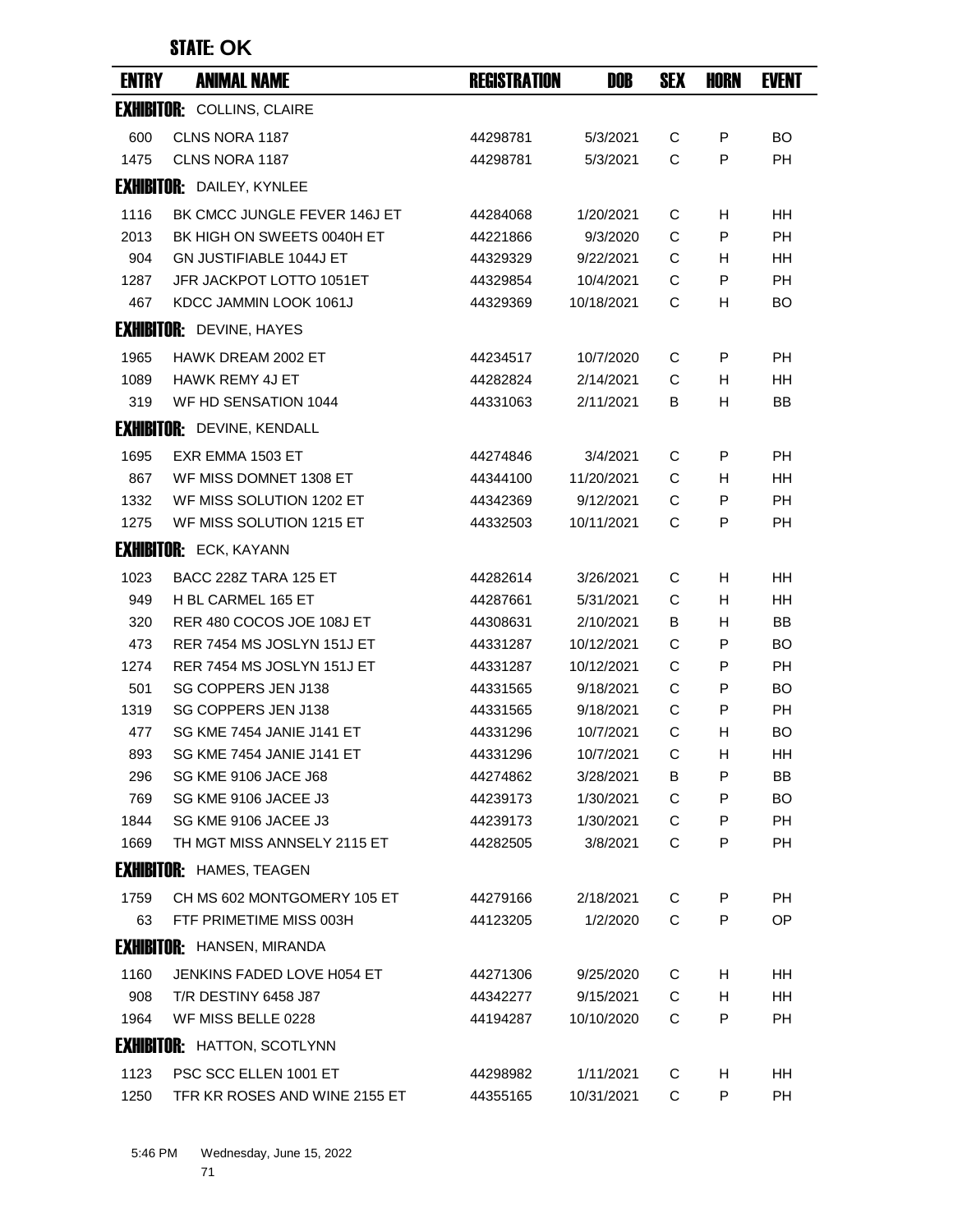| <b>ENTRY</b> | <b>ANIMAL NAME</b>                | <b>REGISTRATION</b> | DOB        | <b>SEX</b> | <b>HORN</b> | <b>EVENT</b> |
|--------------|-----------------------------------|---------------------|------------|------------|-------------|--------------|
|              | <b>EXHIBITOR: HAYES, BLAKELEE</b> |                     |            |            |             |              |
| 535          | <b>BCH JUST PEACHY 121J</b>       | 44337599            | 8/15/2021  | С          | H.          | <b>BO</b>    |
| 930          | <b>BCH JUST PEACHY 121J</b>       | 44337599            | 8/15/2021  | C          | H           | <b>HH</b>    |
| 1984         | BK HOLLYWOOD STAR 0050H ET        | 44221874            | 9/24/2020  | C          | P           | <b>PH</b>    |
|              | <b>EXHIBITOR: HAYES, CLAYTON</b>  |                     |            |            |             |              |
| 1999         | BK HIDE N SEEK 0069H              | 44221888            | 9/13/2020  | C          | P           | PH           |
|              | <b>EXHIBITOR: HILMES, HARPER</b>  |                     |            |            |             |              |
| 1596         | <b>BM REBA ET</b>                 | 44271792            | 3/25/2021  | C          | P           | <b>PH</b>    |
|              | <b>EXHIBITOR: HILMES, HOLLIS</b>  |                     |            |            |             |              |
| 1569         | PSC SCC LAYLA 1019 ET             | 44286821            | 4/2/2021   | C          | P           | <b>PH</b>    |
|              | <b>EXHIBITOR: IRWIN, PARKER</b>   |                     |            |            |             |              |
| 1636         | BK JAMBALAYA 155J                 | 44284031            | 3/16/2021  | C          | P           | PH           |
|              | <b>EXHIBITOR: KOONTZ, ADDISON</b> |                     |            |            |             |              |
| 1699         | <b>SG MISS JORDAN J43</b>         | 44274090            | 3/3/2021   | C          | P           | РH           |
| 493          | SG NMK GRACE'S JOY J47            | 44321718            | 9/21/2021  | C          | P           | BO           |
| 1312         | SG NMK GRACE'S JOY J47            | 44321718            | 9/21/2021  | C          | P           | <b>PH</b>    |
| 531          | <b>SG NMK MISS JOCELYN J37</b>    | 44309737            | 8/24/2021  | C          | P           | BO           |
| 1372         | <b>SG NMK MISS JOCELYN J37</b>    | 44309737            | 8/24/2021  | C          | P           | РH           |
| 274          | SG SENSATIONS EDITION J111 ET     | 44351271            | 7/15/2021  | в          | H           | ΒB           |
|              | <b>EXHIBITOR: KOONTZ, JAELYN</b>  |                     |            |            |             |              |
| 912          | SG MISS JESSE J135                | 44338875            | 9/13/2021  | С          | H           | HН           |
| 538          | SG MISS JOCELYN J129              | 44338897            | 8/10/2021  | C          | H           | BO           |
| 931          | SG MISS JOCELYN J129              | 44338897            | 8/10/2021  | C          | H.          | HH           |
| 928          | SG NMK MISS JADE J34 ET           | 44321717            | 8/21/2021  | С          | H           | HН           |
| 1098         | VH 756 JUNIPER 04J ET             | 44285709            | 2/6/2021   | C          | H           | HH           |
|              | <b>EXHIBITOR: LYNN, EMMA</b>      |                     |            |            |             |              |
| 217          | ERL STEELE 2022                   | 44352516            | 1/2/2022   | B          | H           | BB           |
| 64           | JPDL T/R MS SPICE G202 ET         | 44168463            | 10/22/2019 | C          | H           | <b>OP</b>    |
|              | <b>EXHIBITOR: MARR, TAYLOR</b>    |                     |            |            |             |              |
| 1901         | WRB CHERRY BOMB 221               | 44272529            | 1/6/2021   | C          | P           | <b>PH</b>    |
|              | <b>EXHIBITOR: MARRS, TAYLOR</b>   |                     |            |            |             |              |
| 996          | HAWK MYRA 21J ET                  | 44282873            | 4/15/2021  | C          | H.          | HH.          |
| 1721         | LCC 173D REMETEE 173D ET          | 44249825            | 2/28/2021  | C          | P           | PH.          |
|              | <b>EXHIBITOR: MCINTYRE, QUAID</b> |                     |            |            |             |              |
| 977          | <b>QM FRANCHESKA</b>              | 44241595            | 5/1/2021   | C          | H           | HH           |
| 1057         | RER REDEMPTIONS JEWEL 118J        | 44282821            | 3/2/2021   | C          | H.          | HH.          |
| 1063         | <b>SG MISS GINGERS GIRL J35</b>   | 44244286            | 2/28/2021  | C          | H           | HH           |
|              | <b>EXHIBITOR: MCINTYRE, WYATT</b> |                     |            |            |             |              |
| 1720         | SG MISS JASMINE J34               | 44273606            | 2/28/2021  | C          | P           | <b>PH</b>    |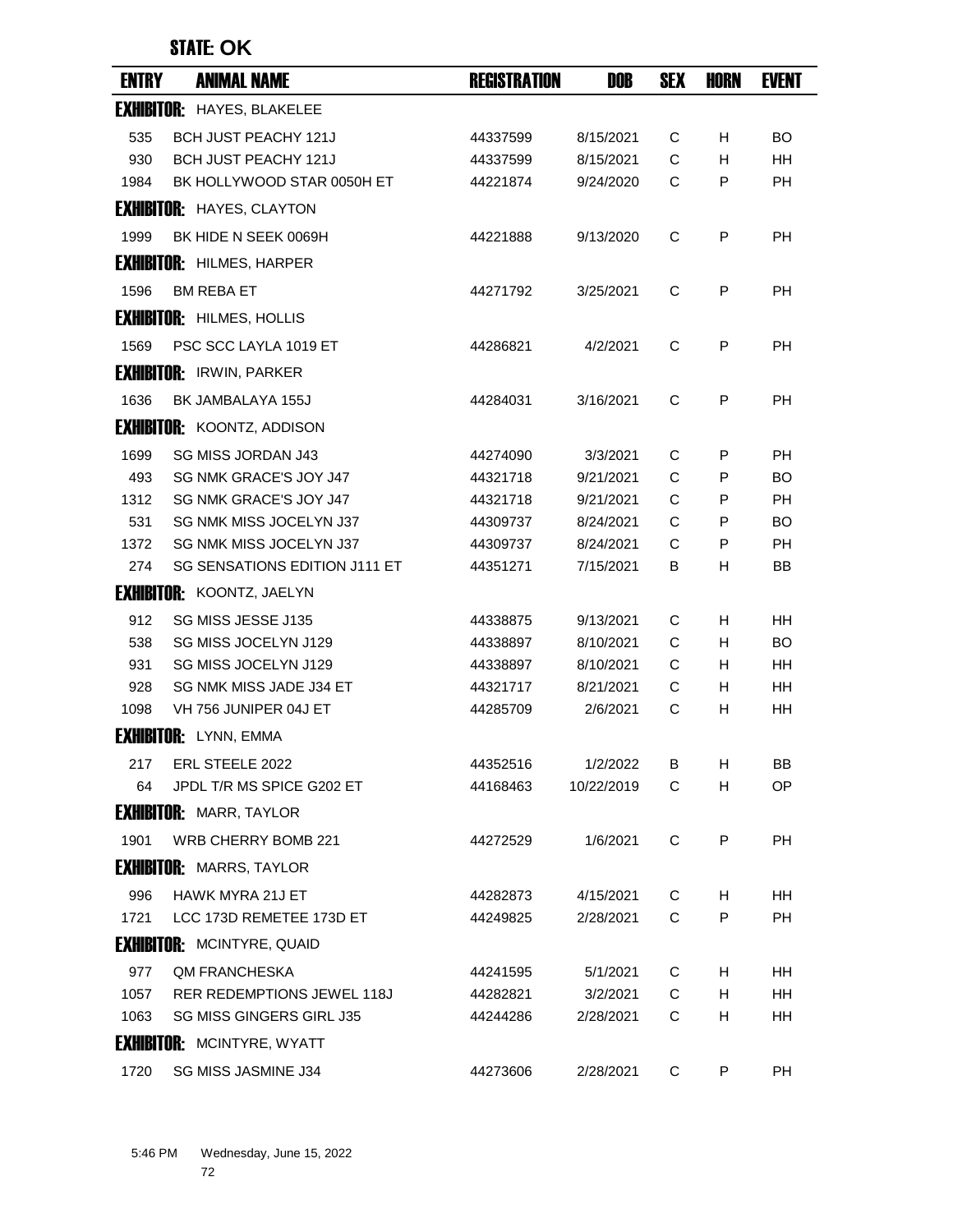| <b>ENTRY</b>      | <b>ANIMAL NAME</b>                  | <b>REGISTRATION</b> | DOB        | <b>SEX</b> | HORN | <b>EVENT</b> |
|-------------------|-------------------------------------|---------------------|------------|------------|------|--------------|
| <b>EXHIBITOR:</b> | MILLIGAN, BRYCE                     |                     |            |            |      |              |
| 1138              | PERKS C&L 5027 MARLEY 0125          | 44231034            | 11/25/2020 | C          | H    | <b>HH</b>    |
| 409               | YH BM MISS GABRIELLE 203K           | 44350172            | 1/7/2022   | C          | P    | <b>BO</b>    |
| 863               | YH MISS CARAMEL 190J                | 44349843            | 11/26/2021 | C          | н    | HН           |
|                   | <b>EXHIBITOR: NORVELL, MADILYN</b>  |                     |            |            |      |              |
| 1126              | GKB 2296 ELVIRA 497E J206 ET        | 44229346            | 1/5/2021   | C          | H    | HН           |
| 1583              | JR JUDY 140 ET                      | 44286832            | 3/29/2021  | C          | P    | <b>PH</b>    |
| 345               | NCC BANKROLL 0901 EXAR ET           | 44275271            | 10/7/2020  | B          | P    | <b>BB</b>    |
| 590               | <b>NCC BRITTANY 101J ET</b>         | 44342303            | 5/10/2021  | C          | P    | BO           |
| 1452              | <b>NCC BRITTANY 101J ET</b>         | 44342303            | 5/10/2021  | C          | P    | <b>PH</b>    |
| 1225              | WF MIRROR IMAGE 1300 ET             | 44332495            | 11/15/2021 | C          | P    | PH           |
|                   | <b>EXHIBITOR: NORVELL, SAYLOR</b>   |                     |            |            |      |              |
| 884               | GKB 5182 MIS DOM 8228 1518          | 44308221            | 10/18/2021 | C          | H    | HН           |
|                   | <b>EXHIBITOR: PECHA, MARLYN</b>     |                     |            |            |      |              |
| 927               | BK JAM UP DEAL 1063J ET             | 44329299            | 8/24/2021  | C          | H    | HН           |
| 1092              | CMCC JAZZ IT UP 179J                | 44284792            | 2/12/2021  | C          | H    | <b>HH</b>    |
| 1167              | VC HAPPY GAL 0056H ET               | 44222007            | 9/3/2020   | C          | н    | HH           |
|                   | <b>EXHIBITOR: PEMBROOK, HANNAH</b>  |                     |            |            |      |              |
| 1963              | PSC SCC ELEGENCE 0108 ET            | 44250586            | 10/12/2020 | C          | P    | PH           |
| 902               | PSC SCC ELLEN 1028 ET               | 44349156            | 9/28/2021  | C          | н    | <b>HH</b>    |
| 1777              | PSC SCC VERONICA 1006 ET            | 44288122            | 2/14/2021  | C          | P    | <b>PH</b>    |
| 74                | VH FELICITY 1809 ET                 | 43954394            | 3/22/2018  | C          | P    | OP           |
| 81                | VH MISS CAPRI 1504 ET               | 43618088            | 3/26/2015  | C          | P    | OP           |
|                   | <b>EXHIBITOR: RHODES, KYA</b>       |                     |            |            |      |              |
| 1647              | PSC SCC ELEANOR 1018 ET             | 44285437            | 3/14/2021  | C          | P    | <b>PH</b>    |
| 431               | TFR KR MIMOSA LADY 2153 ET          | 44353425            | 12/4/2021  | C          | P    | <b>BO</b>    |
| 1194              | TFR KR MIMOSA LADY 2153 ET          | 44353425            | 12/4/2021  | C          | P    | PH           |
| 446               | TER KR ROSES AND WINE 2152 FT       | 44355166            | 11/20/2021 | C.         | P    | BO.          |
| 1215              | TFR KR ROSES AND WINE 2152 ET       | 44355166            | 11/20/2021 | C          | P    | РH           |
| 227               | TFR KR WHISKEY RIVER 2154 ET        | 44353427            | 11/26/2021 | B          | S    | BB           |
| 807               | TFRKR LEATHER N LACE 2050 ET        | 44247829            | 12/15/2020 | C          | P    | <b>BO</b>    |
| 1926              | TFRKR LEATHER N LACE 2050 ET        | 44247829            | 12/15/2020 | C          | P    | PH.          |
| 804               | TFRKR LEATHER N LACE 2051 ET        | 44247831            | 12/18/2020 | C          | P    | <b>BO</b>    |
|                   | <b>EXHIBITOR: SCASTA, CUTTER</b>    |                     |            |            |      |              |
| 914               | VC JIM JAM BAM 1040J ET             | 44329319            | 9/10/2021  | C          | H    | HH           |
|                   | <b>EXHIBITOR: SCOTT, KATELIN</b>    |                     |            |            |      |              |
| 87                | <b>KS BUGS 2202</b>                 | 44336913            | 6/15/2021  | S          | P    | S            |
| 86                | KS LOONEY TUNES 2209                | 44336914            | 6/25/2021  | S          | P    | S            |
|                   | <b>EXHIBITOR: SHEBESTER, COOPER</b> |                     |            |            |      |              |
| 1239              | WF HAWK HANNA 1302 ET               | 44336985            | 11/5/2021  | C          | P    | PH           |
|                   | <b>EXHIBITOR: SILAS, KENNA</b>      |                     |            |            |      |              |
| 1870              | H DS LADY 1421 ET                   | 44257440            | 1/24/2021  | C          | P    | <b>PH</b>    |
| $F \cdot AC$ DM   | Modnodn                             |                     |            |            |      |              |

5:46 PM Wednesday, June 15, 2022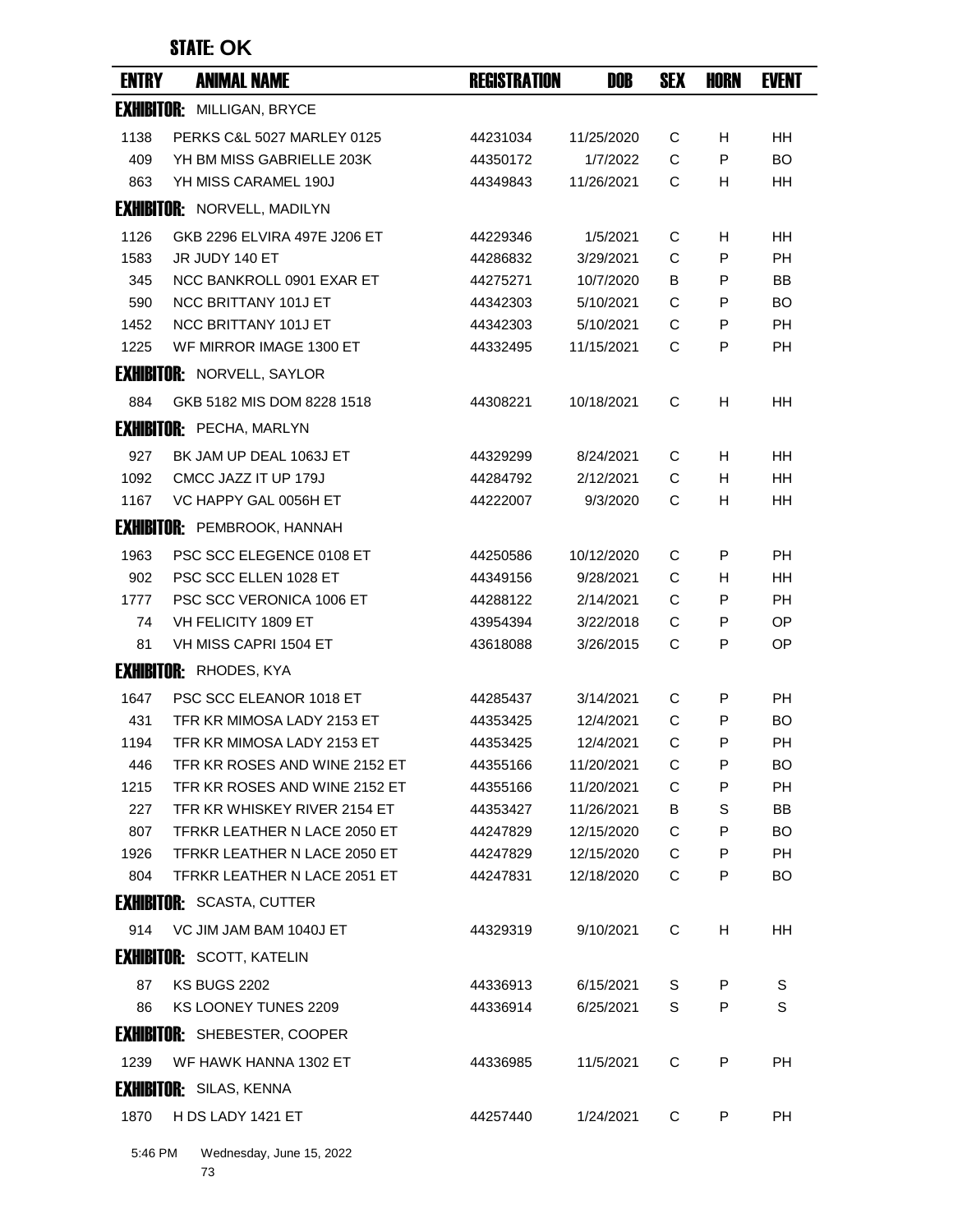| <b>ENTRY</b> | <b>ANIMAL NAME</b>                  | <b>REGISTRATION</b> | DOB        | <b>SEX</b> | <b>HORN</b> | <b>EVENT</b> |
|--------------|-------------------------------------|---------------------|------------|------------|-------------|--------------|
|              | <b>EXHIBITOR: SMITH, BAYLEE</b>     |                     |            |            |             |              |
| 868          | CCC BRINLEY 1524 ET                 | 44337264            | 11/20/2021 | C          | H.          | <b>HH</b>    |
| 1400         | GC LOTTIE DOTTIE 618                | 44321818            | 6/18/2021  | C          | P           | <b>PH</b>    |
| 1349         | <b>KB MISS FANCY GIRL 9521</b>      | 44307045            | 9/5/2021   | С          | P           | <b>PH</b>    |
| 899          | <b>KB MISS LOUISE 1021</b>          | 44324099            | 10/2/2021  | C          | н           | HH           |
| 1890         | PSC SCC VANESA 1002 ET              | 44288121            | 1/12/2021  | C          | S           | <b>PH</b>    |
| 1546         | <b>PSC SCC VIDALIA 1022 ET</b>      | 44288125            | 4/6/2021   | С          | P           | <b>PH</b>    |
| 923          | <b>SCC KYLIE 260F 2165</b>          | 44332612            | 8/29/2021  | C          | H           | HH           |
| 1589         | VC JEEPERS CREEPERS 164J ET         | 44284077            | 3/26/2021  | C          | P           | <b>PH</b>    |
|              | <b>EXHIBITOR: SPARKS, STEPHEN</b>   |                     |            |            |             |              |
| 813          | SVS LIBERTY 2002                    | 44245779            | 11/16/2020 | С          | P           | BO.          |
| 341          | SVS NIMITZ 2001                     | 44245777            | 11/16/2020 | B          | P           | BB           |
|              | <b>EXHIBITOR: STELZER, BLAYKLEE</b> |                     |            |            |             |              |
| 1329         | BK TRF JIGGY OLIVIA 1048J           | 44329286            | 9/12/2021  | C          | P           | <b>PH</b>    |
| 52           | EXR COOL SPOT 0234 ET               | 44112268            | 2/10/2020  | C          | H           | <b>OP</b>    |
| 1015         | <b>SC CB CHEVELLE 105J</b>          | 44283634            | 4/1/2021   | C          | H           | HH           |
| 358          | STLZ COOL GEN C01K                  | 44356885            | 3/13/2022  | C          | P           | <b>BO</b>    |
|              | <b>EXHIBITOR: TAYLOR, ABIGAIL</b>   |                     |            |            |             |              |
| 1135         | TFRKR CHEROKEE ROSE 2052 ET         | 44249020            | 12/24/2020 | C          | H           | HH           |
|              | <b>EXHIBITOR: WELDON, ELLA</b>      |                     |            |            |             |              |
| 1828         | BK CMCC JUNGLE CAT 149J ET          | 44284071            | 2/2/2021   | C          | P           | <b>PH</b>    |
| 1354         | EXR MS HARLEY 1278 ET               | 44283768            | 9/3/2021   | C          | P           | <b>PH</b>    |
| 1056         | <b>EXR PRIMROSE 1501 ET</b>         | 44274844            | 3/3/2021   | C          | H           | HH           |
| 112          | MCKY MAX 1076 ET                    | 44318658            | 4/10/2021  | S          | H           | S            |
| 1676         | TCC TB FANCY THAT 102 ET            | 44283023            | 3/7/2021   | C          | P           | <b>PH</b>    |
| 1373         | UPS MISS 2296 SENSATION 1550        | 44282987            | 8/24/2021  | C          | P           | <b>PH</b>    |
| 920          | UPS MISS 2296 SENSATION 1604        | 44296532            | 9/3/2021   | C          | H.          | HH           |
| 872          | UPS MISS MIGHTY 180                 | 44331552            | 11/15/2021 | C          | н           | HH           |
|              | <b>EXHIBITOR: YATES, ABBEY</b>      |                     |            |            |             |              |
| 1384         | CHURCHILL LADY 1300J ET             | 44349268            | 7/28/2021  | C          | P           | <b>PH</b>    |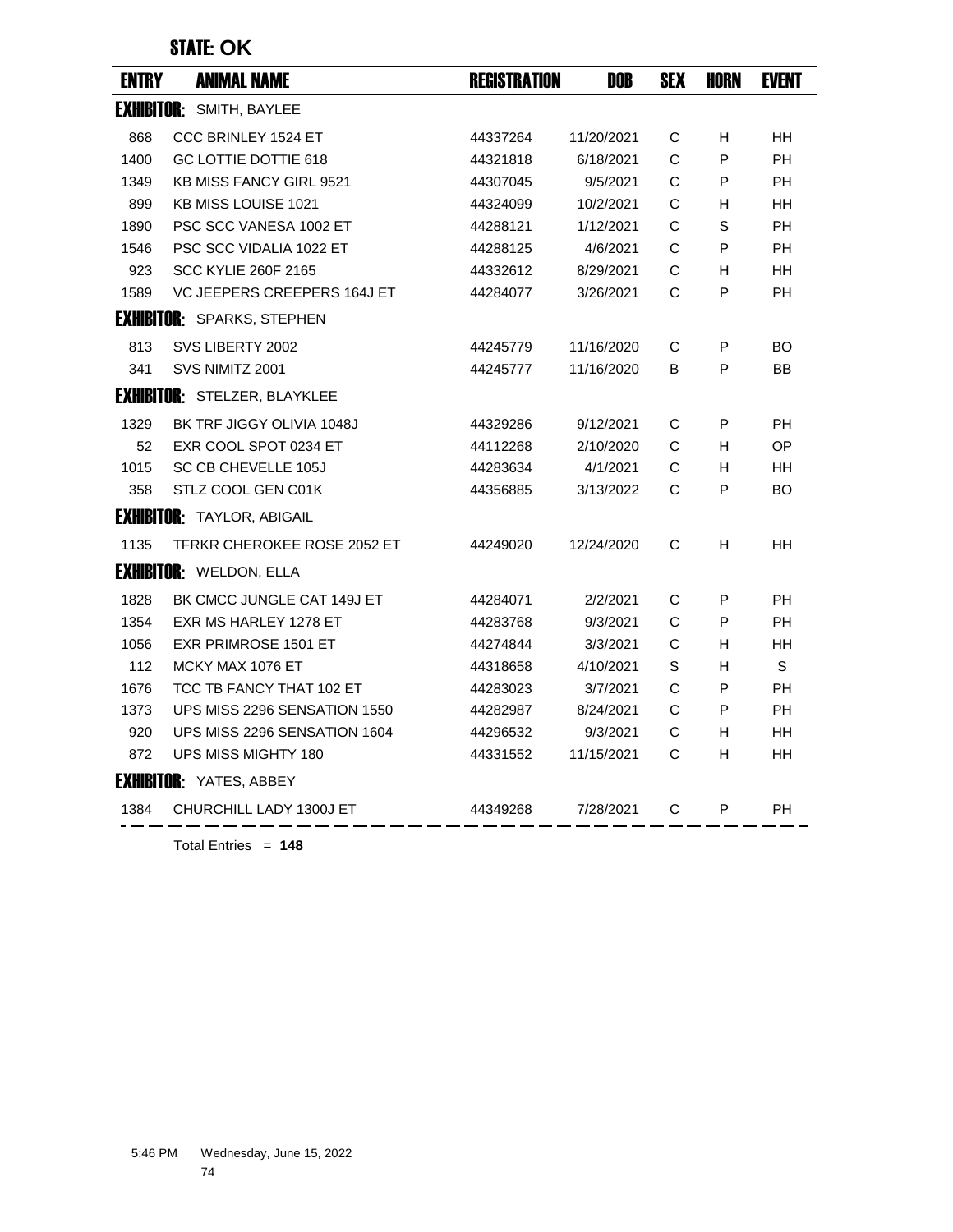### STATE: **OR**

| <b>ENTRY</b>      | <b>ANIMAL NAME</b>             | <b>REGISTRATION</b> | DOB       | <b>SEX</b> | <b>HORN</b> | <b>EVENT</b> |
|-------------------|--------------------------------|---------------------|-----------|------------|-------------|--------------|
| <b>EXHIBITOR:</b> | GOHR, FALLON                   |                     |           |            |             |              |
| 2009              | BK TRF HONKY TONK 0057H ET     | 44221875            | 9/5/2020  | C          | P           | <b>PH</b>    |
| 1847              | C D715 CLASSY MONICA 1182 ET   | 44257689            | 1/29/2021 | C          | P           | <b>PH</b>    |
| 578               | GOHR CHEVELLE 396              | 44298917            | 5/18/2021 | C          | P           | <b>BO</b>    |
| 1435              | GOHR CHEVELLE 396              | 44298917            | 5/18/2021 | C          | P           | <b>PH</b>    |
| 350               | GOHR MILES MCKEE 0064 FT       | 44344031            | 9/3/2020  | B          | H           | <b>BB</b>    |
| 844               | GOHR PLATINUM 0072             | 44336203            | 9/13/2020 | C          | H           | <b>BO</b>    |
| 1165              | GOHR PLATINUM 0072             | 44336203            | 9/13/2020 | C          | H           | <b>HH</b>    |
| 306               | GOHR SENSATION 1028 ET         | 44344028            | 3/5/2021  | B          | H           | BB           |
|                   | <b>EXHIBITOR: GOHR, GUNNAR</b> |                     |           |            |             |              |
| 1461              | BK JAMMIN SWEET 161J           | 44284038            | 5/6/2021  | C          | P           | <b>PH</b>    |
| 48                | KJ 746D COCO CHANEL 952H ET    | 44150681            | 2/21/2020 | C          | P           | OP           |
| <b>EXHIBITOR:</b> | HARFST, SARA                   |                     |           |            |             |              |
| 1585              | <b>BHR JUSTINE 121</b>         | 44330362            | 3/28/2021 | С          | P           | PH           |
| 523               | HARFST 7787 DINAH 120 ET       | 44333760            | 9/2/2021  | C          | P           | <b>BO</b>    |
| 695               | HARFST BF 308F ADA 2104 ET     | 44287159            | 3/6/2021  | C          | н           | <b>BO</b>    |
| 737               | HARFST BF 908 MARY ANN 108     | 44283607            | 2/15/2021 | C          | н           | <b>BO</b>    |
| 1083              | HARFST BF 908 MARY ANN 108     | 44283607            | 2/15/2021 | C          | H           | <b>HH</b>    |
| 459               | HARFST D56 DESTINY 121 ET      | 44333208            | 11/6/2021 | C          | P           | <b>BO</b>    |
| 1236              | HARFST D56 DESTINY 121 ET      | 44333208            | 11/6/2021 | C          | P           | <b>PH</b>    |
| 1345              | KJ 746D COCO BEACH 536J ET     | 44333205            | 9/5/2021  | C          | P           | <b>PH</b>    |
| 1746              | KJ F31 MISTY MAID E30J ET      | 44278520            | 2/20/2021 | C          | P           | <b>PH</b>    |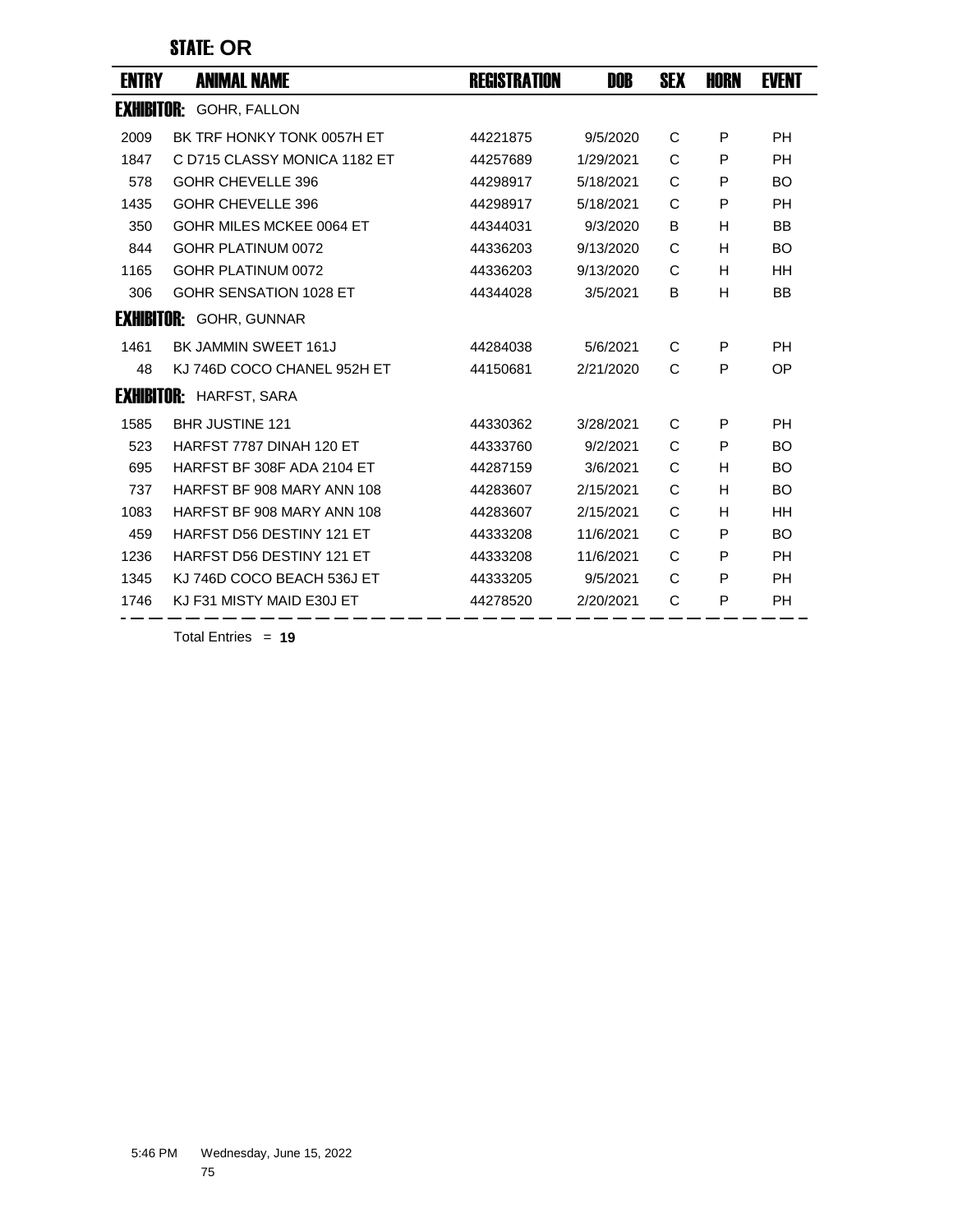## STATE: **PA**

| <b>ENTRY</b> | <b>ANIMAL NAME</b>                      | <b>REGISTRATION</b> | DOB        | <b>SEX</b> | <b>HORN</b> | <b>EVENT</b> |
|--------------|-----------------------------------------|---------------------|------------|------------|-------------|--------------|
|              | <b>EXHIBITOR: ANDERSON, SERENA</b>      |                     |            |            |             |              |
| 1199         | <b>WF KIWI 1305 ET</b>                  | 44332498            | 11/30/2021 | C          | P           | <b>PH</b>    |
| 1259         | WF MISS SOLUTION 1222 ET                | 44332502            | 10/23/2021 | C          | P           | <b>PH</b>    |
|              | <b>EXHIBITOR: DONNELL, MORGAN</b>       |                     |            |            |             |              |
| 1534         | <b>JLCS F30 GAL 231 J58</b>             | 44246152            | 4/9/2021   | C          | P           | <b>PH</b>    |
|              | <b>EXHIBITOR: DUNN, REAGAN</b>          |                     |            |            |             |              |
| 568          | WD 3F HONEY-WINE 1157                   | 44290525            | 6/1/2021   | C          | P           | BO.          |
| 298          | WD 3F K MONEY 1109                      | 44245598            | 3/26/2021  | B          | P           | BB           |
|              | <b>EXHIBITOR:</b> DUNN, WALKER L        |                     |            |            |             |              |
| 831          | WD 559 LORETTA 0171ET                   | 44232070            | 9/29/2020  | C          | P           | BO.          |
| 1978         | WD 559 LORETTA 0171ET                   | 44232070            | 9/29/2020  | C          | P           | <b>PH</b>    |
| 647          | WD DM 561C MAYBELLINE 1112              | 44279913            | 3/29/2021  | C          | P           | BO.          |
| 1584         | WD DM 561C MAYBELLINE 1112              | 44279913            | 3/29/2021  | C          | P           | <b>PH</b>    |
|              | <b>EXHIBITOR: HOWE, KAIA</b>            |                     |            |            |             |              |
| 384          | DJF IVY 4K ET                           | 44346458            | 2/4/2022   | C          | P           | BO           |
| 714          | DJF PIXIE 18J ET                        | 44275824            | 3/1/2021   | C          | P           | BO.          |
| 1718         | DJF PIXIE 18J ET<br>ECR WAVERLY 0110 ET | 44275824            | 3/1/2021   | C<br>C     | P<br>P      | <b>PH</b>    |
| 1664         |                                         | 44281072            | 3/10/2021  |            |             | PH           |
|              | <b>EXHIBITOR: MACIK, KYLE</b>           |                     |            |            |             |              |
| 1875         | RSF HOMETOWN SWEETHEART 02J             | 44259863            | 1/21/2021  | C          | P           | <b>PH</b>    |
|              | <b>EXHIBITOR: METTS, LAYLA</b>          |                     |            |            |             |              |
| 1783         | KLL KLD LILLY 3J ET                     | 44275422            | 2/14/2021  | C          | P           | <b>PH</b>    |
| 1879         | KLL KLD WARBONNET 1J ET                 | 44272149            | 1/20/2021  | C          | P           | <b>PH</b>    |
|              | <b>EXHIBITOR: SHEESLEY, MASON</b>       |                     |            |            |             |              |
| 1687         | GGSC STELLA 16J                         | 44282463            | 3/5/2021   | C          | P           | PH           |
| 1521         | PURPLE LOGAN 83J                        | 44306003            | 4/16/2021  | C          | P           | <b>PH</b>    |
| 130          | PURPLE SLIM SHADY 64J                   | 44303151            | 3/24/2021  | S          | P           | S            |
|              | <b>EXHIBITOR: SPANGLER, BETHANY</b>     |                     |            |            |             |              |
| 1947         | KJD HARMONY 34H                         | 44217405            | 11/3/2020  | C          | P           | <b>PH</b>    |
| 136          | KJD15J                                  | 44331367            | 3/19/2021  | S          | P           | S            |
|              | <b>EXHIBITOR: STOCKDALE, RYLEE</b>      |                     |            |            |             |              |
| 139          | PURPLE COWBOY CURT 57J                  | 44303150            | 3/18/2021  | S          | P           | S            |
| 639          | SCC 6153 BLUEBIRD 11J                   | 44296320            | 4/2/2021   | C          | P           | BO.          |
| 1571         | SCC 6153 BLUEBIRD 11J                   | 44296320            | 4/2/2021   | С          | P           | PH           |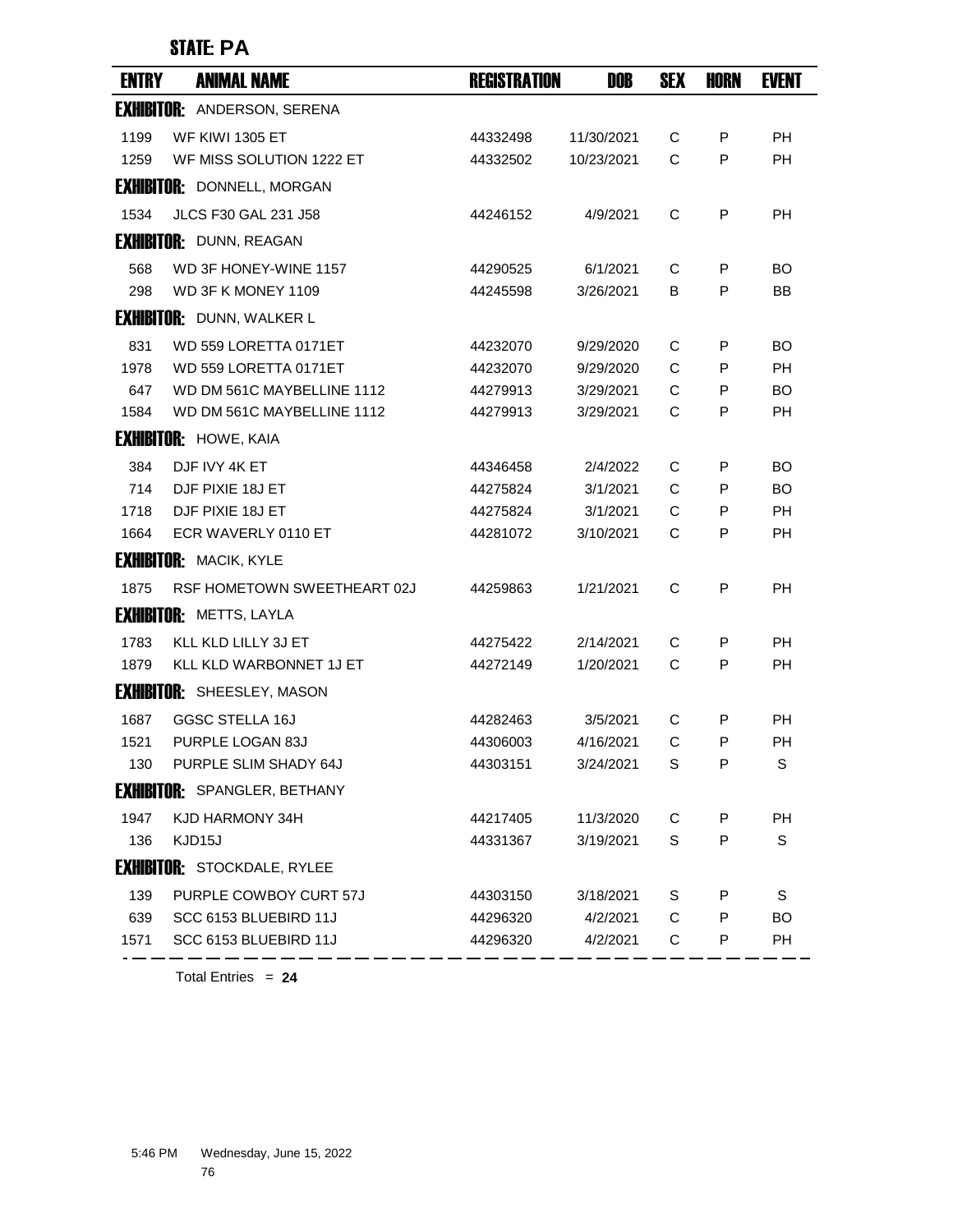## STATE: **RI**

| <b>ENTRY</b> | <b>ANIMAL NAME</b>                 | <b>REGISTRATION</b> | DOB       | <b>SEX</b> | HORN | <b>EVENT</b> |
|--------------|------------------------------------|---------------------|-----------|------------|------|--------------|
|              | <b>EXHIBITOR: FORREST, KAMRYN</b>  |                     |           |            |      |              |
| 1897         | BOFAT HILL THE GOOD SPOT 11J       | 44271627            | 1/8/2021  | C.         | P    | PН           |
|              | <b>EXHIBITOR: FORREST, MACALIE</b> |                     |           |            |      |              |
| 1499         | DR FAITHFULNESS                    | 44254353            | 4/24/2021 | C          | P    | PН           |
|              |                                    |                     |           |            |      |              |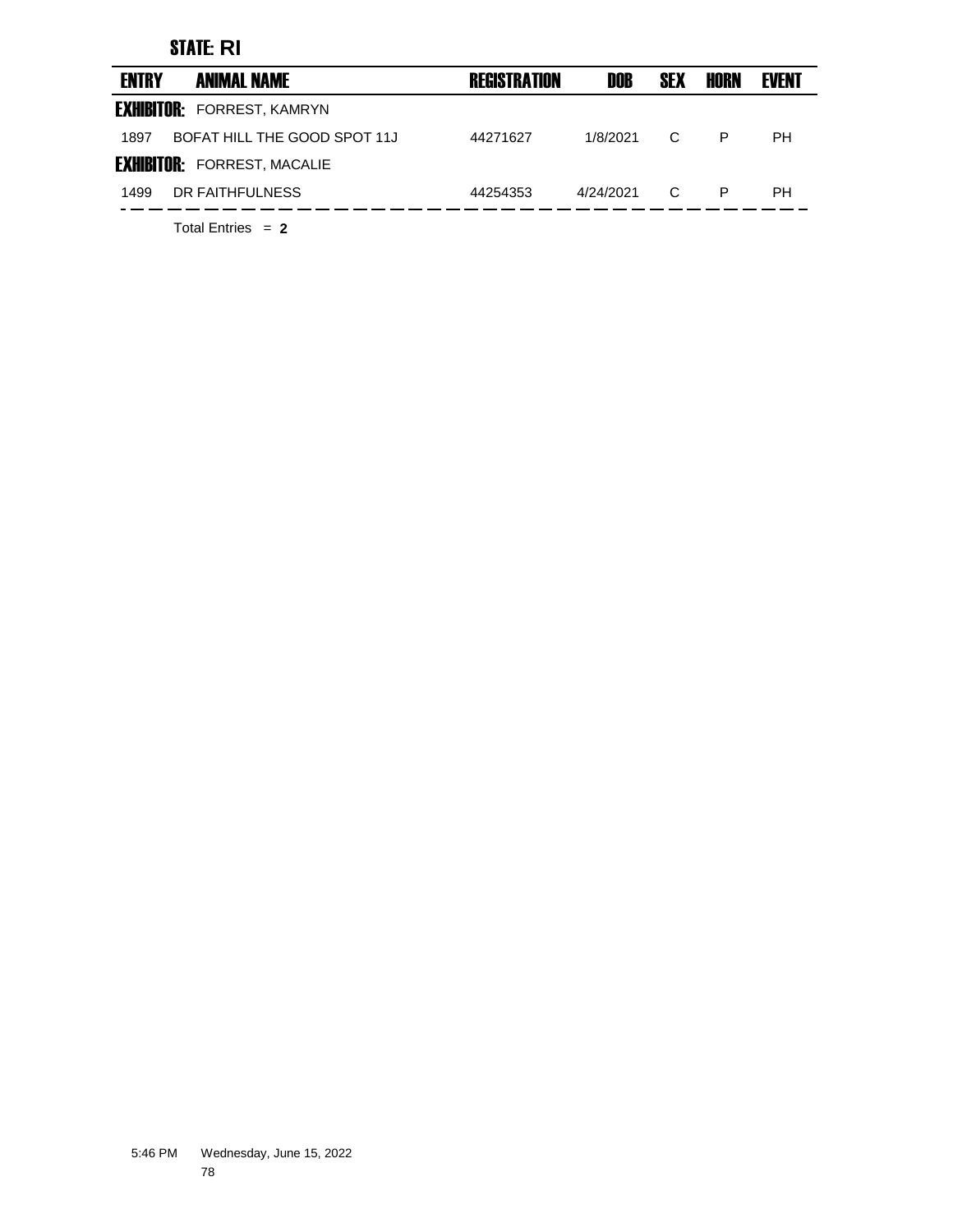## STATE: **SC**

| <b>ENTRY</b>      | <b>ANIMAL NAME</b>          | <b>REGISTRATION</b> | DOB        | <b>SEX</b> | <b>HORN</b> | <b>EVENT</b> |
|-------------------|-----------------------------|---------------------|------------|------------|-------------|--------------|
| <b>EXHIBITOR:</b> | CHRISTENBURY, AMBERLYN      |                     |            |            |             |              |
| 1344              | DAY RACHEL BLUEPRINT 619 ET | 44298593            | 9/6/2021   | C          | P           | PН           |
| 706               | LYN FLIP'N' COTTON 3214     | 44283870            | 3/2/2021   | С          | P           | <b>BO</b>    |
| <b>FXHIRITNR:</b> | CHRITENBURY, AMBERLYN       |                     |            |            |             |              |
| 1705              | LYN FLIP'N' COTTON 3214     | 44283870            | 3/2/2021   | C          | P           | <b>PH</b>    |
| <b>FXHIRITNR:</b> | <b>HUTTON, HARRISON</b>     |                     |            |            |             |              |
| 1773              | HPH 101D LORETTA 003I ET    | 44285126            | 2/15/2021  | C          | P           | PH           |
| 533               | HUTTONS 303G BIANCA SR 316  | 44352710            | 8/21/2021  | C          | H           | <b>BO</b>    |
| 929               | HUTTONS 303G BIANCA SR 316  | 44352710            | 8/21/2021  | C          | н           | <b>HH</b>    |
| 338               | HUTTONS C282 THORN SR 309   | 44245742            | 12/16/2020 | B          | P           | BB           |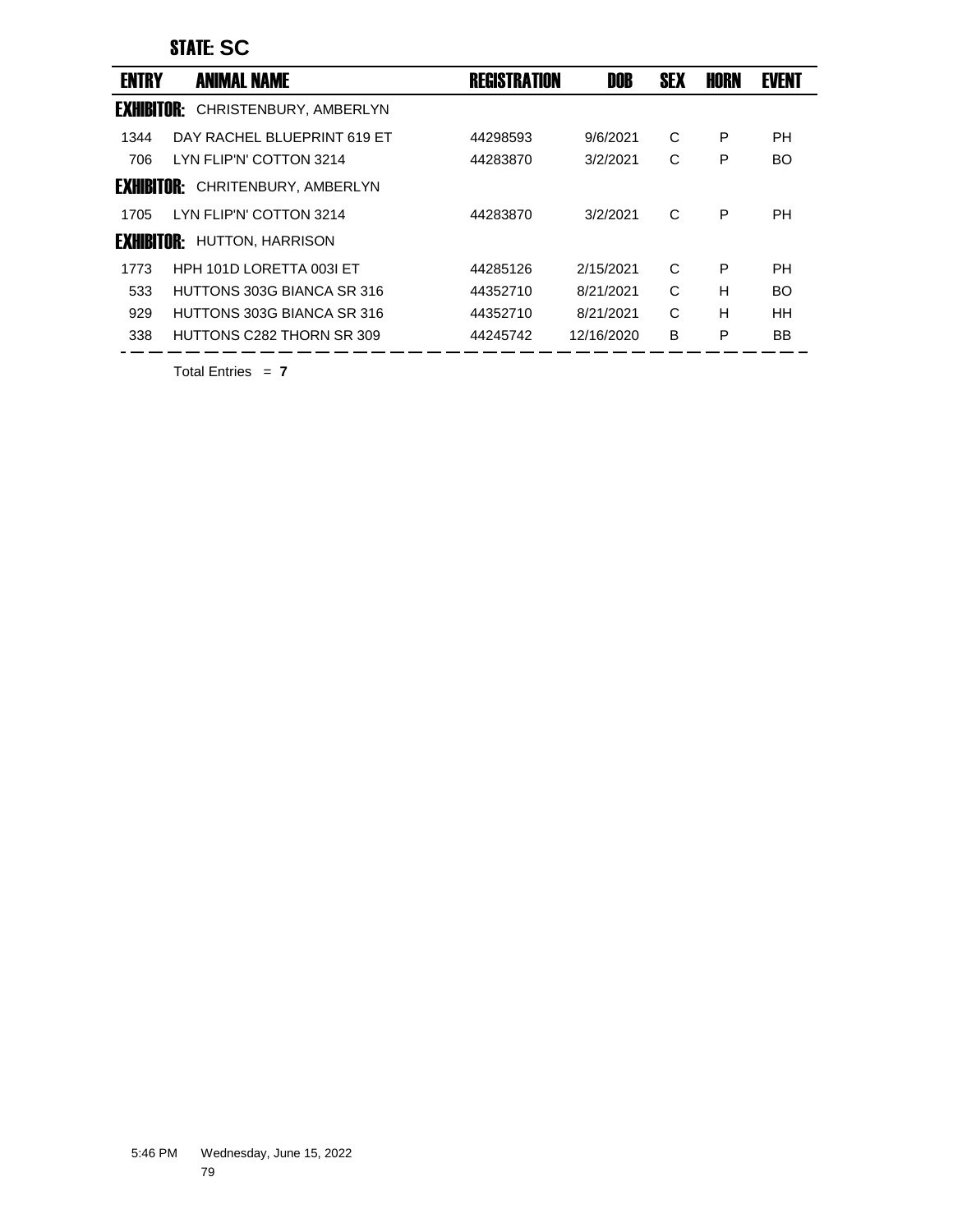## STATE: **SD**

| <b>ENTRY</b>      | <b>ANIMAL NAME</b>                | <b>REGISTRATION</b> | <b>DOB</b> | <b>SEX</b> | <b>HORN</b> | <b>EVENT</b> |  |
|-------------------|-----------------------------------|---------------------|------------|------------|-------------|--------------|--|
| <b>EXHIBITOR:</b> | EFFLING, CHESNEY                  |                     |            |            |             |              |  |
| 1934              | BACC D715 MONICA 078 ET           | 44244587            | 11/28/2020 | C          | P           | <b>PH</b>    |  |
| 711               | CHEZ LUCY 1630J ET                | 44291380            | 3/1/2021   | C          | н           | <b>BO</b>    |  |
| 1061              | CHEZ LUCY 1630J ET                | 44291380            | 3/1/2021   | C          | H           | <b>HH</b>    |  |
| 311               | CHEZ MOONSHINE 1614J ET           | 44322449            | 2/24/2021  | B          | P           | BB           |  |
| 1665              | GGSC MGS MAGNESS J03 ET           | 44277647            | 3/10/2021  | C          | P           | <b>PH</b>    |  |
| 1605              | LP JADE 1852J                     | 44325715            | 3/22/2021  | C          | P           | <b>PH</b>    |  |
| <b>Exhibitor:</b> | <b>JOHNSON, TATE</b>              |                     |            |            |             |              |  |
| 1842              | <b>BLACKTOP SERENDIPITY 148</b>   | 44270193            | 1/30/2021  | C          | P           | <b>PH</b>    |  |
|                   | <b>EXHIBITOR: THELEN, CHLOE</b>   |                     |            |            |             |              |  |
| 1073              | CFCC ROLLER GIRL 323J ET          | 44354599            | 2/21/2021  | C          | H           | HH.          |  |
|                   | <b>EXHIBITIIR:</b> THELEN, HAYDEN |                     |            |            |             |              |  |
| 1507              | HPH 272C JOURNEE 713J             | 44296956            | 4/22/2021  | C          | P           | <b>PH</b>    |  |
|                   |                                   |                     |            |            |             |              |  |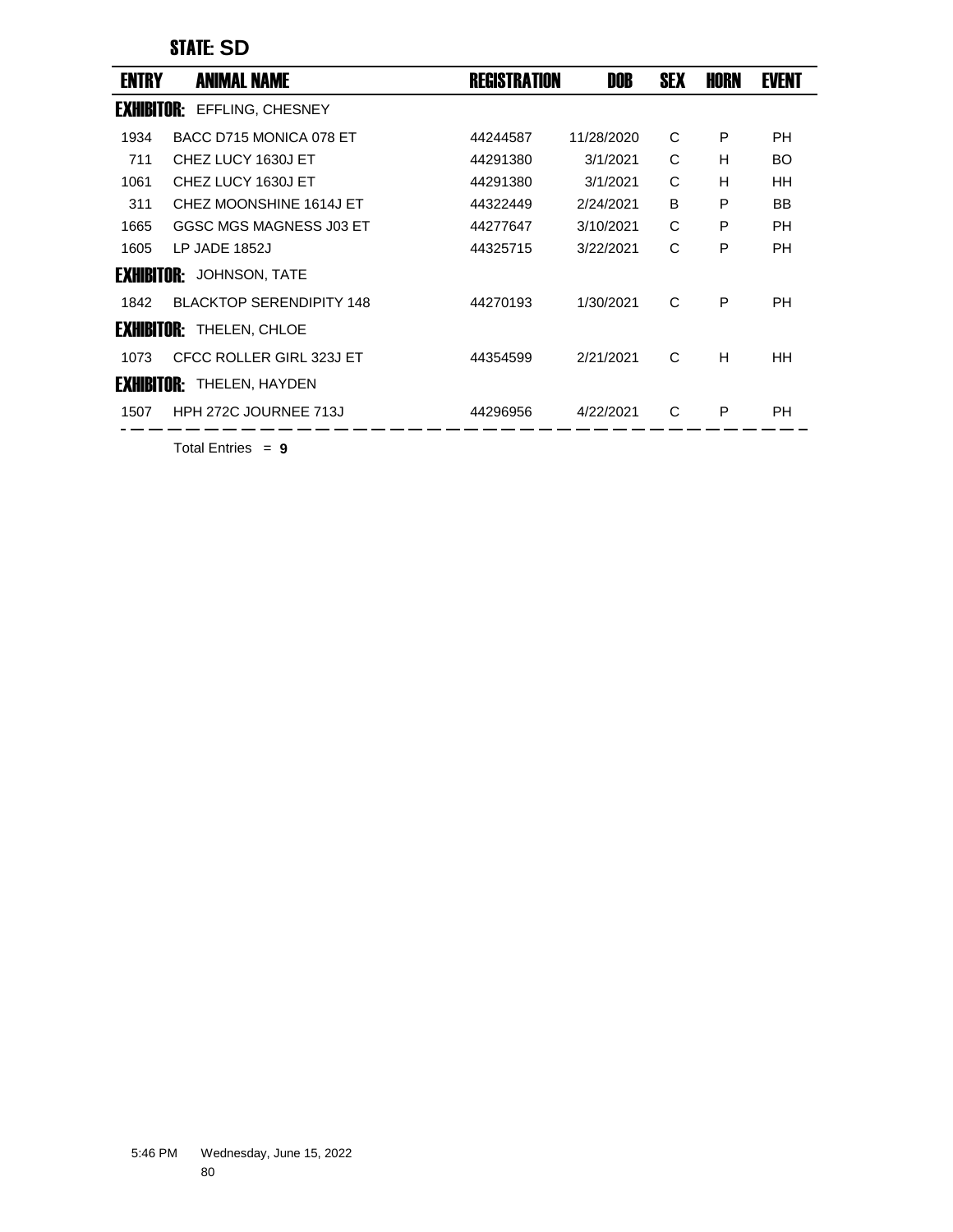## STATE: **TN**

| <b>ENTRY</b> | <b>ANIMAL NAME</b>                                   | <b>REGISTRATION</b>  | DOB                     | <b>SEX</b> | <b>HORN</b> | <b>EVENT</b>    |
|--------------|------------------------------------------------------|----------------------|-------------------------|------------|-------------|-----------------|
|              | <b>EXHIBITOR: BAKER, ELLEIGH</b>                     |                      |                         |            |             |                 |
| 263          | <b>BFAM MIGHTY WARPAINT J91</b>                      | 44333986             | 9/2/2021                | В          | н           | BB              |
|              | <b>EXHIBITOR: BAKER, MAGGIE</b>                      |                      |                         |            |             |                 |
| 1323         | <b>BFAM LULU J92</b>                                 | 44333714             | 9/14/2021               | C          | P           | <b>PH</b>       |
|              | <b>EXHIBITOR: CALLICOTT, ELLA</b>                    |                      |                         |            |             |                 |
| 877          | HAF RBF 7437 MORGAN J018 ET                          | 44340659             | 11/2/2021               | C          | H           | <b>HH</b>       |
| 330          | RBF 2296 RHETT H014                                  | 44240093             | 1/15/2021               | B          | H           | <b>BB</b>       |
| 850          | RBF 49C JOLENE H004 ET                               | 44202674             | 8/16/2020               | C          | н           | <b>BO</b>       |
|              | <b>EXHIBITOR: CALLICOTT, SARAHBETH</b>               |                      |                         |            |             |                 |
| 1768         | MAV HAZEL 122I                                       | 44286556             | 2/16/2021               | C          | P           | <b>PH</b>       |
| 843          | RBF 7437 LORETTA H011 ET                             | 44232124             | 9/13/2020               | C          | P           | BO              |
|              | <b>EXHIBITOR: CHAPMAN, VIVIAN</b>                    |                      |                         |            |             |                 |
| 1361         | KJ 745D ADORA 527J ET                                | 44332673             | 9/1/2021                | C          | P           | <b>PH</b>       |
|              | <b>EXHIBITOR: CHERRY, BRISTOL</b>                    |                      |                         |            |             |                 |
| 2004         | KJ BJ 364C SALSA 184H ET                             | 44222754             | 9/8/2020                | C          | P           | <b>PH</b>       |
|              | <b>EXHIBITOR: CHERRY, SYDNEY</b>                     |                      |                         |            |             |                 |
| 2005         | KJ BJ 364C SALSA 182H ET                             | 44222753             | 9/8/2020                | C          | P           | PH              |
| 1014         | MF 8250 JESSIE 9024 3J ET                            | 44273583             | 4/1/2021                | C          | H           | HН              |
|              | <b>EXHIBITOR: CHERYY, BRISTOL</b>                    |                      |                         |            |             |                 |
| 1269         | BF BRITE QUEEN 011J ET                               | 44304069             | 10/16/2021              | C          | P           | <b>PH</b>       |
|              | <b>EXHIBITOR: COLILNS, MASON</b>                     |                      |                         |            |             |                 |
|              |                                                      |                      |                         |            |             |                 |
| 215          | CN STEELE CITY 113K                                  | 44343500             | 1/13/2022               | B          | P           | ΒB              |
|              | <b>EXHIBITOR: COLLINS, MASON</b>                     |                      |                         |            |             |                 |
| 455          | <b>CN LADY SUMMITT 1111J</b>                         | 44343496             | 11/11/2021              | C          | н           | BO              |
| 874<br>841   | <b>CN LADY SUMMITT 1111J</b><br>CN MISS KLARICE 914H | 44343496<br>44229671 | 11/11/2021<br>9/14/2020 | C<br>С     | H<br>P      | HН<br><b>BO</b> |
| 1997         | CN MISS KLARICE 914H                                 | 44229671             | 9/14/2020               | C          | P           | PH              |
|              | <b>EXHIBITOR: COX, BRAXTON</b>                       |                      |                         |            |             |                 |
| 1158         | BF CONTESSA 0307                                     | 44218577             | 9/30/2020               | C          | н           | HH              |
| 1054         | BF DYNAMITE 3J ET                                    | 44266367             | 3/4/2021                | C          | н           | HН              |
| 1973         | CMF 240D DOMINETTE 640H                              | 44203418             | 10/2/2020               | C          | P           | PH              |
| 2016         | <b>CMF 254D SARA 585H</b>                            | 44203425             | 8/29/2020               | C          | P           | <b>PH</b>       |
| 1914         | TF BF MISS PERFECTION 046                            | 44241565             | 12/30/2020              | C          | P           | PH              |
| 1977         | WF 332A HOME SKILLET 1734 2230                       | 44233207             | 10/1/2020               | C          | P           | PH              |
|              | <b>EXHIBITOR: DOCKERY, MAKAYLA</b>                   |                      |                         |            |             |                 |
| 916          | BK JUICEY DEAL 1065J ET                              | 44329302             | 9/6/2021                | C          | н           | HH              |
| 1113         | PUGH SHOWTIME DAY NOTICEPJ12ET                       | 44294226             | 1/22/2021               | C          | н           | HH              |
|              | <b>EXHIBITOR: HARRISON, ALLIE</b>                    |                      |                         |            |             |                 |
| 1383         | DAY SARAH PERFECTO 84F 618                           | 44298938             | 8/2/2021                | C          | P           | PH              |
| 1982         | DRF ABIGAL 2296 2023 ET                              | 44192724             | 9/26/2020               | C          | P           | PH.             |
| 419          | SVF COPPER SALLY 2101                                | 44352407             | 12/21/2021              | C          | P           | BO              |

5:46 PM Wednesday, June 15, 2022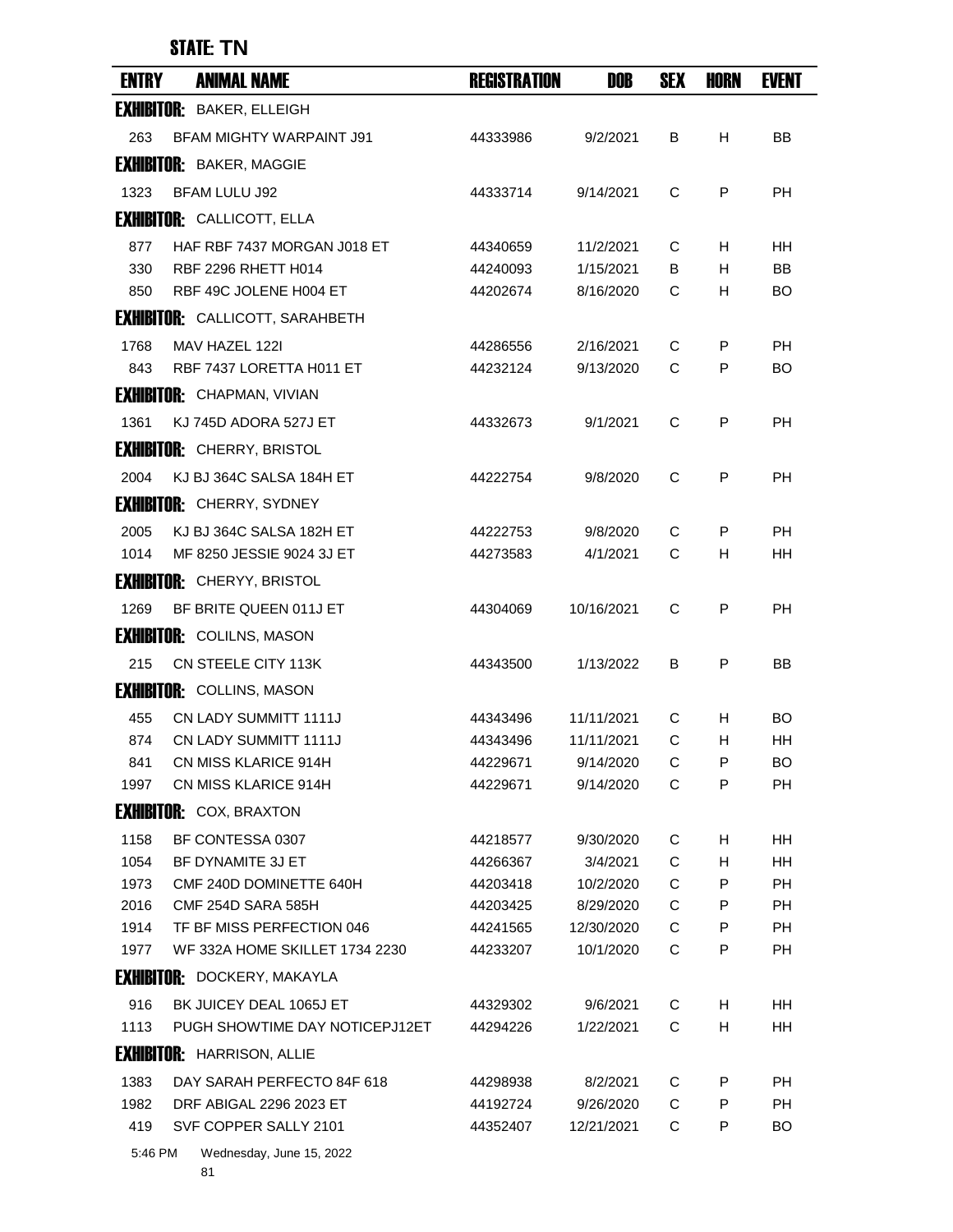## STATE: **TN**

| <b>ENTRY</b> | <b>ANIMAL NAME</b>                     | <b>REGISTRATION</b> | DOB        | <b>SEX</b> | <b>HORN</b> | <b>EVENT</b> |
|--------------|----------------------------------------|---------------------|------------|------------|-------------|--------------|
|              | <b>EXHIBITOR: HART, AUDRA</b>          |                     |            |            |             |              |
| 456          | BRF 2296 MS ADVANCER 400B 106          | 44341273            | 11/10/2021 | C          | P           | BO           |
| 1231         | BRF 2296 MS ADVANCER 400B 106          | 44341273            | 11/10/2021 | C          | P           | <b>PH</b>    |
| 414          | BRF 628 MS ADVANCER 812U 107           | 44341276            | 12/29/2021 | C          | H           | <b>BO</b>    |
| 752          | BRF F28 7191 MS ADVANCER 101           | 44288686            | 2/5/2021   | С          | H           | <b>BO</b>    |
| 1102         | BRF F28 7191 MS ADVANCER 101           | 44288686            | 2/5/2021   | С          | H           | HH           |
|              | <b>EXHIBITOR: HUTSON, BRITIAN</b>      |                     |            |            |             |              |
| 857          | <b>YB NELLIE 860 142</b>               | 44339285            | 12/6/2021  | С          | H           | <b>HH</b>    |
|              | <b>EXHIBITOR:</b> JACKSON, EVAN        |                     |            |            |             |              |
| 805          | ECC HOPE 002H                          | 44274410            | 12/17/2020 | C          | P           | <b>BO</b>    |
| 1924         | ECC HOPE 002H                          | 44274410            | 12/17/2020 | C          | P           | <b>PH</b>    |
| 1270         | HPH 57D DOJA 108I ET                   | 44340155            | 10/14/2021 | С          | P           | <b>PH</b>    |
|              | <b>EXHIBITOR: POARCH, MAELEE</b>       |                     |            |            |             |              |
| 1485         | HPH 316A PEGGY 047I ET                 | 44274321            | 5/1/2021   | C          | P           | РH           |
| 1491         | HPH 57D SHIMMER 045I ET                | 44294557            | 4/28/2021  | C          | P           | PH           |
| 1189         | HPH AMERICAN SUNNY 110I ET             | 44348030            | 12/9/2021  | C          | P           | <b>PH</b>    |
|              | <b>EXHIBITOR: RUSHTON, LIBBY</b>       |                     |            |            |             |              |
| 232          | HAF 2296 BERETTA J102                  | 44350527            | 11/16/2021 | B          | H           | <b>BB</b>    |
| 767          | HAF 7437 ANNA LEE I133 ET              | 44245954            | 1/30/2021  | C          | P           | <b>BO</b>    |
| 1841         | <b>HAF 7437 ANNA LEE I133 ET</b>       | 44245954            | 1/30/2021  | С          | P           | <b>PH</b>    |
| 601          | <b>HAF 7437 IVY 1039 ET</b>            | 44288883            | 5/3/2021   | C          | H           | BO           |
| 970          | HAF 7437 IVY 1039 ET                   | 44288883            | 5/3/2021   | С          | н           | HH           |
| 458          | HAF 7437 JESSIE'S GIRL J135 ET         | 44350436            | 11/8/2021  | С          | P           | <b>BO</b>    |
| 1235         | HAF 7437 JESSIE'S GIRL J135 ET         | 44350436            | 11/8/2021  | С          | P           | <b>PH</b>    |
| 545          | HAF 7437 JOLENE J106 ET                | 44352784            | 7/6/2021   | С          | H           | <b>BO</b>    |
| 938          | HAF 7437 JOLENE J106 ET                | 44352784            | 7/6/2021   | С          | н           | HН           |
| 405          | HAF 7437 MISS KITTY K133 ET            | 44352785            | 1/11/2022  | C          | P           | BO           |
|              | <b>EXHIBITOR: SHIRLEY, MARY CARTER</b> |                     |            |            |             |              |
| 278          | MCS HOT TOPIC 121                      | 44302289            | 5/19/2021  | B          | P           | ΒB           |
| 382          | <b>MCS MALIBU 122</b>                  | 44346232            | 2/7/2022   | C          | P           | <b>BO</b>    |
| 544          | MCS NATTY 421                          | 44302319            | 7/7/2021   | С          | P           | <b>BO</b>    |
| 1387         | MCS NATTY 421                          | 44302319            | 7/7/2021   | C          | P           | <b>PH</b>    |
| 1976         | YB EMMA 860 030                        | 44234294            | 10/1/2020  | С          | P           | <b>PH</b>    |
|              | <b>EXHIBITOR:</b> SPEARS, HAYDEN       |                     |            |            |             |              |
| 436          | HDS WLKR EMMA 8474 1182J ET            | 44320559            | 11/29/2021 | C          | P           | BO           |
| 1201         | HDS WLKR EMMA 8474 1182J ET            | 44320559            | 11/29/2021 | C          | P           | <b>PH</b>    |
| 520          | HDS WLKR EMMA 8474 1504 ET             | 44320563            | 9/5/2021   | C          | H           | <b>BO</b>    |
| 918          | HDS WLKR EMMA 8474 1504 ET             | 44320563            | 9/5/2021   | С          | н           | HH           |
|              | <b>EXHIBITOR: WINGLER, FOSTER</b>      |                     |            |            |             |              |
| 1247         | BK JOYFUL GAL 1096J                    | 44337687            | 11/2/2021  | С          | P           | <b>PH</b>    |
| 329          | CFF 7005 INTERNET MONEY 2105           | 44250760            | 1/16/2021  | B          | H           | BB           |
|              | <b>EXHIBITOR: WINGLER, LAUREN</b>      |                     |            |            |             |              |
| 406          | CFF 2296 CHEYENNE 2202                 | 44356891            | 1/11/2022  | С          | н           | BO           |
| 820          | CFF 503C MARTINI 2016                  | 44242674            | 10/21/2020 | C          | P           | BO           |
| 1956         | CFF 503C MARTINI 2016                  | 44242674            | 10/21/2020 | C          | P           | PH           |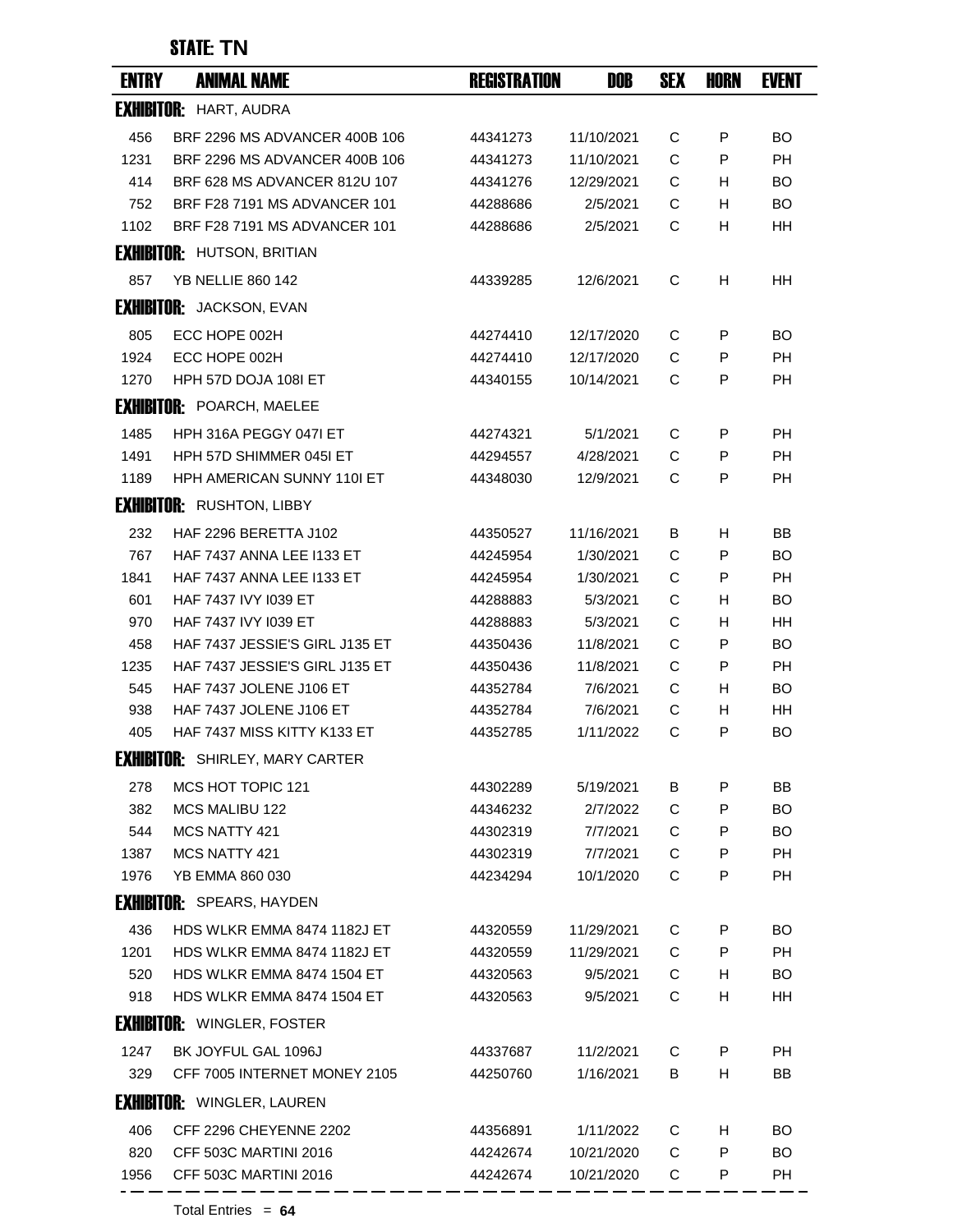## STATE: **TN**

| <b>ENTRY</b>      | <b>ANIMAL NAME</b>     | <b>REGISTRATION</b> | DOB        | <b>SEX</b> | HORN | <b>EVENT</b> |
|-------------------|------------------------|---------------------|------------|------------|------|--------------|
| <b>EXHIBITOR:</b> | WINGLER, LAUREN        |                     |            |            |      |              |
| 406               | CFF 2296 CHEYENNE 2202 | 44356891            | 1/11/2022  | C          | н    | BO.          |
| 820               | CFF 503C MARTINI 2016  | 44242674            | 10/21/2020 | C          | P    | BO.          |
| 1956              | CFF 503C MARTINI 2016  | 44242674            | 10/21/2020 | C          | P    | PH.          |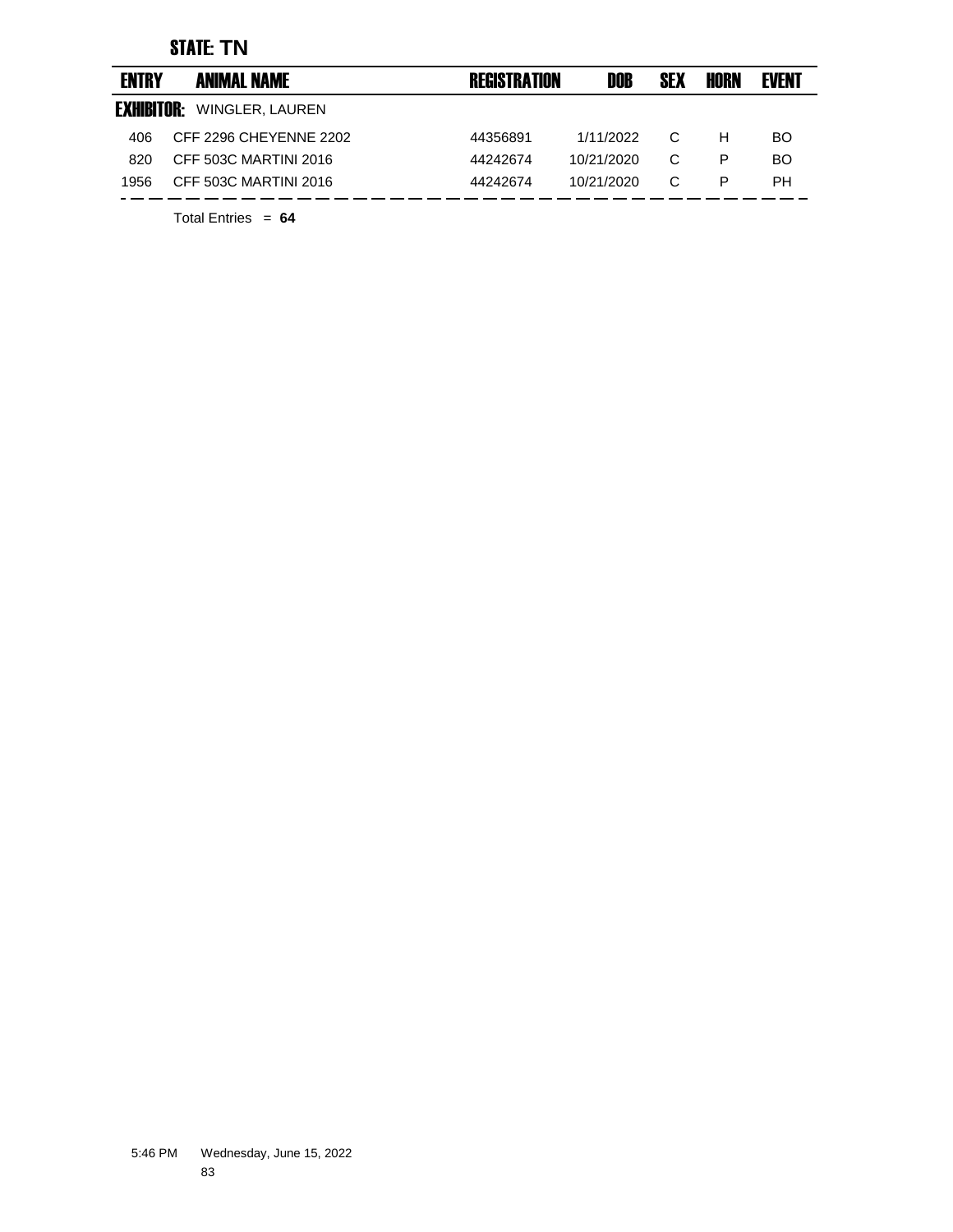| <b>ENTRY</b> | <b>ANIMAL NAME</b>                 | <b>REGISTRATION</b> | DOB        | <b>SEX</b> | <b>HORN</b> | <b>EVENT</b> |
|--------------|------------------------------------|---------------------|------------|------------|-------------|--------------|
|              | <b>EXHIBITOR: ALLAN, LANDRY</b>    |                     |            |            |             |              |
| 825          | BACC 228Z TARA 054 ET              | 44246008            | 10/8/2020  | С          | н           | <b>BO</b>    |
| 1153         | <b>BACC 228Z TARA 054 ET</b>       | 44246008            | 10/8/2020  | C          | н           | HH.          |
| 465          | BACC 612 HADLEY 164 ET             | 44352548            | 10/27/2021 | C          | P           | BO.          |
| 1256         | BACC 612 HADLEY 164 ET             | 44352548            | 10/27/2021 | C          | P           | PH           |
| 440          | BACC MS SPICE 178 ET               | 44352547            | 11/23/2021 | С          | н           | BO.          |
| 864          | BACC MS SPICE 178 ET               | 44352547            | 11/23/2021 | C          | н           | HH           |
|              | <b>EXHIBITOR:</b> ALLAN, MASON     |                     |            |            |             |              |
| 693          | BACC 612 HADLEY 116 ET             | 44298897            | 3/6/2021   | С          | P           | BO.          |
| 1678         | BACC 612 HADLEY 116 ET             | 44298897            | 3/6/2021   | C          | P           | РH           |
| 313          | BACC 618 PAYOFF 112 ET             | 44283113            | 2/22/2021  | В          | P           | BB           |
| 812          | BACC 629 GEORGIA KAY 072 ET        | 44244588            | 11/17/2020 | C          | P           | BO           |
| 1941         | BACC 629 GEORGIA KAY 072 ET        | 44244588            | 11/17/2020 | C          | P           | PH           |
| 339          | BACC 858 ON POINT 097              | 44336195            | 12/7/2020  | В          | P           | BB           |
| 235          | <b>BACC C FORWARD THINKING 190</b> | 44352552            | 11/6/2021  | В          | н           | BB           |
|              | <b>EXHIBITOR: BAKER, BG</b>        |                     |            |            |             |              |
| 378          | <b>BGB TWINKLES 01K</b>            | 44355153            | 2/14/2022  | С          | P           | BO.          |
| 937          | SD JORA 706J                       | 44307167            | 7/6/2021   | C          | н           | HН           |
|              | <b>EXHIBITOR: BAKER, WILLIAM</b>   |                     |            |            |             |              |
| 367          | KJB HEADLY LAMAR 17K               | 44352553            | 3/1/2022   | С          | P           | BO.          |
| 1953         | KM 5569 ANGELA 057H                | 44204288            | 10/25/2020 | С          | P           | PH           |
| 792          | SD YVONNE 103J                     | 44257782            | 1/7/2021   | C          | н           | <b>BO</b>    |
| 1125         | SD YVONNE 103J                     | 44257782            | 1/7/2021   | С          | H.          | HН           |
| 391          | <b>WB ANNIE 3K</b>                 | 44352550            | 1/28/2022  | C          | P           | BO.          |
| 372          | <b>WB BANDIT 177K</b>              | 44352563            | 2/23/2022  | С          | P           | <b>BO</b>    |
| 692          | WB RAHAB 56J                       | 44284510            | 3/7/2021   | C          | P           | BO.          |
|              | <b>EXHIBITOR: BARBER, AIDYN</b>    |                     |            |            |             |              |
| 457          | BR ARABELLA J063 ET                | 44320044            | 11/8/2021  | C.         | P           | ВO           |
| 1233         | BR ARABELLA J063 ET                | 44320044            | 11/8/2021  | С          | P           | PH           |
| 655          | BR DESERT ROSE J040 ET             | 44239857            | 3/22/2021  | C          | P           | BO           |
| 1604         | BR DESERT ROSE J040 ET             | 44239857            | 3/22/2021  | C          | P           | PH           |
| 305          | BR GKB SILVERADO J031 ET           | 44239808            | 3/8/2021   | В          | P           | BB           |
| 686          | <b>BR IRIS 1139</b>                | 44239812            | 3/10/2021  | С          | H           | BO           |
| 1041         | <b>BR IRIS 1139</b>                | 44239812            | 3/10/2021  | C          | Н           | HH           |
| 842          | BR KATHRYN 2007                    | 44350503            | 9/14/2020  | C          | Н           | BO           |
| 1164         | BR KATHRYN 2007                    | 44350503            | 9/14/2020  | C          | H           | HH           |
| 782          | BR MAPLE J009 ET                   | 44223165            | 1/18/2021  | С          | P           | BO           |
| 1883         | BR MAPLE J009 ET                   | 44223165            | 1/18/2021  | C          | P           | PH           |
| 1835         | EXR EMMA 1215 ET                   | 44219697            | 2/1/2021   | C          | P           | PH           |
|              | <b>EXHIBITOR: BARBER, BECKETT</b>  |                     |            |            |             |              |
| 438          | BR ANNA J066 ET                    | 44320055            | 11/28/2021 | C          | H           | BO           |
| 861          | BR ANNA J066 ET                    | 44320055            | 11/28/2021 | С          | H           | HH           |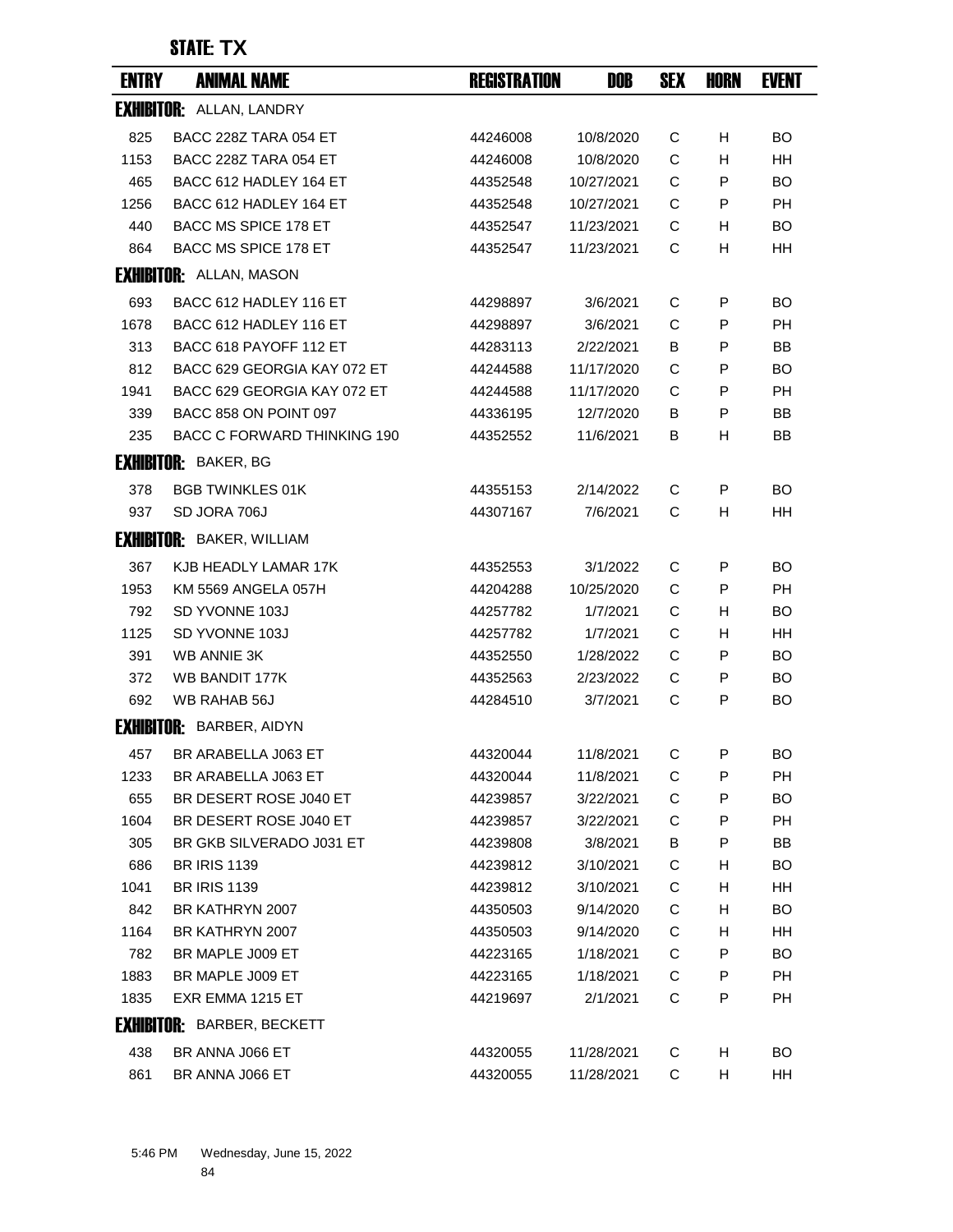| <b>EXHIBITOR: BARBER, BRYDEN</b><br>11<br>BR ARIEL H032 ET<br>44135001<br>3/21/2020<br>С<br>H<br>BR GKB APOLLO 1323<br>B<br>H<br>248<br>44301004<br>9/30/2021<br>712<br>BR JACKLYN J024 ET<br>C<br>P<br>44239793<br>3/1/2021<br>1714<br>BR JACKLYN J024 ET<br>3/1/2021<br>C<br>44239793<br>P<br>835<br>С<br>P<br>BR MARIA H062 ET<br>44190571<br>9/19/2020 | BP<br><b>BB</b><br><b>BO</b><br><b>PH</b><br><b>BO</b><br>PH<br><b>BO</b><br>PН |
|------------------------------------------------------------------------------------------------------------------------------------------------------------------------------------------------------------------------------------------------------------------------------------------------------------------------------------------------------------|---------------------------------------------------------------------------------|
|                                                                                                                                                                                                                                                                                                                                                            |                                                                                 |
|                                                                                                                                                                                                                                                                                                                                                            |                                                                                 |
|                                                                                                                                                                                                                                                                                                                                                            |                                                                                 |
|                                                                                                                                                                                                                                                                                                                                                            |                                                                                 |
|                                                                                                                                                                                                                                                                                                                                                            |                                                                                 |
|                                                                                                                                                                                                                                                                                                                                                            |                                                                                 |
| C<br>1988<br>BR MARIA H062 ET<br>9/19/2020<br>44190571<br>P                                                                                                                                                                                                                                                                                                |                                                                                 |
| 796<br>BR MI AMOR 1004<br>1/3/2021<br>C<br>P<br>44223212                                                                                                                                                                                                                                                                                                   |                                                                                 |
| C<br>1906<br>BR MI AMOR 1004<br>1/3/2021<br>P<br>44223212                                                                                                                                                                                                                                                                                                  |                                                                                 |
| 801<br>BR PRIMROSE 0283<br>12/24/2020<br>С<br>44223205<br>P                                                                                                                                                                                                                                                                                                | <b>BO</b>                                                                       |
| 1918<br>C<br>P<br>BR PRIMROSE 0283<br>44223205<br>12/24/2020                                                                                                                                                                                                                                                                                               | <b>PH</b>                                                                       |
| 658<br>BR SCARLET J049 ET<br>3/21/2021<br>C<br>P<br>44290022                                                                                                                                                                                                                                                                                               | <b>BO</b>                                                                       |
| BR SCARLET J049 ET<br>3/21/2021<br>C<br>1608<br>44290022<br>P                                                                                                                                                                                                                                                                                              | <b>PH</b>                                                                       |
| BR VIOLET J070 ET<br>C<br>494<br>44346385<br>9/21/2021<br>P                                                                                                                                                                                                                                                                                                | BO                                                                              |
| BR VIOLET J070 ET<br>C<br>P<br>1311<br>44346385<br>9/21/2021                                                                                                                                                                                                                                                                                               | <b>PH</b>                                                                       |
| <b>EXHIBITOR: BARBER, HENLEY</b>                                                                                                                                                                                                                                                                                                                           |                                                                                 |
| 434<br>BR AVA J068 ET<br>11/29/2021<br>С<br>H<br>44320058                                                                                                                                                                                                                                                                                                  | BO                                                                              |
| C<br>860<br>BR AVA J068 ET<br>44320058<br>11/29/2021<br>H.                                                                                                                                                                                                                                                                                                 | HH                                                                              |
| C<br>880<br>CHAC BR D87 HAIZE 1355 ET<br>44346459<br>10/28/2021<br>H.                                                                                                                                                                                                                                                                                      | <b>HH</b>                                                                       |
| <b>EXHIBITOR: BEAVER, MADELYN</b>                                                                                                                                                                                                                                                                                                                          |                                                                                 |
| 200<br>ATLAS 1H TROY 88G 18K<br>44351067<br>3/2/2022<br>в<br>H                                                                                                                                                                                                                                                                                             | <b>BB</b>                                                                       |
| 1192<br>ATLAS 90E ORCHID 96F 89J<br>44347322<br>12/6/2021<br>С<br>P                                                                                                                                                                                                                                                                                        | PH                                                                              |
| ILR 781 LADY GABRIELLE 1H<br>1/18/2020<br>61<br>44107288<br>С<br>P                                                                                                                                                                                                                                                                                         | OP.                                                                             |
| <b>EXHIBITOR: BRAMAN, CARLISLE</b>                                                                                                                                                                                                                                                                                                                         |                                                                                 |
| 710<br>MC MISS CHLOE 2149 ET<br>44292374<br>3/1/2021<br>С<br>P                                                                                                                                                                                                                                                                                             | BO                                                                              |
| 1715<br>MC MISS CHLOE 2149 ET<br>3/1/2021<br>C<br>P<br>44292374                                                                                                                                                                                                                                                                                            | PH                                                                              |
| 564<br>MC MISS GRACEFUL 2151 ET<br>44292375<br>6/6/2021<br>С<br>H                                                                                                                                                                                                                                                                                          | <b>BO</b>                                                                       |
| MC MISS GRACEFUL 2151 ET<br>C<br>946<br>44292375<br>6/6/2021<br>н                                                                                                                                                                                                                                                                                          | HH                                                                              |
| 571<br>MC MISS MERCEDES 2155 ET<br>5/25/2021<br>С<br>P<br>44292376                                                                                                                                                                                                                                                                                         | BO.                                                                             |
| 1427<br>MC MISS MERCEDES 2155 ET<br>C<br>P<br>44292376<br>5/25/2021                                                                                                                                                                                                                                                                                        | <b>PH</b>                                                                       |
| <b>EXHIBITOR: BRAMAN, MADELINE</b>                                                                                                                                                                                                                                                                                                                         |                                                                                 |
| 452<br>MC JO MAMA THINK'S IM GOOD<br>44352818<br>11/14/2021<br>С<br>P                                                                                                                                                                                                                                                                                      | BO.                                                                             |
| 1228<br>MC JO MAMA THINK'S IM GOOD<br>C<br>44352818<br>11/14/2021<br>P                                                                                                                                                                                                                                                                                     | PH                                                                              |
| 289<br>MC LETS GO BRANDON 2134 ET<br>4/10/2021<br>В<br>P<br>44300313                                                                                                                                                                                                                                                                                       | BB                                                                              |
| MC MISS CORA 2141 ET<br>C<br>641<br>44292372<br>4/2/2021<br>P                                                                                                                                                                                                                                                                                              | BO.                                                                             |
| MC MISS CORA 2141 ET<br>1574<br>44292372<br>4/2/2021<br>С<br>P                                                                                                                                                                                                                                                                                             | PH                                                                              |
| <b>EXHIBITOR: BURKHAM, ABBY</b>                                                                                                                                                                                                                                                                                                                            |                                                                                 |
| <b>B&amp;C MS MIGHTY OPTION 1302J</b><br>881<br>10/22/2021<br>С<br>H<br>44340180                                                                                                                                                                                                                                                                           | HH                                                                              |
| <b>EXHIBITOR: BURKHAM, ABBY KAY</b>                                                                                                                                                                                                                                                                                                                        |                                                                                 |
| <b>B&amp;C MS ENDURE 1364J ET</b><br>C<br>1219<br>11/18/2021<br>P<br>44337245                                                                                                                                                                                                                                                                              | PH                                                                              |
| <b>EXHIBITOR: BURNETT, COLLIN</b>                                                                                                                                                                                                                                                                                                                          |                                                                                 |
| 1486<br>TLC MISS JESSIE TLC 2102 ET<br>44292487<br>5/1/2021<br>С<br>P                                                                                                                                                                                                                                                                                      | PH                                                                              |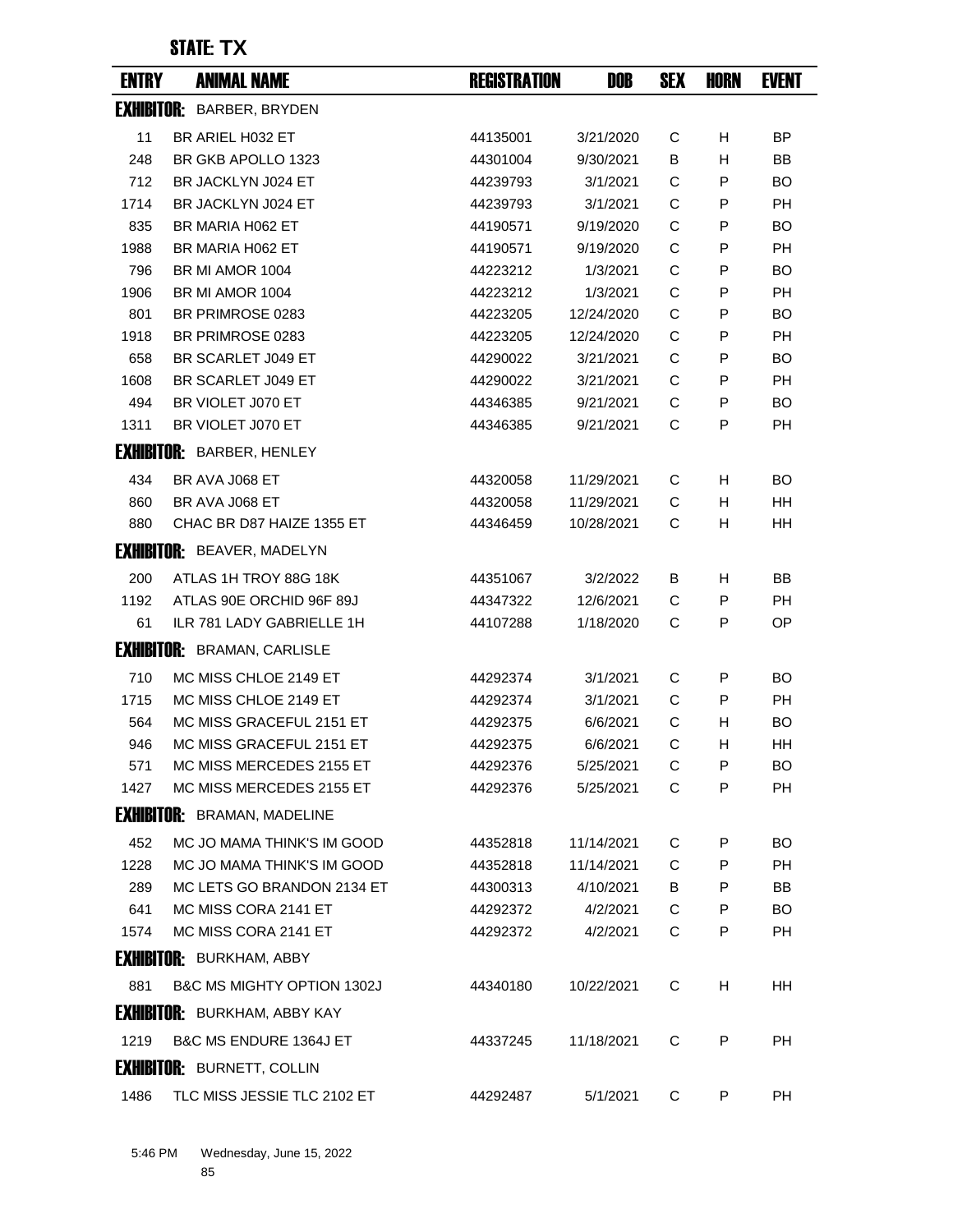| <b>ENTRY</b> | <b>ANIMAL NAME</b>                       | <b>REGISTRATION</b> | DOB        | <b>SEX</b> | HORN | <b>EVENT</b> |
|--------------|------------------------------------------|---------------------|------------|------------|------|--------------|
|              | <b>EXHIBITOR: CARR, BRAYLEY</b>          |                     |            |            |      |              |
| 957          | BART PSC SCC ROSEBUD 1025 ET             | 44293579            | 5/12/2021  | C          | H    | HH           |
|              | <b>EXHIBITOR: CARR, KENLEY</b>           |                     |            |            |      |              |
| 1650         | <b>GGSC CLAIRE 18J ET</b>                | 44282465            | 3/13/2021  | С          | P    | PH           |
| 1211         | KLL PR SISU 213J ET                      | 44339398            | 11/20/2021 | C          | P    | <b>PH</b>    |
| 1735         | SCC WR PIXIE 1225 ET                     | 44285294            | 2/25/2021  | С          | P    | PH           |
| 1811         | <b>WILDCAT PRAISE 1510 ET</b>            | 44278598            | 2/5/2021   | C          | P    | <b>PH</b>    |
|              | <b>EXHIBITOR: CARSON, JADE</b>           |                     |            |            |      |              |
| 903          | <b>B&amp;C MS MIGHTY SENSATION 1298J</b> | 44337222            | 9/26/2021  | С          | H    | HН           |
| 883          | B&C MS OPTION 1322J                      | 44340183            | 10/19/2021 | C          | H    | HН           |
| 852          | B&C MS OPTION 1359J                      | 44340185            | 12/28/2021 | С          | H.   | HН           |
| 1079         | BCC BLAKLEY 183J ET                      | 44236708            | 2/19/2021  | C          | н    | HH           |
|              | <b>EXHIBITOR: CREAMER, GAGE</b>          |                     |            |            |      |              |
| 1190         | CH MS RIZZY 1105                         | 44336708            | 12/7/2021  | С          | P    | <b>PH</b>    |
| 645          | GCC 561C DARYA 6208D 1115                | 44293993            | 4/1/2021   | C          | P    | <b>BO</b>    |
| 1576         | GCC 561C DARYA 6208D 1115                | 44293993            | 4/1/2021   | C          | P    | PH           |
|              | <b>EXHIBITOR: CREAMER, GRADY</b>         |                     |            |            |      |              |
| 1745         | BACC 629 GEORGIA KAY 109 ET              | 44282597            | 2/22/2021  | C          | P    | PH           |
| 896          | GKB 8123 BROOKLYN F071 1803              | 44305606            | 10/3/2021  | C          | H    | <b>HH</b>    |
| 1036         | T/R MS SHELBY J43 ET                     | 44298782            | 3/13/2021  | С          | H    | HН           |
|              | <b>EXHIBITOR: CREMAER, GRADY</b>         |                     |            |            |      |              |
| 294          | GKB GCC 6153 LEGACY 9401 1180            | 44246304            | 4/1/2021   | в          | P    | ΒB           |
|              | <b>EXHIBITOR: DANIELS, DIRK</b>          |                     |            |            |      |              |
| 518          | CHH EJD 9053 LANTANA 1145                | 44356752            | 9/9/2021   | С          | P    | BO           |
| 1338         | CHH EJD 9053 LANTANA 1145                | 44356752            | 9/9/2021   | C          | P    | PH           |
| 503          | CHH LMD 9053 AUDREY 1148                 | 44355681            | 9/18/2021  | C          | P    | BO           |
| 1320         | CHH LMD 9053 AUDREY 1148                 | 44355681            | 9/18/2021  | C          | P    | PН           |
|              | <b>EXHIBITOR: DANIELS, JUDD</b>          |                     |            |            |      |              |
| 439          | CHH EJD 8007 RED ROSE 1208               | 44355676            | 11/24/2021 | C          | P    | <b>BO</b>    |
| 1204         | CHH EJD 8007 RED ROSE 1208               | 44355676            | 11/24/2021 | C          | P    | PH           |
| 228          | CHH LMD 9053 HARTLEY 1205                | 44355689            | 11/24/2021 | B          | H.   | BB           |
| 790          | CHH LMD WATERMELON SUGAR 1002            | 44242327            | 1/8/2021   | C          | H    | <b>BO</b>    |
| 1124         | CHH LMD WATERMELON SUGAR 1002            | 44242327            | 1/8/2021   | C          | H    | HH           |
|              | <b>EXHIBITOR: DANIELS, LUKE</b>          |                     |            |            |      |              |
| 454          | CHH EJD PRETTY RECKLESS 1179             | 44355677            | 11/13/2021 | C          | H    | <b>BO</b>    |
| 873          | CHH EJD PRETTY RECKLESS 1179             | 44355677            | 11/13/2021 | C          | H    | HH           |
| 229          | CHH LMD 9053 DALLAM 1166                 | 44355687            | 11/24/2021 | B          | P    | BB           |
| 1006         | VH MMM 628 JOJO 10J ET                   | 44285716            | 4/4/2021   | C          | H    | HH.          |
|              | <b>EXHIBITOR: DOBBS, BAYLEE</b>          |                     |            |            |      |              |
| 1159         | BACC 228Z TARA 051 ET                    | 44232118            | 9/28/2020  | C          | H.   | HH           |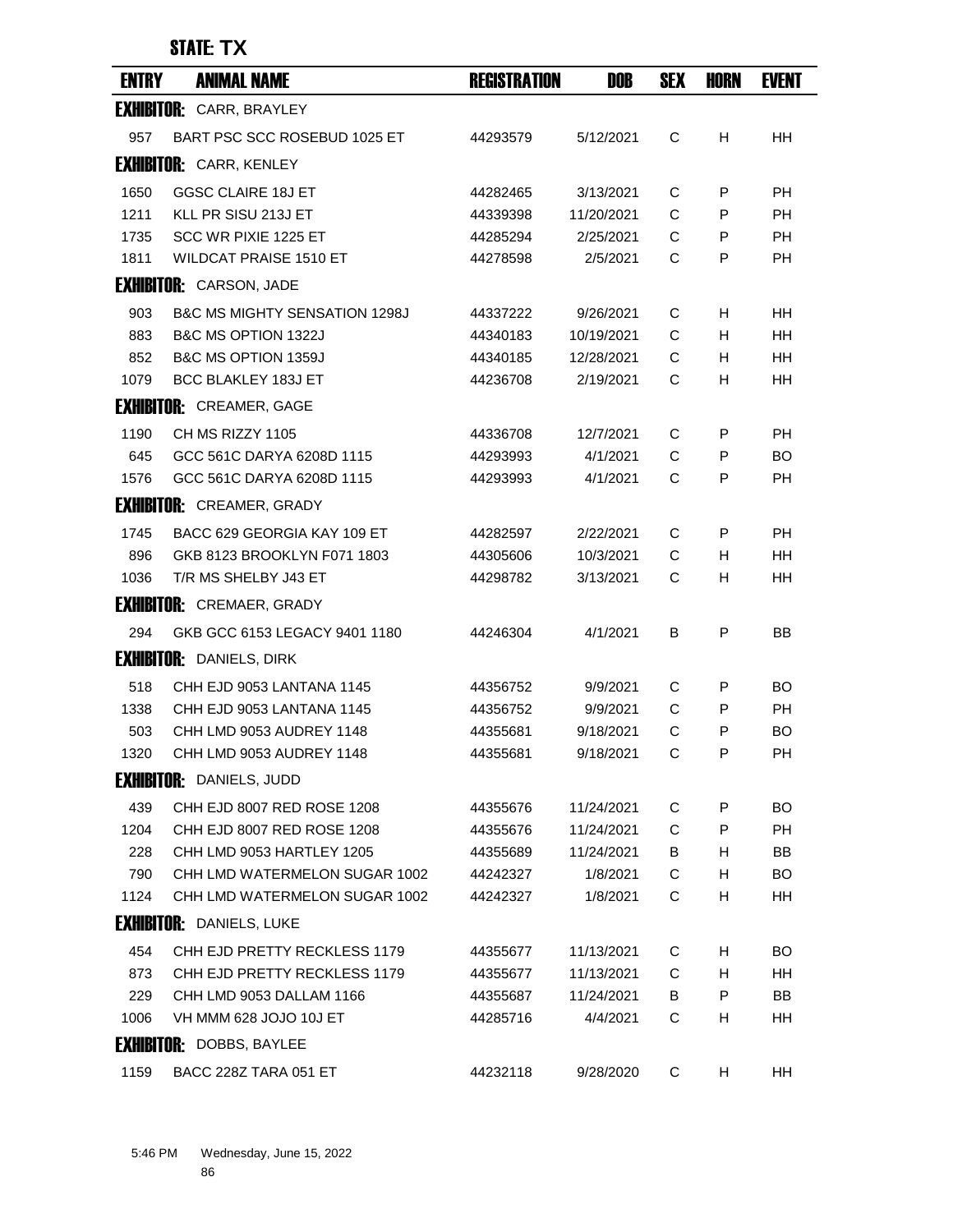| <b>ENTRY</b> | <b>ANIMAL NAME</b>                    | <b>REGISTRATION</b> | DOB        | <b>SEX</b>  | <b>HORN</b> | <b>EVENT</b> |
|--------------|---------------------------------------|---------------------|------------|-------------|-------------|--------------|
|              | <b>EXHIBITOR: DOUGLAS, SAYLOR</b>     |                     |            |             |             |              |
| 847          | DPH 109 6129 JESSIE 2033 ET           | 44246025            | 9/4/2020   | C           | P           | BO.          |
| 2012         | DPH 109 6129 JESSIE 2033 ET           | 44246025            | 9/4/2020   | C           | P           | <b>PH</b>    |
| 500          | DPH 109 6129 JOY 132 ET               | 44351685            | 9/19/2021  | C           | н           | BO.          |
| 906          | DPH 109 6129 JOY 132 ET               | 44351685            | 9/19/2021  | С           | н           | HН           |
|              | <b>FXHIRITOR: EDWARDS, KYLEIGH</b>    |                     |            |             |             |              |
| 1313         | KM 5569 ANGELIA 146J                  | 44305874            | 9/21/2021  | C           | P           | РH           |
| 56           | SR PRESLEY 006H ET                    | 44154109            | 2/5/2020   | C           | P           | <b>OP</b>    |
| 1633         | SR TALLULAH 108J ET                   | 44277620            | 3/16/2021  | C           | P           | РH           |
|              | <b>EXHIBITOR: FUNDERBURGH, JETTIE</b> |                     |            |             |             |              |
| 1241         | BACC 629 GEORGIA KAY 168 ET           | 44336225            | 11/4/2021  | C           | P           | РH           |
| 922          | <b>PURPLE ELEANOR 125J</b>            | 44338703            | 9/2/2021   | C           | H           | HН           |
| 1369         | PURPLE HB TWINKLE 101J                | 44298457            | 8/28/2021  | C           | P           | <b>PH</b>    |
|              | <b>EXHIBITOR: GILBREATH, JOHN</b>     |                     |            |             |             |              |
| 1294         | GKB 850 RACHEL 9667 1514              | 44308218            | 10/1/2021  | C           | P           | <b>PH</b>    |
| 1148         | GKB RACHEL 58Z 0544 ET                | 44231686            | 10/17/2020 | C           | H           | HН           |
| 243          | JCCC 850 TOP SECRET 9652 2101         | 44295323            | 10/13/2021 | В           | P           | BB           |
|              | <b>EXHIBITOR:</b> GRIMES, SAVANAH     |                     |            |             |             |              |
| 1035         | <b>VH/WSCC BREATHLESS 25J ET</b>      | 44286035            | 3/16/2021  | C           | H           | HН           |
|              | <b>EXHIBITOR:</b> GUIDRY, KINLEIGH JO |                     |            |             |             |              |
| 1837         | MC FLO'S MONEY AND FAME ET            | 44289298            | 1/31/2021  | C           | P           | PH           |
|              | <b>EXHIBITOR: HAMILTON, ALLYSON</b>   |                     |            |             |             |              |
| 1132         | HVR MS 162F LADY 8017 335J            | 44255978            | 1/1/2021   | C           | н           | HН           |
|              | <b>EXHIBITOR: HARRIS, CALLIE</b>      |                     |            |             |             |              |
| 1564         | GGSC MGS MAGGIE J06 ET                | 44277648            | 4/2/2021   | C           | P           | <b>PH</b>    |
|              | <b>EXHIBITOR: HARRIS, RYLEE</b>       |                     |            |             |             |              |
| 1234         | C/H 853 CHANDON 2201                  | 44352842            | 11/8/2021  | C           | P           | PH           |
|              | <b>EXHIBITOR:</b> JENKINS, MADDIE     |                     |            |             |             |              |
| 1013         | AAG CAROL 402J ET                     | 44291610            | 4/2/2021   | C           | H           | HH           |
| 1077         | BACC 228Z TARA 108 ET                 | 44282001            | 2/19/2021  | C           | H           | HH           |
|              | <b>EXHIBITOR: KELLEY, BRIGHAM</b>     |                     |            |             |             |              |
| 1465         | RW LEXIE 173D 1139 ET                 | 44284717            | 5/5/2021   | C           | P           | PH           |
|              | <b>EXHIBITOR: KIRK, KANNON</b>        |                     |            |             |             |              |
| 1232         | BR ALEXA J064 ET                      | 44320045            | 11/9/2021  | C           | P           | <b>PH</b>    |
| 1671         | BR MAYA J029 ET                       | 44239804            | 3/7/2021   | C           | P           | <b>PH</b>    |
|              | <b>EXHIBITOR: LOCKHART, AUBREY</b>    |                     |            |             |             |              |
| 1032         | DBLL 559 FOXY 135 ET                  | 44251066            | 3/17/2021  | C           | H           | HH           |
| 1133         | DBLL 7437 MAYBLE 0129 ET              | 44239892            | 12/31/2020 | $\mathsf C$ | H           | HH           |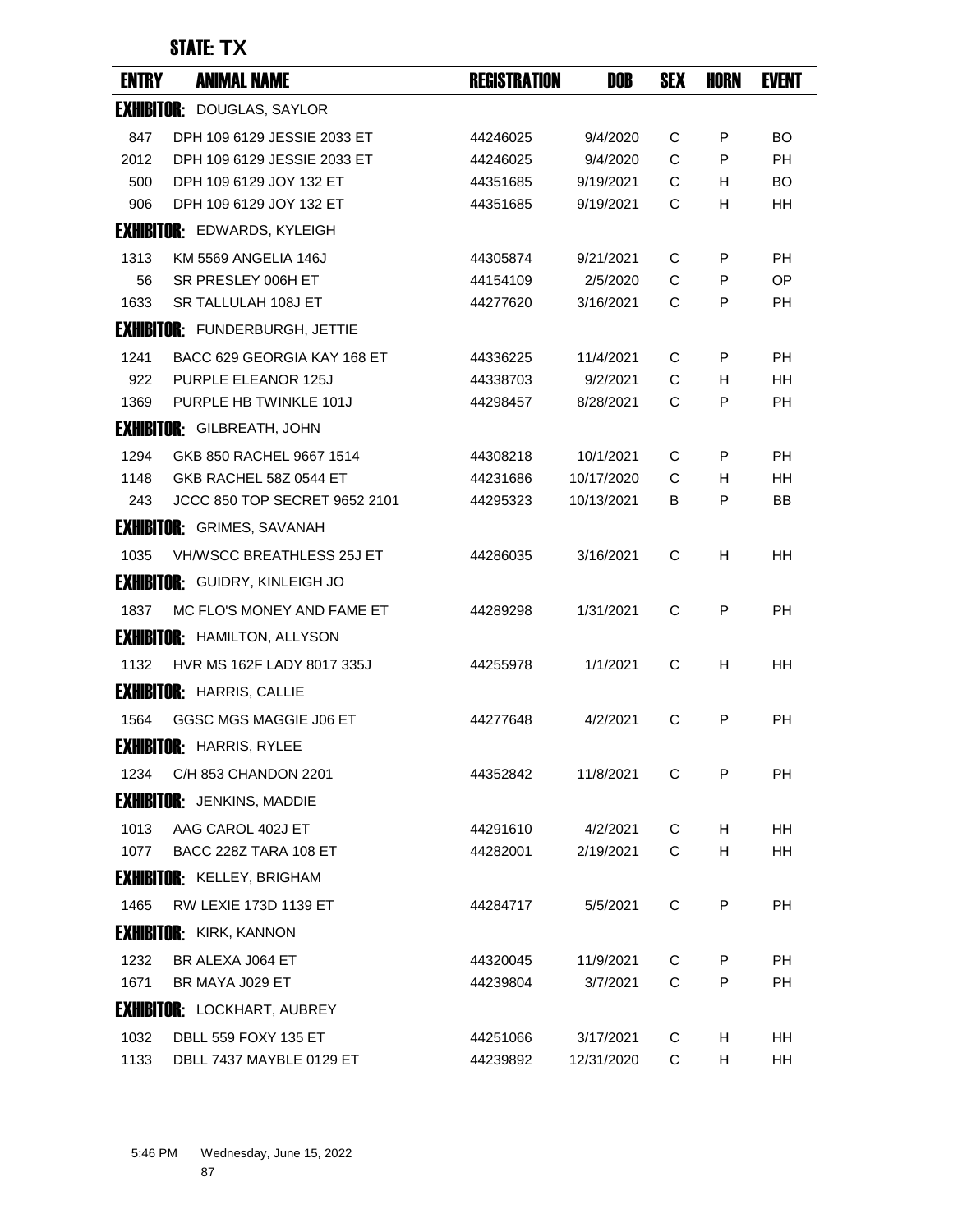| <b>ENTRY</b> | <b>ANIMAL NAME</b>                  | <b>REGISTRATION</b> | <b>DOB</b> | <b>SEX</b> | <b>HORN</b> | <b>EVENT</b> |
|--------------|-------------------------------------|---------------------|------------|------------|-------------|--------------|
|              | <b>EXHIBITOR: LOCKHART, BRAXTON</b> |                     |            |            |             |              |
| 789          | DBLL 308F SKITTLES 113 ET           | 44238589            | 1/10/2021  | С          | P           | <b>BO</b>    |
| 1895         | DBLL 308F SKITTLES 113 ET           | 44238589            | 1/10/2021  | C          | P           | <b>PH</b>    |
| 282          | DBLL 8041 FREEDOM 151               | 44299152            | 5/2/2021   | В          | H           | <b>BB</b>    |
| 869          | RC MS BELLE AIR 4081 171 ET         | 44334078            | 11/19/2021 | С          | н           | HH           |
|              | <b>EXHIBITOR: LOCKHART, DEVON</b>   |                     |            |            |             |              |
| 1051         | DBLL D87 FOXY 132 ET                | 44251064            | 3/5/2021   | С          | н           | HH           |
|              | <b>EXHIBITOR: LOCKHART, TREVOR</b>  |                     |            |            |             |              |
| 3            | DBLL 2296 SKITTLES 053 ET           | 44190376            | 5/5/2020   | С          | P           | ВP           |
| 220          | DBLL 308F FELIX 1123 ET             | 44352439            | 12/21/2021 | В          | H           | <b>BB</b>    |
| 221          | DBLL 308F FERNANDO 1121 ET          | 44352438            | 12/17/2021 | B          | H           | ΒB           |
| 219          | DBLL 308F FRANCISCO 1124 ET         | 44352440            | 12/22/2021 | В          | P           | <b>BB</b>    |
| 337          | DBLL 308F SKYWALKER 0125 ET         | 44238593            | 12/16/2020 | В          | P           | <b>BB</b>    |
| 336          | DBLL 308F SOLO 0127 ET              | 44238594            | 12/23/2020 | В          | P           | <b>BB</b>    |
| 218          | DBLL 58Z SANTIAGO 1127 ET           | 44352441            | 12/26/2021 | В          | P           | <b>BB</b>    |
| 728          | <b>DBLL 6011 FOXY 127 ET</b>        | 44249463            | 2/22/2021  | С          | H           | <b>BO</b>    |
| 1072         | <b>DBLL 6011 FOXY 127 ET</b>        | 44249463            | 2/22/2021  | C          | H           | <b>HH</b>    |
| 328          | DBLL 7437 MANDALORIAN 116 ET        | 44239890            | 1/16/2021  | B          | H           | BB           |
| 785          | DBLL 7437 MAYBLE 115 ET             | 44239889            | 1/14/2021  | C          | P           | BO.          |
| 1887         | DBLL 7437 MAYBLE 115 ET             | 44239889            | 1/14/2021  | C          | P           | <b>PH</b>    |
| 360          | DBLL 902 DARCEY 234 ET              | 44352434            | 3/12/2022  | С          | P           | <b>BO</b>    |
| 195          | DBLL 9334 NOMAD 13T                 | 44351458            | 4/8/2022   | B          | P           | BB           |
| 554          | DBLL D56 SKITTLES 165 ET            | 44306669            | 6/21/2021  | C          | P           | <b>BO</b>    |
| 1397         | DBLL D56 SKITTLES 165 ET            | 44306669            | 6/21/2021  | C          | P           | <b>PH</b>    |
| 619          | DBLL D87 SKITTLES 149 ET            | 44251069            | 4/20/2021  | C          | P           | <b>BO</b>    |
| 1510         | DBLL D87 SKITTLES 149 ET            | 44251069            | 4/20/2021  | С          | P           | <b>PH</b>    |
|              | <b>EXHIBITOR: MCCARVER, LOGAN</b>   |                     |            |            |             |              |
| 1254         | <b>WORR MERCY 12J</b>               | 44338562            | 10/27/2021 | С          | P           | <b>PH</b>    |
|              | <b>EXHIBITOR: MUNSON, CAROLINE</b>  |                     |            |            |             |              |
| 944          | BACC 401B MS BECKY 146              | 44352554            | 6/18/2021  | С          | н           | HH           |
|              | <b>EXHIBITOR: MURPHREE, ZEB</b>     |                     |            |            |             |              |
| 1929         | MURPH CLASSIC MARILYN 014 ET        | 44245415            | 12/12/2020 | C          | P           | <b>PH</b>    |
| 444          | <b>MURPH MINDYS KAREN 2118</b>      | 44343715            | 11/20/2021 | C          | P           | <b>BO</b>    |
| 1212         | <b>MURPH MINDYS KAREN 2118</b>      | 44343715            | 11/20/2021 | C          | P           | <b>PH</b>    |
| 1681         | MURPH STELLA ROSE 2104 ET           | 44239768            | 3/6/2021   | С          | P           | <b>PH</b>    |
|              | <b>EXHIBITOR: NELSON, KAITLYNN</b>  |                     |            |            |             |              |
| 866          | DBLL 308F DARCY 1114 ET             | 44339277            | 11/20/2021 | С          | H           | <b>HH</b>    |
| 1922         | DBLL 308F SKITTLES 0126 ET          | 44238584            | 12/21/2020 | С          | P           | <b>PH</b>    |
|              | <b>EXHIBITOR: O'LEARY, KAEGAN</b>   |                     |            |            |             |              |
| 1229         | <b>HARRIS D87 STEVIE NICKS 108</b>  | 44343138            | 11/10/2021 | С          | P           | <b>PH</b>    |
|              | <b>EXHIBITOR: O'LEARY, MADDIE</b>   |                     |            |            |             |              |
| 1417         | HAW SHIVERS 802J                    | 44291813            | 6/7/2021   | С          | P           | РH           |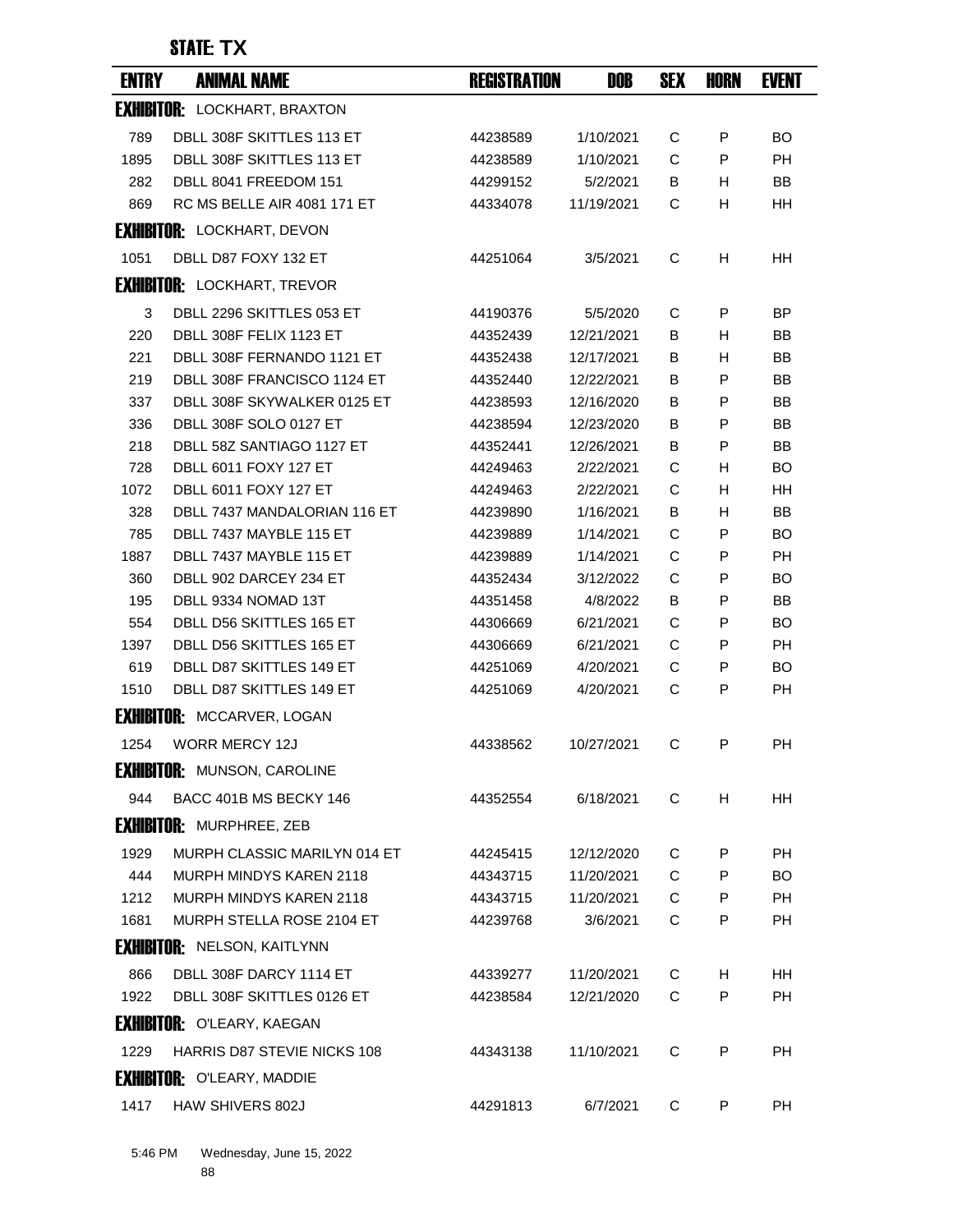| <b>EXHIBITOR: OTTMERS, KEYSER</b><br>WORR 109 DESIRAE 510J ET<br>C<br>P<br><b>PH</b><br>1766<br>2/17/2021<br>44255596<br><b>EXHIBITOR: OTTMERS, LAYNA</b><br>OTTM BELLE 20F<br>541<br>44286836<br>8/2/2021<br>С<br>H<br>BO<br>933<br>OTTM BELLE 20F<br>C<br>H<br><b>HH</b><br>44286836<br>8/2/2021<br><b>EXHIBITOR: OUTLAW, JESSE</b><br>1950<br>286 RSC STITCH 101 ET<br>P<br><b>PH</b><br>44236987<br>11/1/2020<br>С<br>C<br><b>HH</b><br>1169<br>CEC 286 VINDICATOR 286W ET<br>44236724<br>9/2/2020<br>H<br><b>EXHIBITOR: PETERS, KEELI</b><br>GKB 5182 POKERFACE 8679 1520<br>10/18/2021<br>C<br>P<br><b>PH</b><br>1267<br>44308223<br><b>EXHIBITOR: PINKERTON, REESE ISABELLA</b><br>MURPH RAE 2102<br>2/3/2021<br>C<br>P<br><b>PH</b><br>1821<br>44292968<br><b>EXHIBITOR: PINKERTON, RESSE</b><br>MURPH LB K KIWI 2130<br>C<br>1039<br>44257228<br>3/10/2021<br>H<br>ΗH<br><b>EXHIBITOR: ROEDER, HOLDEN</b><br>RTM RDR MISS DOUBLE S 1148<br>3/13/2021<br>C<br>P<br><b>PH</b><br>1649<br>44341521<br><b>EXHIBITOR: ROEDER, MASON</b><br>H BL CARMEL 155 ET<br>1441<br>44266550<br>5/15/2021<br>С<br>P<br>PH.<br>H LAR MILDRED 1521 ET<br>C<br>H<br><b>HH</b><br>1024<br>44268381<br>3/26/2021<br><b>EXHIBITOR: SMITH, MADDIE</b><br>CEC HFR GENUINE IMAGE 286W ET<br>33<br>44182548<br>5/21/2020<br>C<br>P<br><b>OP</b><br>829<br>C<br>H<br><b>BO</b><br>MSCC HAZEL 909H<br>10/3/2020<br>44245939<br>MSCC HAZEL 909H<br>С<br><b>HH</b><br>1155<br>44245939<br>10/3/2020<br>H<br>607<br>MSCC JANICE 5J 8302 ET<br>C<br>P<br><b>BO</b><br>5/2/2021<br>44292594<br>MSCC JANICE 5J 8302 ET<br>C<br>P<br><b>PH</b><br>1481<br>44292594<br>5/2/2021<br><b>EXHIBITOR: SULLIVAN, FALLON</b><br>1324<br>BF SUCCESS 1169 ET<br>9/14/2021<br>C<br>P<br>РH<br>44306870<br><b>EXR PRIMROSE 1502 ET</b><br>C<br><b>PH</b><br>1704<br>44274845<br>3/3/2021<br>P<br>KDCC JUST CLASSY 1222J<br>C<br>P<br>PH<br>1738<br>2/24/2021<br>44288738<br><b>EXHIBITOR: SYKES, DARREN</b><br>н<br>879<br>BR ALAINNA J055 ET<br>10/31/2021<br>C<br>HΗ<br>44305514<br><b>EXHIBITOR: TACKETT, WILLIAM</b><br>RW MARIAH 2296 1130 ET<br>C<br>P<br><b>PH</b><br>1749<br>2/20/2021<br>44284702<br><b>EXHIBITOR: THEURET, DEVIN</b><br>547<br>TCC 1817 PRINCESS 166<br>44316068<br>7/4/2021<br>С<br>P<br>BO.<br>C<br>P<br>PH<br>1388<br>TCC 1817 PRINCESS 166<br>44316068<br>7/4/2021<br><b>EXHIBITOR: WELPER, COLLIN</b><br>BACC 629 GEORGIA KAY 160 ET<br>P<br>1262<br>10/21/2021<br>С<br><b>PH</b><br>44336222<br><b>EXHIBITOR: WILILAMS, RANDI</b><br>BF 8029 AVA 134J<br>974<br>44288510<br>5/2/2021<br>С<br>HH | <b>ENTRY</b> | <b>ANIMAL NAME</b> | <b>REGISTRATION</b> | DOB | <b>SEX</b> | HORN | <b>EVENT</b> |
|-------------------------------------------------------------------------------------------------------------------------------------------------------------------------------------------------------------------------------------------------------------------------------------------------------------------------------------------------------------------------------------------------------------------------------------------------------------------------------------------------------------------------------------------------------------------------------------------------------------------------------------------------------------------------------------------------------------------------------------------------------------------------------------------------------------------------------------------------------------------------------------------------------------------------------------------------------------------------------------------------------------------------------------------------------------------------------------------------------------------------------------------------------------------------------------------------------------------------------------------------------------------------------------------------------------------------------------------------------------------------------------------------------------------------------------------------------------------------------------------------------------------------------------------------------------------------------------------------------------------------------------------------------------------------------------------------------------------------------------------------------------------------------------------------------------------------------------------------------------------------------------------------------------------------------------------------------------------------------------------------------------------------------------------------------------------------------------------------------------------------------------------------------------------------------------------------------------------------------------------------------------------------------------------------------------------------------------------------------------------------------------------------------------------------------------------------------------------------------------------------------------------------------------------------------------------------------------------|--------------|--------------------|---------------------|-----|------------|------|--------------|
|                                                                                                                                                                                                                                                                                                                                                                                                                                                                                                                                                                                                                                                                                                                                                                                                                                                                                                                                                                                                                                                                                                                                                                                                                                                                                                                                                                                                                                                                                                                                                                                                                                                                                                                                                                                                                                                                                                                                                                                                                                                                                                                                                                                                                                                                                                                                                                                                                                                                                                                                                                                           |              |                    |                     |     |            |      |              |
|                                                                                                                                                                                                                                                                                                                                                                                                                                                                                                                                                                                                                                                                                                                                                                                                                                                                                                                                                                                                                                                                                                                                                                                                                                                                                                                                                                                                                                                                                                                                                                                                                                                                                                                                                                                                                                                                                                                                                                                                                                                                                                                                                                                                                                                                                                                                                                                                                                                                                                                                                                                           |              |                    |                     |     |            |      |              |
|                                                                                                                                                                                                                                                                                                                                                                                                                                                                                                                                                                                                                                                                                                                                                                                                                                                                                                                                                                                                                                                                                                                                                                                                                                                                                                                                                                                                                                                                                                                                                                                                                                                                                                                                                                                                                                                                                                                                                                                                                                                                                                                                                                                                                                                                                                                                                                                                                                                                                                                                                                                           |              |                    |                     |     |            |      |              |
|                                                                                                                                                                                                                                                                                                                                                                                                                                                                                                                                                                                                                                                                                                                                                                                                                                                                                                                                                                                                                                                                                                                                                                                                                                                                                                                                                                                                                                                                                                                                                                                                                                                                                                                                                                                                                                                                                                                                                                                                                                                                                                                                                                                                                                                                                                                                                                                                                                                                                                                                                                                           |              |                    |                     |     |            |      |              |
|                                                                                                                                                                                                                                                                                                                                                                                                                                                                                                                                                                                                                                                                                                                                                                                                                                                                                                                                                                                                                                                                                                                                                                                                                                                                                                                                                                                                                                                                                                                                                                                                                                                                                                                                                                                                                                                                                                                                                                                                                                                                                                                                                                                                                                                                                                                                                                                                                                                                                                                                                                                           |              |                    |                     |     |            |      |              |
|                                                                                                                                                                                                                                                                                                                                                                                                                                                                                                                                                                                                                                                                                                                                                                                                                                                                                                                                                                                                                                                                                                                                                                                                                                                                                                                                                                                                                                                                                                                                                                                                                                                                                                                                                                                                                                                                                                                                                                                                                                                                                                                                                                                                                                                                                                                                                                                                                                                                                                                                                                                           |              |                    |                     |     |            |      |              |
|                                                                                                                                                                                                                                                                                                                                                                                                                                                                                                                                                                                                                                                                                                                                                                                                                                                                                                                                                                                                                                                                                                                                                                                                                                                                                                                                                                                                                                                                                                                                                                                                                                                                                                                                                                                                                                                                                                                                                                                                                                                                                                                                                                                                                                                                                                                                                                                                                                                                                                                                                                                           |              |                    |                     |     |            |      |              |
|                                                                                                                                                                                                                                                                                                                                                                                                                                                                                                                                                                                                                                                                                                                                                                                                                                                                                                                                                                                                                                                                                                                                                                                                                                                                                                                                                                                                                                                                                                                                                                                                                                                                                                                                                                                                                                                                                                                                                                                                                                                                                                                                                                                                                                                                                                                                                                                                                                                                                                                                                                                           |              |                    |                     |     |            |      |              |
|                                                                                                                                                                                                                                                                                                                                                                                                                                                                                                                                                                                                                                                                                                                                                                                                                                                                                                                                                                                                                                                                                                                                                                                                                                                                                                                                                                                                                                                                                                                                                                                                                                                                                                                                                                                                                                                                                                                                                                                                                                                                                                                                                                                                                                                                                                                                                                                                                                                                                                                                                                                           |              |                    |                     |     |            |      |              |
|                                                                                                                                                                                                                                                                                                                                                                                                                                                                                                                                                                                                                                                                                                                                                                                                                                                                                                                                                                                                                                                                                                                                                                                                                                                                                                                                                                                                                                                                                                                                                                                                                                                                                                                                                                                                                                                                                                                                                                                                                                                                                                                                                                                                                                                                                                                                                                                                                                                                                                                                                                                           |              |                    |                     |     |            |      |              |
|                                                                                                                                                                                                                                                                                                                                                                                                                                                                                                                                                                                                                                                                                                                                                                                                                                                                                                                                                                                                                                                                                                                                                                                                                                                                                                                                                                                                                                                                                                                                                                                                                                                                                                                                                                                                                                                                                                                                                                                                                                                                                                                                                                                                                                                                                                                                                                                                                                                                                                                                                                                           |              |                    |                     |     |            |      |              |
|                                                                                                                                                                                                                                                                                                                                                                                                                                                                                                                                                                                                                                                                                                                                                                                                                                                                                                                                                                                                                                                                                                                                                                                                                                                                                                                                                                                                                                                                                                                                                                                                                                                                                                                                                                                                                                                                                                                                                                                                                                                                                                                                                                                                                                                                                                                                                                                                                                                                                                                                                                                           |              |                    |                     |     |            |      |              |
|                                                                                                                                                                                                                                                                                                                                                                                                                                                                                                                                                                                                                                                                                                                                                                                                                                                                                                                                                                                                                                                                                                                                                                                                                                                                                                                                                                                                                                                                                                                                                                                                                                                                                                                                                                                                                                                                                                                                                                                                                                                                                                                                                                                                                                                                                                                                                                                                                                                                                                                                                                                           |              |                    |                     |     |            |      |              |
|                                                                                                                                                                                                                                                                                                                                                                                                                                                                                                                                                                                                                                                                                                                                                                                                                                                                                                                                                                                                                                                                                                                                                                                                                                                                                                                                                                                                                                                                                                                                                                                                                                                                                                                                                                                                                                                                                                                                                                                                                                                                                                                                                                                                                                                                                                                                                                                                                                                                                                                                                                                           |              |                    |                     |     |            |      |              |
|                                                                                                                                                                                                                                                                                                                                                                                                                                                                                                                                                                                                                                                                                                                                                                                                                                                                                                                                                                                                                                                                                                                                                                                                                                                                                                                                                                                                                                                                                                                                                                                                                                                                                                                                                                                                                                                                                                                                                                                                                                                                                                                                                                                                                                                                                                                                                                                                                                                                                                                                                                                           |              |                    |                     |     |            |      |              |
|                                                                                                                                                                                                                                                                                                                                                                                                                                                                                                                                                                                                                                                                                                                                                                                                                                                                                                                                                                                                                                                                                                                                                                                                                                                                                                                                                                                                                                                                                                                                                                                                                                                                                                                                                                                                                                                                                                                                                                                                                                                                                                                                                                                                                                                                                                                                                                                                                                                                                                                                                                                           |              |                    |                     |     |            |      |              |
|                                                                                                                                                                                                                                                                                                                                                                                                                                                                                                                                                                                                                                                                                                                                                                                                                                                                                                                                                                                                                                                                                                                                                                                                                                                                                                                                                                                                                                                                                                                                                                                                                                                                                                                                                                                                                                                                                                                                                                                                                                                                                                                                                                                                                                                                                                                                                                                                                                                                                                                                                                                           |              |                    |                     |     |            |      |              |
|                                                                                                                                                                                                                                                                                                                                                                                                                                                                                                                                                                                                                                                                                                                                                                                                                                                                                                                                                                                                                                                                                                                                                                                                                                                                                                                                                                                                                                                                                                                                                                                                                                                                                                                                                                                                                                                                                                                                                                                                                                                                                                                                                                                                                                                                                                                                                                                                                                                                                                                                                                                           |              |                    |                     |     |            |      |              |
|                                                                                                                                                                                                                                                                                                                                                                                                                                                                                                                                                                                                                                                                                                                                                                                                                                                                                                                                                                                                                                                                                                                                                                                                                                                                                                                                                                                                                                                                                                                                                                                                                                                                                                                                                                                                                                                                                                                                                                                                                                                                                                                                                                                                                                                                                                                                                                                                                                                                                                                                                                                           |              |                    |                     |     |            |      |              |
|                                                                                                                                                                                                                                                                                                                                                                                                                                                                                                                                                                                                                                                                                                                                                                                                                                                                                                                                                                                                                                                                                                                                                                                                                                                                                                                                                                                                                                                                                                                                                                                                                                                                                                                                                                                                                                                                                                                                                                                                                                                                                                                                                                                                                                                                                                                                                                                                                                                                                                                                                                                           |              |                    |                     |     |            |      |              |
|                                                                                                                                                                                                                                                                                                                                                                                                                                                                                                                                                                                                                                                                                                                                                                                                                                                                                                                                                                                                                                                                                                                                                                                                                                                                                                                                                                                                                                                                                                                                                                                                                                                                                                                                                                                                                                                                                                                                                                                                                                                                                                                                                                                                                                                                                                                                                                                                                                                                                                                                                                                           |              |                    |                     |     |            |      |              |
|                                                                                                                                                                                                                                                                                                                                                                                                                                                                                                                                                                                                                                                                                                                                                                                                                                                                                                                                                                                                                                                                                                                                                                                                                                                                                                                                                                                                                                                                                                                                                                                                                                                                                                                                                                                                                                                                                                                                                                                                                                                                                                                                                                                                                                                                                                                                                                                                                                                                                                                                                                                           |              |                    |                     |     |            |      |              |
|                                                                                                                                                                                                                                                                                                                                                                                                                                                                                                                                                                                                                                                                                                                                                                                                                                                                                                                                                                                                                                                                                                                                                                                                                                                                                                                                                                                                                                                                                                                                                                                                                                                                                                                                                                                                                                                                                                                                                                                                                                                                                                                                                                                                                                                                                                                                                                                                                                                                                                                                                                                           |              |                    |                     |     |            |      |              |
|                                                                                                                                                                                                                                                                                                                                                                                                                                                                                                                                                                                                                                                                                                                                                                                                                                                                                                                                                                                                                                                                                                                                                                                                                                                                                                                                                                                                                                                                                                                                                                                                                                                                                                                                                                                                                                                                                                                                                                                                                                                                                                                                                                                                                                                                                                                                                                                                                                                                                                                                                                                           |              |                    |                     |     |            |      |              |
|                                                                                                                                                                                                                                                                                                                                                                                                                                                                                                                                                                                                                                                                                                                                                                                                                                                                                                                                                                                                                                                                                                                                                                                                                                                                                                                                                                                                                                                                                                                                                                                                                                                                                                                                                                                                                                                                                                                                                                                                                                                                                                                                                                                                                                                                                                                                                                                                                                                                                                                                                                                           |              |                    |                     |     |            |      |              |
|                                                                                                                                                                                                                                                                                                                                                                                                                                                                                                                                                                                                                                                                                                                                                                                                                                                                                                                                                                                                                                                                                                                                                                                                                                                                                                                                                                                                                                                                                                                                                                                                                                                                                                                                                                                                                                                                                                                                                                                                                                                                                                                                                                                                                                                                                                                                                                                                                                                                                                                                                                                           |              |                    |                     |     |            |      |              |
|                                                                                                                                                                                                                                                                                                                                                                                                                                                                                                                                                                                                                                                                                                                                                                                                                                                                                                                                                                                                                                                                                                                                                                                                                                                                                                                                                                                                                                                                                                                                                                                                                                                                                                                                                                                                                                                                                                                                                                                                                                                                                                                                                                                                                                                                                                                                                                                                                                                                                                                                                                                           |              |                    |                     |     |            |      |              |
|                                                                                                                                                                                                                                                                                                                                                                                                                                                                                                                                                                                                                                                                                                                                                                                                                                                                                                                                                                                                                                                                                                                                                                                                                                                                                                                                                                                                                                                                                                                                                                                                                                                                                                                                                                                                                                                                                                                                                                                                                                                                                                                                                                                                                                                                                                                                                                                                                                                                                                                                                                                           |              |                    |                     |     |            |      |              |
|                                                                                                                                                                                                                                                                                                                                                                                                                                                                                                                                                                                                                                                                                                                                                                                                                                                                                                                                                                                                                                                                                                                                                                                                                                                                                                                                                                                                                                                                                                                                                                                                                                                                                                                                                                                                                                                                                                                                                                                                                                                                                                                                                                                                                                                                                                                                                                                                                                                                                                                                                                                           |              |                    |                     |     |            |      |              |
|                                                                                                                                                                                                                                                                                                                                                                                                                                                                                                                                                                                                                                                                                                                                                                                                                                                                                                                                                                                                                                                                                                                                                                                                                                                                                                                                                                                                                                                                                                                                                                                                                                                                                                                                                                                                                                                                                                                                                                                                                                                                                                                                                                                                                                                                                                                                                                                                                                                                                                                                                                                           |              |                    |                     |     |            |      |              |
|                                                                                                                                                                                                                                                                                                                                                                                                                                                                                                                                                                                                                                                                                                                                                                                                                                                                                                                                                                                                                                                                                                                                                                                                                                                                                                                                                                                                                                                                                                                                                                                                                                                                                                                                                                                                                                                                                                                                                                                                                                                                                                                                                                                                                                                                                                                                                                                                                                                                                                                                                                                           |              |                    |                     |     |            |      |              |
|                                                                                                                                                                                                                                                                                                                                                                                                                                                                                                                                                                                                                                                                                                                                                                                                                                                                                                                                                                                                                                                                                                                                                                                                                                                                                                                                                                                                                                                                                                                                                                                                                                                                                                                                                                                                                                                                                                                                                                                                                                                                                                                                                                                                                                                                                                                                                                                                                                                                                                                                                                                           |              |                    |                     |     |            |      |              |
|                                                                                                                                                                                                                                                                                                                                                                                                                                                                                                                                                                                                                                                                                                                                                                                                                                                                                                                                                                                                                                                                                                                                                                                                                                                                                                                                                                                                                                                                                                                                                                                                                                                                                                                                                                                                                                                                                                                                                                                                                                                                                                                                                                                                                                                                                                                                                                                                                                                                                                                                                                                           |              |                    |                     |     |            |      |              |
|                                                                                                                                                                                                                                                                                                                                                                                                                                                                                                                                                                                                                                                                                                                                                                                                                                                                                                                                                                                                                                                                                                                                                                                                                                                                                                                                                                                                                                                                                                                                                                                                                                                                                                                                                                                                                                                                                                                                                                                                                                                                                                                                                                                                                                                                                                                                                                                                                                                                                                                                                                                           |              |                    |                     |     |            |      |              |
|                                                                                                                                                                                                                                                                                                                                                                                                                                                                                                                                                                                                                                                                                                                                                                                                                                                                                                                                                                                                                                                                                                                                                                                                                                                                                                                                                                                                                                                                                                                                                                                                                                                                                                                                                                                                                                                                                                                                                                                                                                                                                                                                                                                                                                                                                                                                                                                                                                                                                                                                                                                           |              |                    |                     |     |            |      |              |
|                                                                                                                                                                                                                                                                                                                                                                                                                                                                                                                                                                                                                                                                                                                                                                                                                                                                                                                                                                                                                                                                                                                                                                                                                                                                                                                                                                                                                                                                                                                                                                                                                                                                                                                                                                                                                                                                                                                                                                                                                                                                                                                                                                                                                                                                                                                                                                                                                                                                                                                                                                                           |              |                    |                     |     |            |      |              |
|                                                                                                                                                                                                                                                                                                                                                                                                                                                                                                                                                                                                                                                                                                                                                                                                                                                                                                                                                                                                                                                                                                                                                                                                                                                                                                                                                                                                                                                                                                                                                                                                                                                                                                                                                                                                                                                                                                                                                                                                                                                                                                                                                                                                                                                                                                                                                                                                                                                                                                                                                                                           |              |                    |                     |     |            |      |              |
|                                                                                                                                                                                                                                                                                                                                                                                                                                                                                                                                                                                                                                                                                                                                                                                                                                                                                                                                                                                                                                                                                                                                                                                                                                                                                                                                                                                                                                                                                                                                                                                                                                                                                                                                                                                                                                                                                                                                                                                                                                                                                                                                                                                                                                                                                                                                                                                                                                                                                                                                                                                           |              |                    |                     |     |            |      |              |
|                                                                                                                                                                                                                                                                                                                                                                                                                                                                                                                                                                                                                                                                                                                                                                                                                                                                                                                                                                                                                                                                                                                                                                                                                                                                                                                                                                                                                                                                                                                                                                                                                                                                                                                                                                                                                                                                                                                                                                                                                                                                                                                                                                                                                                                                                                                                                                                                                                                                                                                                                                                           |              |                    |                     |     |            | н    |              |
| 5:46 PM<br>Wednesday, June 15, 2022                                                                                                                                                                                                                                                                                                                                                                                                                                                                                                                                                                                                                                                                                                                                                                                                                                                                                                                                                                                                                                                                                                                                                                                                                                                                                                                                                                                                                                                                                                                                                                                                                                                                                                                                                                                                                                                                                                                                                                                                                                                                                                                                                                                                                                                                                                                                                                                                                                                                                                                                                       |              |                    |                     |     |            |      |              |

89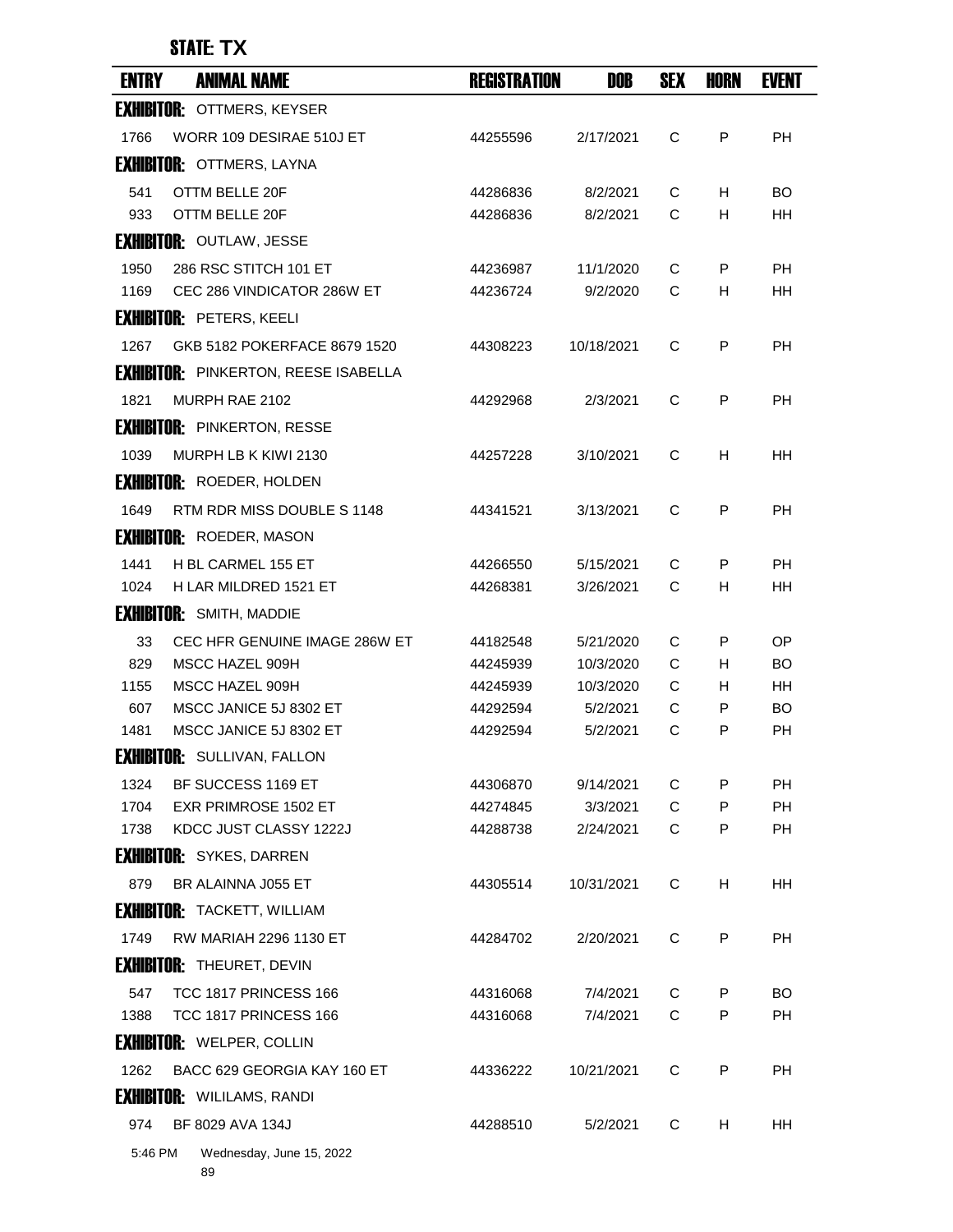| <b>ENTRY</b> | <b>ANIMAL NAME</b>                 | <b>REGISTRATION</b> | DOB        | <b>SEX</b> | <b>HORN</b> | <b>EVENT</b> |
|--------------|------------------------------------|---------------------|------------|------------|-------------|--------------|
|              | <b>EXHIBITOR:</b> WILLIAMS, RANDI  |                     |            |            |             |              |
| 1127         | C SANCHO GAL 1052                  | 44257579            | 1/5/2021   | С          | H           | HH           |
| 1797         | KJ 746D COCO DELIGHT 268J ET       | 44235225            | 2/10/2021  | C          | P           | <b>PH</b>    |
|              | <b>EXHIBITOR: WORRELL, JARRETT</b> |                     |            |            |             |              |
| 430          | SCC WORR YELENA 1098               | 44342994            | 12/8/2021  | C          | H           | <b>BO</b>    |
| 856          | <b>SCC WORR YELENA 1098</b>        | 44342994            | 12/8/2021  | С          | H           | HH           |
| 989          | T/R DIANA J47 ET                   | 44293190            | 4/19/2021  | C          | H           | HH           |
| 628          | WORR 109 DESIRAE 51J ET            | 44255597            | 4/7/2021   | C          | P           | BO           |
| 1542         | WORR 109 DESIRAE 51J ET            | 44255597            | 4/7/2021   | C          | P           | PH           |
| 22           | WORR 2296 GEISHA KYRA 501G ET      | 44114832            | 10/27/2019 | C          | H           | BP           |
| 307          | WORR 35B BIG JOHN 55J ET           | 44266661            | 2/26/2021  | B          | H           | BB           |
| 630          | WORR 628 HOLLY 785J                | 44252651            | 4/6/2021   | C          | H           | <b>BO</b>    |
| 1003         | <b>WORR 628 HOLLY 785J</b>         | 44252651            | 4/6/2021   | C          | H           | HH           |
| 548          | WORR 628 MELODY 03J                | 44252652            | 7/3/2021   | C          | H           | BO           |
| 939          | WORR 628 MELODY 03J                | 44252652            | 7/3/2021   | C          | H           | HН           |
| 27           | WORR BORROWED LACE 408F ET         | 44001266            | 11/21/2018 | C          | н           | <b>BP</b>    |
| 412          | WORR D87 GEISHA NIA 102K           | 44342868            | 1/3/2022   | C          | P           | BO           |
| 277          | WORR WESTERN JUSTICE 109J ET       | 44339749            | 5/26/2021  | B          | н           | <b>BB</b>    |
| 410          | WORR Y79D KLOESEL 501K             | 44341472            | 1/6/2022   | C          | H           | <b>BO</b>    |
| 433          | WORR Y79D MARTHA DEVINE 48J        | 44339751            | 11/30/2021 | C          | P           | <b>BO</b>    |
| 1200         | WORR Y79D MARTHA DEVINE 48J        | 44339751            | 11/30/2021 | C          | P           | <b>PH</b>    |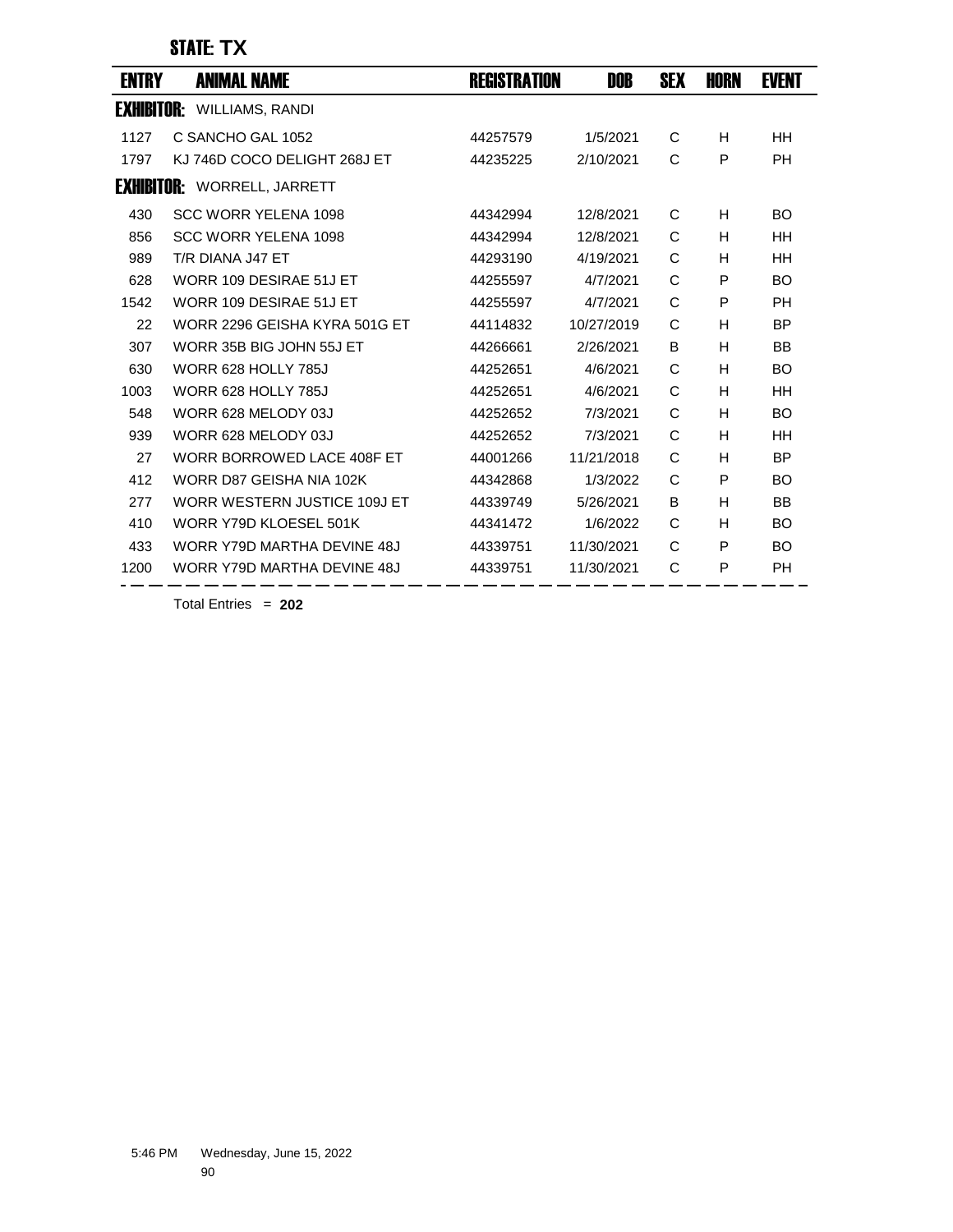## STATE: **VA**

| <b>ENTRY</b>      | <b>ANIMAL NAME</b>                    | <b>REGISTRATION</b> | DOB        | <b>SEX</b> | <b>HORN</b> | <b>EVENT</b> |
|-------------------|---------------------------------------|---------------------|------------|------------|-------------|--------------|
|                   | <b>EXHIBITOR: BAUSERMAN, KERRIGAN</b> |                     |            |            |             |              |
| 1876              | CHURCH VIEW 203D LONESTAR 831J        | 44243473            | 1/20/2021  | C          | P           | <b>PH</b>    |
| 1467              | PR RACHEL 7528F                       | 44289764            | 5/5/2021   | C          | P           | <b>PH</b>    |
| 849               | <b>SK PHYLIS</b>                      | 44235052            | 9/4/2020   | C          | P           | BO.          |
| 2011              | <b>SK PHYLIS</b>                      | 44235052            | 9/4/2020   | С          | P           | PH           |
|                   | <b>EXHIBITOR: CLARK, SUTER</b>        |                     |            |            |             |              |
| 176               | CC EMPIRE 181J                        | 44288849            | 2/5/2021   | S          | P           | S            |
| 1697              | PURPLE GERALDENE 34J ET               | 44282592            | 3/3/2021   | C          | P           | PH           |
|                   | <b>EXHIBITOR: COBLER, CASE</b>        |                     |            |            |             |              |
| 1304              | CAM BLAZING A TRAIL 2109              | 44352694            | 9/26/2021  | С          | P           | <b>PH</b>    |
| 223               | FGF EXPEDITION'S MINT                 | 44352639            | 12/16/2021 | В          | H           | BB           |
| 980               | KOLT ROLLER WINE 5546                 | 44330497            | 4/28/2021  | C          | н           | HH           |
|                   | <b>EXHIBITOR: COFFEY, JACOB</b>       |                     |            |            |             |              |
| 665               | CCC MARY LOU 2021                     | 44287050            | 3/20/2021  | С          | H.          | <b>BO</b>    |
| 1027              | CCC MARY LOU 2021                     | 44287050            | 3/20/2021  | C          | H           | <b>HH</b>    |
| 1410              | T/R CABERNET J65                      | 44277346            | 6/11/2021  | C          | P           | PH           |
|                   | <b>EXHIBITOR: DEAN, ISABELLA</b>      |                     |            |            |             |              |
| 1788              | GGSC MGS CARSYN J01 ET                | 44277645            | 2/12/2021  | C          | P           | PH           |
|                   | <b>EXHIBITOR: HICKEY, SCOTT</b>       |                     |            |            |             |              |
| 1476              | BART ROSEBUD 1015 ET                  | 44306592            | 5/3/2021   | C          | P           | <b>PH</b>    |
| 1279              | KJ 417F SWEET SASSY 575J              | 44332705            | 10/6/2021  | C          | P           | PH           |
| 1396              | MAV BLESSED LILY 1811 ET              | 44286842            | 6/23/2021  | C          | P           | РH           |
| 2000              | MAV COTTON'S COPPER 080H ET           | 44233109            | 9/12/2020  | C          | P           | PH           |
| 1893              | MAV COTTON'S DIAMOND 102I ET          | 44286535            | 1/11/2021  | C          | P           | <b>PH</b>    |
| 615               | SMH GDH BREEZEWOOD ROSIE              | 44289882            | 4/23/2021  | С          | P           | <b>BO</b>    |
| 1503              | SMH GDH BREEZEWOOD ROSIE              | 44289882            | 4/23/2021  | C          | P           | <b>PH</b>    |
| <b>Exhibitor:</b> | JOHNSON, ABBY                         |                     |            |            |             |              |
| 464               | CHE AJ MEADOW                         | 44345479            | 11/2/2021  | C          | H           | <b>BO</b>    |
| 878               | CHE AJ MEADOW                         | 44345479            | 11/2/2021  | C          | H           | HH           |
|                   | <b>EXHIBITOR:</b> JOHNSON, JOEY       |                     |            |            |             |              |
| 489               | CHE JJ FLAMIN' HOT                    | 44345475            | 9/25/2021  | C          | P           | BO.          |
| 1306              | CHE JJ FLAMIN' HOT                    | 44345475            | 9/25/2021  | C          | P           | PH           |
|                   | <b>EXHIBITOR: MALLORY, MEGAN</b>      |                     |            |            |             |              |
| 260               | MM ON CUE M019                        | 44298868            | 9/8/2021   | B          | S           | BB           |
| 1672              | WILDCAT MAUNA LOA 108                 | 44251923            | 3/7/2021   | C          | P           | PH           |
|                   | <b>EXHIBITOR: MCDANIEL, GRANT</b>     |                     |            |            |             |              |
| 1425              | <b>CCC MAY 2091</b>                   | 44279897            | 5/25/2021  | С          | P           | <b>PH</b>    |
| 1017              | TVF FIONA 6J                          | 44245605            | 3/31/2021  | C          | H           | HH           |
|                   |                                       |                     |            |            |             |              |
|                   | <b>EXHIBITOR: MCDANIEL, LEVI</b>      |                     |            |            |             |              |
| 1285              | QHF PORTIA 21J                        | 44289640            | 10/5/2021  | C          | P           | PH           |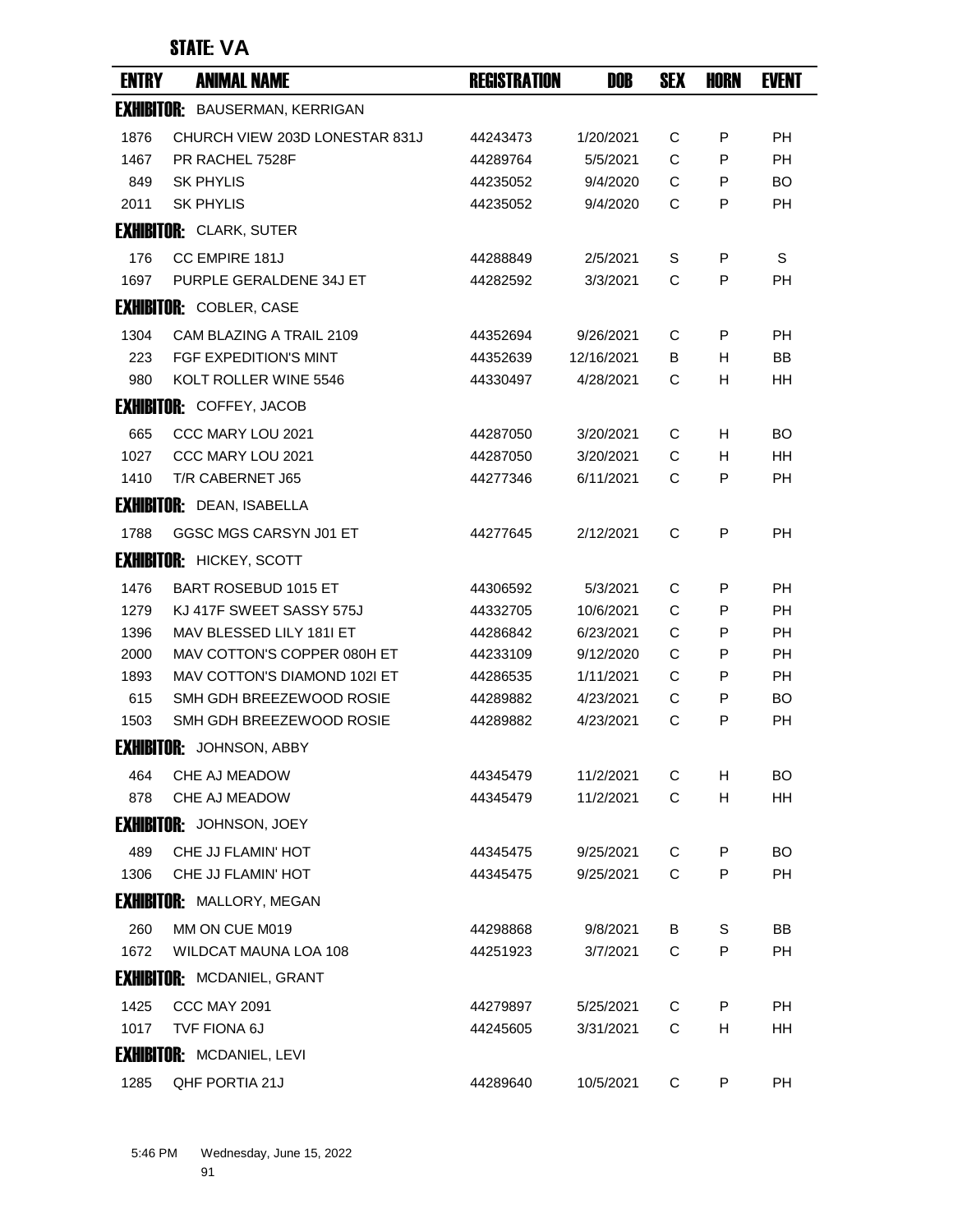# STATE: **VA**

| <b>ENTRY</b>      | <b>ANIMAL NAME</b>                                       | <b>REGISTRATION</b>  | DOB                    | <b>SEX</b> | HORN    | <b>EVENT</b>           |
|-------------------|----------------------------------------------------------|----------------------|------------------------|------------|---------|------------------------|
|                   | <b>EXHIBITOR: REAMES, LAYTON</b>                         |                      |                        |            |         |                        |
| 891               | OCFV QUEEN FANCY PANTS 40J                               | 44324761             | 10/11/2021             | C          | H       | HН                     |
|                   | <b>EXHIBITOR: SCYPHERS, HANNAH</b>                       |                      |                        |            |         |                        |
| 1942              | DW MS HOMETOWN 200Z 0424                                 | 44224900             | 11/15/2020             | C          | P       | PH                     |
| 482               | SL MISS HELENA 1670                                      | 44346466             | 10/5/2021              | C          | P       | <b>BO</b>              |
|                   | <b>EXHIBITOR: SCYPHERS, ISAAC</b>                        |                      |                        |            |         |                        |
| 1318              | C LADY GENESIS 1320                                      | 44293668             | 9/20/2021              | C          | P       | <b>PH</b>              |
| 1100              | C SULL 37C WENDI 1200 ET                                 | 44257703             | 2/5/2021               | C          | H       | HН                     |
|                   | <b>EXHIBITOR:</b> SIFFORD, MADISON                       |                      |                        |            |         |                        |
| 1931              | HPH 110C LILLY 112H                                      | 44235254             | 12/5/2020              | C          | P       | <b>PH</b>              |
| 834               | RCF 805F Z516 HUSH MONEY H921                            | 44224060             | 9/21/2020              | C          | P       | <b>BO</b>              |
| 1985              | RCF 805F Z516 HUSH MONEY H921                            | 44224060             | 9/21/2020              | C          | P       | <b>PH</b>              |
|                   | <b>EXHIBITOR: SIFFORD, SALEM</b>                         |                      |                        |            |         |                        |
| 870               | BACC 865 GEORGIA KAY 174                                 | 44337216             | 11/18/2021             | C          | Н       | HН                     |
| 1935              | OCFV MILLIE 22H ET                                       | 44267782             | 11/28/2020             | C          | P       | <b>PH</b>              |
| 684               | RCF 14U B924 JOLENE J311                                 | 44274247             | 3/11/2021              | C          | P       | BO                     |
| 532               | RCF 480 5660 JENNA J823                                  | 44323629             | 8/23/2021              | C          | P       | BO                     |
| 1374              | RCF 480 5660 JENNA J823                                  | 44323629             | 8/23/2021              | C          | P       | <b>PH</b>              |
| 421               | RCF 906G 018G JACKIE J218                                | 44318758             | 12/18/2021             | C          | P       | BO                     |
| 1181              | RCF 906G 018G JACKIE J218                                | 44318758             | 12/18/2021             | C          | P<br>P  | <b>PH</b><br><b>BB</b> |
| 299               | RCF SES 4003 G318 JASPER J324                            | 44245289             | 3/24/2021              | В          |         |                        |
|                   | <b>EXHIBITOR: SIFFORD, SEDONA</b>                        |                      |                        |            |         |                        |
| 723               | RCF 4003 B028 JAVA J224                                  | 44274229             | 2/24/2021              | C          | P       | BO                     |
| 1739<br>399       | RCF 4003 B028 JAVA J224<br>RCF SXS 906G 5691 KARINA K118 | 44274229<br>44349670 | 2/24/2021<br>1/18/2022 | C<br>C     | P<br>P  | PH<br><b>BO</b>        |
| <b>Exhibitor:</b> | SMITH, ETHAN                                             |                      |                        |            |         |                        |
|                   |                                                          |                      |                        |            |         |                        |
| 1909<br>35        | <b>ECS GLORIA J02</b><br>KCS 313 AMBER H01 ET            | 44232286<br>44171772 | 1/2/2021<br>4/1/2020   | C<br>C     | P<br>P  | PН<br>ОP               |
|                   | <b>EXHIBITOR:</b> SMITH, HANNAH                          |                      |                        |            |         |                        |
|                   |                                                          |                      |                        |            | $\sf P$ | S                      |
| 142               | CCC CARL WAYNE 2011                                      | 44288644             | 3/15/2021              | S          |         |                        |
|                   | <b>EXHIBITOR: SMTIH, ETHAN</b>                           |                      |                        |            |         |                        |
| 194               | ECS ROLLING COAL K03                                     | 44356315             | 5/2/2022               | B          | P       | <b>BB</b>              |
|                   | <b>EXHIBITOR: SWECKER, BRYAR</b>                         |                      |                        |            |         |                        |
| 1244              | CHF 815F MAGGIE 1214                                     | 44325102             | 11/4/2021              | C          | P       | PH                     |
|                   | <b>EXHIBITOR: SWECKER, SUTTON</b>                        |                      |                        |            |         |                        |
| 1570              | CHF TTF 2296 AUDREE 1090 ET                              | 44309862             | 4/2/2021               | C          | P       | PH                     |
|                   | <b>EXHIBITOR: TUTWILER, ASHLEY</b>                       |                      |                        |            |         |                        |
| 889               | GGSC RITZI 43J                                           | 44326464             | 10/15/2021             | С          | H       | HΗ                     |
| 1998              | QHF SADIE 32H                                            | 44176630             | 9/14/2020              | C          | P       | PH                     |
|                   | <b>EXHIBITOR: TUTWILER, REID</b>                         |                      |                        |            |         |                        |
| 1365              | CAM LADY PILGRIM 2108                                    | 44326408             | 8/31/2021              | C          | P       | <b>PH</b>              |
| 5:46 PM           | Wednesday, June 15, 2022                                 |                      |                        |            |         |                        |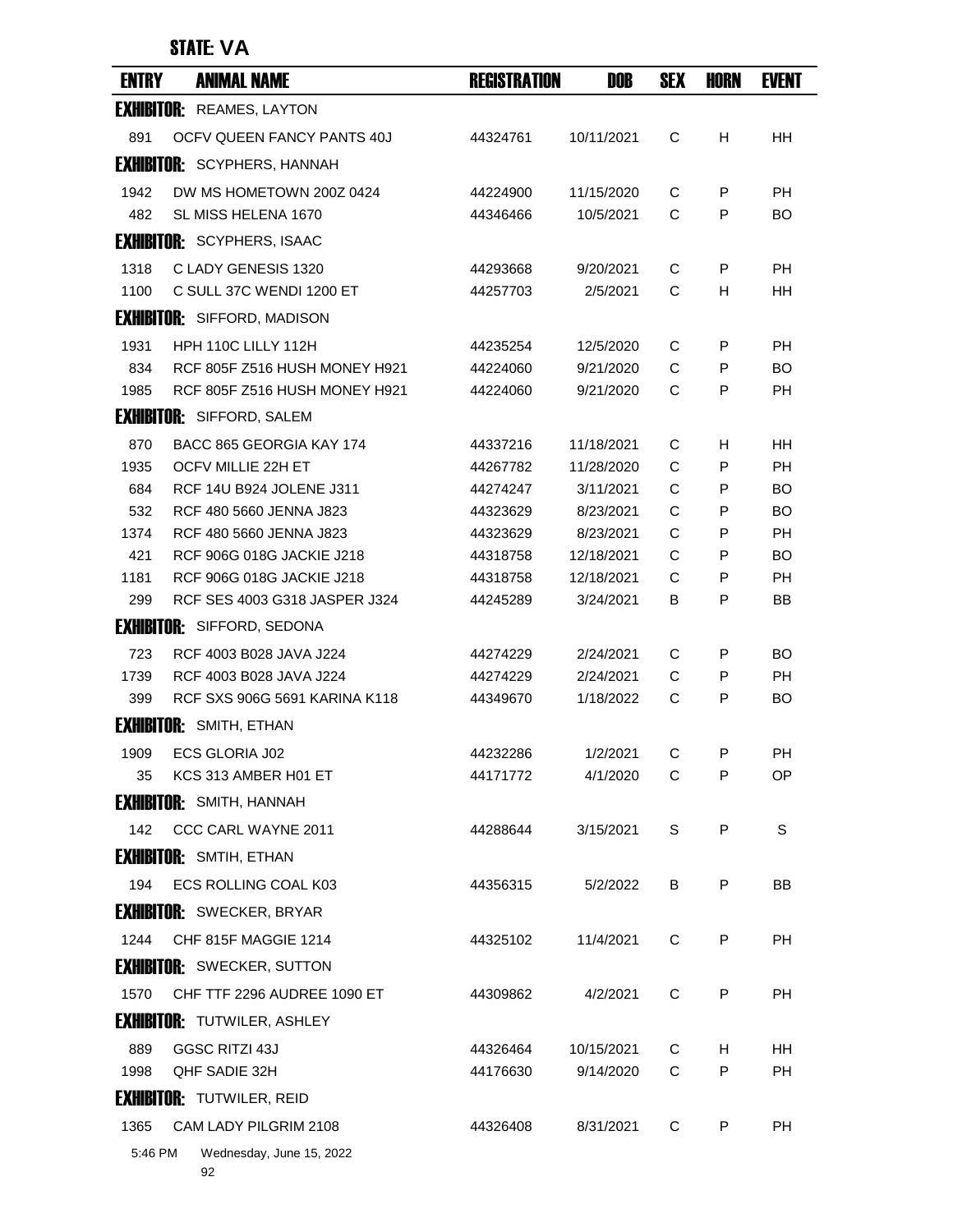### STATE: **VA**

| <b>ENTRY</b>      | <b>ANIMAL NAME</b>             | <b>REGISTRATION</b> | DOB       | <b>SEX</b> | HORN | <b>EVENT</b> |
|-------------------|--------------------------------|---------------------|-----------|------------|------|--------------|
| <b>EXHIBITOR:</b> | WEBERT, WILLIAM                |                     |           |            |      |              |
| 1163              | BLL HONEY 763D D56 H39 ET      | 44227756            | 9/15/2020 | C          | Н    | <b>HH</b>    |
| 575               | BLL PAPAYA 31G 210F 14         | 44255513            | 5/20/2021 | C          | Н    | <b>BO</b>    |
| 993               | LCC 2296 MS KIWI'S TIME 24J ET | 44249837            | 4/18/2021 | C          | Н    | HH           |
| <b>EXHIBITOR:</b> | WEBERT, WILLLIAM               |                     |           |            |      |              |
| 951               | BLL PAPAYA 31G 210F 14         | 44255513            | 5/20/2021 | C          | н    | HH.          |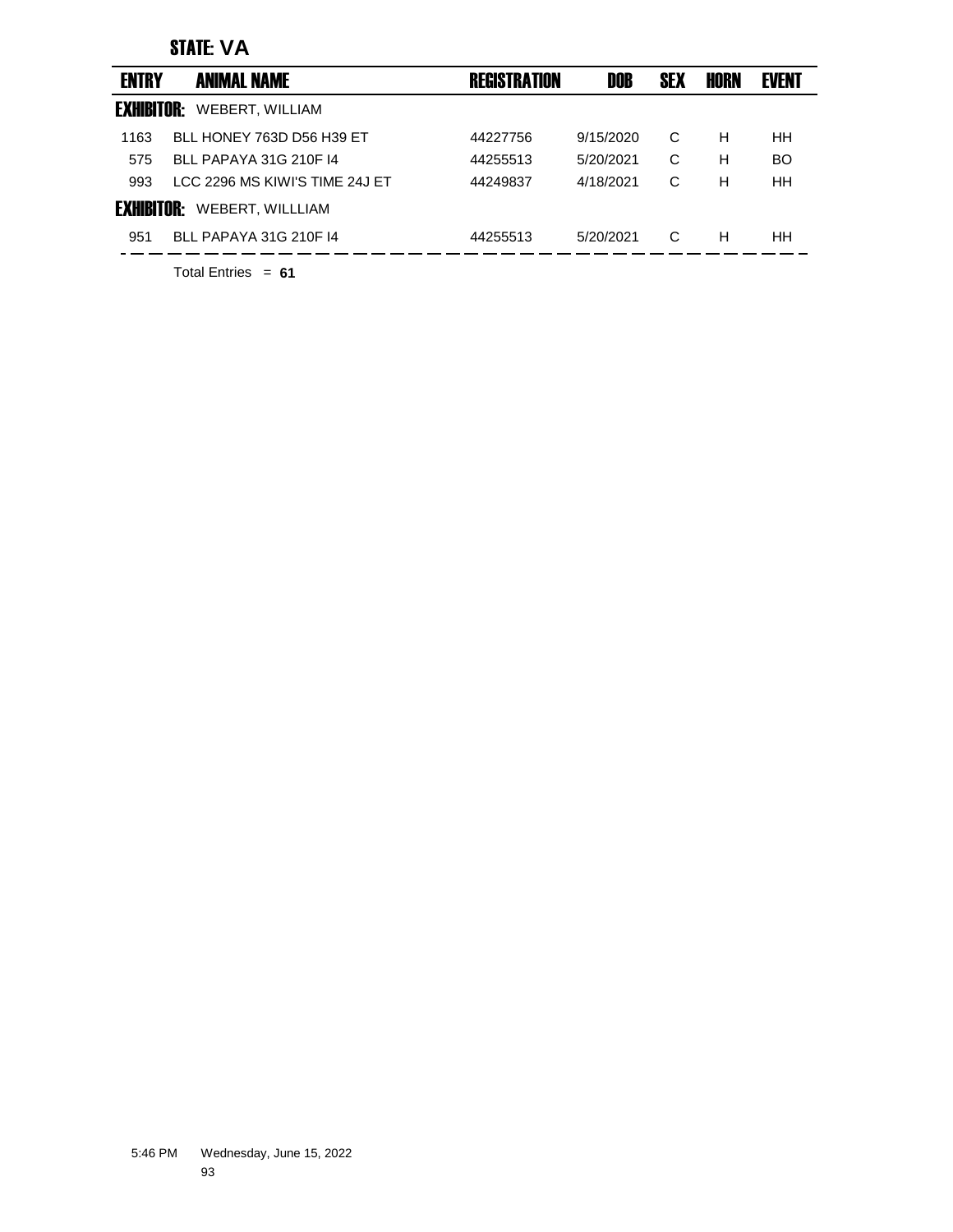### STATE: **WA**

| <b>ENTRY</b>      | <b>ANIMAL NAME</b>             | <b>REGISTRATION</b> | DOB       | <b>SEX</b> | HORN | <b>EVENT</b> |
|-------------------|--------------------------------|---------------------|-----------|------------|------|--------------|
| <b>EXHIBITOR:</b> | ROGERS, RYAN                   |                     |           |            |      |              |
| 251               | RH 101D GOOD WITCH'S HARD8 J10 | 44331576            | 9/28/2021 | в          | н    | BB           |
| 553               | RH 8923 JACKIE J4              | 44284423            | 6/22/2021 | C          | н    | BO.          |
| 943               | RH 8923 JACKIE J4              | 44284423            | 6/22/2021 | C          | н    | HН           |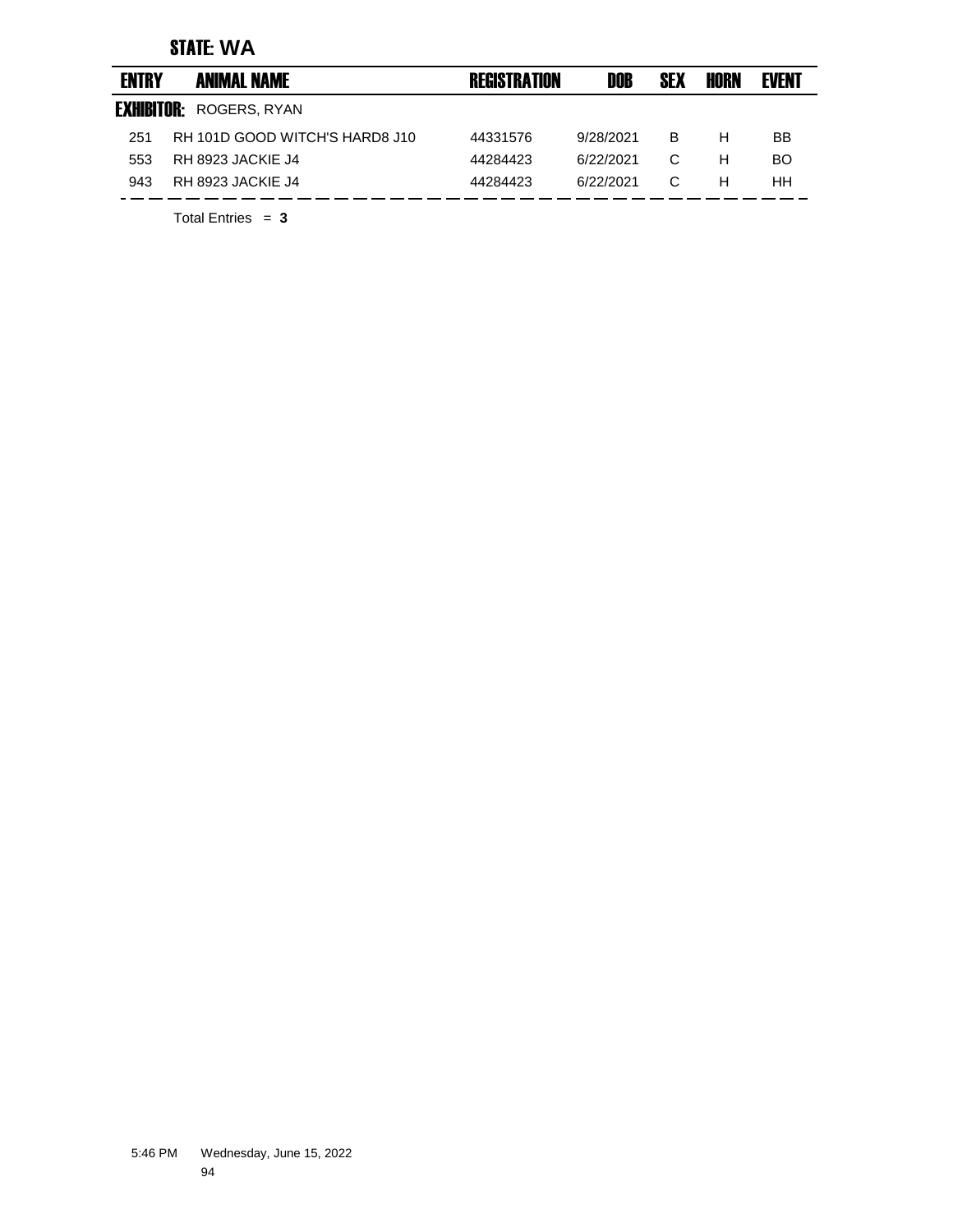### STATE: **WI**

| <b>ENTRY</b> | <b>ANIMAL NAME</b>               | <b>REGISTRATION</b> | DOB        | <b>SEX</b> | HORN | <b>EVENT</b> |
|--------------|----------------------------------|---------------------|------------|------------|------|--------------|
|              | <b>EXHIBITOR: AUE, BROOKE</b>    |                     |            |            |      |              |
| 197          | <b>A&amp;W'S DUTTON BK</b>       | 44346490            | 3/31/2022  | В          | P    | BB           |
| 595          | A&W'S FELICITY L5                | 44285083            | 5/5/2021   | C          | P    | BO.          |
| 1462         | A&W'S FELICITY L5                | 44285083            | 5/5/2021   | C          | P    | <b>PH</b>    |
| 435          | A&W'S LADY A J8                  | 44346489            | 11/29/2021 | C          | P    | <b>BO</b>    |
| 1202         | A&W'S LADY A J8                  | 44346489            | 11/29/2021 | C          | P    | PH           |
| 613          | A&W'S LOMBARDI'S NORA            | 44245286            | 4/24/2021  | C          | P    | BO           |
| 1498         | A&W'S LOMBARDI'S NORA            | 44245286            | 4/24/2021  | C          | P    | <b>PH</b>    |
| 185          | WILDCAT LOAD OUT 102             | 44294882            | 1/13/2021  | S          | P    | S            |
| 1128         | WILDCAT MARY 100                 | 44278567            | 1/3/2021   | C          | н    | HH           |
|              | <b>EXHIBITOR: AUE, ELAYNA</b>    |                     |            |            |      |              |
| 183          | <b>WILDCAT MYSTERIO 105</b>      | 44294877            | 1/22/2021  | S          | P    | S            |
|              | <b>EXHIBITOR: BEVAN, BIANCA</b>  |                     |            |            |      |              |
| 1363         | <b>BB BIANCA'S BUBBLE 216J</b>   | 44331885            | 9/1/2021   | C          | P    | <b>PH</b>    |
| 1578         | <b>BB PAPAS DREAM 90J</b>        | 44235663            | 4/1/2021   | C          | P    | <b>PH</b>    |
|              | <b>EXHIBITOR: BEVAN, BIANCE</b>  |                     |            |            |      |              |
| 527          | <b>BB BIANCA'S BUBBLE 216J</b>   | 44331885            | 9/1/2021   | C          | P    | BO           |
|              | <b>EXHIBITOR: BEVAN, MYA</b>     |                     |            |            |      |              |
| 362          | <b>BB CALLIE 13K</b>             | 44351284            | 3/3/2022   | С          | P    | BO           |
| 23           | <b>BB CHARLIE 13G</b>            | 44026866            | 4/5/2019   | C          | P    | BP.          |
|              | <b>EXHIBITOR: BRANCEL, BLAKE</b> |                     |            |            |      |              |
| 469          | NEXT GEN 29 RUBY RED 631         | 44302835            | 10/15/2021 | C          | P    | BO           |
| 517          | NEXT GEN 29 SAPPHIRE 621         | 44302840            | 9/9/2021   | C          | P    | BO.          |
| 1309         | PSC SCC DIAMOND 1027 ET          | 44338155            | 9/23/2021  | C          | P    | <b>PH</b>    |
| 1150         | PSC SCC VICKY 0104 ET            | 44230512            | 10/9/2020  | С          | н    | HH           |
|              | <b>EXHIBITOR: BRANCEL, BRYCE</b> |                     |            |            |      |              |
| 211          | NEXT GEN 561C CLASSIC ROCK 92    | 44352781            | 1/22/2022  | B          | P    | <b>BB</b>    |
| 1817         | WILDCAT PENNY LANE 1515 ET       | 44246317            | 2/4/2021   | C          | P    | <b>PH</b>    |
|              | <b>EXHIBITOR:</b> DEVAN, MYA     |                     |            |            |      |              |
| 242          | <b>BB MOONSTRUCK 2JS</b>         | 44297698            | 10/13/2021 | В          | P    | BB           |
|              | <b>EXHIBITOR: FIRLUS, DAWSON</b> |                     |            |            |      |              |
| 1611         | FCCH CUSTOM MADE REGINA 0321I    | 44277001            | 3/21/2021  | C          | P    | <b>PH</b>    |
|              | <b>EXHIBITOR: FIRLUS, MORGAN</b> |                     |            |            |      |              |
| 621          | FCCH FIREBALL REBEKAH 0413I      | 44277014            | 4/13/2021  | C          | P    | BO.          |
| 1524         | FCCH FIREBALL REBEKAH 0413I      | 44277014            | 4/13/2021  | C          | P    | PH           |
| 1074         | KLL CHARLIES ANGEL 22J           | 44293831            | 2/20/2021  | C          | н    | HH           |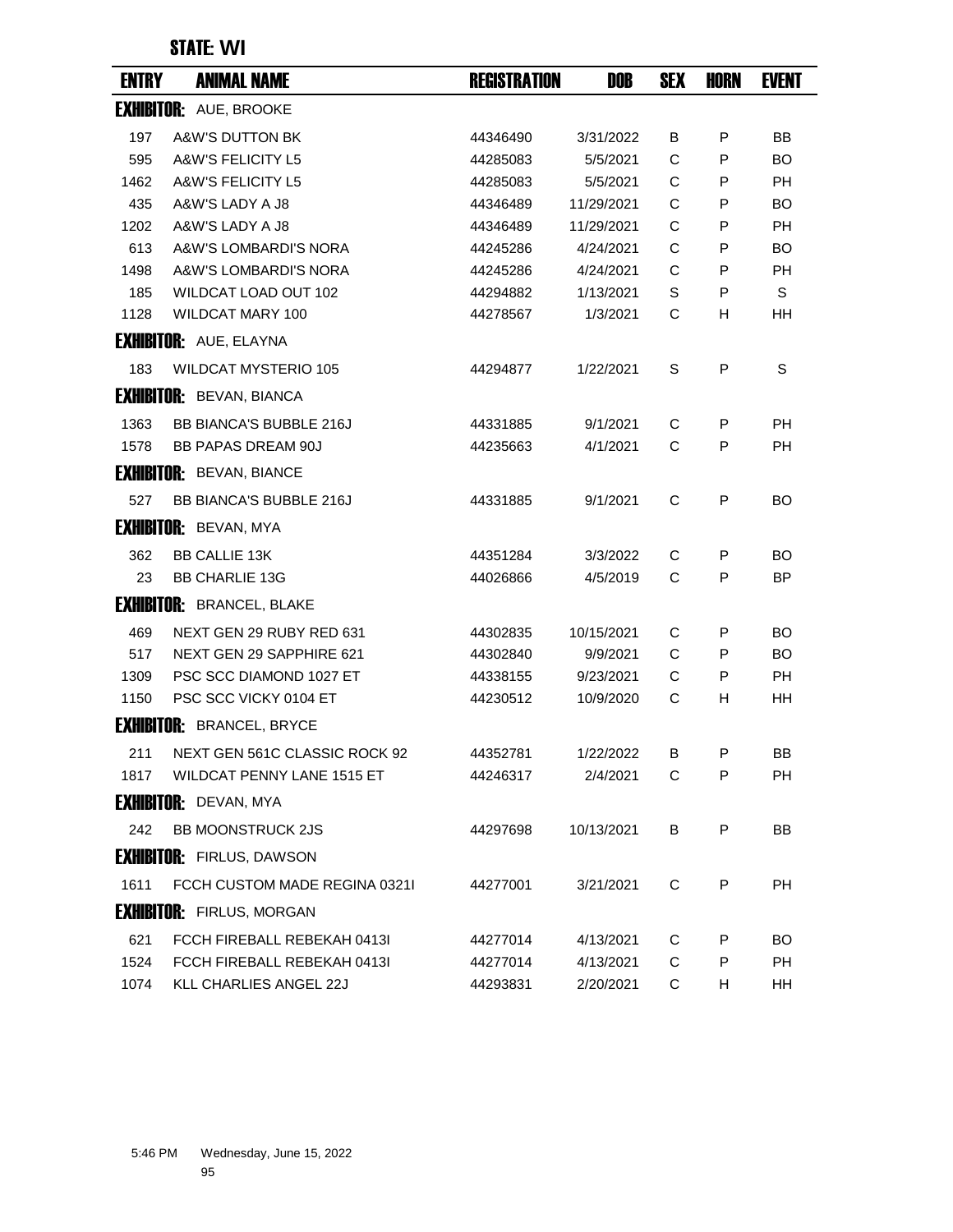### STATE: **WI**

| <b>ENTRY</b> | <b>ANIMAL NAME</b>                      | <b>REGISTRATION</b> | DOB        | <b>SEX</b> | <b>HORN</b> | <b>EVENT</b> |
|--------------|-----------------------------------------|---------------------|------------|------------|-------------|--------------|
|              | <b>EXHIBITOR: JENSEN, LILY</b>          |                     |            |            |             |              |
| 662          | MJC GFJ JOJO 3J                         | 44283675            | 3/20/2021  | C          | P           | <b>BO</b>    |
| 1618         | MJC GFJ JOJO 3J                         | 44283675            | 3/20/2021  | C          | P           | <b>PH</b>    |
| 279          | MJC GFJ SAVANNAHS JENSEN 27J            | 44348623            | 5/7/2021   | B          | S           | BB           |
| 484          | MJC GFJ SAVANNAH'S JOANNA42JET          | 44345500            | 10/3/2021  | С          | P           | BO           |
| 1289         | MJC GFJ SAVANNAH'S JOANNA42JET          | 44345500            | 10/3/2021  | C          | P           | PH           |
| 497          | MJC GFJ SAVANNAHS JORDANA39JET          | 44348621            | 9/20/2021  | C          | P           | BO           |
| 1316         | MJC GFJ SAVANNAHS JORDANA39JET          | 44348621            | 9/20/2021  | C          | P           | <b>PH</b>    |
| 486          | MJC GFJ SAVANNAHS JOVANNA40JET          | 44348622            | 9/29/2021  | C          | P           | BO.          |
| 1298         | MJC GFJ SAVANNAHS JOVANNA40JET          | 44348622            | 9/29/2021  | C          | P           | <b>PH</b>    |
|              | <b>EXHIBITOR: JONES, BRADY</b>          |                     |            |            |             |              |
| 82           | MF 308N CAITLIN 13C ET                  | 43610410            | 3/22/2015  | С          | P           | ОP           |
| 193          | <b>WILDCAT CAIRO 218 ET</b>             | 44352786            | 5/8/2022   | B          | P           | BB           |
| 293          | <b>WILDCAT CASINO ROYALE 111 ET</b>     | 44246316            | 4/2/2021   | в          | S           | BB           |
| 511          | WILDCAT PINA COLADA 115 ET              | 44339648            | 9/13/2021  | C          | P           | BO           |
| 1327         | <b>WILDCAT PINA COLADA 115 ET</b>       | 44339648            | 9/13/2021  | C          | P           | <b>PH</b>    |
| 381          | <b>WILDCAT PRISTINE 2605 ET</b>         | 44352804            | 2/9/2022   | C          | P           | BO           |
|              | <b>EXHIBITOR:</b> JONES, LAUREN         |                     |            |            |             |              |
| 66           | DELHAWK CALLEN 48G ET                   | 44049520            | 5/16/2019  | C          | P           | OP           |
| 1552         | HPH 756 LADY LUCK 5480J                 | 44286681            | 4/4/2021   | C          | P           | PH           |
| 1820         | JJB EVE 5J                              | 44280741            | 2/3/2021   | C          | P           | <b>PH</b>    |
| 1816         | NEXT GEN 2296GRND LADY 331 ET           | 44277418            | 2/4/2021   | C          | P           | PН           |
| 408          | <b>WILDCAT CELLO 2145 ET</b>            | 44352795            | 1/10/2022  | C          | P           | BO           |
| 701          | WILDCAT CINNAMON GIRL 107               | 44251921            | 3/4/2021   | C          | P           | BO           |
|              | <b>EXHIBITOR: JONES, NICK</b>           |                     |            |            |             |              |
| 1161         | <b>WILDCAT AMELIA 015 ET</b>            | 44237225            | 9/17/2020  | С          | H           | HН           |
| 359          | <b>WILDCAT CLARICE 2390 ET</b>          | 44352810            | 3/13/2022  | С          | P           | BO           |
| 366          | <b>WILDCAT PROPEL 2305 ET</b>           | 44352807            | 3/1/2022   | C          | P           | BO           |
| 417          | <b>WILDCAT VIBRANT 116 ET</b>           | 44352789            | 12/26/2021 | С          | P           | <b>BO</b>    |
|              | <b>EXHIBITOR:</b> JONESE, NICK          |                     |            |            |             |              |
| 1178         | <b>WILDCAT VIBRANT 116 ET</b>           | 44352789            | 12/26/2021 | C          | P           | <b>PH</b>    |
|              | <b>EXHIBITOR:</b> KATZENBERGER, MADISON |                     |            |            |             |              |
| 1789         | <b>EXR VAL 1227 ET</b>                  | 44227675            | 2/12/2021  | С          | P           | РH           |
| 1117         | <b>KLL LMAN TANSY 6J ET</b>             | 44293292            | 1/20/2021  | C          | H           | HH           |
| 275          | <b>PRR MRK SENSATIONAL J162</b>         | 44345757            | 7/14/2021  | B          | H.          | BB           |
| 1230         | WF HAILIE 1303 ET                       | 44346231            | 11/10/2021 | С          | P           | PH           |
|              | <b>EXHIBITOR: KLEMME, ALISHA</b>        |                     |            |            |             |              |
| 800          | KPH 115 GRAND SUGARPLUM                 | 44273189            | 12/24/2020 | С          | P           | BO.          |
| 1916         | KPH 115 GRAND SUGARPLUM                 | 44273189            | 12/24/2020 | C          | P           | PH.          |
| 1761         | WILDCAT PLAID 1050 ET                   | 44278601            | 2/17/2021  | C          | P           | PH           |
|              | <b>EXHIBITOR:</b> LAMB, BRADYN          |                     |            |            |             |              |
| 1781         | <b>C&amp;L MISS MAREN 15E 5J</b>        | 44274264            | 2/14/2021  | С          | P           | <b>PH</b>    |
| 882          | HAPP 1307 JAWBREAKER 2177 ET            | 44337651            | 10/21/2021 | C          | H.          | HH           |
|              |                                         |                     |            |            |             |              |

5:46 PM Wednesday, June 15, 2022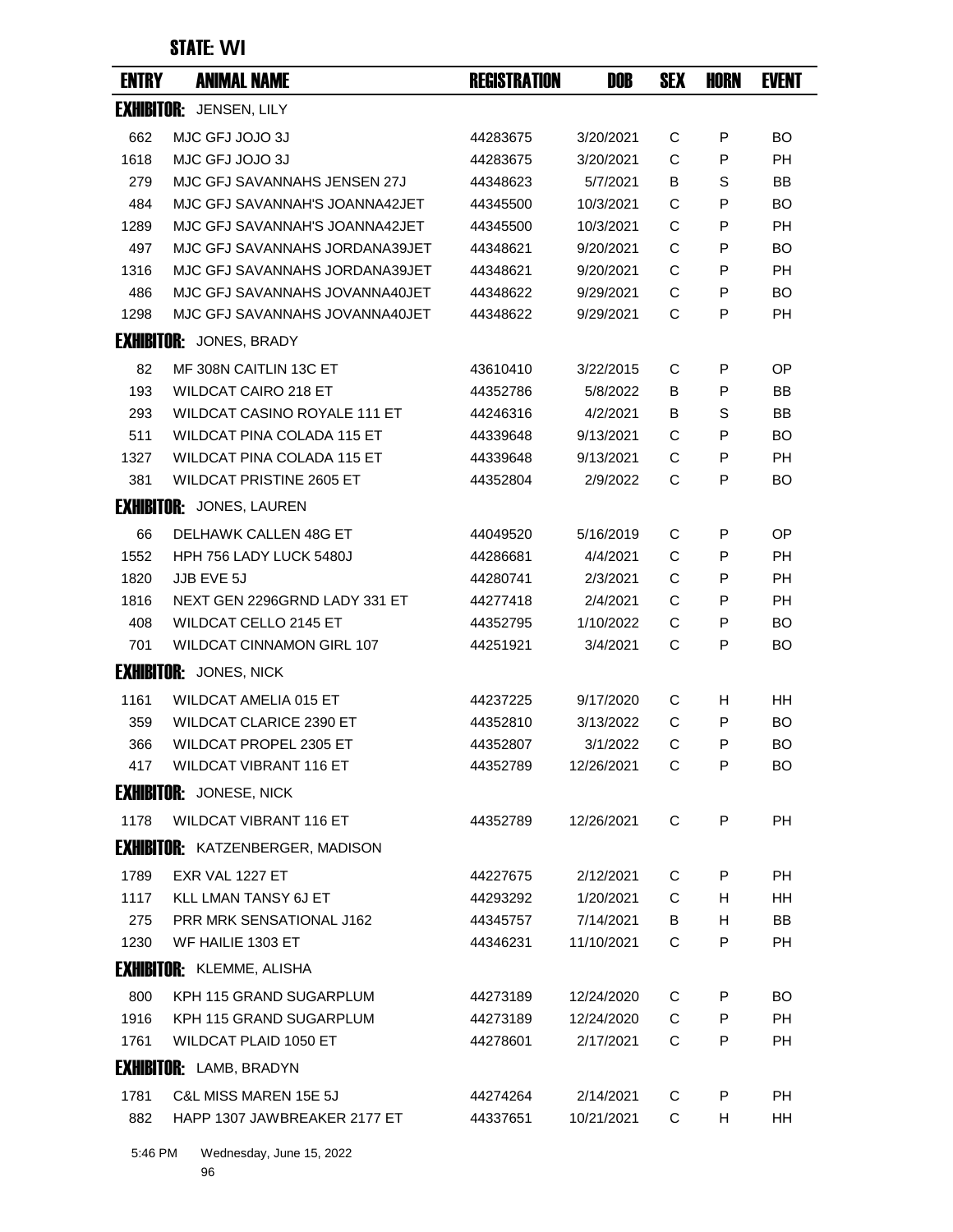### STATE: **WI**

| <b>ENTRY</b> | <b>ANIMAL NAME</b>               | <b>REGISTRATION</b> | DOB        | <b>SEX</b> | <b>HORN</b> | <b>EVENT</b> |
|--------------|----------------------------------|---------------------|------------|------------|-------------|--------------|
|              | <b>EXHIBITOR:</b> LAMB, JORDAN   |                     |            |            |             |              |
| 1257         | DCF 8022 MS GENESIS J51 ET       | 44331313            | 10/27/2021 | C          | P           | <b>PH</b>    |
| 1129         | H BL MISS SPICE 102 FT           | 44266528            | 1/3/2021   | C          | H           | HH           |
| 1575         | LCC 308F LADY IN RED 20J ET      | 44249221            | 4/2/2021   | C          | P           | <b>PH</b>    |
|              | <b>EXHIBITOR: OLESON, HANNAH</b> |                     |            |            |             |              |
| 596          | OFF 2296 PIXIE                   | 44283879            | 5/5/2021   | C          | P           | <b>BO</b>    |
| 1469         | OFF 2296 PIXIE                   | 44283879            | 5/5/2021   | C          | P           | <b>PH</b>    |
| 10           | OFF SMALL TOWN RUBY              | 44176424            | 3/23/2020  | C          | P           | <b>BP</b>    |
|              | <b>EXHIBITOR: OLESON, RYAN</b>   |                     |            |            |             |              |
| 1080         | JPV MISS MARY JANE 39J           | 44295050            | 2/18/2021  | C          | H           | HH           |
| 942          | OFF EMPIRE SKITTLES              | 44348807            | 6/29/2021  | C          | H           | HH           |
|              | <b>EXHIBITOR:</b> SMITH, MAKENNA |                     |            |            |             |              |
| 363          | 4LEAF FIFI 22B                   | 44355674            | 3/3/2022   | C          | P           | <b>BO</b>    |
| 1614         | <b>PRR SUNSHINE 74J</b>          | 44273277            | 3/20/2021  | C          | P           | <b>PH</b>    |
| 854          | PURPLE COTTONS CLOVER 146J ET    | 44346655            | 12/10/2021 | C          | H           | HH           |
|              | <b>EXHIBITOR: SMITH, TESSA</b>   |                     |            |            |             |              |
| 623          | FLF SALSA 21B                    | 44259637            | 4/13/2021  | C          | P           | <b>BO</b>    |
| 1342         | MGM CLASS ACT 41J                | 44287906            | 9/6/2021   | C          | P           | <b>PH</b>    |
| 1805         | PURPLE HBSTORMY'S HARLEY18J ET   | 44282546            | 2/7/2021   | C          | P           | PH           |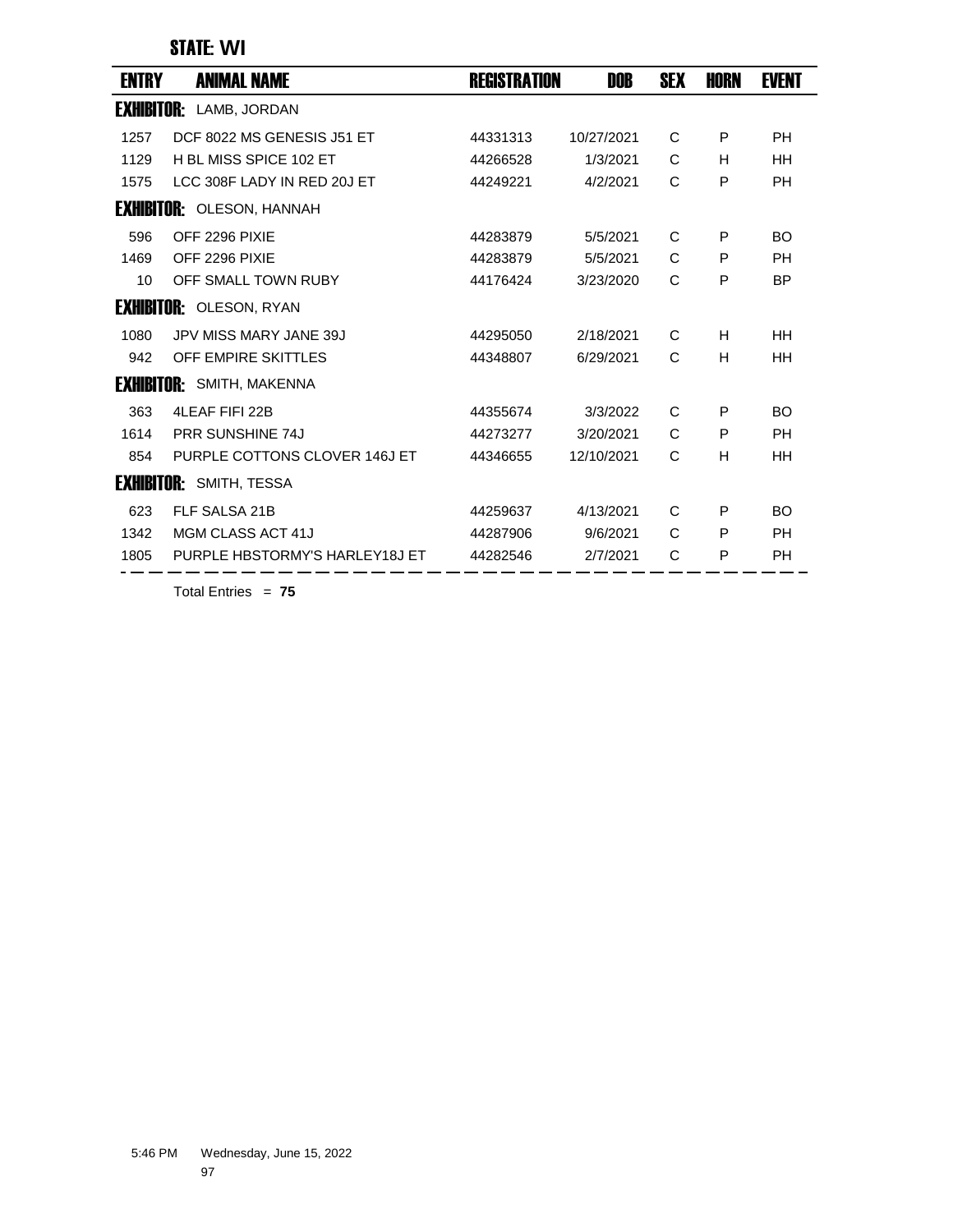### STATE: **WV**

| <b>ENTRY</b> | <b>ANIMAL NAME</b>                 | <b>REGISTRATION</b> | DOB        | <b>SEX</b> | <b>HORN</b>  | <b>EVENT</b> |
|--------------|------------------------------------|---------------------|------------|------------|--------------|--------------|
|              | <b>EXHIBITOR: BOLYARD, MADISON</b> |                     |            |            |              |              |
| 140          | KCL CHIEF 171                      | 44308901            | 3/17/2021  | S          | P            | S            |
|              | <b>EXHIBITOR:</b> GLASCOCK, MASON  |                     |            |            |              |              |
| 1093         | FBF 2296 SENSATIONAL 2108ET        | 44258787            | 2/11/2021  | С          | H            | <b>HH</b>    |
| 1880         | <b>GRASSY RUN ANCHOR 104</b>       | 44277863            | 1/20/2021  | C          | P            | <b>PH</b>    |
| 1271         | <b>GRASSY RUN SWEET TOOTH 3J</b>   | 44301221            | 10/13/2021 | C          | P            | PH           |
| 1141         | RC MS COPPER 707 067 ET            | 44234311            | 11/12/2020 | C          | Н            | ΗH           |
|              | <b>EXHIBITOR: HALL, LANDON</b>     |                     |            |            |              |              |
| 331          | LH 480 OUT OF TIME 24              | 44233077            | 1/15/2021  | B          | P            | BB           |
| 546          | <b>SUNRIDGE MISS RICKLE 135</b>    | 44317193            | 7/4/2021   | C          | P            | <b>BO</b>    |
| 2003         | UHF 68F CHANEL U28H ET             | 44229170            | 9/9/2020   | C          | P            | РH           |
| 72           | UHF D81 MEGAN U24F                 | 43967156            | 9/10/2018  | C          | P            | OP           |
|              | <b>EXHIBITOR: HAWKINS, KENZIE</b>  |                     |            |            |              |              |
| 1700         | FBF 7437 REMY 2113 ET              | 44258795            | 3/3/2021   | C          | P            | <b>PH</b>    |
|              | <b>EXHIBITOR: HAWKINS, KORA</b>    |                     |            |            |              |              |
| 148          | 3HAWK JUPITER 6153 J19             | 44349719            | 3/11/2021  | S          | P            | S            |
| 58           | MCF 2296 COMMOTION 2006            | 44178651            | 2/3/2020   | C          | P            | OP           |
| 1859         | WPM COPPER JOLENE 213 J15 ET       | 44273142            | 1/26/2021  | C          | P            | <b>PH</b>    |
| 1196         | WPM SENSATION JACKY J80            | 44352476            | 12/2/2021  | C          | P            | <b>PH</b>    |
|              | <b>EXHIBITOR: HAWKSIN, RICKEY</b>  |                     |            |            |              |              |
| 1193         | WPM FSL MY JADE EYES 81E ET        | 44352478            | 12/5/2021  | C          | P            | РH           |
|              | <b>EXHIBITOR: KEEN, ELLA</b>       |                     |            |            |              |              |
| 1719         | KPH MISS RAIDER 8Y KJ2             | 44261752            | 3/1/2021   | C          | $\mathsf{P}$ | <b>PH</b>    |
|              | <b>EXHIBITOR: KEEN, GARRETT</b>    |                     |            |            |              |              |
| 1501         | <b>KCL MARGRET I72</b>             | 44307162            | 4/23/2021  | C          | P            | PH           |
|              | <b>EXHIBITOR: KEEN, GAVIN</b>      |                     |            |            |              |              |
| 1220         | KPH MISS 6L PRIDE KJ26             | 44319359            | 11/17/2021 | С          | P            | <b>PH</b>    |
| 1755         | KPH STAR 8Y MILLAN KJ5             | 44261821            | 2/19/2021  | C          | P            | PH           |
|              | <b>EXHIBITOR: KEEN, GREYSON</b>    |                     |            |            |              |              |
| 1930         | KPH MISS BOOMER 3 KJ1              | 44241312            | 12/10/2020 | C          | P            | PH           |
|              | <b>EXHIBITOR: LAMBERT, CARSON</b>  |                     |            |            |              |              |
| 1867         | JDH 11F 21G MS PROMINENT 12J       | 44242536            | 1/24/2021  | C          | P            | PH           |
| 776          | LPRF 258B 5217 LUCY LU 102J        | 44260761            | 1/23/2021  | C          | P            | BO.          |
| 1872         | LPRF 258B 5217 LUCY LU 102J        | 44260761            | 1/23/2021  | С          | P            | PH           |
| 743          | LPRF 702E 8Y YANCY 106J            | 44256392            | 2/13/2021  | C          | P            | BO.          |
| 1784         | LPRF 702E 8Y YANCY 106J            | 44256392            | 2/13/2021  | C          | P            | PH           |
| 184          | LPRF 748B 5575 WRANGLER 103J       | 44235674            | 1/18/2021  | S          | P            | S            |
|              | <b>EXHIBITOR: PAINTER, J.D.</b>    |                     |            |            |              |              |
| 28           | PF3 6069 PATCH                     | 44012383            | 11/2/2018  | C          | P            | ΒP           |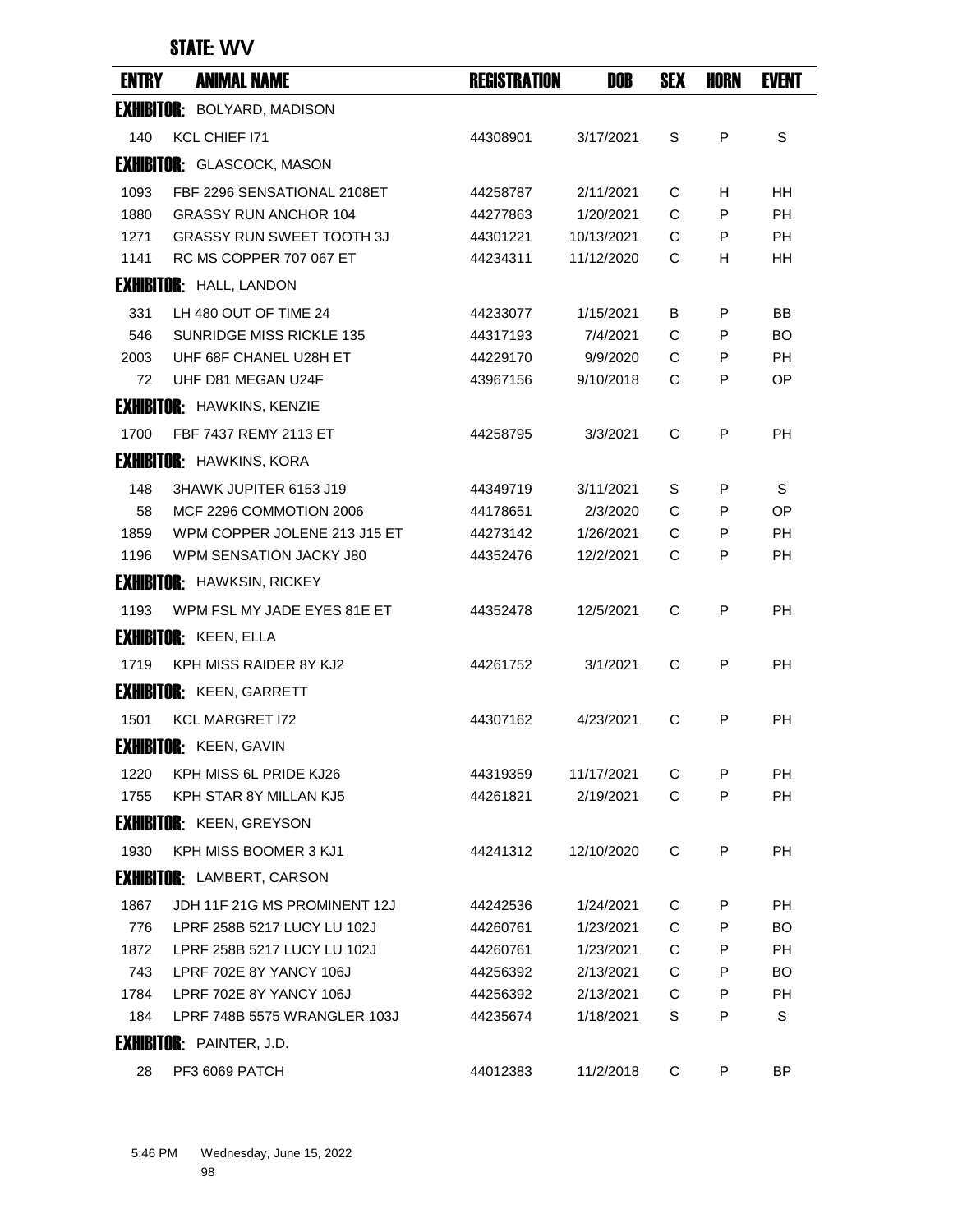STATE: **WV**

| <b>ENTRY</b>      | <b>ANIMAL NAME</b>                | <b>REGISTRATION</b> | DOB        | <b>SEX</b> | HORN | <b>EVENT</b> |
|-------------------|-----------------------------------|---------------------|------------|------------|------|--------------|
| <b>Exhibitor:</b> | PAINTER, JD                       |                     |            |            |      |              |
| 1646              | C&L MISS SCARLETTE 229G 18J       | 44274280            | 3/14/2021  | C          | P    | <b>PH</b>    |
| 1283              | CHF TTF 72C STELLA 1201 ET        | 44350195            | 10/5/2021  | C          | P    | <b>PH</b>    |
| 441               | PF3 2104 MISS PATTY               | 44350183            | 11/22/2021 | C          | P    | <b>BO</b>    |
| 470               | PF3 2106 JESSIE                   | 44350185            | 10/14/2021 | C          | P    | <b>BO</b>    |
| 476               | PF3 2107 WYNONNA                  | 44350187            | 10/8/2021  | C          | P    | <b>BO</b>    |
|                   | <b>EXHIBITOR: PAINTER, JEB</b>    |                     |            |            |      |              |
| 1884              | CHF TTF 9024 BELLE 1010 ET        | 44256988            | 1/18/2021  | C          | P    | <b>PH</b>    |
| 1932              | PF3 6059 ROBIN 6602               | 44259579            | 12/3/2020  | C          | P    | PH           |
|                   | <b>EXHIBITOR: PHILLIPS, JULIA</b> |                     |            |            |      |              |
| 1478              | CHF TTF 53D ODYSSEY 1534 ET       | 44291461            | 5/3/2021   | C          | P    | <b>PH</b>    |
|                   | <b>EXHIBITOR:</b> SHRIVER, AARON  |                     |            |            |      |              |
| 1992              | CHF 132E APOLLONIA 0201           | 44247756            | 9/15/2020  | C          | P    | <b>PH</b>    |
| 1786              | CHF TTF 102G DEBERA 1037 ET       | 44325098            | 2/13/2021  | C          | P    | <b>PH</b>    |
|                   | <b>EXHIBITOR: WRIGHT, ALEXIS</b>  |                     |            |            |      |              |
| 1594              | KCL GOOD LORD LORRIE 160 ET       | 44263390            | 3/25/2021  | C          | P    | <b>PH</b>    |
| 1557              | <b>KCL VIRGINIA 167 ET</b>        | 44263391            | 4/3/2021   | C          | S    | <b>PH</b>    |